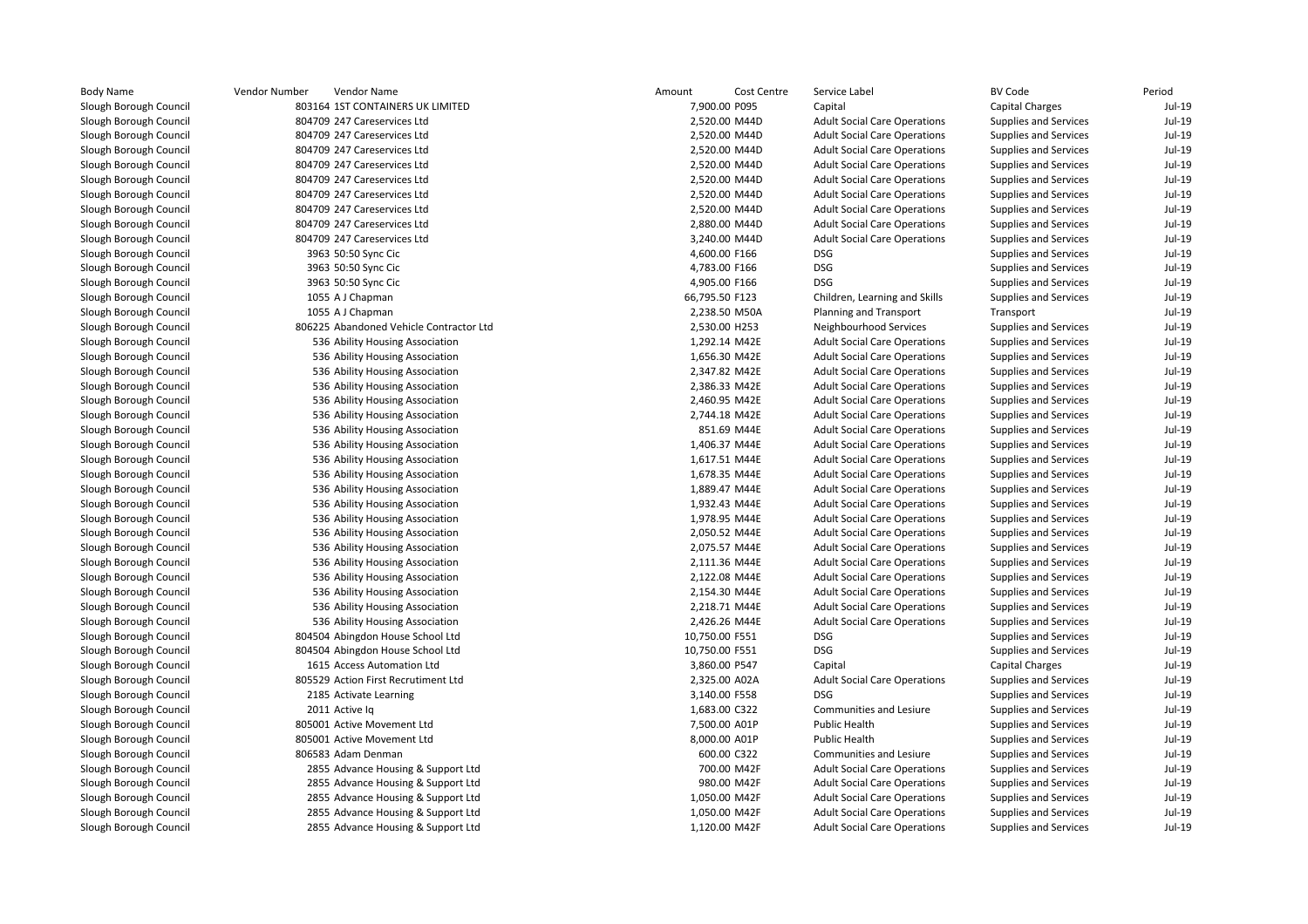2855 Advance Housing & Support Ltd 2135 Adventure Learning Childcare Limited 2135 Adventure Learning Childcare Limited3895 Affinity Trust 805178 AFM Transport Limited 805178 AFM Transport Limited 805178 AFM Transport Limited 805178 AFM Transport Limited 805178 AFM Transport Limited 805178 AFM Transport Limited 805178 AFM Transport Limited 805178 AFM Transport Limited 805178 AFM Transport Limited 805178 AFM Transport Limited 805178 AFM Transport Limited 805178 AFM Transport Limited 805178 AFM Transport Limited 805178 AFM Transport Limited 805178 AFM Transport Limited 805178 AFM Transport Limited 805178 AFM Transport Limited 805178 AFM Transport Limited 2486 Agriculture And Estate Services Limited 2486 Agriculture And Estate Services Limited 2486 Agriculture And Estate Services Limited 2486 Agriculture And Estate Services Limited 2486 Agriculture And Estate Services Limited 805318 AH Planning Ltd 2470 Ahs Ltd 806666 Alcumus ISOQAR LTD 806666 Alcumus ISOQAR LTD 806666 Alcumus ISOQAR LTD 806666 Alcumus ISOQAR LTD1976 Alex Murray 805334 Ali Kubba 2956 Alpha Parking Limited 2197 Altwood Housing Ltd 2197 Altwood Housing Ltd 2197 Altwood Housing Ltd 2197 Altwood Housing Ltd 2197 Altwood Housing Ltd 2197 Altwood Housing Ltd 2197 Altwood Housing Ltd 2197 Altwood Housing Ltd 2197 Altwood Housing Ltd 2197 Altwood Housing Ltd 2197 Altwood Housing Ltd 2197 Altwood Housing Ltd 2197 Altwood Housing Ltd 2197 Altwood Housing Ltd2197 Altwood Housing Ltd

| 5 Advance Housing & Support Ltd           | 1,540.00 M42F  | <b>Adult Social Care Operations</b> | Supplies and Services        | Jul-19   |
|-------------------------------------------|----------------|-------------------------------------|------------------------------|----------|
| 5 Adventure Learning Childcare Limited    | 3,088.88 F909  | <b>DSG</b>                          | Supplies and Services        | Jul-19   |
| 5 Adventure Learning Childcare Limited    | 11,310.58 F909 | <b>DSG</b>                          | Supplies and Services        | Jul-19   |
| 5 Affinity Trust                          | 4,478.16 M44E  | <b>Adult Social Care Operations</b> | Supplies and Services        | Jul-19   |
| 8 AFM Transport Limited                   | 693.00 D750    | <b>Environmental Services</b>       | Supplies and Services        | $Jul-19$ |
| 8 AFM Transport Limited                   | 6,263.53 D760  | <b>Environmental Services</b>       | <b>Supplies and Services</b> | Jul-19   |
| 8 AFM Transport Limited                   | 1,384.27 D760  | <b>Environmental Services</b>       | Supplies and Services        | Jul-19   |
| 8 AFM Transport Limited                   | 1,299.03 D880  | Planning and Transport              | <b>Supplies and Services</b> | Jul-19   |
| 8 AFM Transport Limited                   | 3,071.99 D880  | Planning and Transport              | Supplies and Services        | Jul-19   |
| 8 AFM Transport Limited                   | 6,053.01 D880  | Planning and Transport              | Supplies and Services        | Jul-19   |
| 8 AFM Transport Limited                   | 7,051.53 D880  | Planning and Transport              | Supplies and Services        | Jul-19   |
| 8 AFM Transport Limited                   | 2,938.32 D880  | Planning and Transport              | Supplies and Services        | $Jul-19$ |
| 8 AFM Transport Limited                   | 6,388.85 D880  | Planning and Transport              | <b>Supplies and Services</b> | Jul-19   |
| 8 AFM Transport Limited                   | 554.44 D880    | Planning and Transport              | Supplies and Services        | Jul-19   |
| 8 AFM Transport Limited                   | 1,042.80 D880  | Planning and Transport              | Supplies and Services        | Jul-19   |
| 8 AFM Transport Limited                   | 1,313.84 D880  | Planning and Transport              | Supplies and Services        | Jul-19   |
| 8 AFM Transport Limited                   | 5,100.00 D880  | Planning and Transport              | Supplies and Services        | Jul-19   |
| 8 AFM Transport Limited                   | 599.24 D880    | Planning and Transport              | Supplies and Services        | Jul-19   |
| 8 AFM Transport Limited                   | 1,897.80 D880  | Planning and Transport              | <b>Supplies and Services</b> | $Jul-19$ |
| 8 AFM Transport Limited                   | 5,737.54 D880  | Planning and Transport              | <b>Supplies and Services</b> | Jul-19   |
| 8 AFM Transport Limited                   | 3,642.38 D880  | Planning and Transport              | Supplies and Services        | Jul-19   |
| 8 AFM Transport Limited                   | 5,547.83 D880  | Planning and Transport              | <b>Supplies and Services</b> | Jul-19   |
| 6 Agriculture And Estate Services Limited | 1,930.00 C001  | Communities and Lesiure             | Premises                     | $Jul-19$ |
| 6 Agriculture And Estate Services Limited | 965.00 C001    | Communities and Lesiure             | Premises                     | Jul-19   |
| 6 Agriculture And Estate Services Limited | 890.00 C001    | Communities and Lesiure             | Premises                     | $Jul-19$ |
| 6 Agriculture And Estate Services Limited | 2,785.00 C019  | Communities and Lesiure             | Premises                     | Jul-19   |
| 6 Agriculture And Estate Services Limited | 6,880.00 C001  | Communities and Lesiure             | Premises                     | Jul-19   |
| 8 AH Planning Ltd                         | 11,220.00 D012 | Planning and Transport              | Supplies and Services        | Jul-19   |
| 0 Ahs Ltd                                 | 1,460.00 D760  | <b>Environmental Services</b>       | Supplies and Services        | Jul-19   |
| 6 Alcumus ISOQAR LTD                      | 654.55 H207    | <b>Strategic Housing Services</b>   | Indirect Employee Expenses   | Jul-19   |
| 6 Alcumus ISOQAR LTD                      | 981.81 J016    | Housing Revenue Account             | Indirect Employee Expenses   | $Jul-19$ |
| 6 Alcumus ISOQAR LTD                      | 654.55 J019    | Housing Revenue Account             | Indirect Employee Expenses   | Jul-19   |
| 6 Alcumus ISOQAR LTD                      | 654.55 J400    | <b>Housing Revenue Account</b>      | Indirect Employee Expenses   | Jul-19   |
| 6 Alex Murray                             | 1,266.00 C322  | Communities and Lesiure             | <b>Supplies and Services</b> | Jul-19   |
| 4 Ali Kubba                               | 2,799.00 C322  | Communities and Lesiure             | Supplies and Services        | Jul-19   |
| 6 Alpha Parking Limited                   | 2,100.00 D124  | Planning and Transport              | Supplies and Services        | Jul-19   |
| 7 Altwood Housing Ltd                     | 540.00 H205    | <b>Strategic Housing Services</b>   | Supplies and Services        | Jul-19   |
| 7 Altwood Housing Ltd                     | 540.00 H205    | <b>Strategic Housing Services</b>   | Supplies and Services        | Jul-19   |
| 7 Altwood Housing Ltd                     | 550.00 H205    | <b>Strategic Housing Services</b>   | Supplies and Services        | Jul-19   |
| 7 Altwood Housing Ltd                     | 570.00 H205    | <b>Strategic Housing Services</b>   | <b>Supplies and Services</b> | Jul-19   |
| 7 Altwood Housing Ltd                     | 720.00 H205    | <b>Strategic Housing Services</b>   | <b>Supplies and Services</b> | Jul-19   |
| 7 Altwood Housing Ltd                     | 720.00 H205    | <b>Strategic Housing Services</b>   | Supplies and Services        | Jul-19   |
| 7 Altwood Housing Ltd                     | 720.00 H205    | <b>Strategic Housing Services</b>   | Supplies and Services        | Jul-19   |
| 7 Altwood Housing Ltd                     | 720.00 H205    | <b>Strategic Housing Services</b>   | Supplies and Services        | Jul-19   |
| 7 Altwood Housing Ltd                     | 720.00 H205    | <b>Strategic Housing Services</b>   | Supplies and Services        | Jul-19   |
| 7 Altwood Housing Ltd                     | 720.00 H205    | <b>Strategic Housing Services</b>   | Supplies and Services        | Jul-19   |
| 7 Altwood Housing Ltd                     | 720.00 H205    | <b>Strategic Housing Services</b>   | <b>Supplies and Services</b> | Jul-19   |
| 7 Altwood Housing Ltd                     | 840.00 H205    | <b>Strategic Housing Services</b>   | <b>Supplies and Services</b> | Jul-19   |
| 7 Altwood Housing Ltd                     | 900.00 H205    | <b>Strategic Housing Services</b>   | Supplies and Services        | Jul-19   |
| 7 Altwood Housing Ltd                     | 900.00 H205    | <b>Strategic Housing Services</b>   | <b>Supplies and Services</b> | Jul-19   |
| 7 Altwood Housing Ltd                     | 900.00 H205    | <b>Strategic Housing Services</b>   | Supplies and Services        | Jul-19   |
|                                           |                |                                     |                              |          |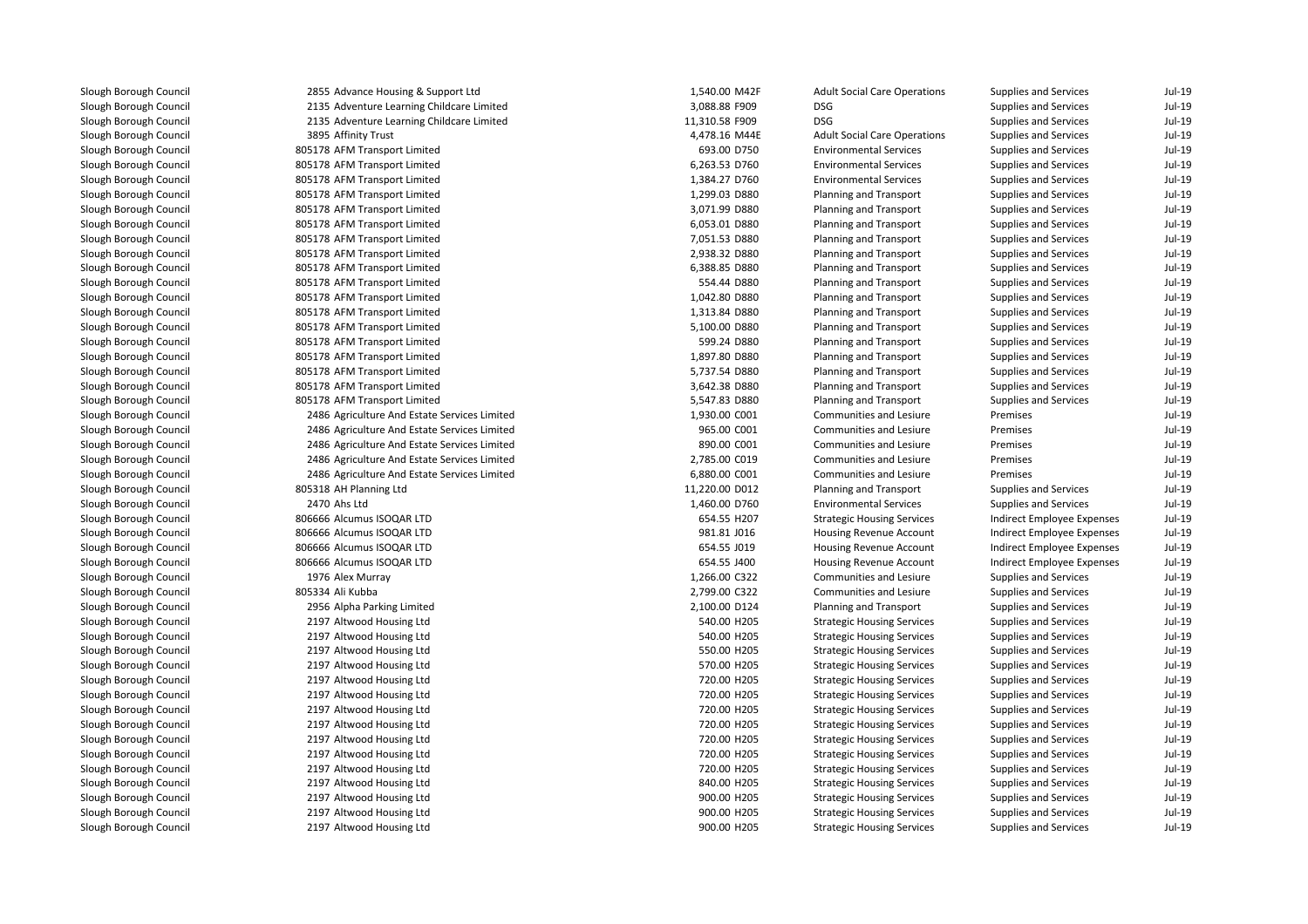2197 Altwood Housing Ltd 2197 Altwood Housing Ltd 2197 Altwood Housing Ltd 2197 Altwood Housing Ltd 2197 Altwood Housing Ltd 2197 Altwood Housing Ltd 2197 Altwood Housing Ltd 2197 Altwood Housing Ltd 2197 Altwood Housing Ltd 2197 Altwood Housing Ltd 8686 Altwood Properties Ltd 803110 Amber Langis Limited 45549.64 A04C ב-1, 1910 ה-1910 ה-2014 ה-2014 ה-2014 ה-2014 ה-2014 ה-2014 ה-2014 ה-2014 ה-2014 ה-2014 ה-2014 ה-2 3137 Applegarth Care Home Ltd 3137 Applegarth Care Home Ltd 3137 Applegarth Care Home Ltd 3137 Applegarth Care Home Ltd 3137 Applegarth Care Home Ltd 3137 Applegarth Care Home Ltd 3137 Applegarth Care Home Ltd 3137 Applegarth Care Home Ltd 3137 Applegarth Care Home Ltd 3137 Applegarth Care Home Ltd 511 Aquaneed Limited 3778 Aranlaw House Care Home 2,721.43 M17C 3778 Aranlaw House Care Home 2,812.14 M17C 3350 Arbour Vale School 384,408.33 E509 DSG 806299 ARC Group London Limited2073 Arc Preschool Arc Preschool 2006 DSG 2007 14,175.81 F909 DSG 2073 Arc Preschool Arc Preschool 9,786.10 F909 DSG 818 Arco Ltd 818 Arco Ltd 818 Arco Ltd 818818 Arco Ltd 818 Arco Ltd 818 Arco Ltd1,000.00 A02A Armstrong Mvura 1,000.00 A02A Amstrong Mvura 1,000.00 A02A l 1166 Art Beyond Belief 3,835.00 A07M 1826 Arvato Public Sector Services Ltd 1826 Arvato Public Sector Services Ltd 1826 Arvato Public Sector Services Ltd 1826 Arvato Public Sector Services Ltd 1826 Arvato Public Sector Services Ltd 1826 Arvato Public Sector Services Ltd 1826 Arvato Public Sector Services Ltd 1826 Arvato Public Sector Services Ltd 1826 Arvato Public Sector Services Ltd 1826 Arvato Public Sector Services Ltd 1826 Arvato Public Sector Services Ltd 1826 Arvato Public Sector Services Ltd1826 Arvato Public Sector Services Ltd

| d Housing Ltd                     | 900.00 H205      | <b>Strategic Housing Services</b>      | <b>Supplies and Services</b> | Jul-19   |
|-----------------------------------|------------------|----------------------------------------|------------------------------|----------|
| d Housing Ltd                     | 900.00 H205      | <b>Strategic Housing Services</b>      | Supplies and Services        | Jul-19   |
| d Housing Ltd                     | 930.00 H205      | <b>Strategic Housing Services</b>      | Supplies and Services        | Jul-19   |
| d Housing Ltd                     | 1,200.00 H205    | <b>Strategic Housing Services</b>      | <b>Supplies and Services</b> | Jul-19   |
| d Housing Ltd                     | 1,650.00 H205    | <b>Strategic Housing Services</b>      | <b>Supplies and Services</b> | Jul-19   |
| d Housing Ltd                     | 1,650.00 H205    | <b>Strategic Housing Services</b>      | Supplies and Services        | Jul-19   |
| d Housing Ltd                     | 2,250.00 H205    | <b>Strategic Housing Services</b>      | Supplies and Services        | Jul-19   |
| d Housing Ltd                     | 2,250.00 H205    | <b>Strategic Housing Services</b>      | <b>Supplies and Services</b> | $Jul-19$ |
| d Housing Ltd                     | 2,460.00 H205    | <b>Strategic Housing Services</b>      | <b>Supplies and Services</b> | Jul-19   |
| d Housing Ltd                     | 3,300.00 H205    | <b>Strategic Housing Services</b>      | <b>Supplies and Services</b> | Jul-19   |
| d Properties Ltd                  | 66,950.34 H205   | <b>Strategic Housing Services</b>      | Premises                     | Jul-19   |
| Langis Limited                    | 1,006.00 D500    | Planning and Transport                 | Supplies and Services        | Jul-19   |
| 1air                              | 549.64 A04C      | <b>Adult Social Care Commissioning</b> | Supplies and Services        | Jul-19   |
| arth Care Home Ltd                | 2,800.00 M25C    | <b>Adult Social Care Operations</b>    | Supplies and Services        | Jul-19   |
| arth Care Home Ltd                | 3,000.00 M25C    | <b>Adult Social Care Operations</b>    | Supplies and Services        | Jul-19   |
| arth Care Home Ltd                | 3,200.00 M25C    | <b>Adult Social Care Operations</b>    | Supplies and Services        | Jul-19   |
| arth Care Home Ltd                | 2,800.00 M25C    | <b>Adult Social Care Operations</b>    | Supplies and Services        | Jul-19   |
| arth Care Home Ltd                | 3,200.00 M25C    | <b>Adult Social Care Operations</b>    | Supplies and Services        | $Jul-19$ |
| arth Care Home Ltd                | 3,400.00 M25C    | <b>Adult Social Care Operations</b>    | <b>Supplies and Services</b> | $Jul-19$ |
| arth Care Home Ltd                | 2,400.00 M27C    | <b>Adult Social Care Operations</b>    | <b>Supplies and Services</b> | Jul-19   |
| arth Care Home Ltd                | 3,000.00 M27C    | <b>Adult Social Care Operations</b>    | Supplies and Services        | Jul-19   |
| arth Care Home Ltd                | 2,629.90 M27C    | <b>Adult Social Care Operations</b>    | Supplies and Services        | Jul-19   |
| arth Care Home Ltd                | 3,000.00 M27C    | <b>Adult Social Care Operations</b>    | <b>Supplies and Services</b> | $Jul-19$ |
| eed Limited                       | 13,020.00 P006   | Capital                                | Capital Charges              | $Jul-19$ |
| w House Care Home                 | 2,721.43 M17C    | <b>Adult Social Care Operations</b>    | Supplies and Services        | Jul-19   |
| w House Care Home                 | 2,812.14 M17C    | <b>Adult Social Care Operations</b>    | Supplies and Services        | Jul-19   |
| Vale School                       | 384,408.33 E509  | <b>DSG</b>                             | Supplies and Services        | Jul-19   |
| oup London Limited                | 111,742.93 P577  | Capital                                | <b>Capital Charges</b>       | Jul-19   |
| school                            | 14,175.81 F909   | <b>DSG</b>                             | <b>Supplies and Services</b> | Jul-19   |
| school                            | 9,786.10 F909    | <b>DSG</b>                             | Supplies and Services        | Jul-19   |
| d                                 | 546.15 D610      | <b>Environmental Services</b>          | Supplies and Services        | Jul-19   |
| d                                 | 742.77 D610      | <b>Environmental Services</b>          | Supplies and Services        | Jul-19   |
| d                                 | 735.56 D610      | <b>Environmental Services</b>          | <b>Supplies and Services</b> | $Jul-19$ |
| d                                 | 1,042.84 D750    | <b>Environmental Services</b>          | <b>Supplies and Services</b> | $Jul-19$ |
| d                                 | 550.00 D610      | <b>Environmental Services</b>          | <b>Supplies and Services</b> | Jul-19   |
|                                   | 850.00 D610      | <b>Environmental Services</b>          | <b>Supplies and Services</b> | Jul-19   |
| ong Mvura                         | 1,000.00 A02A    | <b>Adult Social Care Operations</b>    | Supplies and Services        | Jul-19   |
| ond Belief                        | 3,835.00 A07M    | <b>Adult Social Care Operations</b>    | Supplies and Services        | $Jul-19$ |
| Public Sector Services Ltd        | 494,305.73 B014  | <b>Customer and Communications</b>     | Supplies and Services        | $Jul-19$ |
| Public Sector Services Ltd        | 1,420.00 B014    | <b>Customer and Communications</b>     | Supplies and Services        | $Jul-19$ |
| Public Sector Services Ltd        | 393,770.16 B039  | <b>Customer and Communications</b>     | Supplies and Services        | Jul-19   |
| Public Sector Services Ltd        | 11,795.72 B039   | <b>Customer and Communications</b>     | Supplies and Services        | Jul-19   |
| Public Sector Services Ltd        | 19,622.60 B039   | <b>Customer and Communications</b>     | <b>Supplies and Services</b> | Jul-19   |
| Public Sector Services Ltd        | 1,276.65 B039    | <b>Customer and Communications</b>     | <b>Supplies and Services</b> | Jul-19   |
| <b>Public Sector Services Ltd</b> | 17,593.75 B039   | <b>Customer and Communications</b>     | Supplies and Services        | Jul-19   |
| <b>Public Sector Services Ltd</b> | 3,000.00 B342    | Digital and Strategic IT               | Supplies and Services        | Jul-19   |
| <b>Public Sector Services Ltd</b> | 3,000.00 B342    | Digital and Strategic IT               | Supplies and Services        | Jul-19   |
| Public Sector Services Ltd        | -1,950.00 D224   | Planning and Transport                 | Supplies and Services        | Jul-19   |
| Public Sector Services Ltd        | $-1,133.00$ B342 | Digital and Strategic IT               | <b>Supplies and Services</b> | $Jul-19$ |
| Public Sector Services Ltd        | $-1,364.00$ D224 | Planning and Transport                 | <b>Supplies and Services</b> | Jul-19   |
| <b>Public Sector Services Ltd</b> | 15,563.00 B014   | <b>Customer and Communications</b>     | Transport                    | Jul-19   |
|                                   |                  |                                        |                              |          |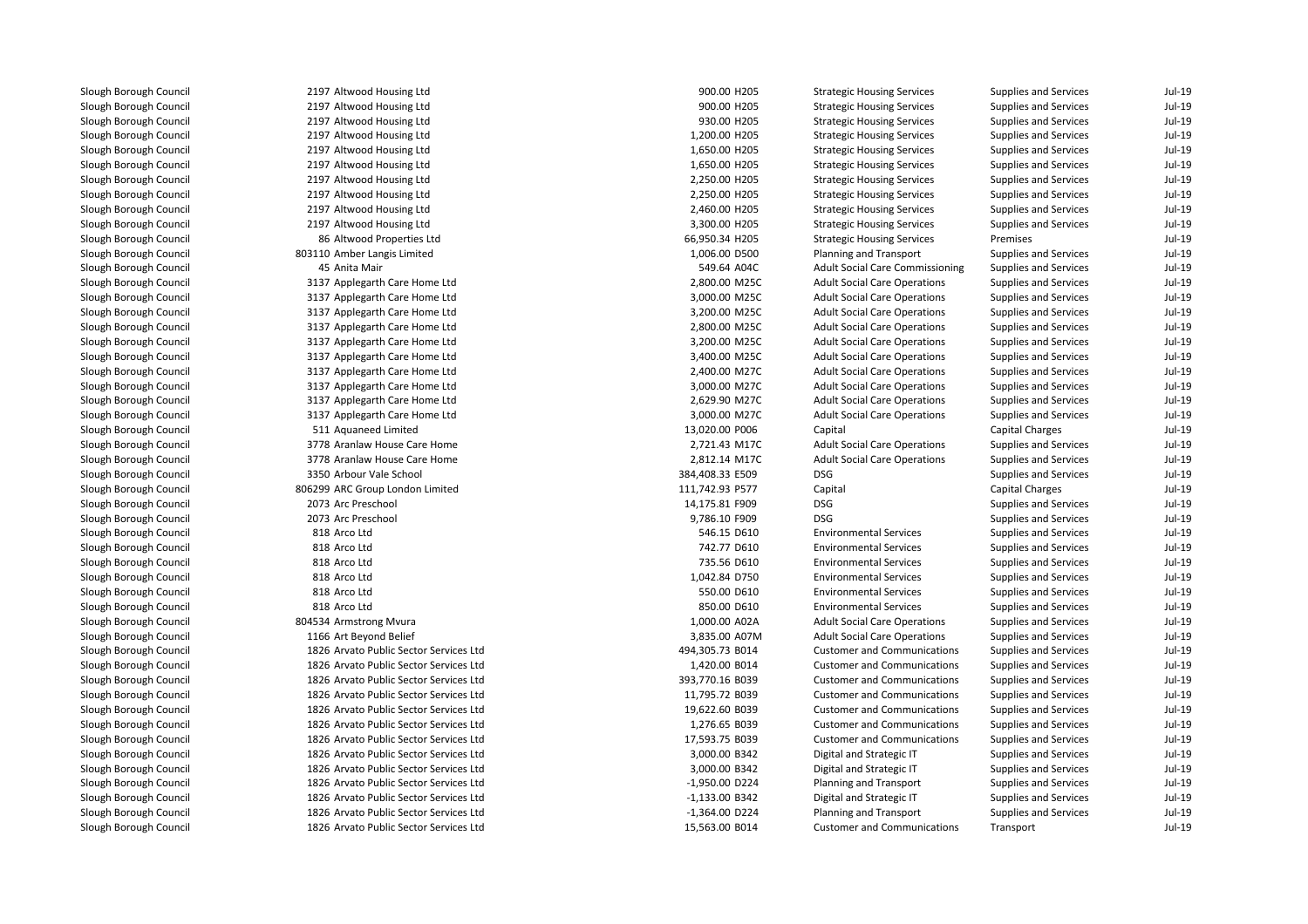| 1826 Arvato Public Sector Services Ltd           | 50,141.00 B014  | <b>Customer and Communications</b>  | Transport                    | $Jul-19$ |
|--------------------------------------------------|-----------------|-------------------------------------|------------------------------|----------|
| 1826 Arvato Public Sector Services Ltd           | 517.00 B014     | <b>Customer and Communications</b>  | <b>Government Grants</b>     | $Jul-19$ |
| 1826 Arvato Public Sector Services Ltd           | 575.00 B014     | <b>Customer and Communications</b>  | Government Grants            | Jul-19   |
| 1826 Arvato Public Sector Services Ltd           | 597.00 B014     | <b>Customer and Communications</b>  | Government Grants            | Jul-19   |
| 1826 Arvato Public Sector Services Ltd           | 2,355.00 B014   | <b>Customer and Communications</b>  | <b>Government Grants</b>     | $Jul-19$ |
| 1826 Arvato Public Sector Services Ltd           | 13,309.00 B014  | <b>Customer and Communications</b>  | <b>Government Grants</b>     | $Jul-19$ |
| 1826 Arvato Public Sector Services Ltd           | 47,805.00 B014  | <b>Customer and Communications</b>  | <b>Government Grants</b>     | $Jul-19$ |
| 1826 Arvato Public Sector Services Ltd           | 1,567.00 B014   | <b>Customer and Communications</b>  | <b>Government Grants</b>     | $Jul-19$ |
| 1826 Arvato Public Sector Services Ltd           | 2,591.00 B014   | <b>Customer and Communications</b>  | Government Grants            | $Jul-19$ |
| 1826 Arvato Public Sector Services Ltd           | 20,670.00 B014  | <b>Customer and Communications</b>  | Government Grants            | $Jul-19$ |
| 1826 Arvato Public Sector Services Ltd           | 5,652.30 B014   | <b>Customer and Communications</b>  | <b>External Receipts</b>     | $Jul-19$ |
| 1826 Arvato Public Sector Services Ltd           | 4,012.47 P193   | Capital                             | <b>Capital Charges</b>       | $Jul-19$ |
| 1826 Arvato Public Sector Services Ltd           | 27,047.02 P193  | Capital                             | Capital Charges              | $Jul-19$ |
| 1826 Arvato Public Sector Services Ltd           | 620.00 P084     | Capital                             | Capital Charges              | $Jul-19$ |
| 1826 Arvato Public Sector Services Ltd           | 4,250.48 P084   | Capital                             | Capital Charges              | $Jul-19$ |
| 1826 Arvato Public Sector Services Ltd           | 36,910.13 P084  | Capital                             | <b>Capital Charges</b>       | $Jul-19$ |
| 1826 Arvato Public Sector Services Ltd           | 5,154.42 P084   | Capital                             | <b>Capital Charges</b>       | Jul-19   |
| 1826 Arvato Public Sector Services Ltd           | 10,267.50 P084  | Capital                             | <b>Capital Charges</b>       | $Jul-19$ |
| 1826 Arvato Public Sector Services Ltd           | 58,630.41 P084  | Capital                             | <b>Capital Charges</b>       | $Jul-19$ |
| 1826 Arvato Public Sector Services Ltd           | 4,623.25 B014   | <b>Customer and Communications</b>  | <b>Supplies and Services</b> | $Jul-19$ |
| 1826 Arvato Public Sector Services Ltd           | 2,061.96 B014   | <b>Customer and Communications</b>  | Supplies and Services        | $Jul-19$ |
| 1985 Ascentis                                    | 945.00 F309     | Communities and Lesiure             | Supplies and Services        | $Jul-19$ |
| 420 Ashburn Estate Agents                        | 100,450.00 H205 | <b>Strategic Housing Services</b>   | Premises                     | $Jul-19$ |
| 803552 Askews and Holts Library Services Ltd     | 1,827.04 C104   | Communities and Lesiure             | Supplies and Services        | $Jul-19$ |
| 803552 Askews and Holts Library Services Ltd     | 3,957.14 C104   | Communities and Lesiure             | Supplies and Services        | $Jul-19$ |
| 803552 Askews and Holts Library Services Ltd     | 931.61 C104     | <b>Communities and Lesiure</b>      | Supplies and Services        | $Jul-19$ |
| 803552 Askews and Holts Library Services Ltd     | 1,660.88 C104   | Communities and Lesiure             | <b>Supplies and Services</b> | $Jul-19$ |
| 803552 Askews and Holts Library Services Ltd     | 1,808.44 C104   | Communities and Lesiure             | Supplies and Services        | $Jul-19$ |
| 803552 Askews and Holts Library Services Ltd     | 1,066.89 C104   | Communities and Lesiure             | Supplies and Services        | $Jul-19$ |
| 803552 Askews and Holts Library Services Ltd     | 3,287.31 C104   | Communities and Lesiure             | <b>Supplies and Services</b> | $Jul-19$ |
| 803552 Askews and Holts Library Services Ltd     | 1,707.83 C104   | Communities and Lesiure             | Supplies and Services        | $Jul-19$ |
| 3666 Assisted Living South West                  | 3,130.28 M26E   | <b>Adult Social Care Operations</b> | Supplies and Services        | $Jul-19$ |
| 803499 Association of Directors of Public Health | 2,570.00 A01P   | <b>Public Health</b>                | <b>Supplies and Services</b> | $Jul-19$ |
| 804324 Astoria Healthcare                        | 4,071.30 M27F   | <b>Adult Social Care Operations</b> | <b>Supplies and Services</b> | $Jul-19$ |
| 570 Atkins Limited                               | 2,750.00 P201   | Capital                             | <b>Capital Charges</b>       | $Jul-19$ |
| 570 Atkins Limited                               | 4,750.00 P202   | Capital                             | <b>Capital Charges</b>       | $Jul-19$ |
| 570 Atkins Limited                               | 3,390.00 D308   | Planning and Transport              | Supplies and Services        | $Jul-19$ |
| 1392 Avid Pest Control Limited                   | 1,900.00 D158   | Planning and Transport              | Premises                     | $Jul-19$ |
| 827 B & M Care                                   | 3,321.43 M25C   | <b>Adult Social Care Operations</b> | Supplies and Services        | $Jul-19$ |
| 803408 Basingstoke and Deane Borough Council     | 14,190.54 B079  | Regeneration                        | Premises                     | $Jul-19$ |
| 1973 Bates Office Services Limited               | 129,286.66 P193 | Capital                             | <b>Capital Charges</b>       | $Jul-19$ |
| 1973 Bates Office Services Limited               | 935.60 P193     | Capital                             | <b>Capital Charges</b>       | $Jul-19$ |
| 1973 Bates Office Services Limited               | 1,209.00 P193   | Capital                             | <b>Capital Charges</b>       | $Jul-19$ |
| 1973 Bates Office Services Limited               | 37,608.75 P193  | Capital                             | <b>Capital Charges</b>       | $Jul-19$ |
| 1973 Bates Office Services Limited               | 71,840.00 P193  | Capital                             | <b>Capital Charges</b>       | $Jul-19$ |
| 1973 Bates Office Services Limited               | 6,450.00 P095   | Capital                             | <b>Capital Charges</b>       | Jul-19   |
| 3370 Baylis Court School                         | 2,000.00 E709   | <b>DSG</b>                          | Supplies and Services        | $Jul-19$ |
| 319 Baylis House Ltd                             | 3,400.00 B228   | Governance                          | <b>Supplies and Services</b> | $Jul-19$ |
| 1444 Baylis Media Ltd                            | 1,514.00 C001   | Communities and Lesiure             | Premises                     | $Jul-19$ |
| 1681 Bcq                                         | 3,566.00 B246   | Governance                          | Supplies and Services        | $Jul-19$ |
| 1681 Bcq                                         | 940.00 J100     | Housing Revenue Account             | <b>Supplies and Services</b> | $Jul-19$ |
|                                                  |                 |                                     |                              |          |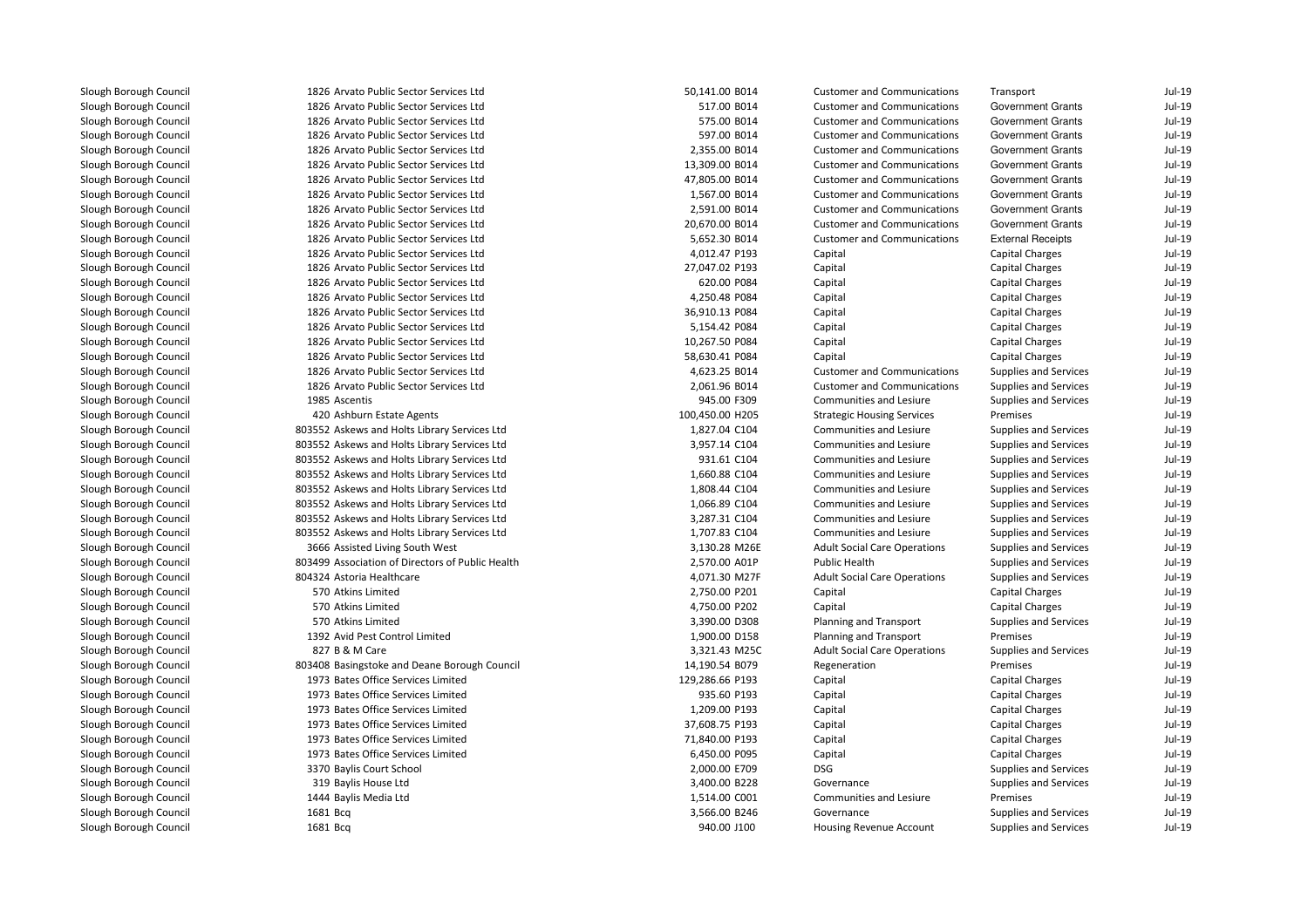| Slough Borough Council | 3208 Be Happy Pre School                                  | 7,245.42 F909   | DSG                                    | Supplies and Services        | Jul-19 |
|------------------------|-----------------------------------------------------------|-----------------|----------------------------------------|------------------------------|--------|
| Slough Borough Council | 3208 Be Happy Pre School                                  | 9,006.63 F909   | <b>DSG</b>                             | <b>Supplies and Services</b> | Jul-19 |
| Slough Borough Council | 806311 BEACONSFIELD CHILDCARE T/A NORTHGATE HOUSE NURSERY | 630.00 F549     | <b>DSG</b>                             | <b>Supplies and Services</b> | Jul-19 |
| Slough Borough Council | 806311 BEACONSFIELD CHILDCARE T/A NORTHGATE HOUSE NURSERY | 2,500.00 F549   | <b>DSG</b>                             | Supplies and Services        | Jul-19 |
| Slough Borough Council | 1818 Bear Buses                                           | 995.54 D512     | Planning and Transport                 | Supplies and Services        | Jul-19 |
| Slough Borough Council | 804471 Beech Lodge School Ltd                             | 7,647.00 F462   | <b>DSG</b>                             | Supplies and Services        | Jul-19 |
| Slough Borough Council | 804471 Beech Lodge School Ltd                             | 15,307.00 F462  | <b>DSG</b>                             | <b>Supplies and Services</b> | Jul-19 |
| Slough Borough Council | 609 Beechwood Secondary School                            | 26,650.33 E519  | <b>DSG</b>                             | <b>Supplies and Services</b> | Jul-19 |
| Slough Borough Council | 612 Berkshire Healthcare Nhs Foundation Trust             | 11,383.40 A01D  | <b>Adult Social Care Operations</b>    | <b>Agency Staff</b>          | Jul-19 |
| Slough Borough Council | 612 Berkshire Healthcare Nhs Foundation Trust             | 16,190.58 A01D  | <b>Adult Social Care Operations</b>    | <b>Agency Staff</b>          | Jul-19 |
| Slough Borough Council | 612 Berkshire Healthcare Nhs Foundation Trust             | 659.43 A07M     | <b>Adult Social Care Operations</b>    | <b>Agency Staff</b>          | Jul-19 |
| Slough Borough Council | 612 Berkshire Healthcare Nhs Foundation Trust             | 3,500.01 A07M   | <b>Adult Social Care Operations</b>    | <b>Agency Staff</b>          | Jul-19 |
| Slough Borough Council | 612 Berkshire Healthcare Nhs Foundation Trust             | 1,499.76 A07M   | <b>Adult Social Care Operations</b>    | <b>Agency Staff</b>          | Jul-19 |
| Slough Borough Council | 612 Berkshire Healthcare Nhs Foundation Trust             | 2,500.00 A07M   | <b>Adult Social Care Operations</b>    | <b>Agency Staff</b>          | Jul-19 |
| Slough Borough Council | 612 Berkshire Healthcare Nhs Foundation Trust             | 2,565.74 A07M   | <b>Adult Social Care Operations</b>    | <b>Agency Staff</b>          | Jul-19 |
| Slough Borough Council | 612 Berkshire Healthcare Nhs Foundation Trust             | 3,147.08 A07M   | <b>Adult Social Care Operations</b>    | <b>Agency Staff</b>          | Jul-19 |
| Slough Borough Council | 612 Berkshire Healthcare Nhs Foundation Trust             | 4,045.96 A07M   | <b>Adult Social Care Operations</b>    | <b>Agency Staff</b>          | Jul-19 |
| Slough Borough Council | 612 Berkshire Healthcare Nhs Foundation Trust             | 4,277.33 A07M   | <b>Adult Social Care Operations</b>    | <b>Agency Staff</b>          | Jul-19 |
| Slough Borough Council | 612 Berkshire Healthcare Nhs Foundation Trust             | 8,833.33 A07M   | <b>Adult Social Care Operations</b>    | <b>Agency Staff</b>          | Jul-19 |
| Slough Borough Council | 612 Berkshire Healthcare Nhs Foundation Trust             | 15,729.32 A07M  | <b>Adult Social Care Operations</b>    | <b>Agency Staff</b>          | Jul-19 |
| Slough Borough Council | 612 Berkshire Healthcare Nhs Foundation Trust             | 6,582.00 A07R   | <b>Adult Social Care Operations</b>    | Supplies and Services        | Jul-19 |
| Slough Borough Council | 612 Berkshire Healthcare Nhs Foundation Trust             | 24,382.00 A06C  | <b>Adult Social Care Commissioning</b> | Supplies and Services        | Jul-19 |
| Slough Borough Council | 803155 BKSB LTD                                           | 2,656.30 F309   | <b>Communities and Lesiure</b>         | Supplies and Services        | Jul-19 |
| Slough Borough Council | 803155 BKSB LTD                                           | 799.20 F309     | Communities and Lesiure                | <b>Supplies and Services</b> | Jul-19 |
| Slough Borough Council | 803828 Blue Willow Day Nursery Ltd                        | 25,408.40 F909  | <b>DSG</b>                             | Supplies and Services        | Jul-19 |
| Slough Borough Council | 803828 Blue Willow Day Nursery Ltd                        | 11,544.20 F909  | <b>DSG</b>                             | Supplies and Services        | Jul-19 |
| Slough Borough Council | 803982 BODY SHOP 2 LTD                                    | 1,403.90 M50A   | Planning and Transport                 | Transport                    | Jul-19 |
| Slough Borough Council | 803601 Bolinda UK Ltd                                     | 548.55 C104     | Communities and Lesiure                | <b>Supplies and Services</b> | Jul-19 |
| Slough Borough Council | 803601 Bolinda UK Ltd                                     | 559.30 C104     | Communities and Lesiure                | Supplies and Services        | Jul-19 |
| Slough Borough Council | 805160 Bouygues E&S FM UK Limited                         | 39,359.77 K523  | <b>Building Management</b>             | Premises                     | Jul-19 |
| Slough Borough Council | 805160 Bouygues E&S FM UK Limited                         | 39,359.77 K523  | <b>Building Management</b>             | Premises                     | Jul-19 |
| Slough Borough Council | 805160 Bouygues E&S FM UK Limited                         | 1,226.37 K525   | <b>Building Management</b>             | Premises                     | Jul-19 |
| Slough Borough Council | 805160 Bouygues E&S FM UK Limited                         | 6,079.94 K522   | <b>Building Management</b>             | <b>Supplies and Services</b> | Jul-19 |
| Slough Borough Council | 805160 Bouygues E&S FM UK Limited                         | 6,079.94 K522   | <b>Building Management</b>             | <b>Supplies and Services</b> | Jul-19 |
| Slough Borough Council | 805160 Bouygues E&S FM UK Limited                         | 3,591.43 B060   | <b>Building Management</b>             | Transport                    | Jul-19 |
| Slough Borough Council | 805160 Bouygues E&S FM UK Limited                         | 577,797.26 P193 | Capital                                | Capital Charges              | Jul-19 |
| Slough Borough Council | 805160 Bouygues E&S FM UK Limited                         | 862,397.87 P193 | Capital                                | Capital Charges              | Jul-19 |
| Slough Borough Council | 1012 Bow Guest House                                      | 1,235.00 M80F   | <b>Adult Social Care Operations</b>    | <b>Supplies and Services</b> | Jul-19 |
| Slough Borough Council | 1012 Bow Guest House                                      | 780.00 M80F     | <b>Adult Social Care Operations</b>    | Supplies and Services        | Jul-19 |
| Slough Borough Council | 805060 BPS Dorking Ltd t/a BPS Chartered Surveyors        | 6,240.00 D224   | Planning and Transport                 | Supplies and Services        | Jul-19 |
| Slough Borough Council | 2856 Brain Injury Rehabilitation Trust                    | 5,323.14 M26E   | <b>Adult Social Care Operations</b>    | <b>Supplies and Services</b> | Jul-19 |
| Slough Borough Council | 2856 Brain Injury Rehabilitation Trust                    | 7,121.14 M27C   | <b>Adult Social Care Operations</b>    | Supplies and Services        | Jul-19 |
| Slough Borough Council | 805179 Braywood Tree Surgery Ltd                          | 650.00 D760     | <b>Environmental Services</b>          | Supplies and Services        | Jul-19 |
| Slough Borough Council | 805179 Braywood Tree Surgery Ltd                          | 1,072.80 D880   | Planning and Transport                 | Supplies and Services        | Jul-19 |
| Slough Borough Council | 805179 Braywood Tree Surgery Ltd                          | 1,308.76 D880   | Planning and Transport                 | Supplies and Services        | Jul-19 |
| Slough Borough Council | 805179 Braywood Tree Surgery Ltd                          | 557.10 D880     | Planning and Transport                 | Supplies and Services        | Jul-19 |
| Slough Borough Council | 805817 Bright World Nurseries                             | 726.30 F909     | <b>DSG</b>                             | Supplies and Services        | Jul-19 |
| Slough Borough Council | 805817 Bright World Nurseries                             | 4,517.39 F909   | <b>DSG</b>                             | Supplies and Services        | Jul-19 |
| Slough Borough Council | 949 British Parking Association                           | 661.00 D122     | Planning and Transport                 | <b>Supplies and Services</b> | Jul-19 |
| Slough Borough Council | 803293 British Telecommunication P.L.C.                   | 761.28 A04F     | <b>Adult Social Care Operations</b>    | <b>Supplies and Services</b> | Jul-19 |
| Slough Borough Council | 617 British Telecommunications                            | 4,494.96 P149   | Capital                                | Capital Charges              | Jul-19 |
|                        |                                                           |                 |                                        |                              |        |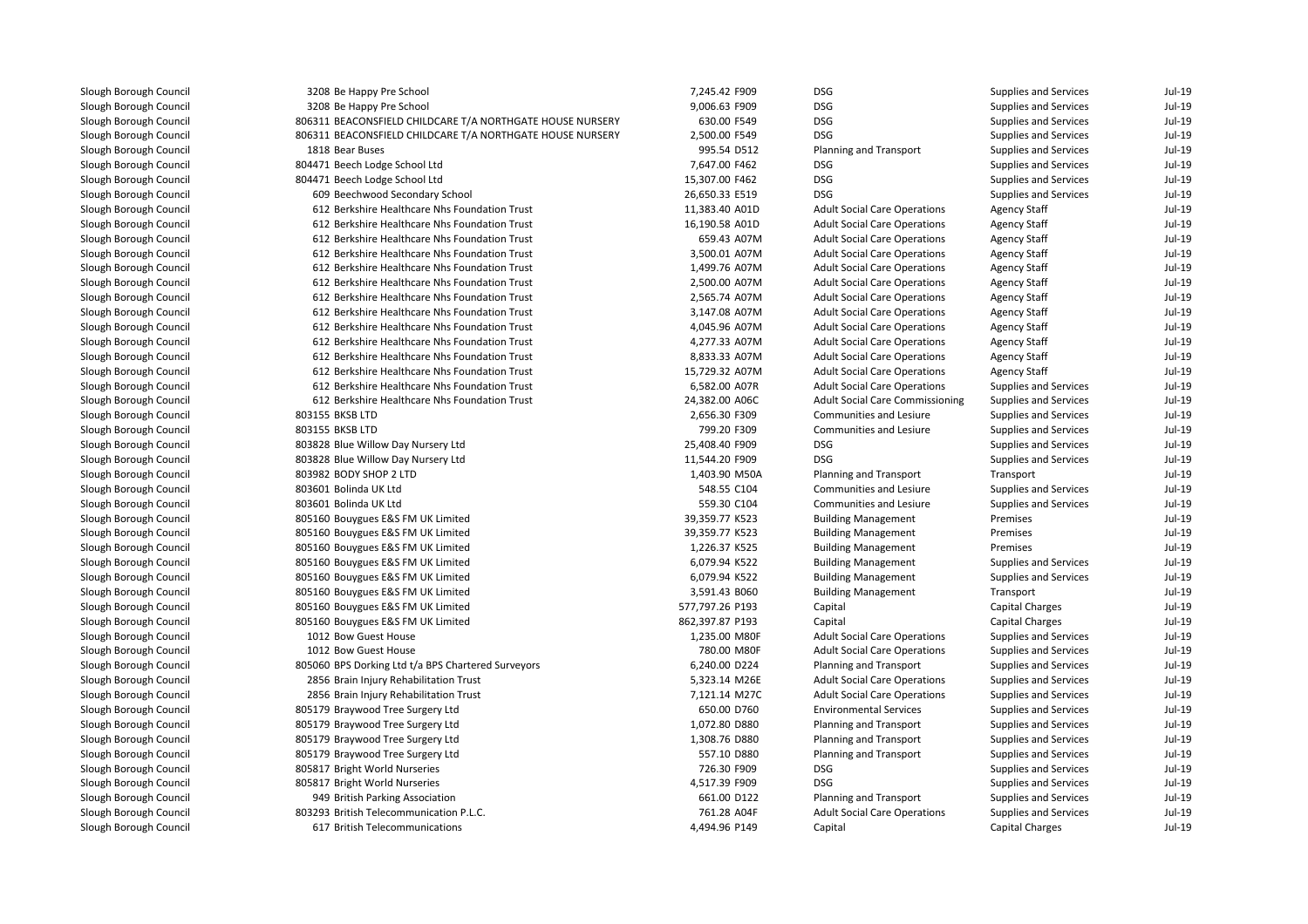| 504 Britwell Baptist Pre School              | 4,678.44 F909   | <b>DSG</b>                          | Supplies and Services        | $Jul-19$ |
|----------------------------------------------|-----------------|-------------------------------------|------------------------------|----------|
| 504 Britwell Baptist Pre School              | 5,166.19 F909   | <b>DSG</b>                          | <b>Supplies and Services</b> | $Jul-19$ |
| 803873 Buckinghamshire County Council        | 1,746.00 D512   | Planning and Transport              | Supplies and Services        | $Jul-19$ |
| 620 Buckinghamshire County Council           | 4,876.00 D512   | Planning and Transport              | Supplies and Services        | $Jul-19$ |
| 741 Bunnies Pre-School                       | 9,430.08 F909   | <b>DSG</b>                          | Supplies and Services        | $Jul-19$ |
| 741 Bunnies Pre-School                       | 4,114.38 F909   | <b>DSG</b>                          | <b>Supplies and Services</b> | $Jul-19$ |
| 803553 BUPA CARE HOME (CFH CARE)             | 2,867.86 M25D   | <b>Adult Social Care Operations</b> | Supplies and Services        | $Jul-19$ |
| 803553 BUPA CARE HOME (CFH CARE)             | 2,867.86 M25D   | <b>Adult Social Care Operations</b> | Supplies and Services        | $Jul-19$ |
| 804448 Bupa Care Homes (ANS) Ltd             | 5,142.86 M15D   | <b>Adult Social Care Operations</b> | <b>Supplies and Services</b> | $Jul-19$ |
| 804448 Bupa Care Homes (ANS) Ltd             | 5,142.86 M15D   | <b>Adult Social Care Operations</b> | Supplies and Services        | $Jul-19$ |
| 804448 Bupa Care Homes (ANS) Ltd             | 3,600.00 M15D   | <b>Adult Social Care Operations</b> | Supplies and Services        | $Jul-19$ |
| 804448 Bupa Care Homes (ANS) Ltd             | 5,142.86 M15D   | <b>Adult Social Care Operations</b> | <b>Supplies and Services</b> | $Jul-19$ |
| 804448 Bupa Care Homes (ANS) Ltd             | 5,314.29 M15D   | <b>Adult Social Care Operations</b> | <b>Supplies and Services</b> | $Jul-19$ |
| 805591 Business Solutions in Construction    | 725.00 P101     | Capital                             | <b>Capital Charges</b>       | $Jul-19$ |
| 2177 C F Roberts (Electrical Contractors)Plc | 19,316.27 P180  | Capital                             | Capital Charges              | $Jul-19$ |
| 2177 C F Roberts (Electrical Contractors)Plc | 123,499.75 P180 | Capital                             | <b>Capital Charges</b>       | $Jul-19$ |
| 805373 C P Steel Processing Ltd              | 813.50 D880     | Planning and Transport              | Supplies and Services        | $Jul-19$ |
| 629 C.H.O.I.C.E Limited                      | 8,150.38 M26E   | <b>Adult Social Care Operations</b> | Supplies and Services        | $Jul-19$ |
| 629 C.H.O.I.C.E Limited                      | 10,427.25 M26E  | <b>Adult Social Care Operations</b> | Supplies and Services        | $Jul-19$ |
| 629 C.H.O.I.C.E Limited                      | 10,756.82 M26E  | <b>Adult Social Care Operations</b> | <b>Supplies and Services</b> | $Jul-19$ |
| 629 C.H.O.I.C.E Limited                      | 10,756.82 M26E  | <b>Adult Social Care Operations</b> | Supplies and Services        | $Jul-19$ |
| 629 C.H.O.I.C.E Limited                      | 10,997.65 M26E  | <b>Adult Social Care Operations</b> | Supplies and Services        | $Jul-19$ |
| 629 C.H.O.I.C.E Limited                      | 11,447.41 M26E  | <b>Adult Social Care Operations</b> | <b>Supplies and Services</b> | $Jul-19$ |
| 629 C.H.O.I.C.E Limited                      | 1,071.43 M42E   | <b>Adult Social Care Operations</b> | Supplies and Services        | $Jul-19$ |
| 629 C.H.O.I.C.E Limited                      | 5,474.61 M42E   | <b>Adult Social Care Operations</b> | Supplies and Services        | $Jul-19$ |
| 629 C.H.O.I.C.E Limited                      | 5,903.40 M42E   | <b>Adult Social Care Operations</b> | Supplies and Services        | $Jul-19$ |
| 629 C.H.O.I.C.E Limited                      | 5,947.11 M42E   | <b>Adult Social Care Operations</b> | Supplies and Services        | $Jul-19$ |
| 629 C.H.O.I.C.E Limited                      | 6,033.90 M42E   | <b>Adult Social Care Operations</b> | Supplies and Services        | $Jul-19$ |
| 629 C.H.O.I.C.E Limited                      | 1,107.14 M42E   | <b>Adult Social Care Operations</b> | Supplies and Services        | $Jul-19$ |
| 629 C.H.O.I.C.E Limited                      | 5,657.10 M42E   | <b>Adult Social Care Operations</b> | Supplies and Services        | $Jul-19$ |
| 629 C.H.O.I.C.E Limited                      | 6,100.18 M42E   | <b>Adult Social Care Operations</b> | Supplies and Services        | $Jul-19$ |
| 629 C.H.O.I.C.E Limited                      | 6,145.35 M42E   | <b>Adult Social Care Operations</b> | Supplies and Services        | $Jul-19$ |
| 629 C.H.O.I.C.E Limited                      | 6,235.03 M42E   | <b>Adult Social Care Operations</b> | Supplies and Services        | $Jul-19$ |
| 629 C.H.O.I.C.E Limited                      | 4,431.49 M44C   | <b>Adult Social Care Operations</b> | Supplies and Services        | $Jul-19$ |
| 629 C.H.O.I.C.E Limited                      | 2,498.63 M44F   | <b>Adult Social Care Operations</b> | Supplies and Services        | $Jul-19$ |
| 629 C.H.O.I.C.E Limited                      | 2,581.91 M44F   | <b>Adult Social Care Operations</b> | Supplies and Services        | $Jul-19$ |
| 805625 Cadent Gas Ltd                        | 163,776.58 P095 | Capital                             | <b>Capital Charges</b>       | $Jul-19$ |
| 805414 Calibration Engineering Service Ltd   | 800.00 D750     | <b>Environmental Services</b>       | Supplies and Services        | $Jul-19$ |
| 806459 Cambridgeshire County Council         | 6,714.00 F552   | <b>DSG</b>                          | Supplies and Services        | $Jul-19$ |
| 805883 Camelot Care Homes Ltd                | 3,100.00 M17C   | <b>Adult Social Care Operations</b> | Supplies and Services        | $Jul-19$ |
| 623 Canon (Uk) Ltd                           | 647.79 K059     | <b>Customer and Communications</b>  | Supplies and Services        | $Jul-19$ |
| 623 Canon (Uk) Ltd                           | 7,212.77 K059   | <b>Customer and Communications</b>  | Supplies and Services        | $Jul-19$ |
| 623 Canon (Uk) Ltd                           | 2,204.82 K059   | <b>Customer and Communications</b>  | Supplies and Services        | $Jul-19$ |
| 804861 Care Management Group Ltd             | 12,851.40 M26E  | <b>Adult Social Care Operations</b> | Supplies and Services        | $Jul-19$ |
| 804861 Care Management Group Ltd             | 13,449.30 M26E  | <b>Adult Social Care Operations</b> | Supplies and Services        | $Jul-19$ |
| 805621 Care Staff Services                   | 614.10 M44C     | <b>Adult Social Care Operations</b> | Supplies and Services        | $Jul-19$ |
| 805621 Care Staff Services                   | 1,134.90 M44C   | <b>Adult Social Care Operations</b> | Supplies and Services        | $Jul-19$ |
| 805621 Care Staff Services                   | 1,135.20 M44C   | <b>Adult Social Care Operations</b> | Supplies and Services        | $Jul-19$ |
| 805621 Care Staff Services                   | 1,135.20 M44C   | <b>Adult Social Care Operations</b> | Supplies and Services        | $Jul-19$ |
| 805621 Care Staff Services                   | 1,138.20 M44C   | <b>Adult Social Care Operations</b> | Supplies and Services        | $Jul-19$ |
| 805621 Care Staff Services                   | 1,261.80 M44C   | <b>Adult Social Care Operations</b> | <b>Supplies and Services</b> | $Jul-19$ |
|                                              |                 |                                     |                              |          |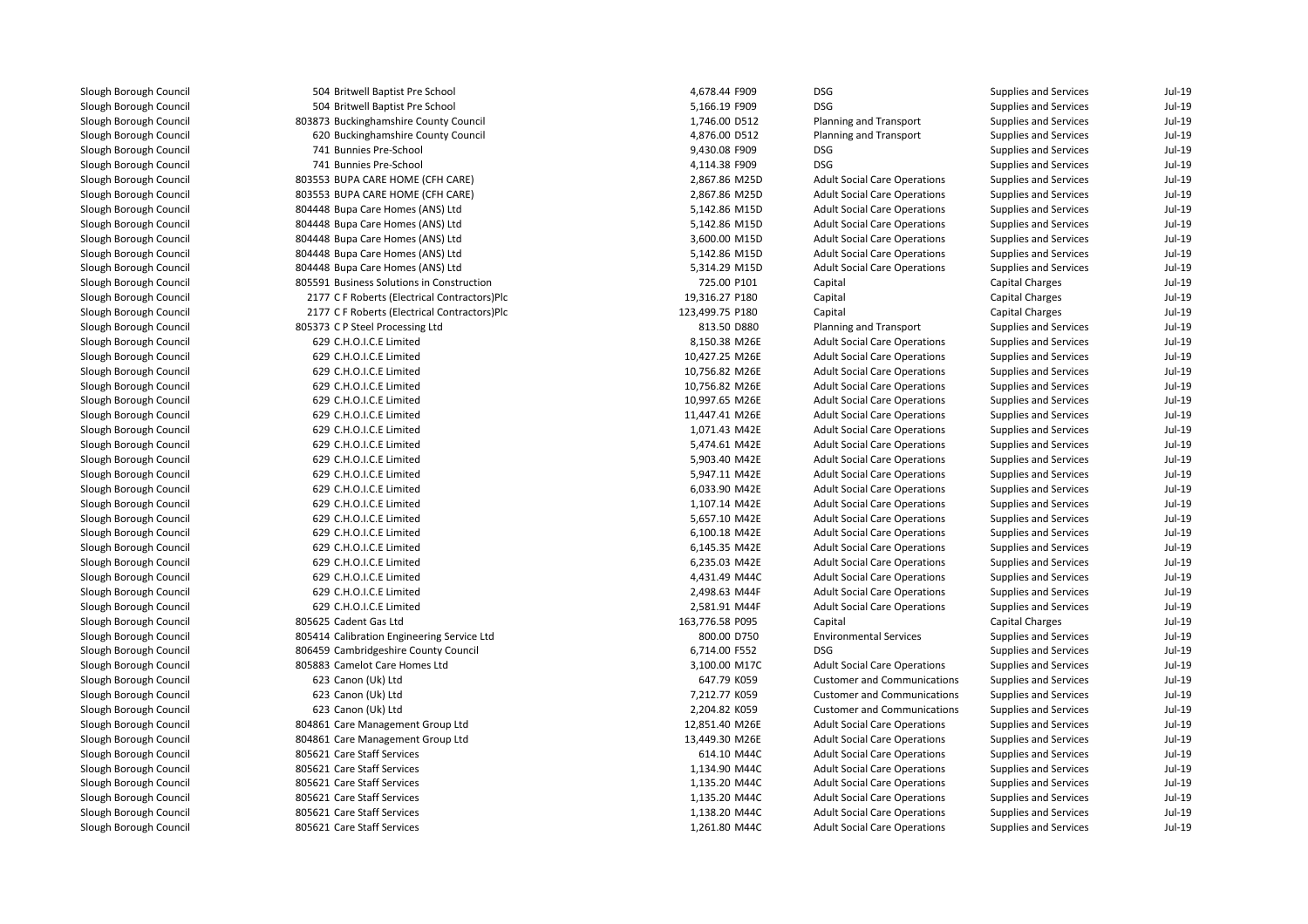805621 Care Staff Services 630.30 M44C**805621 Care Staff Services** 849.90 M44C **1** 805621 Care Staff Services 879.30 M44C **805621 Care Staff Services** 1,125.90 M44C **1** 805621 Care Staff Services **1,134.90 M44C 1** 805621 Care Staff Services **1,764.60 M44C**  805621 Care Staff Services 567.60 M44D**1** 805621 Care Staff Services **1,290.90 M44D** 1,290.90 M44D 805621 Care Staff Services 805621 Care Staff Services 1162 Care Uk Community Partnership Ltd 1162 Care Uk Community Partnership Ltd 1162 Care Uk Community Partnership Ltd 1162 Care Uk Community Partnership Ltd 1162 Care Uk Community Partnership Ltd 1162 Care Uk Community Partnership Ltd 1162 Care Uk Community Partnership Ltd 1162 Care Uk Community Partnership Ltd 1162 Care Uk Community Partnership Ltd 1162 Care Uk Community Partnership Ltd 1162 Care Uk Community Partnership Ltd 1162 Care Uk Community Partnership Ltd 1162 Care Uk Community Partnership Ltd 1162 Care Uk Community Partnership Ltd 1162 Care Uk Community Partnership Ltd 1162 Care Uk Community Partnership Ltd 1162 Care Uk Community Partnership Ltd 1162 Care Uk Community Partnership Ltd 1162 Care Uk Community Partnership Ltd 1162 Care Uk Community Partnership Ltd 1162 Care Uk Community Partnership Ltd 1162 Care Uk Community Partnership Ltd 1162 Care Uk Community Partnership Ltd 1162 Care Uk Community Partnership Ltd 1162 Care Uk Community Partnership Ltd 1162 Care Uk Community Partnership Ltd 1162 Care Uk Community Partnership Ltd 1162 Care Uk Community Partnership Ltd 1162 Care Uk Community Partnership Ltd 1162 Care Uk Community Partnership Ltd 1162 Care Uk Community Partnership Ltd 1162 Care Uk Community Partnership Ltd 1162 Care Uk Community Partnership Ltd 1162 Care Uk Community Partnership Ltd 1162 Care Uk Community Partnership Ltd 1162 Care Uk Community Partnership Ltd 1162 Care Uk Community Partnership Ltd 1162 Care Uk Community Partnership Ltd 1162 Care Uk Community Partnership Ltd 1162 Care Uk Community Partnership Ltd1162 Care Uk Community Partnership Ltd

| 1 Care Staff Services               | 630.30 M44C    | <b>Adult Social Care Operations</b> | Supplies and Services        | Jul-19 |
|-------------------------------------|----------------|-------------------------------------|------------------------------|--------|
| 1 Care Staff Services               | 849.90 M44C    | <b>Adult Social Care Operations</b> | <b>Supplies and Services</b> | Jul-19 |
| 1 Care Staff Services               | 879.30 M44C    | <b>Adult Social Care Operations</b> | <b>Supplies and Services</b> | Jul-19 |
| 1 Care Staff Services               | 1,125.90 M44C  | <b>Adult Social Care Operations</b> | Supplies and Services        | Jul-19 |
| 1 Care Staff Services               | 1,134.90 M44C  | <b>Adult Social Care Operations</b> | Supplies and Services        | Jul-19 |
| 1 Care Staff Services               | 1,764.60 M44C  | <b>Adult Social Care Operations</b> | <b>Supplies and Services</b> | Jul-19 |
| 1 Care Staff Services               | 567.60 M44D    | <b>Adult Social Care Operations</b> | <b>Supplies and Services</b> | Jul-19 |
| 1 Care Staff Services               | 1,290.90 M44D  | <b>Adult Social Care Operations</b> | Supplies and Services        | Jul-19 |
| 1 Care Staff Services               | 1,008.00 M44E  | <b>Adult Social Care Operations</b> | Supplies and Services        | Jul-19 |
| 1 Care Staff Services               | 792.00 M44E    | <b>Adult Social Care Operations</b> | <b>Supplies and Services</b> | Jul-19 |
| 2 Care Uk Community Partnership Ltd | 2,827.20 M15D  | <b>Adult Social Care Operations</b> | Supplies and Services        | Jul-19 |
| 2 Care Uk Community Partnership Ltd | 3,465.40 M15D  | <b>Adult Social Care Operations</b> | <b>Supplies and Services</b> | Jul-19 |
| 2 Care Uk Community Partnership Ltd | 3,465.40 M15D  | <b>Adult Social Care Operations</b> | Supplies and Services        | Jul-19 |
| 2 Care Uk Community Partnership Ltd | 3,465.40 M15D  | <b>Adult Social Care Operations</b> | Supplies and Services        | Jul-19 |
| 2 Care Uk Community Partnership Ltd | 3,465.40 M15D  | <b>Adult Social Care Operations</b> | <b>Supplies and Services</b> | Jul-19 |
| 2 Care Uk Community Partnership Ltd | 6,820.00 M17C  | <b>Adult Social Care Operations</b> | Supplies and Services        | Jul-19 |
| 2 Care Uk Community Partnership Ltd | 10,340.00 M17C | <b>Adult Social Care Operations</b> | Supplies and Services        | Jul-19 |
| 2 Care Uk Community Partnership Ltd | 1,808.64 M17C  | <b>Adult Social Care Operations</b> | Supplies and Services        | Jul-19 |
| 2 Care Uk Community Partnership Ltd | 3,465.40 M17C  | <b>Adult Social Care Operations</b> | <b>Supplies and Services</b> | Jul-19 |
| 2 Care Uk Community Partnership Ltd | 3,465.40 M17C  | <b>Adult Social Care Operations</b> | Supplies and Services        | Jul-19 |
| 2 Care Uk Community Partnership Ltd | 3,465.40 M17C  | <b>Adult Social Care Operations</b> | Supplies and Services        | Jul-19 |
| 2 Care Uk Community Partnership Ltd | 3,617.28 M17C  | <b>Adult Social Care Operations</b> | <b>Supplies and Services</b> | Jul-19 |
| 2 Care Uk Community Partnership Ltd | 3,617.28 M17C  | <b>Adult Social Care Operations</b> | <b>Supplies and Services</b> | Jul-19 |
| 2 Care Uk Community Partnership Ltd | 3,617.28 M17C  | <b>Adult Social Care Operations</b> | Supplies and Services        | Jul-19 |
| 2 Care Uk Community Partnership Ltd | 3,617.28 M17C  | <b>Adult Social Care Operations</b> | Supplies and Services        | Jul-19 |
| 2 Care Uk Community Partnership Ltd | 24,467.56 M17C | <b>Adult Social Care Operations</b> | <b>Supplies and Services</b> | Jul-19 |
| 2 Care Uk Community Partnership Ltd | 3,428.57 M18C  | <b>Adult Social Care Operations</b> | Supplies and Services        | Jul-19 |
| 2 Care Uk Community Partnership Ltd | 3,542.86 M18C  | <b>Adult Social Care Operations</b> | Supplies and Services        | Jul-19 |
| 2 Care Uk Community Partnership Ltd | 10,239.29 M18C | <b>Adult Social Care Operations</b> | Supplies and Services        | Jul-19 |
| 2 Care Uk Community Partnership Ltd | 1,804.64 M18C  | <b>Adult Social Care Operations</b> | <b>Supplies and Services</b> | Jul-19 |
| 2 Care Uk Community Partnership Ltd | 3,465.40 M18C  | <b>Adult Social Care Operations</b> | Supplies and Services        | Jul-19 |
| 2 Care Uk Community Partnership Ltd | 3,465.40 M18C  | <b>Adult Social Care Operations</b> | Supplies and Services        | Jul-19 |
| 2 Care Uk Community Partnership Ltd | 3,465.40 M18C  | <b>Adult Social Care Operations</b> | Supplies and Services        | Jul-19 |
| 2 Care Uk Community Partnership Ltd | 3,465.40 M18C  | <b>Adult Social Care Operations</b> | <b>Supplies and Services</b> | Jul-19 |
| 2 Care Uk Community Partnership Ltd | 3,465.40 M18C  | <b>Adult Social Care Operations</b> | Supplies and Services        | Jul-19 |
| 2 Care Uk Community Partnership Ltd | 3,465.40 M18C  | <b>Adult Social Care Operations</b> | Supplies and Services        | Jul-19 |
| 2 Care Uk Community Partnership Ltd | 3,465.40 M18C  | <b>Adult Social Care Operations</b> | <b>Supplies and Services</b> | Jul-19 |
| 2 Care Uk Community Partnership Ltd | 3,465.40 M18C  | <b>Adult Social Care Operations</b> | <b>Supplies and Services</b> | Jul-19 |
| 2 Care Uk Community Partnership Ltd | 3,465.40 M18C  | <b>Adult Social Care Operations</b> | <b>Supplies and Services</b> | Jul-19 |
| 2 Care Uk Community Partnership Ltd | 3,465.40 M18C  | <b>Adult Social Care Operations</b> | <b>Supplies and Services</b> | Jul-19 |
| 2 Care Uk Community Partnership Ltd | 3,465.40 M18C  | <b>Adult Social Care Operations</b> | <b>Supplies and Services</b> | Jul-19 |
| 2 Care Uk Community Partnership Ltd | 3,465.40 M18C  | <b>Adult Social Care Operations</b> | Supplies and Services        | Jul-19 |
| 2 Care Uk Community Partnership Ltd | 3,465.40 M18C  | <b>Adult Social Care Operations</b> | Supplies and Services        | Jul-19 |
| 2 Care Uk Community Partnership Ltd | 3,465.40 M18C  | <b>Adult Social Care Operations</b> | Supplies and Services        | Jul-19 |
| 2 Care Uk Community Partnership Ltd | 3,465.40 M18C  | <b>Adult Social Care Operations</b> | Supplies and Services        | Jul-19 |
| 2 Care Uk Community Partnership Ltd | 3,617.28 M18C  | <b>Adult Social Care Operations</b> | Supplies and Services        | Jul-19 |
| 2 Care Uk Community Partnership Ltd | 3,617.28 M18C  | <b>Adult Social Care Operations</b> | Supplies and Services        | Jul-19 |
| 2 Care Uk Community Partnership Ltd | 3,617.28 M18C  | <b>Adult Social Care Operations</b> | Supplies and Services        | Jul-19 |
| 2 Care Uk Community Partnership Ltd | 3,617.28 M18C  | <b>Adult Social Care Operations</b> | Supplies and Services        | Jul-19 |
| 2 Care Uk Community Partnership Ltd | 49,783.18 M18C | <b>Adult Social Care Operations</b> | Supplies and Services        | Jul-19 |
| 2 Care Uk Community Partnership Ltd | 3,542.86 M18C  | <b>Adult Social Care Operations</b> | <b>Supplies and Services</b> | Jul-19 |
|                                     |                |                                     |                              |        |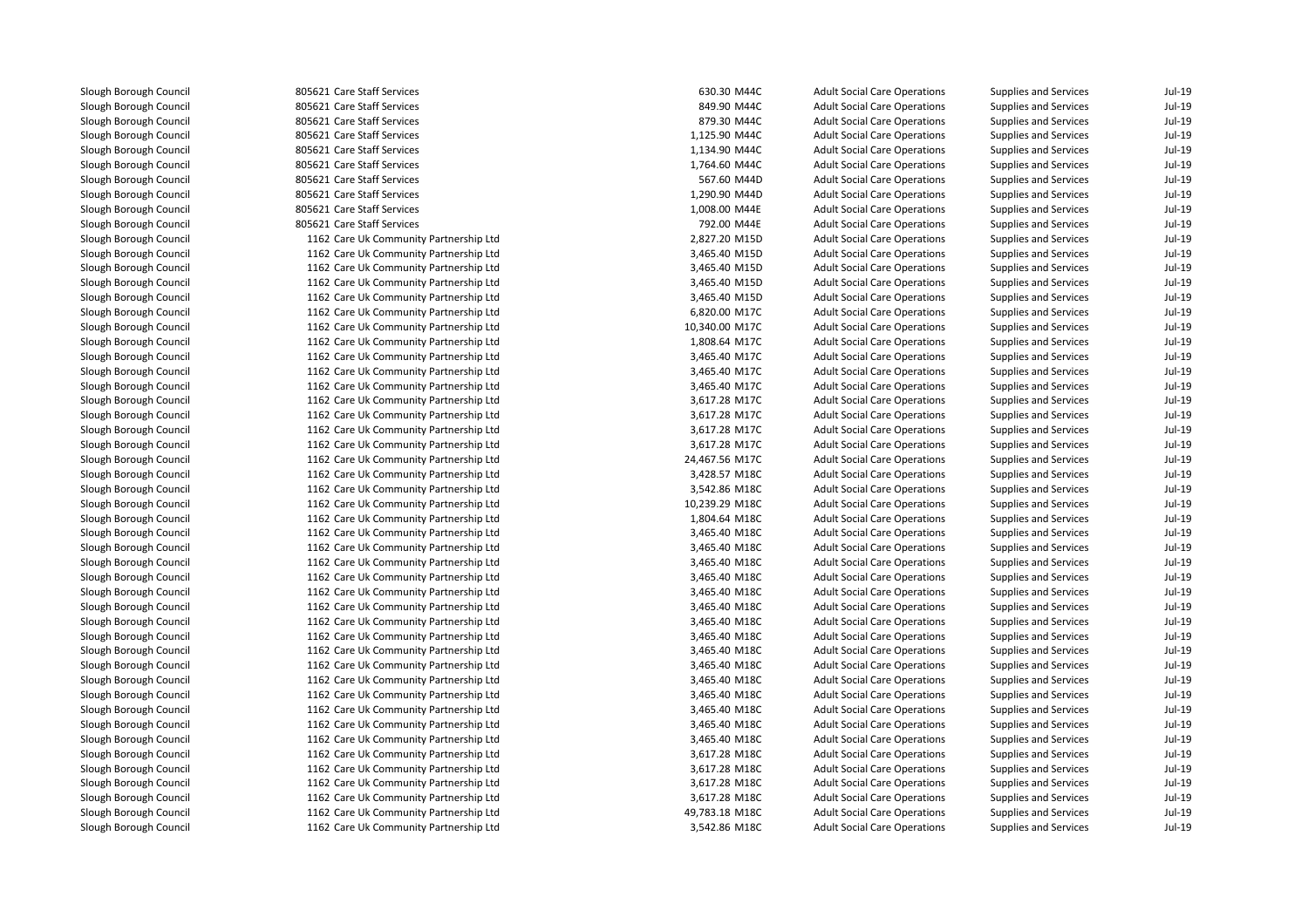| 1162 Care Uk Community Partnership Ltd                     | 2,898.96 M25C  | <b>Adult Social Care Operations</b> | Supplies and Services        | $Jul-19$ |
|------------------------------------------------------------|----------------|-------------------------------------|------------------------------|----------|
| 1162 Care Uk Community Partnership Ltd                     | 3,175.20 M25C  | <b>Adult Social Care Operations</b> | Supplies and Services        | $Jul-19$ |
| 1162 Care Uk Community Partnership Ltd                     | 3,175.20 M25C  | <b>Adult Social Care Operations</b> | Supplies and Services        | $Jul-19$ |
| 1162 Care Uk Community Partnership Ltd                     | 3,175.20 M25C  | <b>Adult Social Care Operations</b> | Supplies and Services        | $Jul-19$ |
| 1162 Care Uk Community Partnership Ltd                     | 3,175.20 M25C  | <b>Adult Social Care Operations</b> | Supplies and Services        | $Jul-19$ |
| 1162 Care Uk Community Partnership Ltd                     | 3,175.20 M25C  | <b>Adult Social Care Operations</b> | Supplies and Services        | $Jul-19$ |
| 1162 Care Uk Community Partnership Ltd                     | 9,525.60 M25C  | <b>Adult Social Care Operations</b> | Supplies and Services        | $Jul-19$ |
| 1162 Care Uk Community Partnership Ltd                     | 2,898.96 M25D  | <b>Adult Social Care Operations</b> | <b>Supplies and Services</b> | $Jul-19$ |
| 1162 Care Uk Community Partnership Ltd                     | 2,585.50 M26D  | <b>Adult Social Care Operations</b> | Supplies and Services        | $Jul-19$ |
| 1162 Care Uk Community Partnership Ltd                     | 2,810.32 M26D  | <b>Adult Social Care Operations</b> | Supplies and Services        | $Jul-19$ |
| 1162 Care Uk Community Partnership Ltd                     | 3,465.40 M26E  | <b>Adult Social Care Operations</b> | Supplies and Services        | $Jul-19$ |
| 1162 Care Uk Community Partnership Ltd                     | 3,323.20 M27C  | <b>Adult Social Care Operations</b> | <b>Supplies and Services</b> | $Jul-19$ |
| 1162 Care Uk Community Partnership Ltd                     | -3,174.84 M27C | <b>Adult Social Care Operations</b> | Supplies and Services        | $Jul-19$ |
| 1162 Care Uk Community Partnership Ltd                     | 2,898.96 M27C  | <b>Adult Social Care Operations</b> | Supplies and Services        | $Jul-19$ |
| 1162 Care Uk Community Partnership Ltd                     | 2,898.96 M27C  | <b>Adult Social Care Operations</b> | Supplies and Services        | $Jul-19$ |
| 1162 Care Uk Community Partnership Ltd                     | 2,898.96 M27C  | <b>Adult Social Care Operations</b> | Supplies and Services        | $Jul-19$ |
| 1162 Care Uk Community Partnership Ltd                     | 2,898.96 M27C  | <b>Adult Social Care Operations</b> | Supplies and Services        | $Jul-19$ |
| 1162 Care Uk Community Partnership Ltd                     | 2,898.96 M27C  | <b>Adult Social Care Operations</b> | <b>Supplies and Services</b> | $Jul-19$ |
| 1162 Care Uk Community Partnership Ltd                     | 2,898.96 M27C  | <b>Adult Social Care Operations</b> | <b>Supplies and Services</b> | $Jul-19$ |
| 1162 Care Uk Community Partnership Ltd                     | 2,898.96 M27C  | <b>Adult Social Care Operations</b> | Supplies and Services        | $Jul-19$ |
| 1162 Care Uk Community Partnership Ltd                     | 2,898.96 M27C  | <b>Adult Social Care Operations</b> | Supplies and Services        | $Jul-19$ |
| 1162 Care Uk Community Partnership Ltd                     | 3,175.20 M27C  | <b>Adult Social Care Operations</b> | Supplies and Services        | $Jul-19$ |
| 1162 Care Uk Community Partnership Ltd                     | 3,175.20 M27C  | <b>Adult Social Care Operations</b> | <b>Supplies and Services</b> | $Jul-19$ |
| 1162 Care Uk Community Partnership Ltd                     | 3,175.20 M27C  | <b>Adult Social Care Operations</b> | Supplies and Services        | $Jul-19$ |
| 1162 Care Uk Community Partnership Ltd                     | 3,175.20 M27C  | <b>Adult Social Care Operations</b> | Supplies and Services        | $Jul-19$ |
| 1162 Care Uk Community Partnership Ltd                     | 3,175.20 M27C  | <b>Adult Social Care Operations</b> | <b>Supplies and Services</b> | $Jul-19$ |
| 1162 Care Uk Community Partnership Ltd                     | 3,175.20 M27C  | <b>Adult Social Care Operations</b> | <b>Supplies and Services</b> | $Jul-19$ |
| 1162 Care Uk Community Partnership Ltd                     | 3,175.20 M27C  | <b>Adult Social Care Operations</b> | Supplies and Services        | $Jul-19$ |
| 1162 Care Uk Community Partnership Ltd                     | 3,175.20 M27C  | <b>Adult Social Care Operations</b> | Supplies and Services        | $Jul-19$ |
| 1162 Care Uk Community Partnership Ltd                     | 23,056.60 M27C | <b>Adult Social Care Operations</b> | Supplies and Services        | $Jul-19$ |
| 1162 Care Uk Community Partnership Ltd                     | 3,323.20 M27C  | <b>Adult Social Care Operations</b> | Supplies and Services        | $Jul-19$ |
| 1162 Care Uk Community Partnership Ltd                     | -5,475.76 M28C | <b>Adult Social Care Operations</b> | Supplies and Services        | $Jul-19$ |
| 1162 Care Uk Community Partnership Ltd                     | 3,465.40 M28C  | <b>Adult Social Care Operations</b> | Supplies and Services        | $Jul-19$ |
| 1162 Care Uk Community Partnership Ltd                     | 3,465.40 M28C  | <b>Adult Social Care Operations</b> | Supplies and Services        | $Jul-19$ |
| 1162 Care Uk Community Partnership Ltd                     | 3,720.00 M29C  | <b>Adult Social Care Operations</b> | <b>Supplies and Services</b> | $Jul-19$ |
| 1162 Care Uk Community Partnership Ltd                     | 7,320.00 M29C  | <b>Adult Social Care Operations</b> | <b>Supplies and Services</b> | $Jul-19$ |
| 1162 Care Uk Community Partnership Ltd                     | 3,511.12 M29C  | <b>Adult Social Care Operations</b> | Supplies and Services        | $Jul-19$ |
| 1162 Care Uk Community Partnership Ltd                     | 3,600.00 M29C  | <b>Adult Social Care Operations</b> | Supplies and Services        | $Jul-19$ |
| 1621 Carlisle Security Services Limited                    | 17,035.20 P405 | Capital                             | <b>Capital Charges</b>       | $Jul-19$ |
| 34 Castle Gate Legal And Commercial Ltd                    | 4,282.39 F868  | Children, Learning and Skills       | <b>Supplies and Services</b> | $Jul-19$ |
| 804413 Castle Water                                        | 998.26 B068    | <b>Building Management</b>          | Premises                     | $Jul-19$ |
| 804413 Castle Water                                        | 550.04 B149    | <b>Building Management</b>          | Premises                     | $Jul-19$ |
| 804413 Castle Water                                        | 507.81 C019    | Communities and Lesiure             | Premises                     | $Jul-19$ |
| 804413 Castle Water                                        | 2,344.94 C019  | <b>Communities and Lesiure</b>      | Premises                     | $Jul-19$ |
| 418 Castleview School                                      | 41,387.18 E239 | <b>DSG</b>                          | <b>Supplies and Services</b> | $Jul-19$ |
| 1837 Cemetery Development Services Ltd                     | 20,000.00 P083 | Capital                             | <b>Capital Charges</b>       | $Jul-19$ |
| 803560 Centennial Property Limited T/A Rent Connect        | 14,730.00 H205 | <b>Strategic Housing Services</b>   | Premises                     | $Jul-19$ |
| 805619 Centennial Property Limited T/A The Housing Network | 29,200.00 H205 | <b>Strategic Housing Services</b>   | Premises                     | $Jul-19$ |
| 3609 Centurion Healthcare Ltd                              | 6,031.67 M26E  | <b>Adult Social Care Operations</b> | Supplies and Services        | $Jul-19$ |
| 805174 Certas Energy                                       | 14,089.69 D910 | <b>Environmental Services</b>       | Supplies and Services        | $Jul-19$ |
| 805174 Certas Energy                                       | 14,338.80 D910 | <b>Environmental Services</b>       | <b>Supplies and Services</b> | $Jul-19$ |
|                                                            |                |                                     |                              |          |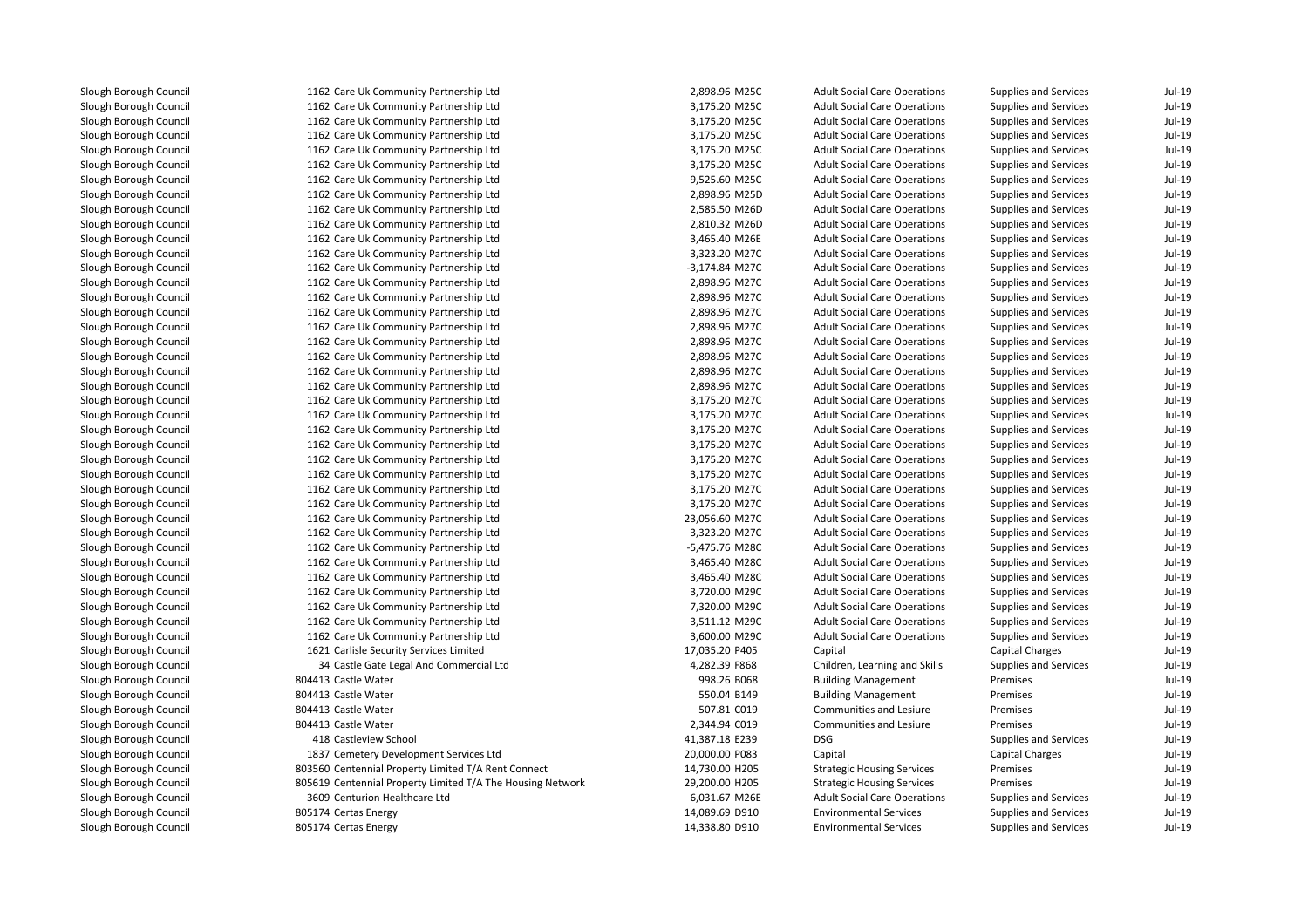| 805174 Certas Energy               | 837.00 D910    | <b>Environmental Services</b>       | Supplies and Services        | $Jul-19$ |
|------------------------------------|----------------|-------------------------------------|------------------------------|----------|
| 805174 Certas Energy               | 1,395.00 D910  | <b>Environmental Services</b>       | Supplies and Services        | $Jul-19$ |
| 2892 Chalfont Lodge                | 5,978.57 M15D  | <b>Adult Social Care Operations</b> | Supplies and Services        | $Jul-19$ |
| 2892 Chalfont Lodge                | 5,978.57 M15D  | <b>Adult Social Care Operations</b> | Supplies and Services        | $Jul-19$ |
| 2892 Chalfont Lodge                | 8,857.14 M15F  | <b>Adult Social Care Operations</b> | Supplies and Services        | $Jul-19$ |
| 2892 Chalfont Lodge                | 5,978.57 M26E  | <b>Adult Social Care Operations</b> | Supplies and Services        | $Jul-19$ |
| 2608 Chandos Lodge Nursing Home    | 3,200.00 M17C  | <b>Adult Social Care Operations</b> | Supplies and Services        | $Jul-19$ |
| 2608 Chandos Lodge Nursing Home    | 3,600.00 M18C  | <b>Adult Social Care Operations</b> | <b>Supplies and Services</b> | $Jul-19$ |
| 2608 Chandos Lodge Nursing Home    | 3,400.00 M28C  | <b>Adult Social Care Operations</b> | Supplies and Services        | $Jul-19$ |
| 806512 Charles Chisangaurwe        | 1,500.00 A02A  | <b>Adult Social Care Operations</b> | Supplies and Services        | $Jul-19$ |
| 905 Charters School                | 2,755.00 F552  | <b>DSG</b>                          | Supplies and Services        | $Jul-19$ |
| 1877 Chelsie Innes                 | 920.50 C322    | Communities and Lesiure             | <b>Supplies and Services</b> | $Jul-19$ |
| 3114 Cherry Trees Day Nursery      | 29,974.33 F909 | <b>DSG</b>                          | Supplies and Services        | $Jul-19$ |
| 2871 Cherry Trees Residential Care | 3,764.29 M42F  | <b>Adult Social Care Operations</b> | Supplies and Services        | $Jul-19$ |
| 803495 Christchurch Court Ltd      | 8,271.11 M15D  | <b>Adult Social Care Operations</b> | Supplies and Services        | $Jul-19$ |
| 2561 Christies Care Ltd            | 4,404.00 M44D  | <b>Adult Social Care Operations</b> | Supplies and Services        | $Jul-19$ |
| 4000 Christopher Craig             | 750.00 C322    | Communities and Lesiure             | Supplies and Services        | $Jul-19$ |
| 4000 Christopher Craig             | 1,237.50 C322  | Communities and Lesiure             | <b>Supplies and Services</b> | $Jul-19$ |
| 3752 Chrome Tree Ltd               | 703.79 M44C    | <b>Adult Social Care Operations</b> | <b>Supplies and Services</b> | $Jul-19$ |
| 3752 Chrome Tree Ltd               | 761.47 M44C    | <b>Adult Social Care Operations</b> | Supplies and Services        | $Jul-19$ |
| 3752 Chrome Tree Ltd               | 839.70 M44C    | <b>Adult Social Care Operations</b> | Supplies and Services        | $Jul-19$ |
| 3752 Chrome Tree Ltd               | 892.41 M44C    | <b>Adult Social Care Operations</b> | Supplies and Services        | $Jul-19$ |
| 3752 Chrome Tree Ltd               | 1,056.18 M44C  | <b>Adult Social Care Operations</b> | Supplies and Services        | $Jul-19$ |
| 3752 Chrome Tree Ltd               | 1,107.23 M44C  | <b>Adult Social Care Operations</b> | Supplies and Services        | $Jul-19$ |
| 3752 Chrome Tree Ltd               | 1,269.00 M44C  | <b>Adult Social Care Operations</b> | Supplies and Services        | $Jul-19$ |
| 3752 Chrome Tree Ltd               | 1,479.51 M44C  | <b>Adult Social Care Operations</b> | <b>Supplies and Services</b> | $Jul-19$ |
| 3752 Chrome Tree Ltd               | 1,881.30 M44C  | <b>Adult Social Care Operations</b> | <b>Supplies and Services</b> | $Jul-19$ |
| 3752 Chrome Tree Ltd               | 1,977.10 M44C  | <b>Adult Social Care Operations</b> | Supplies and Services        | $Jul-19$ |
| 3752 Chrome Tree Ltd               | 2,521.11 M44C  | <b>Adult Social Care Operations</b> | Supplies and Services        | $Jul-19$ |
| 3752 Chrome Tree Ltd               | 2,800.88 M44C  | <b>Adult Social Care Operations</b> | Supplies and Services        | $Jul-19$ |
| 3752 Chrome Tree Ltd               | 566.88 M44C    | <b>Adult Social Care Operations</b> | Supplies and Services        | $Jul-19$ |
| 3752 Chrome Tree Ltd               | 705.11 M44C    | <b>Adult Social Care Operations</b> | Supplies and Services        | $Jul-19$ |
| 3752 Chrome Tree Ltd               | 1,263.70 M44C  | <b>Adult Social Care Operations</b> | Supplies and Services        | $Jul-19$ |
| 3752 Chrome Tree Ltd               | 2,225.72 M44C  | <b>Adult Social Care Operations</b> | Supplies and Services        | $Jul-19$ |
| 3752 Chrome Tree Ltd               | 1,252.76 M44C  | <b>Adult Social Care Operations</b> | Supplies and Services        | $Jul-19$ |
| 3752 Chrome Tree Ltd               | 2,150.33 M44C  | <b>Adult Social Care Operations</b> | <b>Supplies and Services</b> | $Jul-19$ |
| 3752 Chrome Tree Ltd               | 2,282.08 M44C  | <b>Adult Social Care Operations</b> | Supplies and Services        | $Jul-19$ |
| 3752 Chrome Tree Ltd               | 2,303.96 M44C  | <b>Adult Social Care Operations</b> | Supplies and Services        | $Jul-19$ |
| 3752 Chrome Tree Ltd               | 3,367.42 M44C  | <b>Adult Social Care Operations</b> | Supplies and Services        | $Jul-19$ |
| 3752 Chrome Tree Ltd               | 705.78 M44C    | <b>Adult Social Care Operations</b> | <b>Supplies and Services</b> | $Jul-19$ |
| 3752 Chrome Tree Ltd               | 869.21 M44C    | <b>Adult Social Care Operations</b> | Supplies and Services        | $Jul-19$ |
| 3752 Chrome Tree Ltd               | 1,307.46 M44C  | <b>Adult Social Care Operations</b> | Supplies and Services        | $Jul-19$ |
| 3752 Chrome Tree Ltd               | 1,453.98 M44C  | <b>Adult Social Care Operations</b> | Supplies and Services        | $Jul-19$ |
| 3752 Chrome Tree Ltd               | 1,838.86 M44C  | <b>Adult Social Care Operations</b> | Supplies and Services        | $Jul-19$ |
| 3752 Chrome Tree Ltd               | 3,300.45 M44C  | <b>Adult Social Care Operations</b> | Supplies and Services        | $Jul-19$ |
| 3752 Chrome Tree Ltd               | 5,883.81 M44C  | <b>Adult Social Care Operations</b> | Supplies and Services        | $Jul-19$ |
| 3752 Chrome Tree Ltd               | 1,282.60 M44D  | <b>Adult Social Care Operations</b> | Supplies and Services        | $Jul-19$ |
| 3752 Chrome Tree Ltd               | 597.37 M44F    | <b>Adult Social Care Operations</b> | Supplies and Services        | $Jul-19$ |
| 3752 Chrome Tree Ltd               | 1,073.74 M44F  | <b>Adult Social Care Operations</b> | Supplies and Services        | $Jul-19$ |
| 3752 Chrome Tree Ltd               | 1,127.45 M48C  | <b>Adult Social Care Operations</b> | Supplies and Services        | $Jul-19$ |
| 3752 Chrome Tree Ltd               | 1,845.81 M48C  | <b>Adult Social Care Operations</b> | <b>Supplies and Services</b> | $Jul-19$ |
|                                    |                |                                     |                              |          |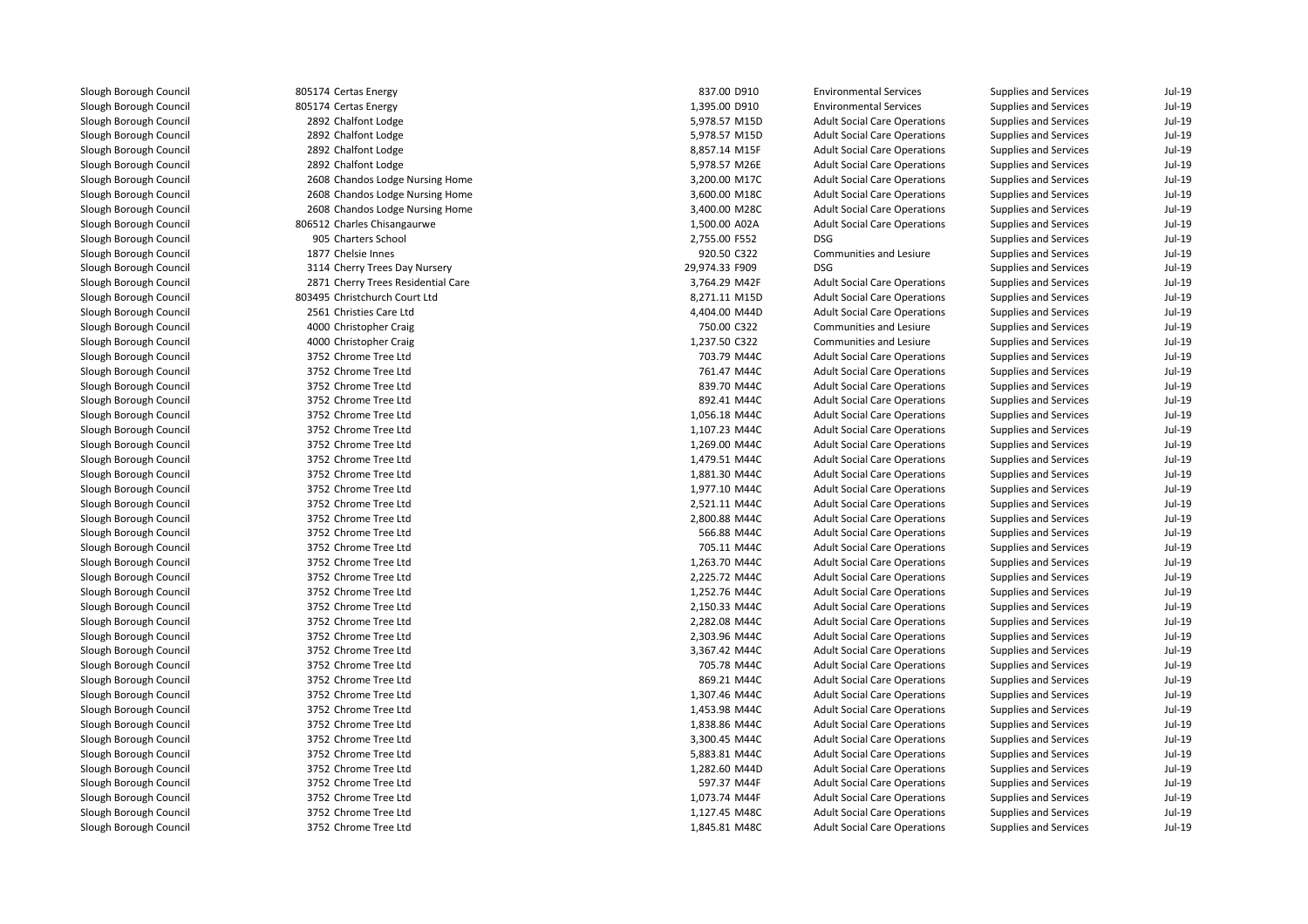| 3752 Chrome Tree Ltd                           | 2,279.75 M48C   | <b>Adult Social Care Operations</b> | Supplies and Services        | Jul-19   |
|------------------------------------------------|-----------------|-------------------------------------|------------------------------|----------|
| 3752 Chrome Tree Ltd                           | 975.30 M48C     | <b>Adult Social Care Operations</b> | Supplies and Services        | $Jul-19$ |
| 3752 Chrome Tree Ltd                           | 2,137.22 M48C   | <b>Adult Social Care Operations</b> | Supplies and Services        | $Jul-19$ |
| 3752 Chrome Tree Ltd                           | 1,916.08 M48C   | <b>Adult Social Care Operations</b> | <b>Supplies and Services</b> | $Jul-19$ |
| 3752 Chrome Tree Ltd                           | 765.45 M48C     | <b>Adult Social Care Operations</b> | Supplies and Services        | $Jul-19$ |
| 3752 Chrome Tree Ltd                           | 1,387.69 M48C   | <b>Adult Social Care Operations</b> | Supplies and Services        | $Jul-19$ |
| 1573 Cipfa Business Limited                    | 12,475.00 B015  | Finance                             | Supplies and Services        | $Jul-19$ |
| 1573 Cipfa Business Limited                    | 700.00 B015     | Finance                             | <b>Supplies and Services</b> | $Jul-19$ |
| 1573 Cipfa Business Limited                    | 1,900.00 B015   | Finance                             | Supplies and Services        | $Jul-19$ |
| 1573 Cipfa Business Limited                    | 911.95 B015     | Finance                             | Supplies and Services        | $Jul-19$ |
| 1573 Cipfa Business Limited                    | 1,481.00 B015   | Finance                             | Supplies and Services        | $Jul-19$ |
| 1573 Cipfa Business Limited                    | 1,245.00 B015   | Finance                             | Indirect Employee Expenses   | $Jul-19$ |
| 2674 Cippenham Baptist Pre-School              | 7,652.38 F909   | <b>DSG</b>                          | Supplies and Services        | $Jul-19$ |
| 767 Cippenham Infants School                   | 9,093.67 E249   | <b>DSG</b>                          | Supplies and Services        | $Jul-19$ |
| 631 Cippenham Primary School                   | 25,259.67 E729  | <b>DSG</b>                          | Supplies and Services        | $Jul-19$ |
| 806550 City Homecare Ltd                       | 616.98 M44C     | <b>Adult Social Care Operations</b> | Supplies and Services        | $Jul-19$ |
| 806550 City Homecare Ltd                       | 1,632.22 M44C   | <b>Adult Social Care Operations</b> | Supplies and Services        | $Jul-19$ |
| 806550 City Homecare Ltd                       | 1,772.40 M44C   | <b>Adult Social Care Operations</b> | Supplies and Services        | $Jul-19$ |
| 806550 City Homecare Ltd                       | 596.41 M44D     | <b>Adult Social Care Operations</b> | Supplies and Services        | $Jul-19$ |
| 1083 Civica Uk Limited                         | 7,250.00 B210   | Governance                          | Supplies and Services        | $Jul-19$ |
| 1083 Civica Uk Limited                         | 550.00 C104     | Communities and Lesiure             | Supplies and Services        | $Jul-19$ |
| 1151 Claycots Primary School                   | 600.00 F417     | <b>DSG</b>                          | Supplies and Services        | $Jul-19$ |
| 1151 Claycots Primary School                   | 991,641.23 E209 | <b>DSG</b>                          | <b>Supplies and Services</b> | $Jul-19$ |
| 804775 Cleardata Ltd                           | -513.65 C402    | Communities and Lesiure             | Supplies and Services        | $Jul-19$ |
| 804775 Cleardata Ltd                           | 3,424.35 C402   | Communities and Lesiure             | Supplies and Services        | $Jul-19$ |
| 2461 Cobalt Telephone Technologies Ltd         | 2,310.27 D123   | Planning and Transport              | Supplies and Services        | $Jul-19$ |
| 3685 Coghlan Lodges Limited                    | 3,000.00 M27F   | <b>Adult Social Care Operations</b> | Supplies and Services        | $Jul-19$ |
| 3685 Coghlan Lodges Limited                    | 2,586.80 M42E   | <b>Adult Social Care Operations</b> | Supplies and Services        | $Jul-19$ |
| 3685 Coghlan Lodges Limited                    | 1,393.40 M42F   | <b>Adult Social Care Operations</b> | <b>Supplies and Services</b> | $Jul-19$ |
| 3685 Coghlan Lodges Limited                    | 1,745.96 M42F   | <b>Adult Social Care Operations</b> | Supplies and Services        | $Jul-19$ |
| 3685 Coghlan Lodges Limited                    | 1,788.00 M42F   | <b>Adult Social Care Operations</b> | Supplies and Services        | $Jul-19$ |
| 3685 Coghlan Lodges Limited                    | 1,788.00 M42F   | <b>Adult Social Care Operations</b> | Supplies and Services        | $Jul-19$ |
| 3685 Coghlan Lodges Limited                    | 2,058.00 M42F   | <b>Adult Social Care Operations</b> | Supplies and Services        | $Jul-19$ |
| 3685 Coghlan Lodges Limited                    | 2,058.00 M42F   | <b>Adult Social Care Operations</b> | Supplies and Services        | $Jul-19$ |
| 3685 Coghlan Lodges Limited                    | 2,058.00 M42F   | <b>Adult Social Care Operations</b> | <b>Supplies and Services</b> | $Jul-19$ |
| 3685 Coghlan Lodges Limited                    | 2,258.00 M42F   | <b>Adult Social Care Operations</b> | <b>Supplies and Services</b> | $Jul-19$ |
| 3685 Coghlan Lodges Limited                    | 2,316.72 M42F   | <b>Adult Social Care Operations</b> | Supplies and Services        | $Jul-19$ |
| 3685 Coghlan Lodges Limited                    | 2,316.80 M42F   | <b>Adult Social Care Operations</b> | Supplies and Services        | $Jul-19$ |
| 3685 Coghlan Lodges Limited                    | 2,493.00 M42F   | <b>Adult Social Care Operations</b> | Supplies and Services        | $Jul-19$ |
| 3685 Coghlan Lodges Limited                    | 2,610.52 M42F   | <b>Adult Social Care Operations</b> | <b>Supplies and Services</b> | $Jul-19$ |
| 3685 Coghlan Lodges Limited                    | 2,611.60 M42F   | <b>Adult Social Care Operations</b> | Supplies and Services        | $Jul-19$ |
| 3685 Coghlan Lodges Limited                    | 2,728.04 M42F   | <b>Adult Social Care Operations</b> | Supplies and Services        | $Jul-19$ |
| 3685 Coghlan Lodges Limited                    | 2,116.04 M44D   | <b>Adult Social Care Operations</b> | Supplies and Services        | $Jul-19$ |
| 3685 Coghlan Lodges Limited                    | 2,952.60 M44D   | <b>Adult Social Care Operations</b> | <b>Supplies and Services</b> | $Jul-19$ |
| 806342 Colchester Institute Business Solutions | 1,195.00 D308   | Planning and Transport              | Indirect Employee Expenses   | $Jul-19$ |
| 805823 Collaborative Care Solutions            | 11,071.42 M42E  | <b>Adult Social Care Operations</b> | Supplies and Services        | $Jul-19$ |
| 805823 Collaborative Care Solutions            | 2,657.14 M42F   | <b>Adult Social Care Operations</b> | Supplies and Services        | $Jul-19$ |
| 805823 Collaborative Care Solutions            | 2,971.57 M42F   | <b>Adult Social Care Operations</b> | Supplies and Services        | $Jul-19$ |
| 805823 Collaborative Care Solutions            | 3,321.42 M42F   | <b>Adult Social Care Operations</b> | Supplies and Services        | $Jul-19$ |
| 805823 Collaborative Care Solutions            | 8,850.00 M44C   | <b>Adult Social Care Operations</b> | Supplies and Services        | $Jul-19$ |
| 805823 Collaborative Care Solutions            | 9,145.00 M44C   | <b>Adult Social Care Operations</b> | <b>Supplies and Services</b> | $Jul-19$ |
|                                                |                 |                                     |                              |          |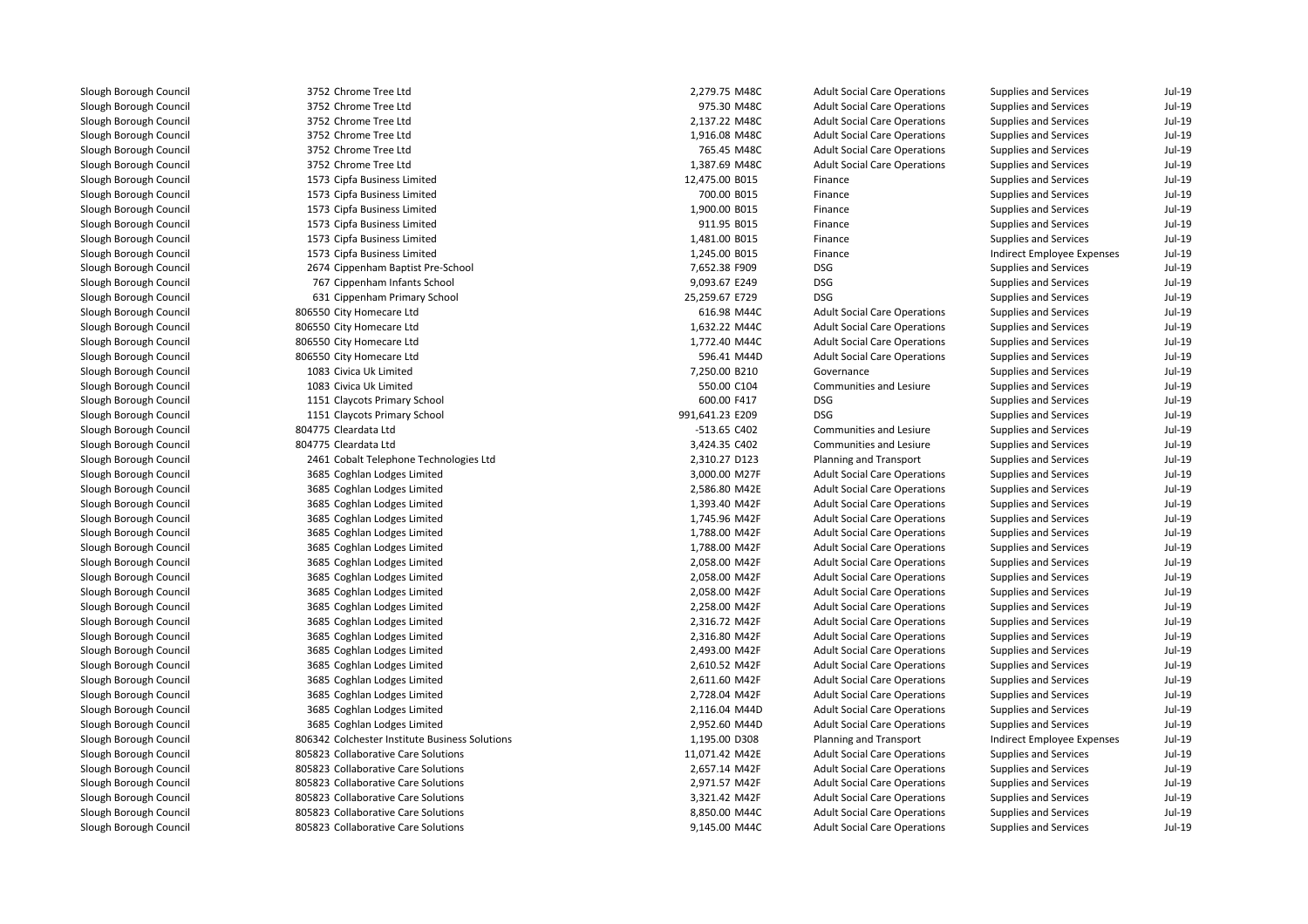| 806524 Colliers International       | 3,666.67 J006  | Housing Revenue Account             | Supplies and Services        | $Jul-19$ |
|-------------------------------------|----------------|-------------------------------------|------------------------------|----------|
| 806524 Colliers International       | 3,666.67 J006  | Housing Revenue Account             | Supplies and Services        | $Jul-19$ |
| 806524 Colliers International       | 3,666.67 J006  | Housing Revenue Account             | Supplies and Services        | $Jul-19$ |
| 806524 Colliers International       | 1,200.00 J006  | Housing Revenue Account             | <b>Supplies and Services</b> | $Jul-19$ |
| 286 Colnbrook C Of E Primary School | 28,929.50 E219 | <b>DSG</b>                          | Supplies and Services        | $Jul-19$ |
| 2535 Comfort Care Services          | 697.50 M42E    | <b>Adult Social Care Operations</b> | Supplies and Services        | $Jul-19$ |
| 2535 Comfort Care Services          | 775.00 M42E    | <b>Adult Social Care Operations</b> | <b>Supplies and Services</b> | $Jul-19$ |
| 2535 Comfort Care Services          | 775.00 M42E    | <b>Adult Social Care Operations</b> | <b>Supplies and Services</b> | $Jul-19$ |
| 2535 Comfort Care Services          | 968.75 M42E    | <b>Adult Social Care Operations</b> | <b>Supplies and Services</b> | $Jul-19$ |
| 2535 Comfort Care Services          | 1,558.86 M42E  | <b>Adult Social Care Operations</b> | Supplies and Services        | $Jul-19$ |
| 2535 Comfort Care Services          | 2,325.00 M42E  | <b>Adult Social Care Operations</b> | Supplies and Services        | $Jul-19$ |
| 2535 Comfort Care Services          | 3,192.03 M42E  | <b>Adult Social Care Operations</b> | Supplies and Services        | $Jul-19$ |
| 2535 Comfort Care Services          | 675.00 M42E    | <b>Adult Social Care Operations</b> | <b>Supplies and Services</b> | $Jul-19$ |
| 2535 Comfort Care Services          | 697.50 M42E    | <b>Adult Social Care Operations</b> | Supplies and Services        | $Jul-19$ |
| 2535 Comfort Care Services          | 750.00 M42E    | <b>Adult Social Care Operations</b> | Supplies and Services        | $Jul-19$ |
| 2535 Comfort Care Services          | 750.00 M42E    | <b>Adult Social Care Operations</b> | Supplies and Services        | $Jul-19$ |
| 2535 Comfort Care Services          | 775.00 M42E    | <b>Adult Social Care Operations</b> | Supplies and Services        | $Jul-19$ |
| 2535 Comfort Care Services          | 775.00 M42E    | <b>Adult Social Care Operations</b> | Supplies and Services        | $Jul-19$ |
| 2535 Comfort Care Services          | 937.50 M42E    | <b>Adult Social Care Operations</b> | <b>Supplies and Services</b> | $Jul-19$ |
| 2535 Comfort Care Services          | 968.75 M42E    | <b>Adult Social Care Operations</b> | Supplies and Services        | $Jul-19$ |
| 2535 Comfort Care Services          | 1,745.30 M42E  | <b>Adult Social Care Operations</b> | Supplies and Services        | $Jul-19$ |
| 2535 Comfort Care Services          | 1,803.47 M42E  | <b>Adult Social Care Operations</b> | Supplies and Services        | $Jul-19$ |
| 2535 Comfort Care Services          | 2,250.00 M42E  | <b>Adult Social Care Operations</b> | <b>Supplies and Services</b> | $Jul-19$ |
| 2535 Comfort Care Services          | 3,089.06 M42E  | <b>Adult Social Care Operations</b> | Supplies and Services        | $Jul-19$ |
| 2535 Comfort Care Services          | 3,192.03 M42E  | <b>Adult Social Care Operations</b> | Supplies and Services        | $Jul-19$ |
| 2535 Comfort Care Services          | 839.21 M42F    | <b>Adult Social Care Operations</b> | Supplies and Services        | $Jul-19$ |
| 2535 Comfort Care Services          | 839.21 M42F    | <b>Adult Social Care Operations</b> | Supplies and Services        | $Jul-19$ |
| 2535 Comfort Care Services          | 839.21 M42F    | <b>Adult Social Care Operations</b> | Supplies and Services        | $Jul-19$ |
| 2535 Comfort Care Services          | 839.21 M42F    | <b>Adult Social Care Operations</b> | <b>Supplies and Services</b> | $Jul-19$ |
| 2535 Comfort Care Services          | 839.21 M42F    | <b>Adult Social Care Operations</b> | Supplies and Services        | $Jul-19$ |
| 2535 Comfort Care Services          | 1,007.06 M42F  | <b>Adult Social Care Operations</b> | Supplies and Services        | $Jul-19$ |
| 2535 Comfort Care Services          | 1,300.80 M42F  | <b>Adult Social Care Operations</b> | Supplies and Services        | $Jul-19$ |
| 2535 Comfort Care Services          | 1,300.80 M42F  | <b>Adult Social Care Operations</b> | Supplies and Services        | $Jul-19$ |
| 2535 Comfort Care Services          | 1,300.80 M42F  | <b>Adult Social Care Operations</b> | Supplies and Services        | $Jul-19$ |
| 2535 Comfort Care Services          | 1,300.80 M42F  | <b>Adult Social Care Operations</b> | <b>Supplies and Services</b> | $Jul-19$ |
| 2535 Comfort Care Services          | 1,468.60 M42F  | <b>Adult Social Care Operations</b> | <b>Supplies and Services</b> | $Jul-19$ |
| 2535 Comfort Care Services          | 1,659.16 M42F  | <b>Adult Social Care Operations</b> | Supplies and Services        | $Jul-19$ |
| 2535 Comfort Care Services          | 1,749.29 M42F  | <b>Adult Social Care Operations</b> | Supplies and Services        | $Jul-19$ |
| 2535 Comfort Care Services          | 2,075.80 M42F  | <b>Adult Social Care Operations</b> | Supplies and Services        | $Jul-19$ |
| 2535 Comfort Care Services          | 2,601.56 M42F  | <b>Adult Social Care Operations</b> | Supplies and Services        | $Jul-19$ |
| 2535 Comfort Care Services          | 2,635.00 M42F  | <b>Adult Social Care Operations</b> | Supplies and Services        | $Jul-19$ |
| 2535 Comfort Care Services          | 2,635.00 M42F  | <b>Adult Social Care Operations</b> | Supplies and Services        | $Jul-19$ |
| 2535 Comfort Care Services          | 2,778.71 M42F  | <b>Adult Social Care Operations</b> | Supplies and Services        | $Jul-19$ |
| 2535 Comfort Care Services          | 2,778.71 M42F  | <b>Adult Social Care Operations</b> | <b>Supplies and Services</b> | $Jul-19$ |
| 2535 Comfort Care Services          | 3,893.82 M42F  | <b>Adult Social Care Operations</b> | Supplies and Services        | $Jul-19$ |
| 2535 Comfort Care Services          | 812.14 M42F    | <b>Adult Social Care Operations</b> | Supplies and Services        | $Jul-19$ |
| 2535 Comfort Care Services          | 812.14 M42F    | <b>Adult Social Care Operations</b> | Supplies and Services        | $Jul-19$ |
| 2535 Comfort Care Services          | 812.14 M42F    | <b>Adult Social Care Operations</b> | Supplies and Services        | $Jul-19$ |
| 2535 Comfort Care Services          | 812.14 M42F    | <b>Adult Social Care Operations</b> | Supplies and Services        | $Jul-19$ |
| 2535 Comfort Care Services          | 812.14 M42F    | <b>Adult Social Care Operations</b> | Supplies and Services        | $Jul-19$ |
| 2535 Comfort Care Services          | 839.21 M42F    | <b>Adult Social Care Operations</b> | <b>Supplies and Services</b> | $Jul-19$ |
|                                     |                |                                     |                              |          |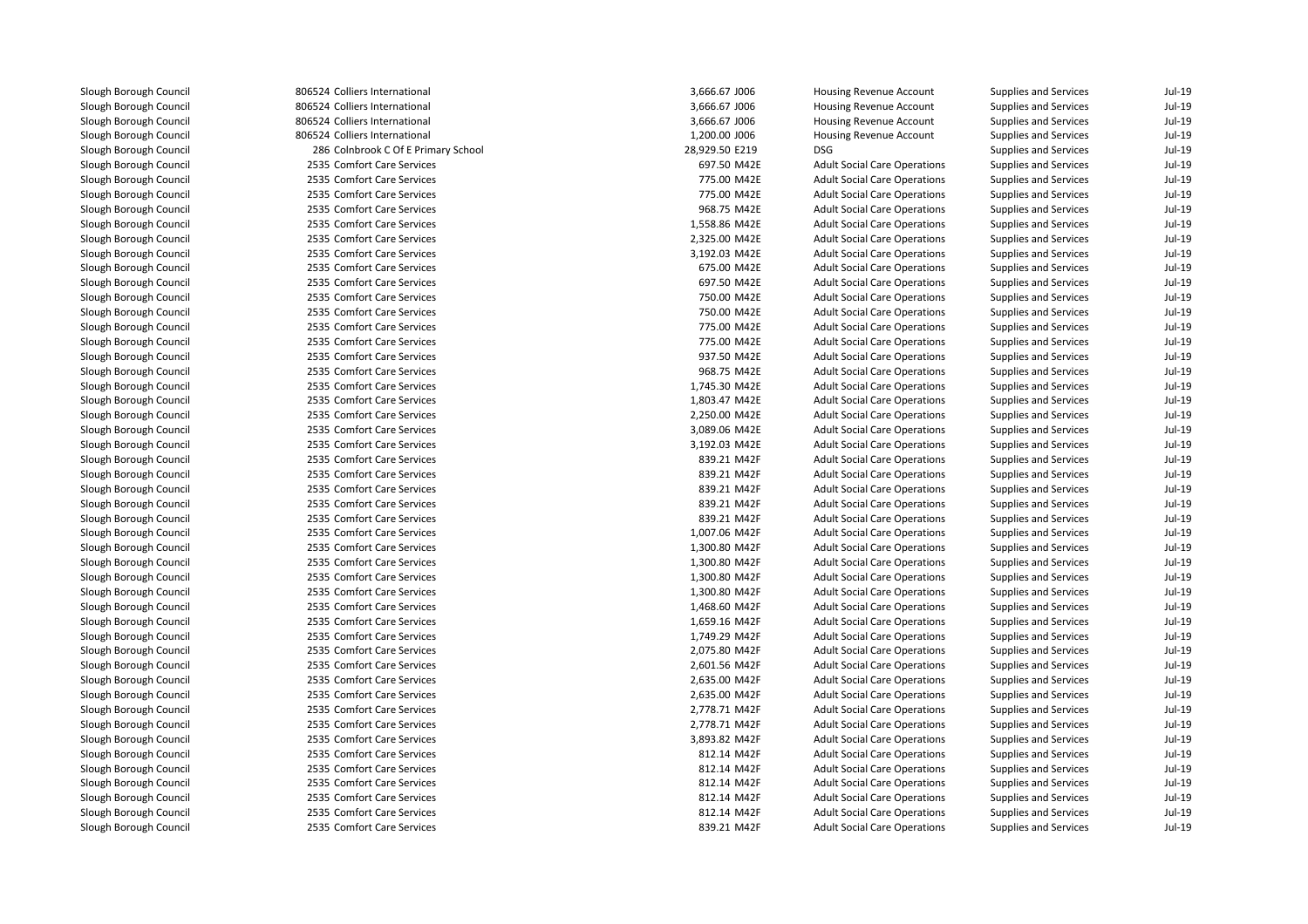| 2535 Comfort Care Services                       | 839.21 M42F   | <b>Adult Social Care Operations</b> | Supplies and Services        | Jul-19   |
|--------------------------------------------------|---------------|-------------------------------------|------------------------------|----------|
| 2535 Comfort Care Services                       | 974.57 M42F   | <b>Adult Social Care Operations</b> | <b>Supplies and Services</b> | $Jul-19$ |
| 2535 Comfort Care Services                       | 1,007.06 M42F | <b>Adult Social Care Operations</b> | Supplies and Services        | $Jul-19$ |
| 2535 Comfort Care Services                       | 1,258.84 M42F | <b>Adult Social Care Operations</b> | Supplies and Services        | $Jul-19$ |
| 2535 Comfort Care Services                       | 1,258.84 M42F | <b>Adult Social Care Operations</b> | Supplies and Services        | $Jul-19$ |
| 2535 Comfort Care Services                       | 1,258.84 M42F | <b>Adult Social Care Operations</b> | Supplies and Services        | $Jul-19$ |
| 2535 Comfort Care Services                       | 1,258.84 M42F | <b>Adult Social Care Operations</b> | Supplies and Services        | $Jul-19$ |
| 2535 Comfort Care Services                       | 1,300.80 M42F | <b>Adult Social Care Operations</b> | Supplies and Services        | $Jul-19$ |
| 2535 Comfort Care Services                       | 1,300.80 M42F | <b>Adult Social Care Operations</b> | <b>Supplies and Services</b> | $Jul-19$ |
| 2535 Comfort Care Services                       | 1,421.23 M42F | <b>Adult Social Care Operations</b> | Supplies and Services        | $Jul-19$ |
| 2535 Comfort Care Services                       | 1,605.64 M42F | <b>Adult Social Care Operations</b> | Supplies and Services        | $Jul-19$ |
| 2535 Comfort Care Services                       | 1,692.86 M42F | <b>Adult Social Care Operations</b> | Supplies and Services        | $Jul-19$ |
| 2535 Comfort Care Services                       | 1,749.29 M42F | <b>Adult Social Care Operations</b> | Supplies and Services        | $Jul-19$ |
| 2535 Comfort Care Services                       | 2,008.84 M42F | <b>Adult Social Care Operations</b> | <b>Supplies and Services</b> | $Jul-19$ |
| 2535 Comfort Care Services                       | 2,517.64 M42F | <b>Adult Social Care Operations</b> | <b>Supplies and Services</b> | $Jul-19$ |
| 2535 Comfort Care Services                       | 2,550.00 M42F | <b>Adult Social Care Operations</b> | Supplies and Services        | $Jul-19$ |
| 2535 Comfort Care Services                       | 2,550.00 M42F | <b>Adult Social Care Operations</b> | Supplies and Services        | $Jul-19$ |
| 2535 Comfort Care Services                       | 2,635.00 M42F | <b>Adult Social Care Operations</b> | Supplies and Services        | Jul-19   |
| 2535 Comfort Care Services                       | 2,635.00 M42F | <b>Adult Social Care Operations</b> | <b>Supplies and Services</b> | $Jul-19$ |
| 2535 Comfort Care Services                       | 2,689.07 M42F | <b>Adult Social Care Operations</b> | Supplies and Services        | $Jul-19$ |
| 2535 Comfort Care Services                       | 2,689.07 M42F | <b>Adult Social Care Operations</b> | Supplies and Services        | $Jul-19$ |
| 2535 Comfort Care Services                       | 3,768.21 M42F | <b>Adult Social Care Operations</b> | Supplies and Services        | $Jul-19$ |
| 2535 Comfort Care Services                       | 3,893.82 M42F | <b>Adult Social Care Operations</b> | Supplies and Services        | $Jul-19$ |
| 2535 Comfort Care Services                       | 1,762.35 M44C | <b>Adult Social Care Operations</b> | Supplies and Services        | $Jul-19$ |
| 2535 Comfort Care Services                       | 1,705.50 M44C | <b>Adult Social Care Operations</b> | Supplies and Services        | $Jul-19$ |
| 2535 Comfort Care Services                       | 2,131.25 M44E | <b>Adult Social Care Operations</b> | Supplies and Services        | $Jul-19$ |
| 2535 Comfort Care Services                       | 2,635.00 M44E | <b>Adult Social Care Operations</b> | <b>Supplies and Services</b> | $Jul-19$ |
| 2535 Comfort Care Services                       | 2,635.00 M44E | <b>Adult Social Care Operations</b> | Supplies and Services        | $Jul-19$ |
| 2535 Comfort Care Services                       | 2,804.53 M44E | <b>Adult Social Care Operations</b> | Supplies and Services        | $Jul-19$ |
| 2535 Comfort Care Services                       | 4,461.56 M44E | <b>Adult Social Care Operations</b> | Supplies and Services        | $Jul-19$ |
| 2535 Comfort Care Services                       | 2,131.25 M44E | <b>Adult Social Care Operations</b> | Supplies and Services        | $Jul-19$ |
| 2535 Comfort Care Services                       | 2,320.17 M44E | <b>Adult Social Care Operations</b> | <b>Supplies and Services</b> | $Jul-19$ |
| 2535 Comfort Care Services                       | 2,550.00 M44E | <b>Adult Social Care Operations</b> | Supplies and Services        | $Jul-19$ |
| 2535 Comfort Care Services                       | 2,550.00 M44E | <b>Adult Social Care Operations</b> | Supplies and Services        | $Jul-19$ |
| 2535 Comfort Care Services                       | 2,635.00 M44E | <b>Adult Social Care Operations</b> | Supplies and Services        | $Jul-19$ |
| 2535 Comfort Care Services                       | 2,714.06 M44E | <b>Adult Social Care Operations</b> | Supplies and Services        | $Jul-19$ |
| 2535 Comfort Care Services                       | 2,804.53 M44E | <b>Adult Social Care Operations</b> | Supplies and Services        | Jul-19   |
| 2535 Comfort Care Services                       | 4,317.64 M44E | <b>Adult Social Care Operations</b> | Supplies and Services        | $Jul-19$ |
| 2535 Comfort Care Services                       | 4,461.56 M44E | <b>Adult Social Care Operations</b> | Supplies and Services        | $Jul-19$ |
| 2535 Comfort Care Services                       | 503.53 M44F   | <b>Adult Social Care Operations</b> | Supplies and Services        | $Jul-19$ |
| 2535 Comfort Care Services                       | 1,317.50 M44F | <b>Adult Social Care Operations</b> | Supplies and Services        | $Jul-19$ |
| 2535 Comfort Care Services                       | 503.53 M44F   | <b>Adult Social Care Operations</b> | <b>Supplies and Services</b> | $Jul-19$ |
| 2535 Comfort Care Services                       | 1,275.00 M44F | <b>Adult Social Care Operations</b> | Supplies and Services        | $Jul-19$ |
| 2535 Comfort Care Services                       | 1,317.50 M44F | <b>Adult Social Care Operations</b> | Supplies and Services        | $Jul-19$ |
| 2535 Comfort Care Services                       | 2,635.00 M81D | <b>Adult Social Care Operations</b> | Supplies and Services        | $Jul-19$ |
| 2535 Comfort Care Services                       | 2,886.76 M81D | <b>Adult Social Care Operations</b> | Supplies and Services        | $Jul-19$ |
| 2535 Comfort Care Services                       | 2,550.00 M81D | <b>Adult Social Care Operations</b> | Supplies and Services        | $Jul-19$ |
| 2535 Comfort Care Services                       | 2,793.64 M81D | <b>Adult Social Care Operations</b> | Supplies and Services        | $Jul-19$ |
| 2535 Comfort Care Services                       | 2,886.76 M81D | <b>Adult Social Care Operations</b> | Supplies and Services        | $Jul-19$ |
| 3840 Community Housing And Therapy               | 1,982.14 M80F | <b>Adult Social Care Operations</b> | Supplies and Services        | $Jul-19$ |
| 1437 Computerised & Digital Security Systems Ltd | 1,875.00 K089 | <b>Regulatory Services</b>          | <b>Supplies and Services</b> | $Jul-19$ |
|                                                  |               |                                     |                              |          |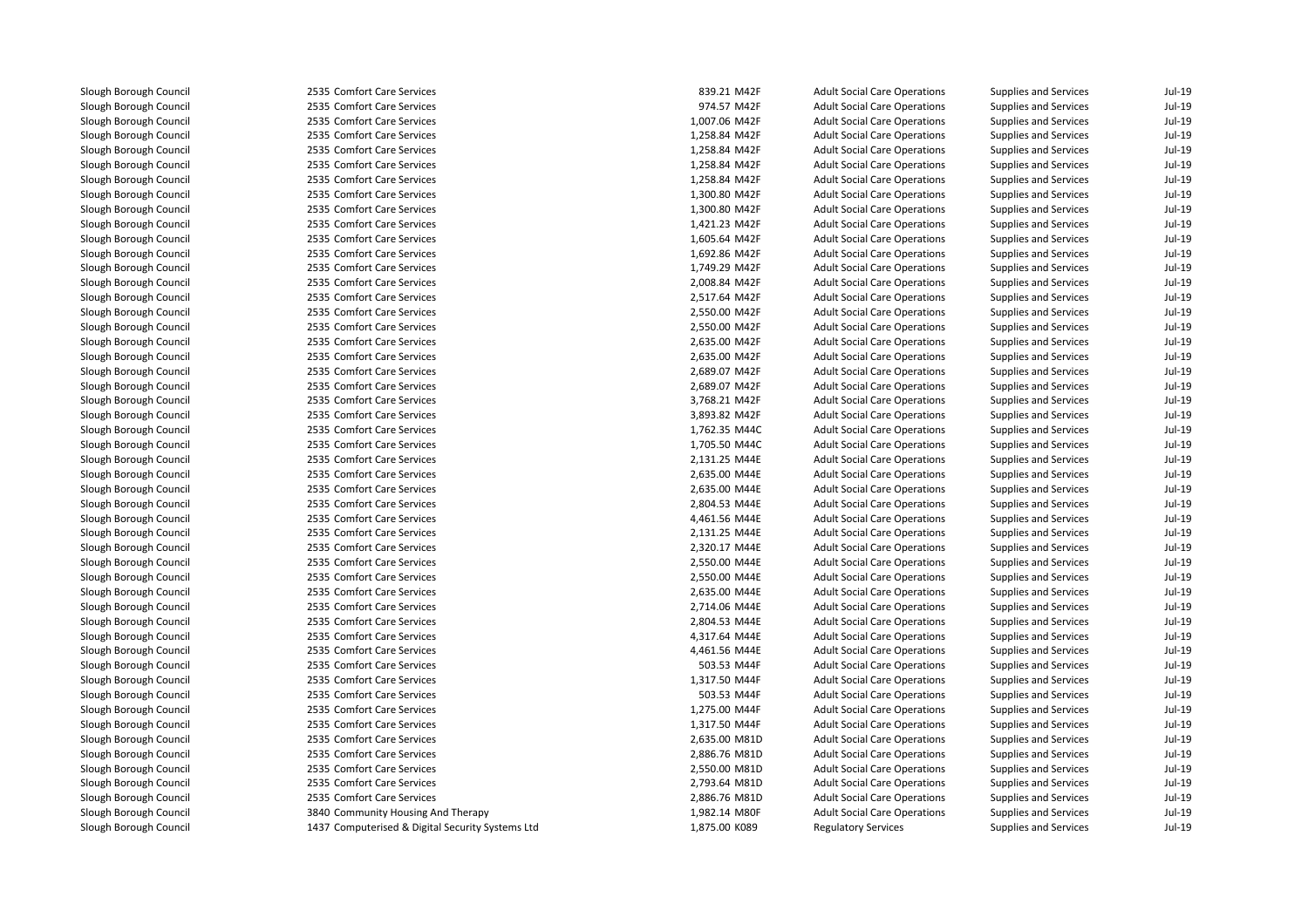| 1437 Computerised & Digital Security Systems Ltd        | 1,875.00 K089  | <b>Regulatory Services</b>             | <b>Supplies and Services</b> | Jul-19   |
|---------------------------------------------------------|----------------|----------------------------------------|------------------------------|----------|
| 1772 Computershare Voucher Services                     | 8,027.00 B348  | People                                 | Supplies and Services        | Jul-19   |
| 1772 Computershare Voucher Services                     | 8,197.00 B348  | People                                 | <b>Supplies and Services</b> | Jul-19   |
| 1288 Contract Security Services Ltd                     | 1,038.54 B014  | <b>Customer and Communications</b>     | Premises                     | $Jul-19$ |
| 3290 Corporate Collections London Borough Of Hillingdon | 8,162.00 M26E  | <b>Adult Social Care Operations</b>    | <b>Supplies and Services</b> | Jul-19   |
| 3290 Corporate Collections London Borough Of Hillingdon | -522.05 M26E   | <b>Adult Social Care Operations</b>    | <b>External Receipts</b>     | Jul-19   |
| 805278 Countrystyle Recycling Ltd                       | 1,840.00 D342  | <b>Environmental Services</b>          | Supplies and Services        | Jul-19   |
| 805278 Countrystyle Recycling Ltd                       | 1,898.00 D342  | <b>Environmental Services</b>          | <b>Supplies and Services</b> | Jul-19   |
| 805278 Countrystyle Recycling Ltd                       | 5,542.80 D342  | <b>Environmental Services</b>          | Supplies and Services        | Jul-19   |
| 3177 Crackerjacks Day Nursery                           | 7,053.65 F909  | <b>DSG</b>                             | <b>Supplies and Services</b> | Jul-19   |
| 3670 Craegmoor Birches Grove Priory                     | 3,533.96 M27F  | <b>Adult Social Care Operations</b>    | Supplies and Services        | Jul-19   |
| 3670 Craegmoor Birches Grove Priory                     | 3,684.72 M27F  | <b>Adult Social Care Operations</b>    | <b>Supplies and Services</b> | Jul-19   |
| 1638 Creative Support Ltd                               | 17,888.08 A02F | <b>Adult Social Care Commissioning</b> | <b>Supplies and Services</b> | Jul-19   |
| 1638 Creative Support Ltd                               | 24,408.21 A02F | <b>Adult Social Care Commissioning</b> | <b>Supplies and Services</b> | Jul-19   |
| 1638 Creative Support Ltd                               | 25,100.25 A02F | <b>Adult Social Care Commissioning</b> | <b>Supplies and Services</b> | Jul-19   |
| 1638 Creative Support Ltd                               | 517.76 M42E    | <b>Adult Social Care Operations</b>    | <b>Supplies and Services</b> | Jul-19   |
| 1638 Creative Support Ltd                               | 805.77 M42E    | <b>Adult Social Care Operations</b>    | <b>Supplies and Services</b> | Jul-19   |
| 1638 Creative Support Ltd                               | 870.64 M42E    | <b>Adult Social Care Operations</b>    | <b>Supplies and Services</b> | Jul-19   |
| 1638 Creative Support Ltd                               | 906.08 M42E    | <b>Adult Social Care Operations</b>    | <b>Supplies and Services</b> | Jul-19   |
| 1638 Creative Support Ltd                               | 1,035.52 M42E  | <b>Adult Social Care Operations</b>    | <b>Supplies and Services</b> | Jul-19   |
| 1638 Creative Support Ltd                               | 1,132.60 M42E  | <b>Adult Social Care Operations</b>    | <b>Supplies and Services</b> | Jul-19   |
| 1638 Creative Support Ltd                               | 1,164.96 M42E  | <b>Adult Social Care Operations</b>    | <b>Supplies and Services</b> | Jul-19   |
| 1638 Creative Support Ltd                               | 1,287.93 M42E  | <b>Adult Social Care Operations</b>    | <b>Supplies and Services</b> | Jul-19   |
| 1638 Creative Support Ltd                               | 1,326.76 M42E  | <b>Adult Social Care Operations</b>    | <b>Supplies and Services</b> | Jul-19   |
| 1638 Creative Support Ltd                               | 1,352.65 M42E  | <b>Adult Social Care Operations</b>    | <b>Supplies and Services</b> | Jul-19   |
| 1638 Creative Support Ltd                               | 1,396.66 M42E  | <b>Adult Social Care Operations</b>    | <b>Supplies and Services</b> | Jul-19   |
| 1638 Creative Support Ltd                               | 1,514.45 M42E  | <b>Adult Social Care Operations</b>    | <b>Supplies and Services</b> | Jul-19   |
| 1638 Creative Support Ltd                               | 1,520.92 M42E  | <b>Adult Social Care Operations</b>    | <b>Supplies and Services</b> | Jul-19   |
| 1638 Creative Support Ltd                               | 1,983.67 M42E  | <b>Adult Social Care Operations</b>    | <b>Supplies and Services</b> | Jul-19   |
| 1638 Creative Support Ltd                               | 2,582.33 M42E  | <b>Adult Social Care Operations</b>    | <b>Supplies and Services</b> | Jul-19   |
| 1638 Creative Support Ltd                               | 3,358.97 M42E  | <b>Adult Social Care Operations</b>    | <b>Supplies and Services</b> | Jul-19   |
| 1638 Creative Support Ltd                               | 517.76 M42E    | <b>Adult Social Care Operations</b>    | <b>Supplies and Services</b> | Jul-19   |
| 1638 Creative Support Ltd                               | 566.30 M42E    | <b>Adult Social Care Operations</b>    | <b>Supplies and Services</b> | Jul-19   |
| 1638 Creative Support Ltd                               | 663.38 M42E    | <b>Adult Social Care Operations</b>    | <b>Supplies and Services</b> | Jul-19   |
| 1638 Creative Support Ltd                               | 760.46 M42E    | <b>Adult Social Care Operations</b>    | <b>Supplies and Services</b> | Jul-19   |
| 1638 Creative Support Ltd                               | 1,391.48 M42E  | <b>Adult Social Care Operations</b>    | <b>Supplies and Services</b> | Jul-19   |
| 1638 Creative Support Ltd                               | 522.00 M42E    | <b>Adult Social Care Operations</b>    | <b>Supplies and Services</b> | Jul-19   |
| 1638 Creative Support Ltd                               | 580.00 M44C    | <b>Adult Social Care Operations</b>    | <b>Supplies and Services</b> | Jul-19   |
| 1638 Creative Support Ltd                               | 609.00 M44E    | <b>Adult Social Care Operations</b>    | <b>Supplies and Services</b> | Jul-19   |
| 1638 Creative Support Ltd                               | 609.00 M44E    | <b>Adult Social Care Operations</b>    | <b>Supplies and Services</b> | Jul-19   |
| 1638 Creative Support Ltd                               | 812.00 M44E    | <b>Adult Social Care Operations</b>    | <b>Supplies and Services</b> | Jul-19   |
| 1638 Creative Support Ltd                               | 812.00 M44E    | <b>Adult Social Care Operations</b>    | <b>Supplies and Services</b> | $Jul-19$ |
| 1638 Creative Support Ltd                               | 812.00 M44E    | <b>Adult Social Care Operations</b>    | <b>Supplies and Services</b> | Jul-19   |
| 1638 Creative Support Ltd                               | 812.00 M44E    | <b>Adult Social Care Operations</b>    | <b>Supplies and Services</b> | Jul-19   |
| 1638 Creative Support Ltd                               | 841.00 M44E    | <b>Adult Social Care Operations</b>    | <b>Supplies and Services</b> | $Jul-19$ |
| 1638 Creative Support Ltd                               | 841.00 M44E    | <b>Adult Social Care Operations</b>    | <b>Supplies and Services</b> | Jul-19   |
| 1638 Creative Support Ltd                               | 1,058.50 M44E  | <b>Adult Social Care Operations</b>    | <b>Supplies and Services</b> | Jul-19   |
| 1638 Creative Support Ltd                               | 1,058.50 M44E  | <b>Adult Social Care Operations</b>    | <b>Supplies and Services</b> | Jul-19   |
| 1638 Creative Support Ltd                               | 580.00 M44F    | <b>Adult Social Care Operations</b>    | <b>Supplies and Services</b> | Jul-19   |
| 1638 Creative Support Ltd                               | 580.00 M44F    | <b>Adult Social Care Operations</b>    | <b>Supplies and Services</b> | Jul-19   |
| 1638 Creative Support Ltd                               | 13,808.22 H211 | <b>Adult Social Care Operations</b>    | <b>Supplies and Services</b> | Jul-19   |
|                                                         |                |                                        |                              |          |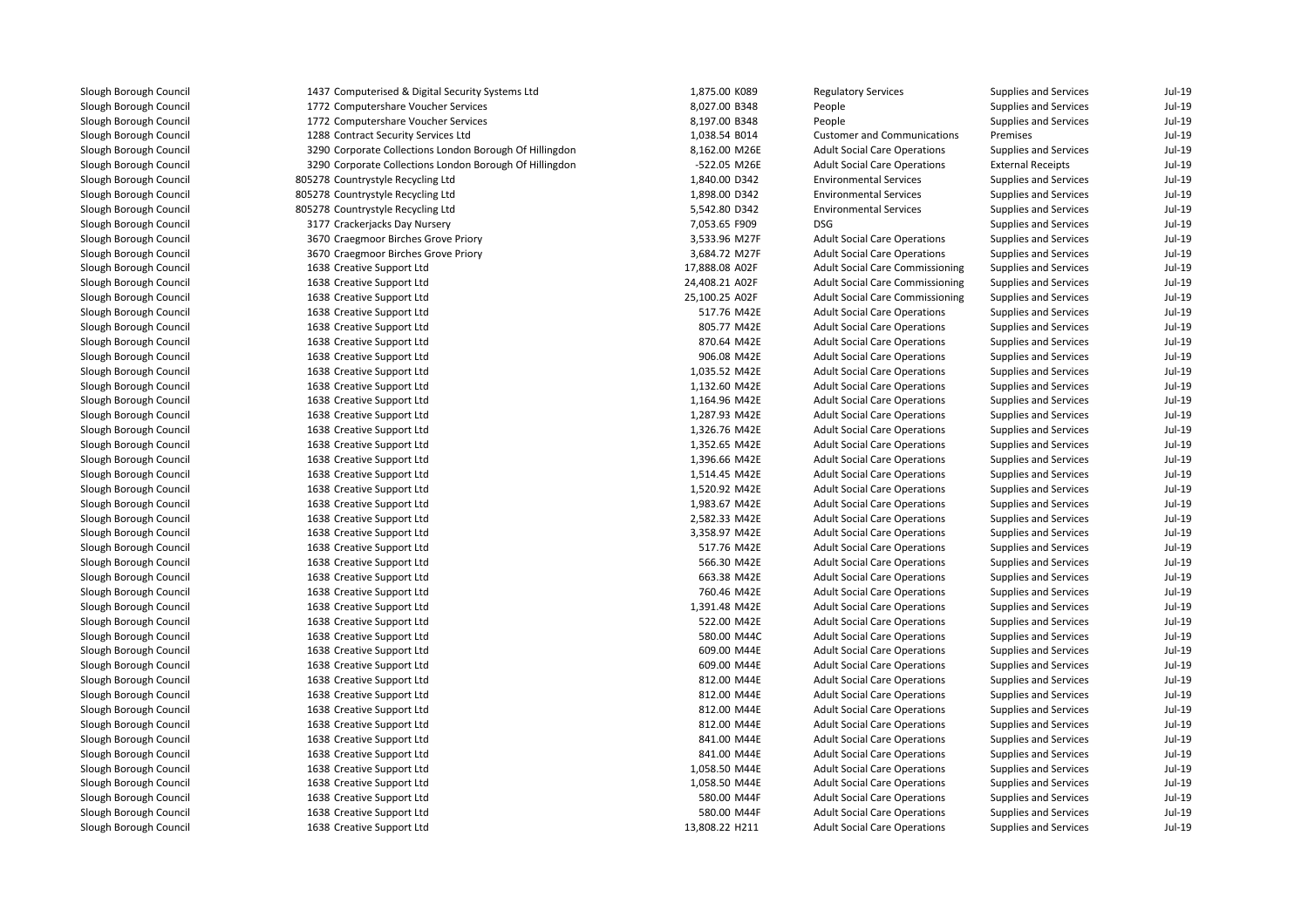| 1523 Criminal Records Bureau                          | 2,024.00 D316   | <b>Regulatory Services</b>             | Supplies and Services        | $Jul-19$ |
|-------------------------------------------------------|-----------------|----------------------------------------|------------------------------|----------|
| 806542 Cripps LLP t/a Cripps Pemberton Greenish       | 1,011.00 B480   | Regeneration                           | Supplies and Services        | $Jul-19$ |
| 806542 Cripps LLP t/a Cripps Pemberton Greenish       | 6,751.50 P128   | Capital                                | <b>Capital Charges</b>       | $Jul-19$ |
| 806063 Cruise Minibuses Ltd                           | 18,900.00 F123  | Children, Learning and Skills          | Supplies and Services        | $Jul-19$ |
| 806568 Curators of Change                             | 825.00 A01D     | <b>Adult Social Care Operations</b>    | Indirect Employee Expenses   | $Jul-19$ |
| 806549 Cushman & Wakefield Debenham Tie Leung Limited | 7,200.30 P156   | Capital                                | <b>Capital Charges</b>       | $Jul-19$ |
| 804294 Daniel Hayhurst                                | 600.00 C322     | Communities and Lesiure                | Supplies and Services        | $Jul-19$ |
| 1492 David Almond Executive Driver                    | 2,146.75 B228   | Governance                             | Transport                    | $Jul-19$ |
| 48 David Buckley                                      | 1,162.50 C322   | Communities and Lesiure                | Supplies and Services        | $Jul-19$ |
| 1840 Davitt Jones Bould Limited                       | 2,766.60 B079   | Regeneration                           | Supplies and Services        | $Jul-19$ |
| 1840 Davitt Jones Bould Limited                       | 3,466.20 B079   | Regeneration                           | Supplies and Services        | $Jul-19$ |
| 1840 Davitt Jones Bould Limited                       | 874.50 P757     | Capital                                | <b>Capital Charges</b>       | $Jul-19$ |
| 1840 Davitt Jones Bould Limited                       | 1,256.10 P757   | Capital                                | <b>Capital Charges</b>       | $Jul-19$ |
| 1840 Davitt Jones Bould Limited                       | 661.05 P156     | Capital                                | <b>Capital Charges</b>       | $Jul-19$ |
| 1840 Davitt Jones Bould Limited                       | 2,877.70 P156   | Capital                                | <b>Capital Charges</b>       | $Jul-19$ |
| 1840 Davitt Jones Bould Limited                       | 600.00 P156     | Capital                                | <b>Capital Charges</b>       | $Jul-19$ |
| 1840 Davitt Jones Bould Limited                       | 795.00 P156     | Capital                                | <b>Capital Charges</b>       | $Jul-19$ |
| 2099 Dawsonrentals Bus And Coach Limited              | 1,333.72 M50A   | Planning and Transport                 | Supplies and Services        | $Jul-19$ |
| 2099 Dawsonrentals Bus And Coach Limited              | 1,333.72 M50A   | Planning and Transport                 | Supplies and Services        | $Jul-19$ |
| 2099 Dawsonrentals Bus And Coach Limited              | 1,333.72 M50A   | Planning and Transport                 | Supplies and Services        | $Jul-19$ |
| 76 Day Lewis Pharmacy                                 | 591.92 A04C     | <b>Adult Social Care Commissioning</b> | Supplies and Services        | $Jul-19$ |
| 2068 Dds Demolition                                   | 147,371.56 P127 | Capital                                | <b>Capital Charges</b>       | $Jul-19$ |
| 804689 De Lage Landen Leasing Ltd                     | 2,135.00 K059   | <b>Customer and Communications</b>     | Supplies and Services        | $Jul-19$ |
| 804903 Dennis Eagle Limited                           | 13,495.86 D610  | <b>Environmental Services</b>          | Supplies and Services        | $Jul-19$ |
| 804903 Dennis Eagle Limited                           | 1,273.32 D630   | <b>Environmental Services</b>          | Supplies and Services        | $Jul-19$ |
| 804903 Dennis Eagle Limited                           | 528.31 D610     | <b>Environmental Services</b>          | Supplies and Services        | $Jul-19$ |
| 804903 Dennis Eagle Limited                           | 2,013.35 D610   | <b>Environmental Services</b>          | Supplies and Services        | $Jul-19$ |
| 804903 Dennis Eagle Limited                           | 1,088.44 D610   | <b>Environmental Services</b>          | Supplies and Services        | $Jul-19$ |
| 804903 Dennis Eagle Limited                           | 715.00 D630     | <b>Environmental Services</b>          | Supplies and Services        | $Jul-19$ |
| 806159 Devon Piatt-Panton                             | 795.00 C322     | Communities and Lesiure                | Supplies and Services        | $Jul-19$ |
| 806159 Devon Piatt-Panton                             | 750.00 C322     | Communities and Lesiure                | Supplies and Services        | $Jul-19$ |
| 928 Devonshires Solicitors                            | 1,180.00 F868   | Children, Learning and Skills          | Supplies and Services        | $Jul-19$ |
| 3554 Dimensions (Uk) Ltd                              | 5,401.53 M42E   | <b>Adult Social Care Operations</b>    | <b>Supplies and Services</b> | $Jul-19$ |
| 3554 Dimensions (Uk) Ltd                              | 5,647.36 M42E   | <b>Adult Social Care Operations</b>    | <b>Supplies and Services</b> | $Jul-19$ |
| 3554 Dimensions (Uk) Ltd                              | 5,985.92 M42E   | <b>Adult Social Care Operations</b>    | Supplies and Services        | $Jul-19$ |
| 3554 Dimensions (Uk) Ltd                              | 6,220.59 M42E   | <b>Adult Social Care Operations</b>    | Supplies and Services        | $Jul-19$ |
| 3554 Dimensions (Uk) Ltd                              | 6,592.81 M42E   | <b>Adult Social Care Operations</b>    | Supplies and Services        | $Jul-19$ |
| 3554 Dimensions (Uk) Ltd                              | 6,733.29 M42E   | <b>Adult Social Care Operations</b>    | Supplies and Services        | $Jul-19$ |
| 3554 Dimensions (Uk) Ltd                              | 6,904.63 M42E   | <b>Adult Social Care Operations</b>    | Supplies and Services        | $Jul-19$ |
| 3554 Dimensions (Uk) Ltd                              | 6,915.92 M42E   | <b>Adult Social Care Operations</b>    | Supplies and Services        | $Jul-19$ |
| 3554 Dimensions (Uk) Ltd                              | 7,185.58 M42E   | <b>Adult Social Care Operations</b>    | Supplies and Services        | $Jul-19$ |
| 3554 Dimensions (Uk) Ltd                              | 7,239.03 M42E   | <b>Adult Social Care Operations</b>    | Supplies and Services        | $Jul-19$ |
| 2232 Direct Soccer Limited                            | 615.88 C038     | Communities and Lesiure                | Supplies and Services        | Jul-19   |
| 805483 Direct Tyre Managenent Ltd                     | 1,355.37 D610   | <b>Environmental Services</b>          | Transport                    | $Jul-19$ |
| 805152 Directions Recruitment Specialists Ltd         | 751.98 F417     | <b>DSG</b>                             | Supplies and Services        | $Jul-19$ |
| 805152 Directions Recruitment Specialists Ltd         | 837.92 F417     | <b>DSG</b>                             | Supplies and Services        | $Jul-19$ |
| 805152 Directions Recruitment Specialists Ltd         | 859.40 F417     | <b>DSG</b>                             | Supplies and Services        | $Jul-19$ |
| 805152 Directions Recruitment Specialists Ltd         | 1,117.22 F417   | <b>DSG</b>                             | Supplies and Services        | $Jul-19$ |
| 805152 Directions Recruitment Specialists Ltd         | 1,253.70 F417   | <b>DSG</b>                             | Supplies and Services        | $Jul-19$ |
| 805152 Directions Recruitment Specialists Ltd         | 1,274.60 F417   | <b>DSG</b>                             | Supplies and Services        | $Jul-19$ |
| 805152 Directions Recruitment Specialists Ltd         | 1,503.95 F417   | <b>DSG</b>                             | <b>Supplies and Services</b> | Jul-19   |
|                                                       |                 |                                        |                              |          |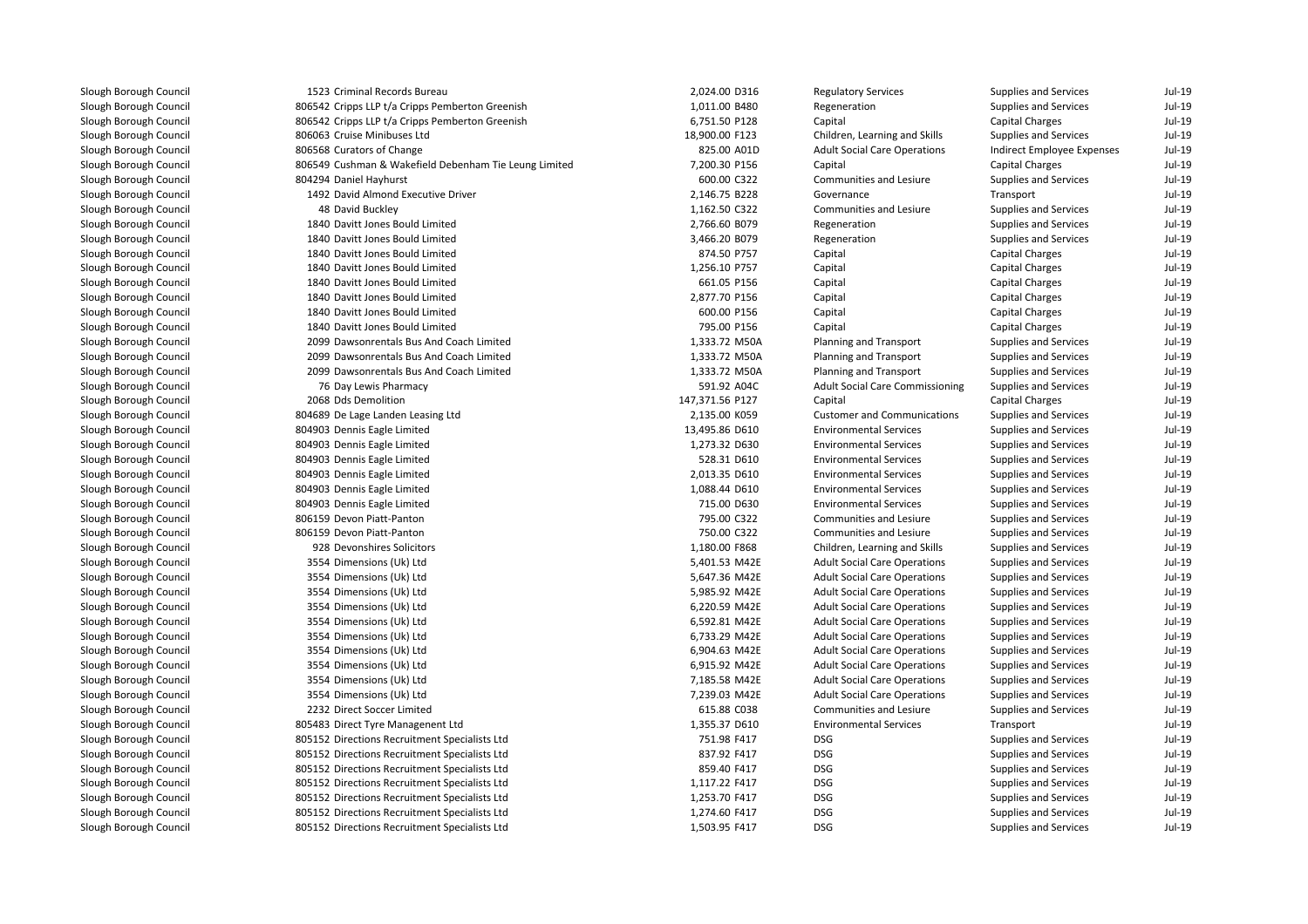805152 Directions Recruitment Specialists Ltd 805152 Directions Recruitment Specialists Ltd 805152 Directions Recruitment Specialists Ltd 805152 Directions Recruitment Specialists Ltd 805152 Directions Recruitment Specialists Ltd 805152 Directions Recruitment Specialists Ltd 805152 Directions Recruitment Specialists Ltd 803306 Ditton Park Academy 38,247.63 E269 DSG 805195 Downs View Nurseries Ltd 805195 Downs View Nurseries Ltd 805195 Downs View Nurseries Ltd 1457 Dr Norman Gordon 2487 Dr Raj Krishnaiahh 4,697.51 A02A **1** San Bang Bedi 540.00 A02A Server States 1980 States 1980 States 1980 States 1980 States 1980 States 1980 States 1 854 Drayton Fencing 854 Drayton Fencing l and the Subset of Steps Preschool and the Steps Preschool of Steps Preschool and the Steps Preschool of Steps Preschool and the Steps Preschool of Steps Preschool of Steps Preschool of Steps Preschool of Steps Preschool 803177 Early Steps Preschool 36,938.56 F909 DSG 803177 Early Steps Preschool 2,699.70 F909 DSG 803177 Early Steps Preschool 6,283.01 F909 DSG 803301 Eden Girls School 13,868.67 E279 DSG1299 Edf Energy 1299 Edf Energy 1299 Edf Energy 2998 Egbert H Taylor & Co Limited 1693 Elaine Mansfield 806057 Elliott UK 806057 Elliott UK 806057 Elliott UK 805326 Elysia Westwood806355 Elysium Healthcare 806355 Elysium Healthcare 803606 Emily's Entertainment 803606 Emily's Entertainment 805423 Enriched Care 805423 Enriched Care 805423 Enriched Care 805423 Enriched Care 805423 Enriched Care 805423 Enriched Care 805423 Enriched Care 805423 Enriched Care 806228 EQUAL EDUCATION LIMITED 805569 Ethical Commercial Services Ltd 2677 Eton House Residential Home 2,657.14 M27C 2677 Eton House Residential Home 2,657.14 M27C806560 Eurofins Forensic Services 805225 Falcon Surfacing Ltd 805225 Falcon Surfacing Ltd 805225 Falcon Surfacing Ltd805225 Falcon Surfacing Ltd

| 2 Directions Recruitment Specialists Ltd | 1,503.95 F417   | <b>DSG</b>                          | Supplies and Services        | $Jul-19$ |
|------------------------------------------|-----------------|-------------------------------------|------------------------------|----------|
| 2 Directions Recruitment Specialists Ltd | 2,191.47 F417   | <b>DSG</b>                          | Supplies and Services        | $Jul-19$ |
| 2 Directions Recruitment Specialists Ltd | 1,203.16 F417   | <b>DSG</b>                          | <b>Supplies and Services</b> | $Jul-19$ |
| 2 Directions Recruitment Specialists Ltd | 1,074.25 F417   | <b>DSG</b>                          | <b>Supplies and Services</b> | $Jul-19$ |
| 2 Directions Recruitment Specialists Ltd | 859.40 F417     | <b>DSG</b>                          | <b>Supplies and Services</b> | Jul-19   |
| 2 Directions Recruitment Specialists Ltd | 1,253.70 F417   | <b>DSG</b>                          | Supplies and Services        | Jul-19   |
| 2 Directions Recruitment Specialists Ltd | 1,274.60 F417   | <b>DSG</b>                          | Supplies and Services        | $Jul-19$ |
| 6 Ditton Park Academy                    | 38,247.63 E269  | <b>DSG</b>                          | <b>Supplies and Services</b> | $Jul-19$ |
| 5 Downs View Nurseries Ltd               | 7,539.64 C001   | Communities and Lesiure             | Premises                     | Jul-19   |
| 5 Downs View Nurseries Ltd               | 1,427.75 D320   | <b>Regulatory Services</b>          | Premises                     | Jul-19   |
| 5 Downs View Nurseries Ltd               | 533.02 J015     | Housing Revenue Account             | Premises                     | Jul-19   |
| 7 Dr Norman Gordon                       | 1,844.00 D320   | <b>Regulatory Services</b>          | <b>Supplies and Services</b> | $Jul-19$ |
| 7 Dr Raj Krishnaiah                      | 4,697.51 A02A   | <b>Adult Social Care Operations</b> | Supplies and Services        | Jul-19   |
| 8 Dr Umarjit Singh Bedi                  | 540.00 A02A     | <b>Adult Social Care Operations</b> | Supplies and Services        | Jul-19   |
| 4 Drayton Fencing                        | 910.00 C001     | Communities and Lesiure             | Premises                     | Jul-19   |
| 4 Drayton Fencing                        | 1,289.00 J016   | <b>Housing Revenue Account</b>      | Premises                     | Jul-19   |
| 7 Early Steps Preschool                  | -36,938.56 F909 | <b>DSG</b>                          | <b>Supplies and Services</b> | Jul-19   |
| 7 Early Steps Preschool                  | 36,938.56 F909  | <b>DSG</b>                          | <b>Supplies and Services</b> | Jul-19   |
| 7 Early Steps Preschool                  | 2,699.70 F909   | <b>DSG</b>                          | <b>Supplies and Services</b> | Jul-19   |
| 7 Early Steps Preschool                  | 6,283.01 F909   | <b>DSG</b>                          | Supplies and Services        | Jul-19   |
| 1 Eden Girls School                      | 13,868.67 E279  | <b>DSG</b>                          | Supplies and Services        | $Jul-19$ |
| 9 Edf Energy                             | 1,684.46 B185   | <b>Building Management</b>          | Premises                     | $Jul-19$ |
| 9 Edf Energy                             | 59,071.14 K526  | <b>Building Management</b>          | Premises                     | $Jul-19$ |
| 9 Edf Energy                             | 63,855.07 K526  | <b>Building Management</b>          | Premises                     | Jul-19   |
| 8 Egbert H Taylor & Co Limited           | 1,300.00 D610   | <b>Environmental Services</b>       | <b>Supplies and Services</b> | Jul-19   |
| 3 Elaine Mansfield                       | 2,200.75 C322   | Communities and Lesiure             | <b>Supplies and Services</b> | Jul-19   |
| 7 Elliott UK                             | 4,243.23 P101   | Capital                             | <b>Capital Charges</b>       | Jul-19   |
| 7 Elliott UK                             | -580.00 P101    | Capital                             | <b>Capital Charges</b>       | Jul-19   |
| 7 Elliott UK                             | 580.00 P101     | Capital                             | <b>Capital Charges</b>       | Jul-19   |
| 6 Elysia Westwood                        | 680.00 C322     | Communities and Lesiure             | Supplies and Services        | $Jul-19$ |
| 5 Elysium Healthcare                     | 9,085.80 M26E   | <b>Adult Social Care Operations</b> | <b>Supplies and Services</b> | Jul-19   |
| 5 Elysium Healthcare                     | 10,478.70 M26E  | <b>Adult Social Care Operations</b> | Supplies and Services        | Jul-19   |
| 6 Emily's Entertainment                  | 750.00 C001     | Communities and Lesiure             | Premises                     | Jul-19   |
| 6 Emily's Entertainment                  | 2,180.00 C043   | <b>Customer and Communications</b>  | Supplies and Services        | $Jul-19$ |
| 3 Enriched Care                          | 2,787.00 M42F   | <b>Adult Social Care Operations</b> | <b>Supplies and Services</b> | $Jul-19$ |
| 3 Enriched Care                          | 2,879.90 M42F   | <b>Adult Social Care Operations</b> | <b>Supplies and Services</b> | $Jul-19$ |
| 3 Enriched Care                          | 1,594.20 M80F   | <b>Adult Social Care Operations</b> | Supplies and Services        | Jul-19   |
| 3 Enriched Care                          | 1,982.10 M80F   | <b>Adult Social Care Operations</b> | Supplies and Services        | Jul-19   |
| 3 Enriched Care                          | 1,647.34 M80F   | <b>Adult Social Care Operations</b> | Supplies and Services        | Jul-19   |
| 3 Enriched Care                          | 1,701.42 M80F   | <b>Adult Social Care Operations</b> | <b>Supplies and Services</b> | $Jul-19$ |
| 3 Enriched Care                          | 1,758.01 M80F   | <b>Adult Social Care Operations</b> | <b>Supplies and Services</b> | Jul-19   |
| 3 Enriched Care                          | 2,048.17 M80F   | <b>Adult Social Care Operations</b> | Supplies and Services        | Jul-19   |
| 8 EQUAL EDUCATION LIMITED                | 2,437.50 F446   | <b>DSG</b>                          | Supplies and Services        | Jul-19   |
| 9 Ethical Commercial Services Ltd        | 29,400.00 B017  | Finance                             | Supplies and Services        | $Jul-19$ |
| 7 Eton House Residential Home            | 2,657.14 M27C   | <b>Adult Social Care Operations</b> | Supplies and Services        | Jul-19   |
| 7 Eton House Residential Home            | 2,657.14 M27C   | <b>Adult Social Care Operations</b> | Supplies and Services        | Jul-19   |
| 0 Eurofins Forensic Services             | 4,140.00 B246   | Governance                          | Supplies and Services        | Jul-19   |
| 5 Falcon Surfacing Ltd                   | 9,665.00 D760   | <b>Environmental Services</b>       | Supplies and Services        | Jul-19   |
| 5 Falcon Surfacing Ltd                   | 11,295.00 D760  | <b>Environmental Services</b>       | <b>Supplies and Services</b> | Jul-19   |
| 5 Falcon Surfacing Ltd                   | 612.30 D760     | <b>Environmental Services</b>       | <b>Supplies and Services</b> | Jul-19   |
| 5 Falcon Surfacing Ltd                   | 681.00 D880     | Planning and Transport              | <b>Supplies and Services</b> | Jul-19   |
|                                          |                 |                                     |                              |          |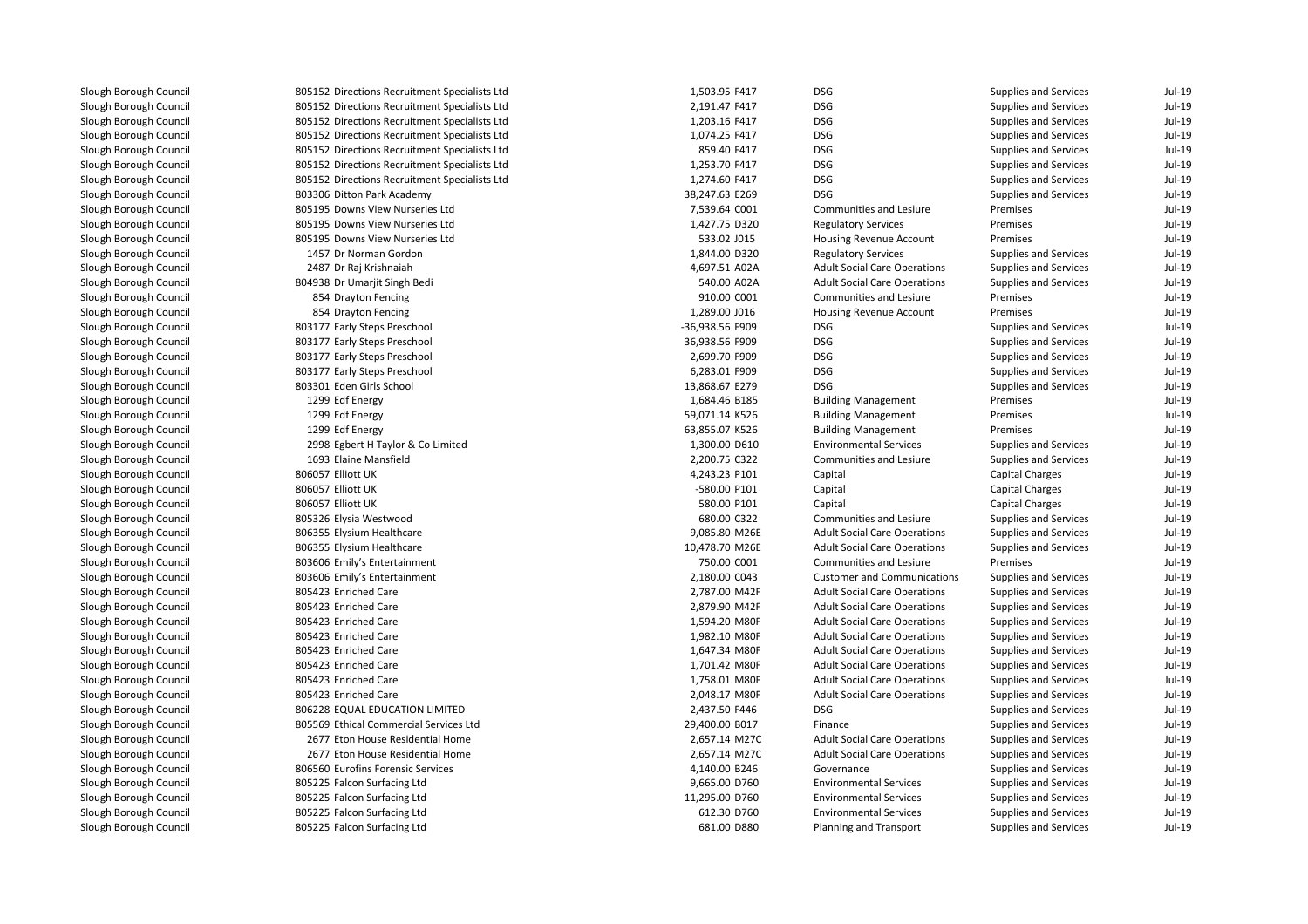805225 Falcon Surfacing Ltd 805225 Falcon Surfacing Ltd 805225 Falcon Surfacing Ltd 805225 Falcon Surfacing Ltd 805225 Falcon Surfacing Ltd 805225 Falcon Surfacing Ltd 805225 Falcon Surfacing Ltd 805225 Falcon Surfacing Ltd 805225 Falcon Surfacing Ltd 805225 Falcon Surfacing Ltd 805225 Falcon Surfacing Ltd 805225 Falcon Surfacing Ltd 805225 Falcon Surfacing Ltd 805225 Falcon Surfacing Ltd 805225 Falcon Surfacing Ltd 805225 Falcon Surfacing Ltd 805225 Falcon Surfacing Ltd 805225 Falcon Surfacing Ltd 805225 Falcon Surfacing Ltd 805225 Falcon Surfacing Ltd 805225 Falcon Surfacing Ltd 805225 Falcon Surfacing Ltd 805225 Falcon Surfacing Ltd 805225 Falcon Surfacing Ltd 805225 Falcon Surfacing Ltd 805225 Falcon Surfacing Ltd 805225 Falcon Surfacing Ltd 805225 Falcon Surfacing Ltd 805225 Falcon Surfacing Ltd 805225 Falcon Surfacing Ltd 805225 Falcon Surfacing Ltd 805225 Falcon Surfacing Ltd 805225 Falcon Surfacing Ltd 805225 Falcon Surfacing Ltd 805225 Falcon Surfacing Ltd 805225 Falcon Surfacing Ltd 805225 Falcon Surfacing Ltd 805225 Falcon Surfacing Ltd 805225 Falcon Surfacing Ltd 805225 Falcon Surfacing Ltd 805225 Falcon Surfacing Ltd 805225 Falcon Surfacing Ltd 805225 Falcon Surfacing Ltd 805225 Falcon Surfacing Ltd 805225 Falcon Surfacing Ltd 805225 Falcon Surfacing Ltd 805225 Falcon Surfacing Ltd 805225 Falcon Surfacing Ltd 805225 Falcon Surfacing Ltd 805225 Falcon Surfacing Ltd805225 Falcon Surfacing Ltd

| d | 8,561.28 D880  | Planning and Transport | <b>Supplies and Services</b> | Jul-19   |
|---|----------------|------------------------|------------------------------|----------|
| d | 570.38 D880    | Planning and Transport | <b>Supplies and Services</b> | Jul-19   |
| d | 790.30 D880    | Planning and Transport | <b>Supplies and Services</b> | Jul-19   |
| d | 800.76 D880    | Planning and Transport | <b>Supplies and Services</b> | Jul-19   |
| d | 1,135.26 D880  | Planning and Transport | <b>Supplies and Services</b> | Jul-19   |
| d | 1,248.20 D880  | Planning and Transport | <b>Supplies and Services</b> | Jul-19   |
| d | 1,401.90 D880  | Planning and Transport | <b>Supplies and Services</b> | Jul-19   |
| d | 1,600.00 D880  | Planning and Transport | <b>Supplies and Services</b> | Jul-19   |
| d | 2,233.56 D880  | Planning and Transport | <b>Supplies and Services</b> | $Jul-19$ |
| d | 2,431.60 D880  | Planning and Transport | <b>Supplies and Services</b> | Jul-19   |
| d | 18,800.00 D880 | Planning and Transport | <b>Supplies and Services</b> | Jul-19   |
| d | 19,425.00 D880 | Planning and Transport | <b>Supplies and Services</b> | Jul-19   |
| d | 28,500.00 D880 | Planning and Transport | <b>Supplies and Services</b> | Jul-19   |
| d | 33,259.00 D880 | Planning and Transport | <b>Supplies and Services</b> | Jul-19   |
| d | 51,883.00 D880 | Planning and Transport | <b>Supplies and Services</b> | Jul-19   |
| d | 1,820.00 D880  | Planning and Transport | <b>Supplies and Services</b> | Jul-19   |
| d | 753.20 D880    | Planning and Transport | <b>Supplies and Services</b> | Jul-19   |
| d | 952.96 D880    | Planning and Transport | <b>Supplies and Services</b> | Jul-19   |
| d | 729.62 D880    | Planning and Transport | <b>Supplies and Services</b> | $Jul-19$ |
| d | 1,627.50 D880  | Planning and Transport | <b>Supplies and Services</b> | Jul-19   |
| d | 1,847.45 D880  | Planning and Transport | <b>Supplies and Services</b> | Jul-19   |
| d | 1,970.00 D880  | Planning and Transport | <b>Supplies and Services</b> | Jul-19   |
| d | 2,260.50 D880  | Planning and Transport | <b>Supplies and Services</b> | Jul-19   |
| d | 2,445.42 D880  | Planning and Transport | <b>Supplies and Services</b> | $Jul-19$ |
| d | 3,212.00 D880  | Planning and Transport | <b>Supplies and Services</b> | Jul-19   |
| d | 11,670.94 D880 | Planning and Transport | <b>Supplies and Services</b> | Jul-19   |
| d | 12,810.00 D880 | Planning and Transport | <b>Supplies and Services</b> | Jul-19   |
| d | 520.09 D880    | Planning and Transport | <b>Supplies and Services</b> | Jul-19   |
| d | 606.84 D880    | Planning and Transport | <b>Supplies and Services</b> | Jul-19   |
| d | 630.00 D880    | Planning and Transport | <b>Supplies and Services</b> | Jul-19   |
| d | 929.46 D880    | Planning and Transport | <b>Supplies and Services</b> | Jul-19   |
| d | 1,051.96 D880  | Planning and Transport | <b>Supplies and Services</b> | Jul-19   |
| d | 1,730.48 D880  | Planning and Transport | <b>Supplies and Services</b> | Jul-19   |
| d | 1,866.87 D880  | Planning and Transport | <b>Supplies and Services</b> | Jul-19   |
| d | 2,059.38 D880  | Planning and Transport | <b>Supplies and Services</b> | Jul-19   |
| d | 2,188.24 D880  | Planning and Transport | <b>Supplies and Services</b> | Jul-19   |
| d | 2,395.98 D880  | Planning and Transport | <b>Supplies and Services</b> | Jul-19   |
| d | 4,337.48 D880  | Planning and Transport | <b>Supplies and Services</b> | Jul-19   |
| d | 4,539.98 D880  | Planning and Transport | <b>Supplies and Services</b> | $Jul-19$ |
| d | 4,995.00 D880  | Planning and Transport | Supplies and Services        | $Jul-19$ |
| d | 760.00 D880    | Planning and Transport | <b>Supplies and Services</b> | Jul-19   |
| d | 1,492.22 D880  | Planning and Transport | <b>Supplies and Services</b> | Jul-19   |
| d | 1,605.00 D880  | Planning and Transport | <b>Supplies and Services</b> | Jul-19   |
| d | 2,130.00 D880  | Planning and Transport | <b>Supplies and Services</b> | Jul-19   |
| d | 12,453.00 D880 | Planning and Transport | <b>Supplies and Services</b> | Jul-19   |
| d | 12,626.00 D880 | Planning and Transport | Supplies and Services        | $Jul-19$ |
| d | 14,250.00 D880 | Planning and Transport | <b>Supplies and Services</b> | Jul-19   |
| d | 596.43 D880    | Planning and Transport | <b>Supplies and Services</b> | Jul-19   |
| d | 676.90 D880    | Planning and Transport | <b>Supplies and Services</b> | Jul-19   |
| d | 690.50 D880    | Planning and Transport | <b>Supplies and Services</b> | Jul-19   |
| d | 827.50 D880    | Planning and Transport | <b>Supplies and Services</b> | Jul-19   |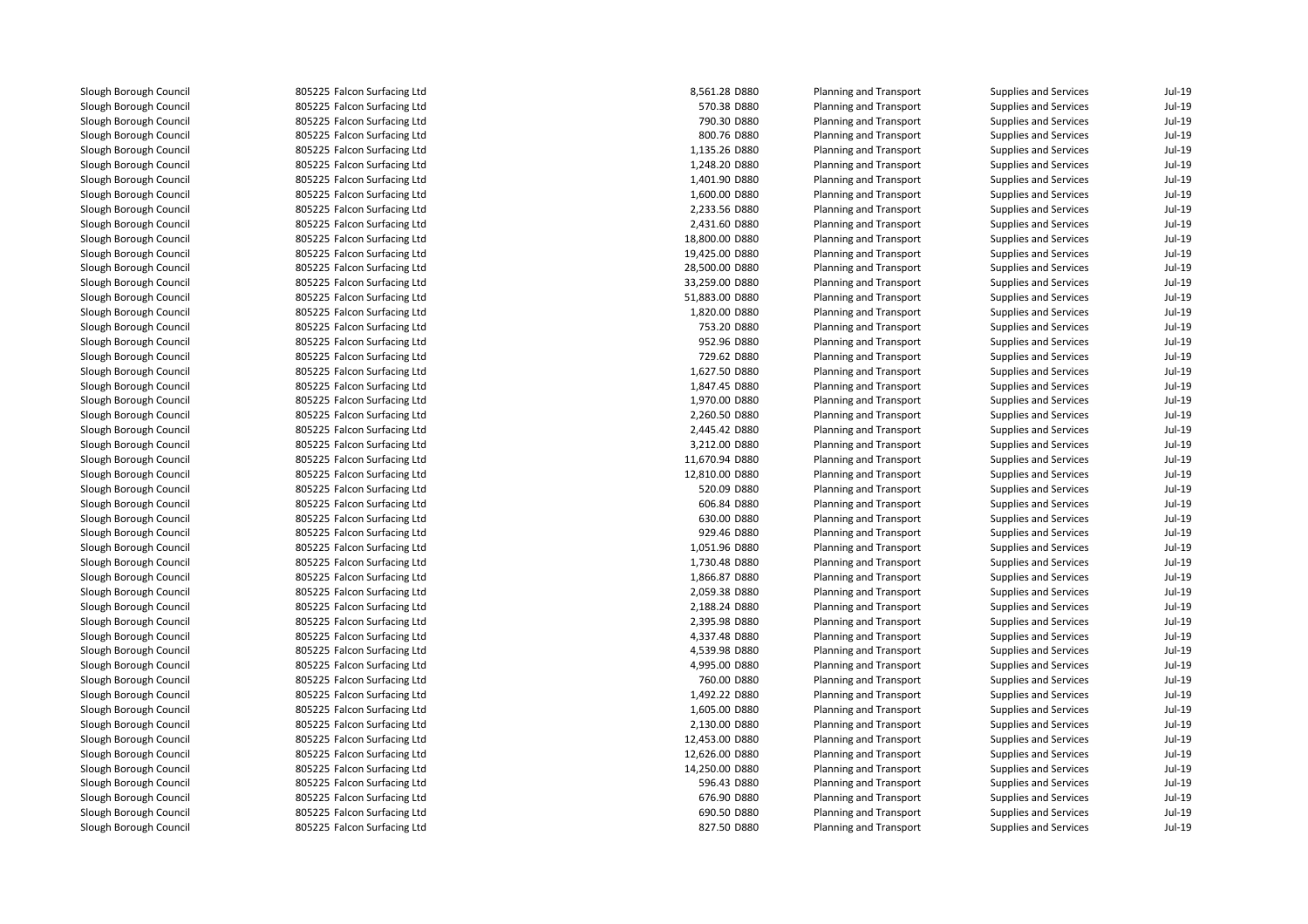805225 Falcon Surfacing Ltd 805225 Falcon Surfacing Ltd 805225 Falcon Surfacing Ltd 805225 Falcon Surfacing Ltd 805225 Falcon Surfacing Ltd 805225 Falcon Surfacing Ltd 805225 Falcon Surfacing Ltd 805225 Falcon Surfacing Ltd 805225 Falcon Surfacing Ltd 805225 Falcon Surfacing Ltd 805225 Falcon Surfacing Ltd 805225 Falcon Surfacing Ltd 805225 Falcon Surfacing Ltd 805225 Falcon Surfacing Ltd 805225 Falcon Surfacing Ltd 805225 Falcon Surfacing Ltd 805225 Falcon Surfacing Ltd 805225 Falcon Surfacing Ltd 805225 Falcon Surfacing Ltd 805225 Falcon Surfacing Ltd 805225 Falcon Surfacing Ltd 805225 Falcon Surfacing Ltd 805225 Falcon Surfacing Ltd 805225 Falcon Surfacing Ltd 805225 Falcon Surfacing Ltd 805225 Falcon Surfacing Ltd 805225 Falcon Surfacing Ltd 805225 Falcon Surfacing Ltd 805225 Falcon Surfacing Ltd 805225 Falcon Surfacing Ltd 805225 Falcon Surfacing Ltd 805225 Falcon Surfacing Ltd 805225 Falcon Surfacing Ltd 805225 Falcon Surfacing Ltd 475 Farnham Road Surgery 14,093.66 A04C 955 First Beeline Buses Ltd 754 First Steps Day Nursery 9,375.33 F909 DSG 754 First Steps Day Nursery 28,577.73 F909 DSG 806334 FIVE RIVERS CHILD CARE LIMITED 806334 FIVE RIVERS CHILD CARE LIMITED 806334 FIVE RIVERS CHILD CARE LIMITED 806334 FIVE RIVERS CHILD CARE LIMITED 806334 FIVE RIVERS CHILD CARE LIMITED 1626 Five Star Radio Cars Limited2519 Fleet Tutors 806017 FM180 2460 Forest Bridge School Ltd 3826 Forever Homecare Ltd 3826 Forever Homecare Ltd 3826 Forever Homecare Ltd3826 Forever Homecare Ltd

| 5 Falcon Surfacing Ltd           | 969.12 D880     | Planning and Transport                 | Supplies and Services        | Jul-19 |
|----------------------------------|-----------------|----------------------------------------|------------------------------|--------|
| 5 Falcon Surfacing Ltd           | 979.20 D880     | Planning and Transport                 | <b>Supplies and Services</b> | Jul-19 |
| 5 Falcon Surfacing Ltd           | 1,314.50 D880   | Planning and Transport                 | Supplies and Services        | Jul-19 |
| 5 Falcon Surfacing Ltd           | 1,363.20 D880   | Planning and Transport                 | Supplies and Services        | Jul-19 |
| 5 Falcon Surfacing Ltd           | 1,581.90 D880   | Planning and Transport                 | Supplies and Services        | Jul-19 |
| 5 Falcon Surfacing Ltd           | 1,828.30 D880   | Planning and Transport                 | Supplies and Services        | Jul-19 |
| 5 Falcon Surfacing Ltd           | 1,851.72 D880   | Planning and Transport                 | Supplies and Services        | Jul-19 |
| 5 Falcon Surfacing Ltd           | 2,014.98 D880   | Planning and Transport                 | Supplies and Services        | Jul-19 |
| 5 Falcon Surfacing Ltd           | 2,024.00 D880   | Planning and Transport                 | <b>Supplies and Services</b> | Jul-19 |
| 5 Falcon Surfacing Ltd           | 2,207.00 D880   | Planning and Transport                 | Supplies and Services        | Jul-19 |
| 5 Falcon Surfacing Ltd           | 2,366.67 D880   | Planning and Transport                 | Supplies and Services        | Jul-19 |
| 5 Falcon Surfacing Ltd           | 2,450.00 D880   | Planning and Transport                 | <b>Supplies and Services</b> | Jul-19 |
| 5 Falcon Surfacing Ltd           | 2,603.68 D880   | Planning and Transport                 | Supplies and Services        | Jul-19 |
| 5 Falcon Surfacing Ltd           | 2,629.00 D880   | Planning and Transport                 | Supplies and Services        | Jul-19 |
| 5 Falcon Surfacing Ltd           | 2,912.02 D880   | Planning and Transport                 | Supplies and Services        | Jul-19 |
| 5 Falcon Surfacing Ltd           | 2,929.32 D880   | Planning and Transport                 | Supplies and Services        | Jul-19 |
| 5 Falcon Surfacing Ltd           | 3,211.00 D880   | Planning and Transport                 | Supplies and Services        | Jul-19 |
| 5 Falcon Surfacing Ltd           | 4,338.25 D880   | Planning and Transport                 | Supplies and Services        | Jul-19 |
| 5 Falcon Surfacing Ltd           | 4,451.04 D880   | Planning and Transport                 | Supplies and Services        | Jul-19 |
| 5 Falcon Surfacing Ltd           | 7,109.27 D880   | Planning and Transport                 | Supplies and Services        | Jul-19 |
| 5 Falcon Surfacing Ltd           | 9,150.00 D880   | Planning and Transport                 | Supplies and Services        | Jul-19 |
| 5 Falcon Surfacing Ltd           | 15,988.00 D880  | Planning and Transport                 | Supplies and Services        | Jul-19 |
| 5 Falcon Surfacing Ltd           | 17,682.64 D880  | Planning and Transport                 | <b>Supplies and Services</b> | Jul-19 |
| 5 Falcon Surfacing Ltd           | 29,286.45 D880  | Planning and Transport                 | Supplies and Services        | Jul-19 |
| 5 Falcon Surfacing Ltd           | 500.98 D880     | Planning and Transport                 | Supplies and Services        | Jul-19 |
| 5 Falcon Surfacing Ltd           | 647.40 D880     | Planning and Transport                 | Supplies and Services        | Jul-19 |
| 5 Falcon Surfacing Ltd           | 1,230.80 D880   | Planning and Transport                 | <b>Supplies and Services</b> | Jul-19 |
| 5 Falcon Surfacing Ltd           | 1,335.00 D880   | Planning and Transport                 | Supplies and Services        | Jul-19 |
| 5 Falcon Surfacing Ltd           | 2,264.98 D880   | Planning and Transport                 | Supplies and Services        | Jul-19 |
| 5 Falcon Surfacing Ltd           | 4,883.80 D880   | Planning and Transport                 | Supplies and Services        | Jul-19 |
| 5 Falcon Surfacing Ltd           | 617.60 D880     | Planning and Transport                 | Supplies and Services        | Jul-19 |
| 5 Falcon Surfacing Ltd           | 1,057.68 D880   | Planning and Transport                 | Supplies and Services        | Jul-19 |
| 5 Falcon Surfacing Ltd           | 7,800.00 D880   | Planning and Transport                 | Supplies and Services        | Jul-19 |
| 5 Falcon Surfacing Ltd           | 16,800.00 D880  | Planning and Transport                 | <b>Supplies and Services</b> | Jul-19 |
| 5 Farnham Road Surgery           | 14,093.66 A04C  | <b>Adult Social Care Commissioning</b> | Supplies and Services        | Jul-19 |
| 5 First Beeline Buses Ltd        | 105,247.53 D512 | Planning and Transport                 | Supplies and Services        | Jul-19 |
| 4 First Steps Day Nursery        | 9,375.33 F909   | <b>DSG</b>                             | <b>Supplies and Services</b> | Jul-19 |
| 4 First Steps Day Nursery        | 28,577.73 F909  | <b>DSG</b>                             | Supplies and Services        | Jul-19 |
| 4 FIVE RIVERS CHILD CARE LIMITED | 1,595.00 F462   | <b>DSG</b>                             | Supplies and Services        | Jul-19 |
| 4 FIVE RIVERS CHILD CARE LIMITED | 4,060.00 F462   | <b>DSG</b>                             | <b>Supplies and Services</b> | Jul-19 |
| 4 FIVE RIVERS CHILD CARE LIMITED | 4,350.00 F462   | <b>DSG</b>                             | <b>Supplies and Services</b> | Jul-19 |
| 4 FIVE RIVERS CHILD CARE LIMITED | 4,495.00 F462   | <b>DSG</b>                             | Supplies and Services        | Jul-19 |
| 4 FIVE RIVERS CHILD CARE LIMITED | 4,495.00 F462   | <b>DSG</b>                             | Supplies and Services        | Jul-19 |
| 6 Five Star Radio Cars Limited   | 1,190.00 F123   | Children, Learning and Skills          | Supplies and Services        | Jul-19 |
| 9 Fleet Tutors                   | 2,088.00 F446   | <b>DSG</b>                             | Supplies and Services        | Jul-19 |
| 7 FM180                          | 2,250.00 P051   | Capital                                | <b>Capital Charges</b>       | Jul-19 |
| 0 Forest Bridge School Ltd       | 11,859.33 F551  | <b>DSG</b>                             | Supplies and Services        | Jul-19 |
| 6 Forever Homecare Ltd           | 543.13 M44C     | <b>Adult Social Care Operations</b>    | Supplies and Services        | Jul-19 |
| 6 Forever Homecare Ltd           | 536.53 M44C     | <b>Adult Social Care Operations</b>    | Supplies and Services        | Jul-19 |
| 6 Forever Homecare Ltd           | 571.85 M44C     | <b>Adult Social Care Operations</b>    | Supplies and Services        | Jul-19 |
| 6 Forever Homecare Ltd           | 738.24 M44C     | <b>Adult Social Care Operations</b>    | <b>Supplies and Services</b> | Jul-19 |
|                                  |                 |                                        |                              |        |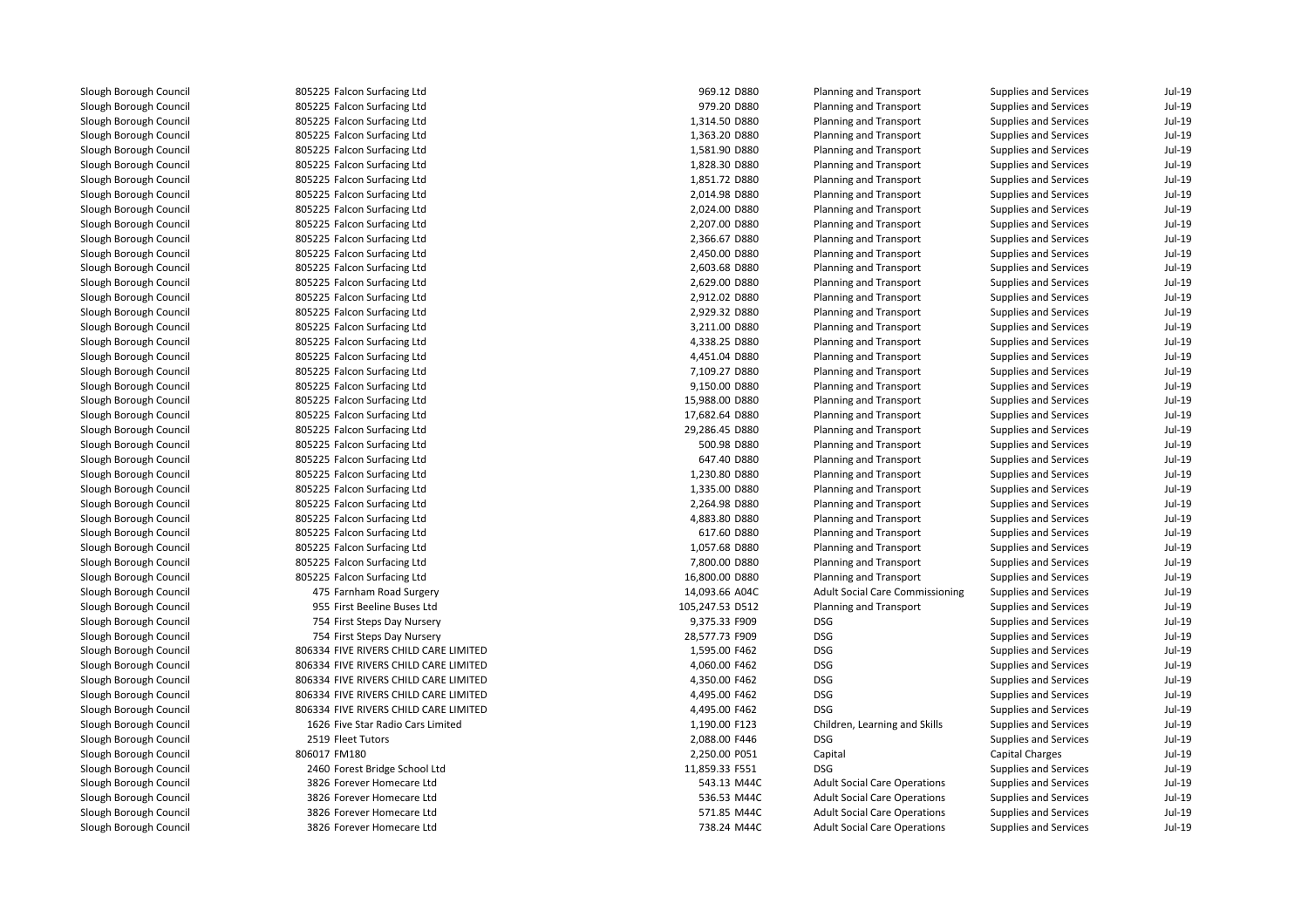3826 Forever Homecare Ltd 3826 Forever Homecare Ltd 3826 Forever Homecare Ltd 3826 Forever Homecare Ltd 3826 Forever Homecare Ltd 3826 Forever Homecare Ltd 3826 Forever Homecare Ltd 3826 Forever Homecare Ltd 3826 Forever Homecare Ltd 3826 Forever Homecare Ltd 647 Foxborough Primary School 11,557.67 E229 DSG**1** 3,949.58 M18C 806616 Foxleigh Grove Nursing Home 3,949.58 M18C 762 Freight Transport Association 806480 Frontier NX Limited 3,297.50 A04C 1494 G4S Secure Solutions (Uk)Ltd1555 Gallagher Bassett 806137 Gallanch Entreprises Limitied 804911 GAP Group Limited 804911 GAP Group Limited 804911 GAP Group Limitedl 1,260.00 F558 BO6026 GARIMA AGRAWAL 1,260.00 F558 BSG 806026 GARIMA AGRAWAL 1,400.00 F558 DSG 1758 Gas Advisory Services Limited 1758 Gas Advisory Services Limited 1758 Gas Advisory Services Limited 806278 Gateway Qualifications Ltd 805190 GB Sport & Leisure UK Ltd805667 Glenside Glenside 8,370.00 M25D 806204 GLOBAL MEDIATION LIMITED 806204 GLOBAL MEDIATION LIMITED 652G52 Godolphin Infant School 24, 2830 Golden Rose Comm Care Ltd 2830 Golden Rose Comm Care Ltd 2830 Golden Rose Comm Care Ltd 2830 Golden Rose Comm Care Ltd 2830 Golden Rose Comm Care Ltd 2830 Golden Rose Comm Care Ltd 2830 Golden Rose Comm Care Ltd 2830 Golden Rose Comm Care Ltd 2830 Golden Rose Comm Care Ltd 2830 Golden Rose Comm Care Ltd 2830 Golden Rose Comm Care Ltd 2830 Golden Rose Comm Care Ltd 2830 Golden Rose Comm Care Ltd 2830 Golden Rose Comm Care Ltd 2830 Golden Rose Comm Care Ltd 2830 Golden Rose Comm Care Ltd 2830 Golden Rose Comm Care Ltd 2830 Golden Rose Comm Care Ltd 2830 Golden Rose Comm Care Ltd2830 Golden Rose Comm Care Ltd

| 6 Forever Homecare Ltd          | 747.18 M44C    | <b>Adult Social Care Operations</b>    | <b>Supplies and Services</b> | $Jul-19$ |
|---------------------------------|----------------|----------------------------------------|------------------------------|----------|
| 6 Forever Homecare Ltd          | 900.90 M44C    | <b>Adult Social Care Operations</b>    | <b>Supplies and Services</b> | $Jul-19$ |
| 6 Forever Homecare Ltd          | 931.43 M44C    | <b>Adult Social Care Operations</b>    | Supplies and Services        | Jul-19   |
| 6 Forever Homecare Ltd          | 1,023.14 M44C  | <b>Adult Social Care Operations</b>    | Supplies and Services        | Jul-19   |
| 6 Forever Homecare Ltd          | 1,032.75 M44C  | <b>Adult Social Care Operations</b>    | <b>Supplies and Services</b> | $Jul-19$ |
| 6 Forever Homecare Ltd          | 621.62 M44D    | <b>Adult Social Care Operations</b>    | <b>Supplies and Services</b> | $Jul-19$ |
| 6 Forever Homecare Ltd          | 795.88 M44D    | <b>Adult Social Care Operations</b>    | Supplies and Services        | Jul-19   |
| 6 Forever Homecare Ltd          | 1,211.77 M44D  | <b>Adult Social Care Operations</b>    | <b>Supplies and Services</b> | Jul-19   |
| 6 Forever Homecare Ltd          | 1,032.63 M44E  | <b>Adult Social Care Operations</b>    | <b>Supplies and Services</b> | $Jul-19$ |
| 6 Forever Homecare Ltd          | 759.00 M44F    | <b>Adult Social Care Operations</b>    | <b>Supplies and Services</b> | Jul-19   |
| 7 Foxborough Primary School     | 11,557.67 E229 | <b>DSG</b>                             | Supplies and Services        | Jul-19   |
| 6 Foxleigh Grove Nursing Home   | 3,949.58 M18C  | <b>Adult Social Care Operations</b>    | Supplies and Services        | Jul-19   |
| 2 Freight Transport Association | 750.00 D610    | <b>Environmental Services</b>          | Indirect Employee Expenses   | Jul-19   |
| 0 Frontier NX Limited           | 3,297.50 A04C  | <b>Adult Social Care Commissioning</b> | Supplies and Services        | Jul-19   |
| 4 G4S Secure Solutions (Uk)Ltd  | 740.45 A04F    | <b>Adult Social Care Operations</b>    | <b>Supplies and Services</b> | $Jul-19$ |
| 5 Gallagher Bassett             | 8,249.75 B018  | Finance                                | Supplies and Services        | Jul-19   |
| 7 Gallanch Entreprises Limitied | 3,515.00 B409  | People                                 | Indirect Employee Expenses   | Jul-19   |
| 1 GAP Group Limited             | 840.00 D880    | Planning and Transport                 | <b>Supplies and Services</b> | $Jul-19$ |
| 1 GAP Group Limited             | 880.00 D880    | Planning and Transport                 | <b>Supplies and Services</b> | $Jul-19$ |
| 1 GAP Group Limited             | 1,028.00 D880  | Planning and Transport                 | Supplies and Services        | $Jul-19$ |
| 6 GARIMA AGRAWAL                | 1,260.00 F558  | <b>DSG</b>                             | Supplies and Services        | Jul-19   |
| 6 GARIMA AGRAWAL                | 1,400.00 F558  | <b>DSG</b>                             | <b>Supplies and Services</b> | $Jul-19$ |
| 8 Gas Advisory Services Limited | 3,034.50 J606  | Housing Revenue Account                | <b>Supplies and Services</b> | $Jul-19$ |
| 8 Gas Advisory Services Limited | 720.00 J606    | Housing Revenue Account                | Supplies and Services        | Jul-19   |
| 8 Gas Advisory Services Limited | 4,700.50 J606  | Housing Revenue Account                | Supplies and Services        | Jul-19   |
| 8 Gateway Qualifications Ltd    | 750.00 F309    | Communities and Lesiure                | <b>Supplies and Services</b> | $Jul-19$ |
| 0 GB Sport & Leisure UK Ltd     | 1,836.00 D750  | <b>Environmental Services</b>          | <b>Supplies and Services</b> | Jul-19   |
| 7 Glenside                      | 8,370.00 M25D  | <b>Adult Social Care Operations</b>    | Supplies and Services        | Jul-19   |
| 4 GLOBAL MEDIATION LIMITED      | 1,300.00 F446  | <b>DSG</b>                             | Supplies and Services        | Jul-19   |
| 4 GLOBAL MEDIATION LIMITED      | 2,400.00 F446  | <b>DSG</b>                             | Supplies and Services        | $Jul-19$ |
| 2 Godolphin Infant School       | 24,925.95 E289 | <b>DSG</b>                             | <b>Supplies and Services</b> | Jul-19   |
| 0 Golden Rose Comm Care Ltd     | 517.20 M41D    | <b>Adult Social Care Operations</b>    | Supplies and Services        | Jul-19   |
| 0 Golden Rose Comm Care Ltd     | 2,237.40 M41D  | <b>Adult Social Care Operations</b>    | Supplies and Services        | Jul-19   |
| 0 Golden Rose Comm Care Ltd     | 2,257.82 M41D  | <b>Adult Social Care Operations</b>    | Supplies and Services        | Jul-19   |
| 0 Golden Rose Comm Care Ltd     | 2,354.00 M41D  | <b>Adult Social Care Operations</b>    | <b>Supplies and Services</b> | $Jul-19$ |
| 0 Golden Rose Comm Care Ltd     | 1,779.66 M41D  | <b>Adult Social Care Operations</b>    | <b>Supplies and Services</b> | $Jul-19$ |
| 0 Golden Rose Comm Care Ltd     | 1,054.50 M44C  | <b>Adult Social Care Operations</b>    | Supplies and Services        | Jul-19   |
| 0 Golden Rose Comm Care Ltd     | 1,766.68 M44C  | <b>Adult Social Care Operations</b>    | Supplies and Services        | Jul-19   |
| 0 Golden Rose Comm Care Ltd     | 1,862.00 M44C  | <b>Adult Social Care Operations</b>    | <b>Supplies and Services</b> | $Jul-19$ |
| 0 Golden Rose Comm Care Ltd     | 1,880.36 M44C  | <b>Adult Social Care Operations</b>    | <b>Supplies and Services</b> | $Jul-19$ |
| 0 Golden Rose Comm Care Ltd     | 1,919.00 M44C  | <b>Adult Social Care Operations</b>    | Supplies and Services        | Jul-19   |
| 0 Golden Rose Comm Care Ltd     | 1,966.50 M44C  | <b>Adult Social Care Operations</b>    | Supplies and Services        | Jul-19   |
| 0 Golden Rose Comm Care Ltd     | 2,017.04 M44C  | <b>Adult Social Care Operations</b>    | <b>Supplies and Services</b> | $Jul-19$ |
| 0 Golden Rose Comm Care Ltd     | 2,387.34 M44C  | <b>Adult Social Care Operations</b>    | <b>Supplies and Services</b> | Jul-19   |
| 0 Golden Rose Comm Care Ltd     | 2,387.66 M44C  | <b>Adult Social Care Operations</b>    | Supplies and Services        | Jul-19   |
| 0 Golden Rose Comm Care Ltd     | 2,387.66 M44C  | <b>Adult Social Care Operations</b>    | Supplies and Services        | Jul-19   |
| 0 Golden Rose Comm Care Ltd     | 2,392.10 M44C  | <b>Adult Social Care Operations</b>    | Supplies and Services        | Jul-19   |
| 0 Golden Rose Comm Care Ltd     | 2,491.84 M44C  | <b>Adult Social Care Operations</b>    | <b>Supplies and Services</b> | Jul-19   |
| 0 Golden Rose Comm Care Ltd     | 570.00 M44C    | <b>Adult Social Care Operations</b>    | Supplies and Services        | Jul-19   |
| 0 Golden Rose Comm Care Ltd     | 2,311.60 M44C  | <b>Adult Social Care Operations</b>    | <b>Supplies and Services</b> | $Jul-19$ |
| 0 Golden Rose Comm Care Ltd     | 2.432.00 M44C  | <b>Adult Social Care Operations</b>    | Supplies and Services        | $Jul-19$ |

| pplies and Services      | Jul-19   |
|--------------------------|----------|
| pplies and Services      | $Jul-19$ |
| pplies and Services      | $Jul-19$ |
| pplies and Services      | $Jul-19$ |
| pplies and Services      | $Jul-19$ |
| pplies and Services      | Jul-19   |
| pplies and Services      | $Jul-19$ |
| pplies and Services      | $Jul-19$ |
| pplies and Services      | Jul-19   |
| pplies and Services      | Jul-19   |
| pplies and Services      | $Jul-19$ |
| pplies and Services      | $Jul-19$ |
| direct Employee Expenses | $Jul-19$ |
| pplies and Services      | Jul-19   |
| pplies and Services      | Jul-19   |
| pplies and Services      | Jul-19   |
| direct Employee Expenses | Jul-19   |
| pplies and Services      | Jul-19   |
| pplies and Services      | $Jul-19$ |
| pplies and Services      | $Jul-19$ |
| pplies and Services      | Jul-19   |
| pplies and Services      | Jul-19   |
| pplies and Services      | $Jul-19$ |
| pplies and Services      | Jul-19   |
| pplies and Services      | Jul-19   |
| pplies and Services      | Jul-19   |
|                          | Jul-19   |
| pplies and Services      | Jul-19   |
| pplies and Services      |          |
| pplies and Services      | Jul-19   |
| pplies and Services      | $Jul-19$ |
| pplies and Services      | Jul-19   |
| pplies and Services      | $Jul-19$ |
| pplies and Services      | $Jul-19$ |
| pplies and Services      | Jul-19   |
| pplies and Services      | $Jul-19$ |
| pplies and Services      | $Jul-19$ |
| pplies and Services      | $Jul-19$ |
| pplies and Services      | $Jul-19$ |
| pplies and Services      | $Jul-19$ |
| pplies and Services      | $Jul-19$ |
| pplies and Services      | $Jul-19$ |
| pplies and Services      | Jul-19   |
| pplies and Services      | Jul-19   |
| pplies and Services      | Jul-19   |
| pplies and Services      | $Jul-19$ |
| pplies and Services      | Jul-19   |
| pplies and Services      | $Jul-19$ |
| pplies and Services      | $Jul-19$ |
| pplies and Services      | $Jul-19$ |
| pplies and Services      | Jul-19   |
| pplies and Services      | $Jul-19$ |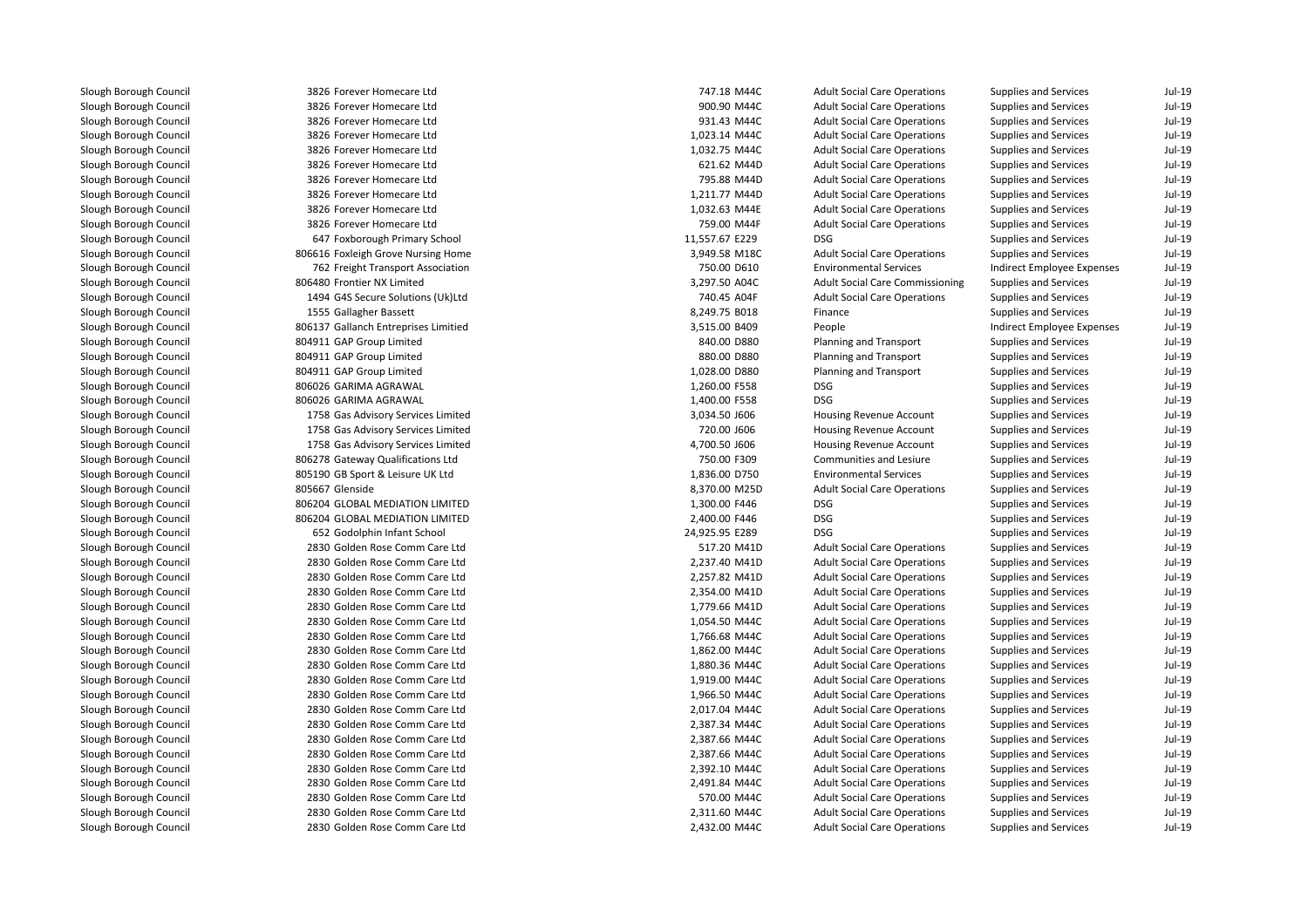2830 Golden Rose Comm Care Ltd 2830 Golden Rose Comm Care Ltd 2830 Golden Rose Comm Care Ltd 2830 Golden Rose Comm Care Ltd 2830 Golden Rose Comm Care Ltd 2830 Golden Rose Comm Care Ltd 2830 Golden Rose Comm Care Ltd 2830 Golden Rose Comm Care Ltd 2830 Golden Rose Comm Care Ltd 2830 Golden Rose Comm Care Ltd 2830 Golden Rose Comm Care Ltd 2830 Golden Rose Comm Care Ltd 2830 Golden Rose Comm Care Ltd 2830 Golden Rose Comm Care Ltd 2830 Golden Rose Comm Care Ltd 2830 Golden Rose Comm Care Ltd 2830 Golden Rose Comm Care Ltd 2830 Golden Rose Comm Care Ltd 2830 Golden Rose Comm Care Ltd 2830 Golden Rose Comm Care Ltd 2830 Golden Rose Comm Care Ltd 2830 Golden Rose Comm Care Ltd 2830 Golden Rose Comm Care Ltd 2830 Golden Rose Comm Care Ltd1682 Gpex 1682 Gpex 1682 Gpex 806485 GPF Lewis Plc 805186 Grafton Merchanting GB Ltd 805186 Grafton Merchanting GB Ltd 805186 Grafton Merchanting GB Ltd 803296 Grant Thornton UK LLP1571 Grc Bailiffs 804577 Green Monarch ZC2016 c/o Savills(UK) Limited 804577 Green Monarch ZC2016 c/o Savills(UK) Limited 804577 Green Monarch ZC2016 c/o Savills(UK) Limited 804577 Green Monarch ZC2016 c/o Savills(UK) Limited 806620 Greenacre Recruitment Ltdl 15,228.33 E299 DSG و 805069 Grove Academy 15,228.33 E299 bSG 804447 Grundon Waste Management Limited 3228 H Plus Care Ltd 3228 H Plus Care Ltdd  $2,546.34$  M17C 3228 H Plus Care Ltdd 3,268.02 M17C 3228 H Plus Care Ltd744 Hampshire County Council 1465 HAS Technology Limitedd 1,911.72 M44C 1465 HAS Technology Limited 1465 HAS Technology Limitedd 1,153.60 A07R 1381 Haybrook College 118,096.35 E809 DSG 3784 Haybrook College Prul and the solution of the SO3753 Healthcare Homes 2,825.43 M15D and the SO2753 Healthcare Homes 2,825.43 M15D

| 0 Golden Rose Comm Care Ltd                    | 2,254.66 M44C   | <b>Adult Social Care Operations</b>    | Supplies and Services        | Jul-19   |
|------------------------------------------------|-----------------|----------------------------------------|------------------------------|----------|
| 0 Golden Rose Comm Care Ltd                    | 2,309.00 M44C   | <b>Adult Social Care Operations</b>    | <b>Supplies and Services</b> | $Jul-19$ |
| 0 Golden Rose Comm Care Ltd                    | 880.16 M44C     | <b>Adult Social Care Operations</b>    | <b>Supplies and Services</b> | $Jul-19$ |
| 0 Golden Rose Comm Care Ltd                    | 1,855.34 M44C   | <b>Adult Social Care Operations</b>    | <b>Supplies and Services</b> | $Jul-19$ |
| 0 Golden Rose Comm Care Ltd                    | 2,004.50 M44C   | <b>Adult Social Care Operations</b>    | <b>Supplies and Services</b> | $Jul-19$ |
| 0 Golden Rose Comm Care Ltd                    | 2,125.46 M44C   | <b>Adult Social Care Operations</b>    | Supplies and Services        | Jul-19   |
| 0 Golden Rose Comm Care Ltd                    | 2,128.00 M44C   | <b>Adult Social Care Operations</b>    | Supplies and Services        | Jul-19   |
| 0 Golden Rose Comm Care Ltd                    | 2,205.26 M44C   | <b>Adult Social Care Operations</b>    | <b>Supplies and Services</b> | $Jul-19$ |
| 0 Golden Rose Comm Care Ltd                    | 2,371.82 M44C   | <b>Adult Social Care Operations</b>    | <b>Supplies and Services</b> | Jul-19   |
| 0 Golden Rose Comm Care Ltd                    | 2,386.08 M44C   | <b>Adult Social Care Operations</b>    | Supplies and Services        | Jul-19   |
| 0 Golden Rose Comm Care Ltd                    | 2,387.66 M44C   | <b>Adult Social Care Operations</b>    | Supplies and Services        | Jul-19   |
| 0 Golden Rose Comm Care Ltd                    | 2,387.66 M44C   | <b>Adult Social Care Operations</b>    | Supplies and Services        | $Jul-19$ |
| 0 Golden Rose Comm Care Ltd                    | 2,387.67 M44C   | <b>Adult Social Care Operations</b>    | <b>Supplies and Services</b> | $Jul-19$ |
| 0 Golden Rose Comm Care Ltd                    | 2,393.68 M44C   | <b>Adult Social Care Operations</b>    | <b>Supplies and Services</b> | Jul-19   |
| 0 Golden Rose Comm Care Ltd                    | 1,425.00 M44D   | <b>Adult Social Care Operations</b>    | <b>Supplies and Services</b> | Jul-19   |
| 0 Golden Rose Comm Care Ltd                    | 2,172.64 M44D   | <b>Adult Social Care Operations</b>    | Supplies and Services        | Jul-19   |
| 0 Golden Rose Comm Care Ltd                    | 684.00 M44D     | <b>Adult Social Care Operations</b>    | Supplies and Services        | $Jul-19$ |
| 0 Golden Rose Comm Care Ltd                    | 2,157.76 M44D   | <b>Adult Social Care Operations</b>    | <b>Supplies and Services</b> | $Jul-19$ |
| 0 Golden Rose Comm Care Ltd                    | 2,127.36 M44F   | <b>Adult Social Care Operations</b>    | <b>Supplies and Services</b> | $Jul-19$ |
| 0 Golden Rose Comm Care Ltd                    | 2,112.18 M44F   | <b>Adult Social Care Operations</b>    | Supplies and Services        | $Jul-19$ |
| 0 Golden Rose Comm Care Ltd                    | 1,197.00 M48C   | <b>Adult Social Care Operations</b>    | Supplies and Services        | Jul-19   |
| 0 Golden Rose Comm Care Ltd                    | 2,606.16 M48C   | <b>Adult Social Care Operations</b>    | Supplies and Services        | Jul-19   |
| 0 Golden Rose Comm Care Ltd                    | 2,658.74 M48C   | <b>Adult Social Care Operations</b>    | <b>Supplies and Services</b> | $Jul-19$ |
| 0 Golden Rose Comm Care Ltd                    | 9,400.00 A06C   | <b>Adult Social Care Commissioning</b> | <b>Supplies and Services</b> | Jul-19   |
| 2 Gpex                                         | 4,713.53 B014   | <b>Customer and Communications</b>     | Supplies and Services        | Jul-19   |
| 2 Gpex                                         | 1,986.00 D750   | <b>Environmental Services</b>          | Supplies and Services        | Jul-19   |
| 2 Gpex                                         | 790.00 F002     | <b>Communities and Lesiure</b>         | <b>Supplies and Services</b> | $Jul-19$ |
| 5 GPF Lewis Plc                                | 259,425.42 P101 | Capital                                | Capital Charges              | Jul-19   |
| 6 Grafton Merchanting GB Ltd                   | 567.84 D880     | Planning and Transport                 | <b>Supplies and Services</b> | $Jul-19$ |
| 6 Grafton Merchanting GB Ltd                   | 1,098.48 D880   | Planning and Transport                 | <b>Supplies and Services</b> | Jul-19   |
| 6 Grafton Merchanting GB Ltd                   | 1,558.52 D880   | Planning and Transport                 | <b>Supplies and Services</b> | Jul-19   |
| 6 Grant Thornton UK LLP                        | 12,500.00 B015  | Finance                                | Supplies and Services        | $Jul-19$ |
| 1 Grc Bailiffs                                 | 3,595.00 J017   | Housing Revenue Account                | <b>Supplies and Services</b> | $Jul-19$ |
| 7 Green Monarch ZC2016 c/o Savills(UK) Limited | 1,666.67 B415   | <b>Strategy and Performance</b>        | Premises                     | $Jul-19$ |
| 7 Green Monarch ZC2016 c/o Savills(UK) Limited | 3,250.00 H205   | <b>Strategic Housing Services</b>      | Premises                     | Jul-19   |
| 7 Green Monarch ZC2016 c/o Savills(UK) Limited | 3,250.00 H205   | <b>Strategic Housing Services</b>      | Premises                     | $Jul-19$ |
| 7 Green Monarch ZC2016 c/o Savills(UK) Limited | 3,250.00 H205   | <b>Strategic Housing Services</b>      | Premises                     | Jul-19   |
| 0 Greenacre Recruitment Ltd                    | 4,846.35 J020   | <b>Housing Revenue Account</b>         | Indirect Employee Expenses   | Jul-19   |
| 9 Grove Academy                                | 15,228.33 E299  | <b>DSG</b>                             | <b>Supplies and Services</b> | Jul-19   |
| 7 Grundon Waste Management Limited             | 429,614.94 D342 | <b>Environmental Services</b>          | <b>Supplies and Services</b> | Jul-19   |
| 8 H Plus Care Ltd                              | 3,072.17 M15F   | <b>Adult Social Care Operations</b>    | Supplies and Services        | Jul-19   |
| 8 H Plus Care Ltd                              | 2,546.34 M17C   | <b>Adult Social Care Operations</b>    | Supplies and Services        | Jul-19   |
| 8 H Plus Care Ltd                              | 3,268.02 M17C   | <b>Adult Social Care Operations</b>    | <b>Supplies and Services</b> | $Jul-19$ |
| 8 H Plus Care Ltd                              | 12,116.57 M26E  | <b>Adult Social Care Operations</b>    | Supplies and Services        | $Jul-19$ |
| 4 Hampshire County Council                     | 167,007.35 D015 | Planning and Transport                 | Supplies and Services        | Jul-19   |
| 5 HAS Technology Limited                       | 1,911.72 M44C   | <b>Adult Social Care Operations</b>    | Supplies and Services        | Jul-19   |
| 5 HAS Technology Limited                       | 552.08 A02F     | <b>Adult Social Care Commissioning</b> | Supplies and Services        | $Jul-19$ |
| 5 HAS Technology Limited                       | 1,153.60 A07R   | <b>Adult Social Care Operations</b>    | <b>Supplies and Services</b> | $Jul-19$ |
| 1 Haybrook College                             | 118,096.35 E809 | <b>DSG</b>                             | <b>Supplies and Services</b> | $Jul-19$ |
| 4 Haybrook College Pru                         | 40,800.00 E809  | <b>DSG</b>                             | <b>Supplies and Services</b> | Jul-19   |
| 3 Healthcare Homes                             | 2,825.43 M15D   | <b>Adult Social Care Operations</b>    | <b>Supplies and Services</b> | $Jul-19$ |
|                                                |                 |                                        |                              |          |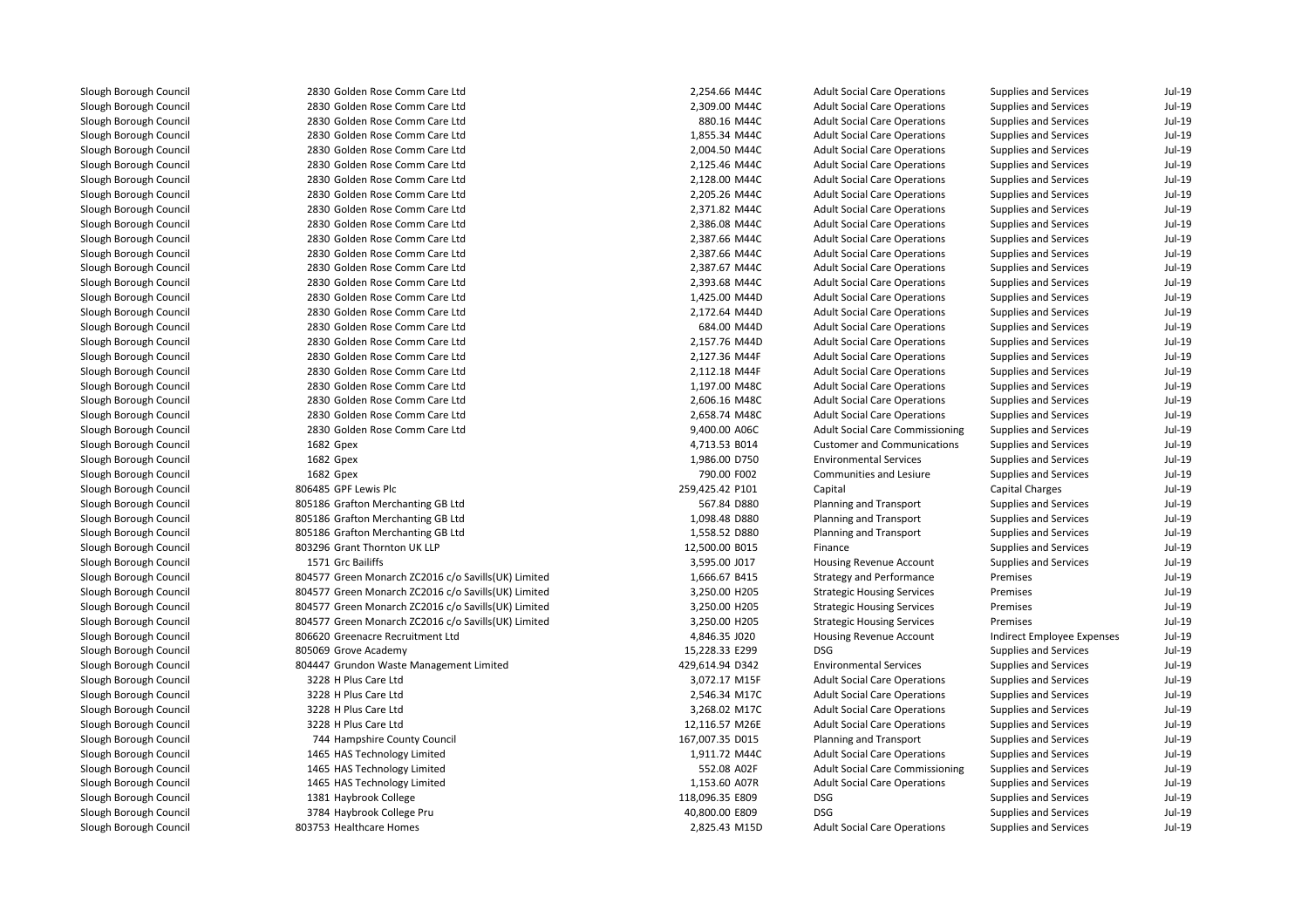| 803753 Healthcare Homes                                | 3,321.43 M18C   | <b>Adult Social Care Operations</b>    | Supplies and Services        | $Jul-19$ |
|--------------------------------------------------------|-----------------|----------------------------------------|------------------------------|----------|
| 803753 Healthcare Homes                                | 3,100.00 M27C   | <b>Adult Social Care Operations</b>    | Supplies and Services        | $Jul-19$ |
| 2090 Healthwatch Slough Cic                            | 21,500.00 A02C  | <b>Adult Social Care Commissioning</b> | Supplies and Services        | $Jul-19$ |
| 805368 Heathermount School                             | 17,445.67 F462  | <b>DSG</b>                             | <b>Supplies and Services</b> | $Jul-19$ |
| 805368 Heathermount School                             | 17,596.00 F462  | <b>DSG</b>                             | Supplies and Services        | $Jul-19$ |
| 803447 Herewards House Residential Home                | 2,878.57 M27C   | <b>Adult Social Care Operations</b>    | Supplies and Services        | $Jul-19$ |
| 803174 Herongate                                       | 1,850.00 B087   | Regeneration                           | <b>Supplies and Services</b> | $Jul-19$ |
| 3387 Herschel Grammar School                           | 19,003.33 E309  | <b>DSG</b>                             | <b>Supplies and Services</b> | $Jul-19$ |
| 3280 Hillcrest Childrens Services Ltd                  | 4,457.14 F462   | <b>DSG</b>                             | <b>Supplies and Services</b> | $Jul-19$ |
| 806071 HLM Architects                                  | 3,700.00 P101   | Capital                                | <b>Capital Charges</b>       | $Jul-19$ |
| 806071 HLM Architects                                  | 3,700.00 P101   | Capital                                | Capital Charges              | $Jul-19$ |
| 3250 Hodge Hill Grange H C One Ltd                     | 2,020.44 M15D   | <b>Adult Social Care Operations</b>    | Supplies and Services        | $Jul-19$ |
| 3250 Hodge Hill Grange H C One Ltd                     | 2,020.44 M15D   | <b>Adult Social Care Operations</b>    | Supplies and Services        | $Jul-19$ |
| 850 Holy Family Catholic Primary School                | 238,111.73 E259 | <b>DSG</b>                             | Supplies and Services        | $Jul-19$ |
| 806632 HomeKleen UK - Housework                        | 1,180.00 M81D   | <b>Adult Social Care Operations</b>    | Supplies and Services        | $Jul-19$ |
| 1914 Huntcliff Limited                                 | 1,768.75 J028   | <b>Housing Revenue Account</b>         | <b>Supplies and Services</b> | $Jul-19$ |
| 2917 Imperial Coaches Ltd                              | 2,720.00 F123   | Children, Learning and Skills          | Supplies and Services        | $Jul-19$ |
| 2917 Imperial Coaches Ltd                              | 6,630.00 F123   | Children, Learning and Skills          | <b>Supplies and Services</b> | $Jul-19$ |
| 2917 Imperial Coaches Ltd                              | 3,200.00 F123   | Children, Learning and Skills          | <b>Supplies and Services</b> | $Jul-19$ |
| 2917 Imperial Coaches Ltd                              | 7,800.00 F123   | Children, Learning and Skills          | Supplies and Services        | $Jul-19$ |
| 2917 Imperial Coaches Ltd                              | 2,400.00 F123   | Children, Learning and Skills          | Supplies and Services        | $Jul-19$ |
| 2917 Imperial Coaches Ltd                              | 5,850.00 F123   | Children, Learning and Skills          | Supplies and Services        | $Jul-19$ |
| 351 Imperial Polythene Products Ltd                    | 1,312.75 D750   | <b>Environmental Services</b>          | <b>Supplies and Services</b> | $Jul-19$ |
| 2976 Imperial Society Teachers Of Dancing              | 2,632.00 C322   | Communities and Lesiure                | Supplies and Services        | $Jul-19$ |
| 3269 In Hand Care Services Ltd                         | 775.03 M44C     | <b>Adult Social Care Operations</b>    | Supplies and Services        | $Jul-19$ |
| 3269 In Hand Care Services Ltd                         | 781.12 M44C     | <b>Adult Social Care Operations</b>    | Supplies and Services        | $Jul-19$ |
| 3269 In Hand Care Services Ltd                         | 843.46 M44C     | <b>Adult Social Care Operations</b>    | Supplies and Services        | $Jul-19$ |
| 3269 In Hand Care Services Ltd                         | 1,043.16 M44C   | <b>Adult Social Care Operations</b>    | Supplies and Services        | $Jul-19$ |
| 3269 In Hand Care Services Ltd                         | 598.46 M44C     | <b>Adult Social Care Operations</b>    | <b>Supplies and Services</b> | $Jul-19$ |
| 3269 In Hand Care Services Ltd                         | 761.11 M44C     | <b>Adult Social Care Operations</b>    | Supplies and Services        | $Jul-19$ |
| 3269 In Hand Care Services Ltd                         | 846.94 M44C     | <b>Adult Social Care Operations</b>    | Supplies and Services        | $Jul-19$ |
| 3269 In Hand Care Services Ltd                         | 573.60 M44D     | <b>Adult Social Care Operations</b>    | Supplies and Services        | $Jul-19$ |
| 3269 In Hand Care Services Ltd                         | 2,649.08 M44D   | <b>Adult Social Care Operations</b>    | Supplies and Services        | $Jul-19$ |
| 3269 In Hand Care Services Ltd                         | 2,663.96 M44D   | <b>Adult Social Care Operations</b>    | <b>Supplies and Services</b> | $Jul-19$ |
| 3269 In Hand Care Services Ltd                         | 509.59 M44F     | <b>Adult Social Care Operations</b>    | Supplies and Services        | $Jul-19$ |
| 3269 In Hand Care Services Ltd                         | 3,192.00 M48C   | <b>Adult Social Care Operations</b>    | <b>Supplies and Services</b> | $Jul-19$ |
| 3269 In Hand Care Services Ltd                         | 3,197.53 M48C   | <b>Adult Social Care Operations</b>    | Supplies and Services        | $Jul-19$ |
| 3570 Independent Supported Living And Disabilities Ltd | 3,000.00 M42E   | <b>Adult Social Care Operations</b>    | Supplies and Services        | $Jul-19$ |
| 3570 Independent Supported Living And Disabilities Ltd | 880.00 M44D     | <b>Adult Social Care Operations</b>    | Supplies and Services        | $Jul-19$ |
| 3570 Independent Supported Living And Disabilities Ltd | 1,050.00 M44E   | <b>Adult Social Care Operations</b>    | Supplies and Services        | $Jul-19$ |
| 3570 Independent Supported Living And Disabilities Ltd | 1,440.00 M44E   | <b>Adult Social Care Operations</b>    | <b>Supplies and Services</b> | $Jul-19$ |
| 3570 Independent Supported Living And Disabilities Ltd | 3,570.00 M44E   | <b>Adult Social Care Operations</b>    | Supplies and Services        | $Jul-19$ |
| 3570 Independent Supported Living And Disabilities Ltd | 4,212.00 M44E   | <b>Adult Social Care Operations</b>    | Supplies and Services        | Jul-19   |
| 805325 Instarmac Group plc                             | 858.65 D880     | Planning and Transport                 | Supplies and Services        | $Jul-19$ |
| 805325 Instarmac Group plc                             | 2,282.00 D880   | Planning and Transport                 | Supplies and Services        | $Jul-19$ |
| 805325 Instarmac Group plc                             | 643.44 D880     | Planning and Transport                 | Supplies and Services        | $Jul-19$ |
| 805325 Instarmac Group plc                             | 2,775.00 D880   | Planning and Transport                 | <b>Supplies and Services</b> | $Jul-19$ |
| 1185 Institute Of Licensing (Events) Ltd               | 3,723.00 D316   | <b>Regulatory Services</b>             | <b>Supplies and Services</b> | $Jul-19$ |
| 3172 Intelligent Transport Services                    | 10,877.00 D508  | Planning and Transport                 | Supplies and Services        | $Jul-19$ |
| 3172 Intelligent Transport Services                    | 14,763.82 D508  | Planning and Transport                 | Supplies and Services        | $Jul-19$ |
| 3500 Iqra Slough Islamic Primary School                | 181,392.79 E489 | <b>DSG</b>                             | Supplies and Services        | Jul-19   |
|                                                        |                 |                                        |                              |          |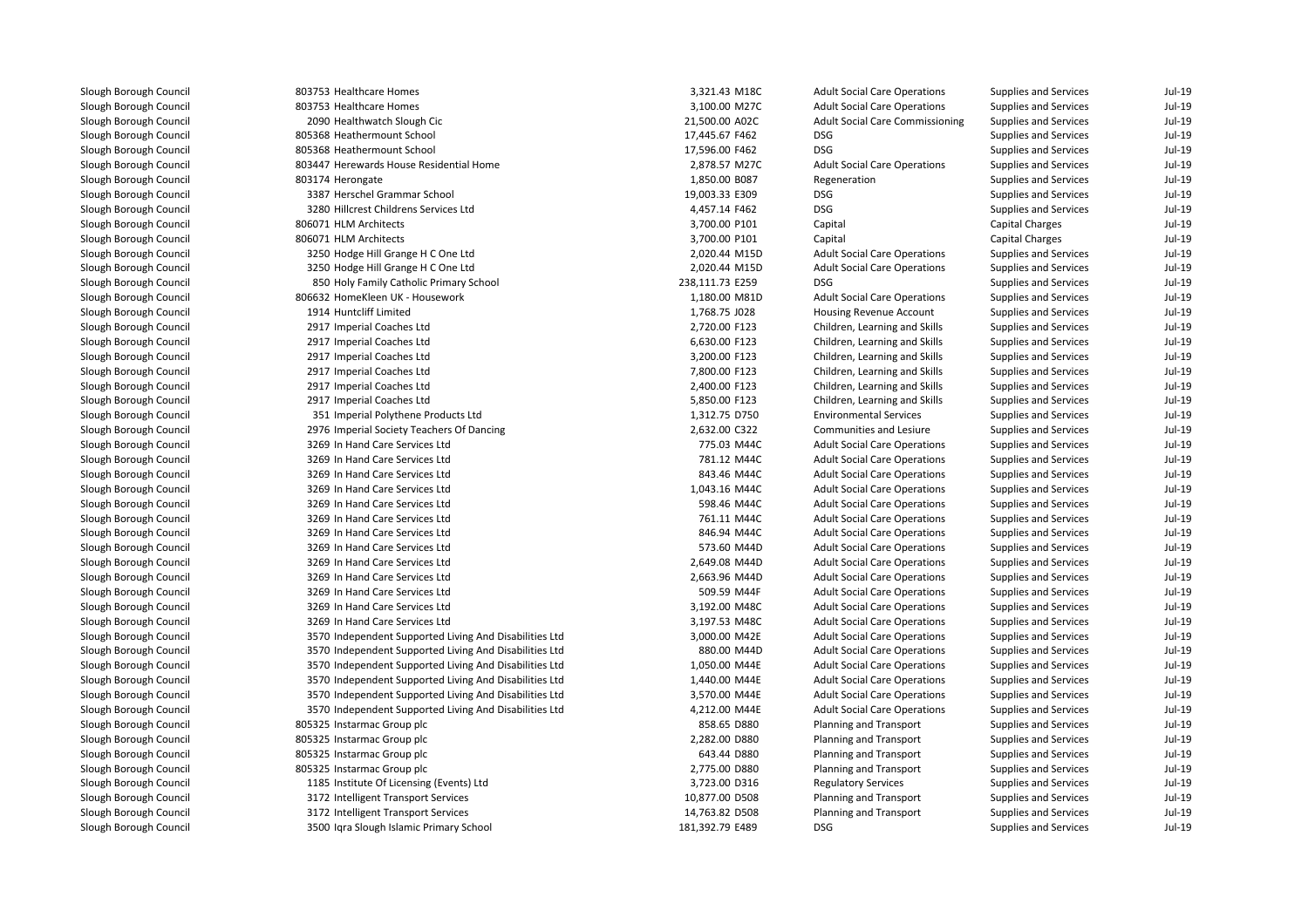| 2919 Islamic Shakhsiyah Foundation                     | 6,872.95 F909  | <b>DSG</b>                          | Supplies and Services        | $Jul-19$ |
|--------------------------------------------------------|----------------|-------------------------------------|------------------------------|----------|
| 1858 Itso Limited                                      | 1,000.00 D512  | Planning and Transport              | Supplies and Services        | $Jul-19$ |
| 804739 J&D Investment                                  | 4,318.20 B480  | Regeneration                        | Premises                     | $Jul-19$ |
| 753 Jack In The Box Day Nursery                        | 14,160.05 F909 | <b>DSG</b>                          | Supplies and Services        | $Jul-19$ |
| 1479 Jactone Products Limited                          | 1,568.92 P193  | Capital                             | <b>Capital Charges</b>       | $Jul-19$ |
| 733 James Elliman School                               | 59,425.72 E319 | <b>DSG</b>                          | Supplies and Services        | $Jul-19$ |
| 1970 James Elliman Academy                             | 3,150.00 F549  | <b>DSG</b>                          | Supplies and Services        | $Jul-19$ |
| 1970 James Elliman Academy                             | 611.00 P051    | Capital                             | <b>Capital Charges</b>       | $Jul-19$ |
| 806423 Jane Eyles                                      | 1,121.45 J028  | Housing Revenue Account             | Supplies and Services        | $Jul-19$ |
| 806423 Jane Eyles                                      | 1,754.45 J028  | Housing Revenue Account             | Supplies and Services        | $Jul-19$ |
| 806423 Jane Eyles                                      | 1,194.30 J028  | Housing Revenue Account             | Supplies and Services        | $Jul-19$ |
| 805226 JD Surfacing & Civil Engineering Limited        | 2,922.25 D880  | Planning and Transport              | <b>Supplies and Services</b> | $Jul-19$ |
| 805226 JD Surfacing & Civil Engineering Limited        | 9,355.43 D880  | Planning and Transport              | Supplies and Services        | $Jul-19$ |
| 805226 JD Surfacing & Civil Engineering Limited        | 2,285.00 D880  | Planning and Transport              | Supplies and Services        | $Jul-19$ |
| 805226 JD Surfacing & Civil Engineering Limited        | 9,447.20 D880  | Planning and Transport              | <b>Supplies and Services</b> | $Jul-19$ |
| 805226 JD Surfacing & Civil Engineering Limited        | 2,285.00 D880  | Planning and Transport              | Supplies and Services        | $Jul-19$ |
| 805226 JD Surfacing & Civil Engineering Limited        | 4,229.00 D880  | Planning and Transport              | <b>Supplies and Services</b> | $Jul-19$ |
| 805226 JD Surfacing & Civil Engineering Limited        | 8,176.75 D880  | Planning and Transport              | Supplies and Services        | $Jul-19$ |
| 805226 JD Surfacing & Civil Engineering Limited        | 1,384.70 D880  | Planning and Transport              | <b>Supplies and Services</b> | $Jul-19$ |
| 805226 JD Surfacing & Civil Engineering Limited        | 2,884.14 D880  | Planning and Transport              | Supplies and Services        | $Jul-19$ |
| 805226 JD Surfacing & Civil Engineering Limited        | 7,762.55 D880  | Planning and Transport              | Supplies and Services        | $Jul-19$ |
| 805226 JD Surfacing & Civil Engineering Limited        | 2,856.25 D880  | Planning and Transport              | Supplies and Services        | $Jul-19$ |
| 805226 JD Surfacing & Civil Engineering Limited        | 9,119.43 D880  | Planning and Transport              | Supplies and Services        | $Jul-19$ |
| 805226 JD Surfacing & Civil Engineering Limited        | 2,856.25 D880  | Planning and Transport              | Supplies and Services        | $Jul-19$ |
| 805226 JD Surfacing & Civil Engineering Limited        | 10,353.92 D880 | Planning and Transport              | Supplies and Services        | $Jul-19$ |
| 805226 JD Surfacing & Civil Engineering Limited        | 2,879.25 D880  | Planning and Transport              | Supplies and Services        | $Jul-19$ |
| 805226 JD Surfacing & Civil Engineering Limited        | 8,930.05 D880  | Planning and Transport              | Supplies and Services        | $Jul-19$ |
| 804698 Jenny Hooper SEN Consulting Ltd                 | 3,705.00 F500  | Children, Learning and Skills       | Supplies and Services        | $Jul-19$ |
| 956 John Murphy & Company Ltd                          | 935.00 B150    | <b>Building Management</b>          | <b>Supplies and Services</b> | $Jul-19$ |
| 956 John Murphy & Company Ltd                          | 720.00 P093    | Capital                             | Capital Charges              | $Jul-19$ |
| 806582 Josh Wharmby                                    | 1,140.00 C322  | Communities and Lesiure             | Supplies and Services        | $Jul-19$ |
| 2200 Joshua Pilmore                                    | 837.00 C322    | Communities and Lesiure             | Supplies and Services        | $Jul-19$ |
| 1971 Katherine Werrell                                 | 1,607.50 C322  | Communities and Lesiure             | Supplies and Services        | $Jul-19$ |
| 803815 Kathys Childcare                                | 1,201.53 F909  | <b>DSG</b>                          | <b>Supplies and Services</b> | $Jul-19$ |
| 2620 Kcare Nursing Agency Ltd                          | 672.00 M44C    | <b>Adult Social Care Operations</b> | Supplies and Services        | $Jul-19$ |
| 2620 Kcare Nursing Agency Ltd                          | 992.00 M44C    | <b>Adult Social Care Operations</b> | <b>Supplies and Services</b> | $Jul-19$ |
| 2620 Kcare Nursing Agency Ltd                          | 1,480.00 M44C  | <b>Adult Social Care Operations</b> | Supplies and Services        | $Jul-19$ |
| 2620 Kcare Nursing Agency Ltd                          | 1,792.00 M44C  | <b>Adult Social Care Operations</b> | <b>Supplies and Services</b> | $Jul-19$ |
| 2620 Kcare Nursing Agency Ltd                          | 1,800.00 M44C  | <b>Adult Social Care Operations</b> | Supplies and Services        | $Jul-19$ |
| 2620 Kcare Nursing Agency Ltd                          | 1,992.00 M44C  | <b>Adult Social Care Operations</b> | Supplies and Services        | $Jul-19$ |
| 2620 Kcare Nursing Agency Ltd                          | 2,008.00 M44C  | <b>Adult Social Care Operations</b> | Supplies and Services        | $Jul-19$ |
| 2620 Kcare Nursing Agency Ltd                          | 2,016.00 M44C  | <b>Adult Social Care Operations</b> | <b>Supplies and Services</b> | $Jul-19$ |
| 2620 Kcare Nursing Agency Ltd                          | 552.00 M44D    | <b>Adult Social Care Operations</b> | Supplies and Services        | $Jul-19$ |
| 2620 Kcare Nursing Agency Ltd                          | 1,120.00 M48C  | <b>Adult Social Care Operations</b> | Supplies and Services        | $Jul-19$ |
| 2620 Kcare Nursing Agency Ltd                          | 2,480.00 M48C  | <b>Adult Social Care Operations</b> | Supplies and Services        | $Jul-19$ |
| 804887 KCare Nursing Agency Ltd Supported House Living | 2,926.00 M42F  | <b>Adult Social Care Operations</b> | Supplies and Services        | $Jul-19$ |
| 803658 Kendall Kingscott                               | 900.00 P128    | Capital                             | Supplies and Services        | $Jul-19$ |
| 803916 Kharis Solutions                                | 1,237.50 A03F  | <b>Adult Social Care Operations</b> | <b>Agency Staff</b>          | $Jul-19$ |
| 803916 Kharis Solutions                                | 1,278.75 M44C  | <b>Adult Social Care Operations</b> | Supplies and Services        | $Jul-19$ |
| 803916 Kharis Solutions                                | 1,848.00 M44C  | <b>Adult Social Care Operations</b> | Supplies and Services        | $Jul-19$ |
| 803916 Kharis Solutions                                | 2,079.00 M44C  | <b>Adult Social Care Operations</b> | <b>Supplies and Services</b> | $Jul-19$ |
|                                                        |                |                                     |                              |          |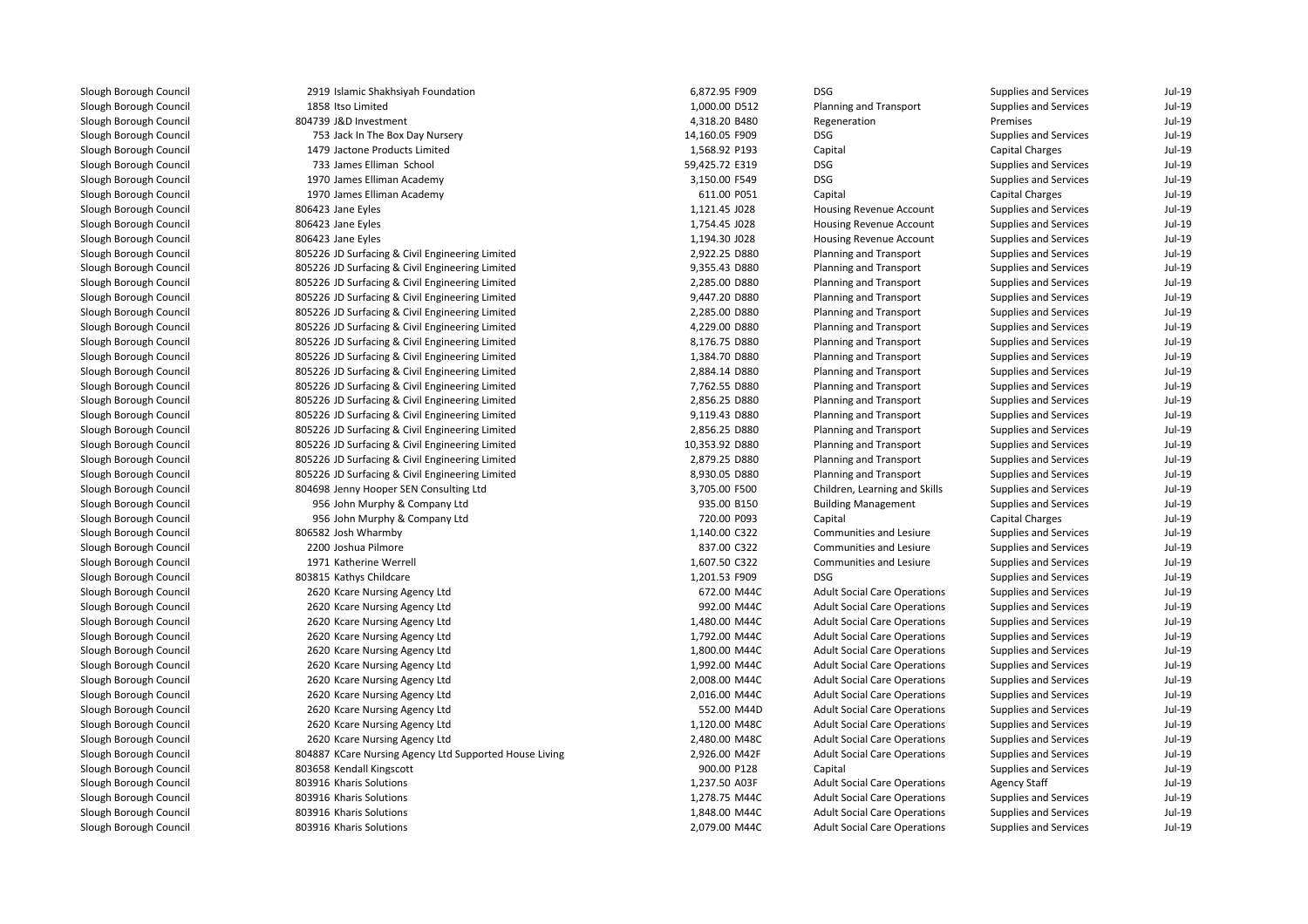| 803916 Kharis Solutions                                  | 2,079.00 M44C                  | <b>Adult Social Care Operations</b> | Supplies and Services        | $Jul-19$ |
|----------------------------------------------------------|--------------------------------|-------------------------------------|------------------------------|----------|
| 803916 Kharis Solutions                                  | 2,079.00 M44C                  | <b>Adult Social Care Operations</b> | <b>Supplies and Services</b> | $Jul-19$ |
| 803916 Kharis Solutions                                  | 2,079.00 M44C                  | <b>Adult Social Care Operations</b> | Supplies and Services        | $Jul-19$ |
| 803916 Kharis Solutions                                  | 2,079.00 M44C                  | <b>Adult Social Care Operations</b> | Supplies and Services        | $Jul-19$ |
| 803916 Kharis Solutions                                  | 792.00 M44E                    | <b>Adult Social Care Operations</b> | Supplies and Services        | $Jul-19$ |
| 803916 Kharis Solutions                                  | 10,584.00 M44E                 | <b>Adult Social Care Operations</b> | Supplies and Services        | $Jul-19$ |
| 803916 Kharis Solutions                                  | 10,899.00 M44E                 | <b>Adult Social Care Operations</b> | Supplies and Services        | $Jul-19$ |
| 803916 Kharis Solutions                                  | 1,848.00 M48C                  | <b>Adult Social Care Operations</b> | <b>Supplies and Services</b> | $Jul-19$ |
| 803916 Kharis Solutions                                  | 1,848.00 M48C                  | <b>Adult Social Care Operations</b> | Supplies and Services        | $Jul-19$ |
| 803492 Kirstie's Crafts                                  | 550.00 C038                    | Communities and Lesiure             | Supplies and Services        | Jul-19   |
| 804546 Korn Ferry                                        | 1,848.00 B349                  | People                              | Indirect Employee Expenses   | $Jul-19$ |
| 804546 Korn Ferry                                        | 616.00 B408                    | People                              | Indirect Employee Expenses   | $Jul-19$ |
| 804546 Korn Ferry                                        | 1,232.00 B408                  | People                              | Indirect Employee Expenses   | $Jul-19$ |
| 804546 Korn Ferry                                        | 616.00 D013                    | Planning and Transport              | Indirect Employee Expenses   | $Jul-19$ |
| 804546 Korn Ferry                                        | 616.00 J006                    | Housing Revenue Account             | <b>Supplies and Services</b> | $Jul-19$ |
| 664 Langley Grammar School                               | 19,966.33 E329                 | <b>DSG</b>                          | <b>Supplies and Services</b> | $Jul-19$ |
| 1699 Langley Hall Primary Academy                        | 18,217.33 E739                 | <b>DSG</b>                          | Supplies and Services        | $Jul-19$ |
| 3001 Langley Haven Care Homes Ltd                        | 2,822.86 M25C                  | <b>Adult Social Care Operations</b> | Supplies and Services        | $Jul-19$ |
| 3001 Langley Haven Care Homes Ltd                        | 3,365.71 M25C                  | <b>Adult Social Care Operations</b> | <b>Supplies and Services</b> | $Jul-19$ |
| 3001 Langley Haven Care Homes Ltd                        | 3,365.71 M25C                  | <b>Adult Social Care Operations</b> | Supplies and Services        | $Jul-19$ |
| 3001 Langley Haven Care Homes Ltd                        | 3,365.71 M25C                  | <b>Adult Social Care Operations</b> | Supplies and Services        | $Jul-19$ |
| 3001 Langley Haven Care Homes Ltd                        | 3,365.71 M25C                  | <b>Adult Social Care Operations</b> | Supplies and Services        | $Jul-19$ |
|                                                          | 3,985.71 M25C                  | <b>Adult Social Care Operations</b> | Supplies and Services        | $Jul-19$ |
| 3001 Langley Haven Care Homes Ltd                        |                                |                                     |                              | $Jul-19$ |
| 3001 Langley Haven Care Homes Ltd                        | 3,365.71 M27C<br>3,365.71 M27C | <b>Adult Social Care Operations</b> | Supplies and Services        | $Jul-19$ |
| 3001 Langley Haven Care Homes Ltd                        |                                | <b>Adult Social Care Operations</b> | Supplies and Services        |          |
| 3001 Langley Haven Care Homes Ltd                        | 3,365.71 M27C                  | <b>Adult Social Care Operations</b> | Supplies and Services        | $Jul-19$ |
| 3001 Langley Haven Care Homes Ltd                        | 3,365.71 M27C                  | <b>Adult Social Care Operations</b> | Supplies and Services        | $Jul-19$ |
| 3001 Langley Haven Care Homes Ltd                        | 3,365.71 M27C                  | <b>Adult Social Care Operations</b> | Supplies and Services        | $Jul-19$ |
| 3001 Langley Haven Care Homes Ltd                        | 3,365.71 M27F                  | <b>Adult Social Care Operations</b> | Supplies and Services        | $Jul-19$ |
| 3001 Langley Haven Care Homes Ltd                        | 3,365.71 M28C                  | <b>Adult Social Care Operations</b> | Supplies and Services        | $Jul-19$ |
| 803686 Lascelles Park Nursery                            | 17,063.62 F909                 | <b>DSG</b>                          | <b>Supplies and Services</b> | $Jul-19$ |
| 3482 Leonard Cheshire Disability                         | 4,556.87 M25D                  | <b>Adult Social Care Operations</b> | Supplies and Services        | $Jul-19$ |
| 3482 Leonard Cheshire Disability                         | 4,847.19 M25D                  | <b>Adult Social Care Operations</b> | Supplies and Services        | $Jul-19$ |
| 804797 Lime Social Marketing, Media & Communications Ltd | 74,000.00 H235                 | <b>Regulatory Services</b>          | <b>Supplies and Services</b> | $Jul-19$ |
| 469 Lime Blue Innovation Ltd                             | 540.00 P547                    | Capital                             | <b>Capital Charges</b>       | $Jul-19$ |
| 805808 LINDEN LODGE SCHOOL                               | 30,825.00 F551                 | <b>DSG</b>                          | Supplies and Services        | $Jul-19$ |
| 804692 Little Diamonds Pre School                        | 17,311.09 F909                 | <b>DSG</b>                          | Supplies and Services        | $Jul-19$ |
| 3791 Littledown Pru                                      | 17,110.00 E807                 | <b>DSG</b>                          | Supplies and Services        | $Jul-19$ |
| 667 Littledown School                                    | 81,770.03 E807                 | <b>DSG</b>                          | <b>Supplies and Services</b> | $Jul-19$ |
| 308 London Hire Ltd                                      | 1,050.00 M50A                  | Planning and Transport              | Transport                    | $Jul-19$ |
| 308 London Hire Ltd                                      | 1,050.00 M50A                  | Planning and Transport              | Transport                    | $Jul-19$ |
| 308 London Hire Ltd                                      | 1,020.00 M50A                  | Planning and Transport              | Supplies and Services        | $Jul-19$ |
| 1282 Long Close School                                   | 12,357.70 F909                 | <b>DSG</b>                          | Supplies and Services        | $Jul-19$ |
| 804585 Longlea Ltd                                       | 3,985.71 M18C                  | <b>Adult Social Care Operations</b> | <b>Supplies and Services</b> | $Jul-19$ |
| 2302 Look Ahead Care And Support                         | 1,590.17 M42F                  | <b>Adult Social Care Operations</b> | Supplies and Services        | $Jul-19$ |
| 2302 Look Ahead Care And Support                         | 1,590.17 M42F                  | <b>Adult Social Care Operations</b> | Supplies and Services        | $Jul-19$ |
| 2302 Look Ahead Care And Support                         | 1,590.17 M42F                  | <b>Adult Social Care Operations</b> | Supplies and Services        | $Jul-19$ |
| 2302 Look Ahead Care And Support                         | 1,590.17 M42F                  | <b>Adult Social Care Operations</b> | Supplies and Services        | $Jul-19$ |
| 2302 Look Ahead Care And Support                         | 9,707.32 M42F                  | <b>Adult Social Care Operations</b> | Supplies and Services        | $Jul-19$ |
| 2302 Look Ahead Care And Support                         | 13,961.64 H211                 | <b>Adult Social Care Operations</b> | Supplies and Services        | $Jul-19$ |
| 804919 Louise Seddon (Louise's Little Peeps)             | 659.05 F909                    | <b>DSG</b>                          | <b>Supplies and Services</b> | Jul-19   |
|                                                          |                                |                                     |                              |          |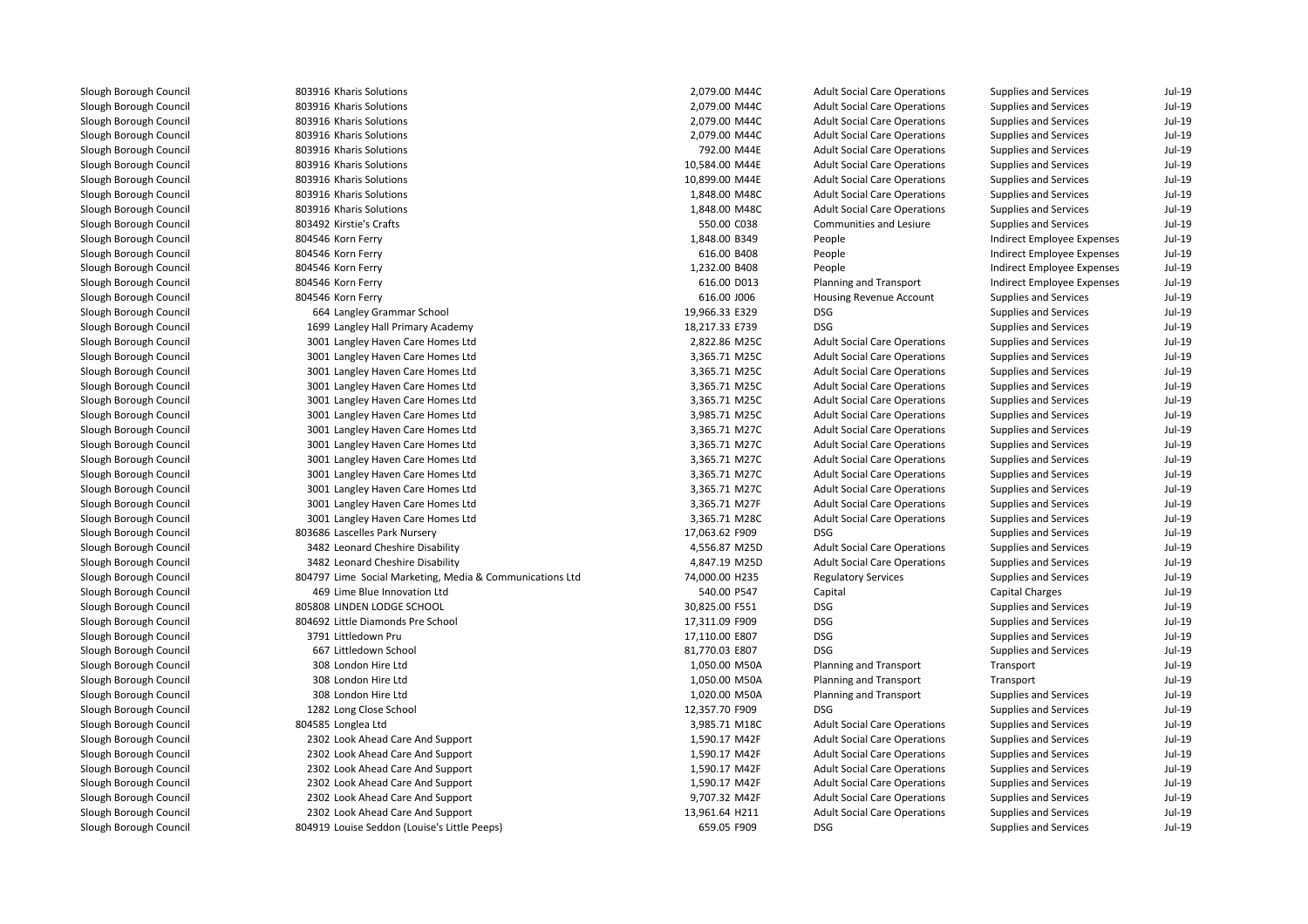Slough Borough Council 1195Slough Borough Council 1771Slough Borough Council 3424Slough Borough Council 3424Slough Borough Council 1874Slough Borough Council 1941Slough Borough Council 1941Slough Borough Council 1941Slough Borough Council 4001Slough Borough Council 4001Slough Borough Council 4001Slough Borough Council 4001Slough Borough Council 4001Slough Borough Council 4001Slough Borough Council 1652Slough Borough Council 529Slough Borough Council 2751Slough Borough Council 2751Slough Borough Council 2751Slough Borough Council 2751Slough Borough Council 2751Slough Borough Council 2751Slough Borough Council 2751Slough Borough Council 2751Slough Borough Council 2752Slough Borough Council 2752Slough Borough Council 2752Slough Borough Council 2752Slough Borough Council 2752Slough Borough Council 803582Slough Borough Council 1886Slough Borough Council 1886Slough Borough Council 1886Slough Borough Council 1886Slough Borough Council 804390Slough Borough Council 203Slough Borough Council 805218Slough Borough Council 2237Slough Borough Council 1887Slough Borough Council 1887Slough Borough Council 1496Slough Borough Council 805121Slough Borough Council 805121Slough Borough Council 805121Slough Borough Council 805121Slough Borough Council 805121Slough Borough Council 805121Slough Borough Council 805121Slough Borough Council 805121Slough Borough Council 805121Slough Borough Council805121 MMCG (2) Limited

| 1195 Lynch Hill (Foundation Primary) School                  | 88,556.05 E749  | <b>DSG</b>                          | Supplies and Services        | Jul-19   |
|--------------------------------------------------------------|-----------------|-------------------------------------|------------------------------|----------|
| 1771 Lynch Hill Academy                                      | 16,689.65 E359  | <b>DSG</b>                          | <b>Supplies and Services</b> | Jul-19   |
| 3424 M D Homes                                               | 13,989.21 M15F  | <b>Adult Social Care Operations</b> | <b>Supplies and Services</b> | Jul-19   |
| 3424 M D Homes                                               | 4,978.57 M15F   | <b>Adult Social Care Operations</b> | <b>Supplies and Services</b> | Jul-19   |
| 1874 Maccabee Pets Hotel                                     | 1,292.00 H253   | Neighbourhood Services              | <b>Supplies and Services</b> | Jul-19   |
| 1941 Manor Green School                                      | -12,838.00 F551 | <b>DSG</b>                          | Supplies and Services        | Jul-19   |
| 1941 Manor Green School                                      | 148,804.02 F551 | <b>DSG</b>                          | Supplies and Services        | Jul-19   |
| 1941 Manor Green School                                      | 158,037.00 F551 | <b>DSG</b>                          | <b>Supplies and Services</b> | Jul-19   |
| 4001 Manpower Direct Uk Limited                              | 3,995.93 A107   | <b>Building Management</b>          | Premises                     | Jul-19   |
| 4001 Manpower Direct Uk Limited                              | 3,194.79 B175   | <b>Building Management</b>          | Premises                     | Jul-19   |
| 4001 Manpower Direct Uk Limited                              | 22,822.72 J015  | Housing Revenue Account             | Premises                     | Jul-19   |
| 4001 Manpower Direct Uk Limited                              | 5,275.80 A07M   | <b>Adult Social Care Operations</b> | Premises                     | Jul-19   |
| 4001 Manpower Direct Uk Limited                              | 18,758.40 J015  | Housing Revenue Account             | Premises                     | Jul-19   |
| 4001 Manpower Direct Uk Limited                              | 21,600.00 P095  | Capital                             | <b>Capital Charges</b>       | Jul-19   |
| 1652 Maps Legal Assistance                                   | 678.78 B018     | Finance                             | <b>Supplies and Services</b> | Jul-19   |
| 529 Marish Primary School                                    | 77,832.90 E759  | <b>DSG</b>                          | Supplies and Services        | Jul-19   |
| 2751 Martin Conway                                           | 618.40 M44F     | <b>Adult Social Care Operations</b> | Supplies and Services        | Jul-19   |
| 2751 Martin Conway                                           | 618.40 M44F     | <b>Adult Social Care Operations</b> | Supplies and Services        | Jul-19   |
| 2751 Martin Conway                                           | 618.40 M80F     | <b>Adult Social Care Operations</b> | <b>Supplies and Services</b> | Jul-19   |
| 2751 Martin Conway                                           | 618.40 M80F     | <b>Adult Social Care Operations</b> | <b>Supplies and Services</b> | Jul-19   |
| 2751 Martin Conway                                           | 618.40 M80F     | <b>Adult Social Care Operations</b> | Supplies and Services        | Jul-19   |
| 2751 Martin Conway                                           | 618.40 M80F     | <b>Adult Social Care Operations</b> | <b>Supplies and Services</b> | Jul-19   |
| 2751 Martin Conway                                           | 637.49 M80F     | <b>Adult Social Care Operations</b> | Supplies and Services        | Jul-19   |
| 2751 Martin Conway                                           | 770.00 M80F     | <b>Adult Social Care Operations</b> | Supplies and Services        | Jul-19   |
| 2752 Martin Conway                                           | 501.62 H205     | <b>Strategic Housing Services</b>   | <b>Supplies and Services</b> | Jul-19   |
| 2752 Martin Conway                                           | 630.00 H205     | <b>Strategic Housing Services</b>   | <b>Supplies and Services</b> | Jul-19   |
| 2752 Martin Conway                                           | 501.62 H205     | <b>Strategic Housing Services</b>   | <b>Supplies and Services</b> | Jul-19   |
| 2752 Martin Conway                                           | 501.62 H205     | <b>Strategic Housing Services</b>   | Supplies and Services        | Jul-19   |
| 2752 Martin Conway                                           | 501.62 H205     | <b>Strategic Housing Services</b>   | Supplies and Services        | Jul-19   |
| 803582 Mary Hare                                             | 10,007.00 F462  | <b>DSG</b>                          | <b>Supplies and Services</b> | Jul-19   |
| 1886 Matrix Scm                                              | 188,982.74 B023 | Finance                             | <b>Agency Staff</b>          | Jul-19   |
| 1886 Matrix Scm                                              | 199,624.06 B023 | Finance                             | <b>Agency Staff</b>          | Jul-19   |
| 1886 Matrix Scm                                              | 235,806.71 B023 | Finance                             | <b>Agency Staff</b>          | Jul-19   |
| 1886 Matrix Scm                                              | 228,100.76 B023 | Finance                             | <b>Agency Staff</b>          | Jul-19   |
| 804390 MBH Social Care Ltd                                   | 1,500.00 A02A   | <b>Adult Social Care Operations</b> | Supplies and Services        | Jul-19   |
| 203 Mencap                                                   | 2,400.00 A04F   | <b>Adult Social Care Operations</b> | Premises                     | Jul-19   |
| 805218 Merit Thornton Planning and Community Consultants Ltd | 7,437.50 D012   | Planning and Transport              | <b>Supplies and Services</b> | Jul-19   |
| 2237 Metts Ltd                                               | 1,225.75 M50A   | Planning and Transport              | <b>Supplies and Services</b> | Jul-19   |
| 1887 Michael Dyson Associates Ltd                            | 4,250.00 P180   | Capital                             | <b>Capital Charges</b>       | Jul-19   |
| 1887 Michael Dyson Associates Ltd                            | 3,377.77 P101   | Capital                             | <b>Capital Charges</b>       | Jul-19   |
| 1496 Mighty Acorns Day Nursery Ltd                           | 19,521.57 F909  | DSG                                 | <b>Supplies and Services</b> | Jul-19   |
| 805121 MMCG (2) Limited                                      | 642.86 M15D     | <b>Adult Social Care Operations</b> | <b>Supplies and Services</b> | Jul-19   |
| 805121 MMCG (2) Limited                                      | 3,214.29 M17C   | <b>Adult Social Care Operations</b> | <b>Supplies and Services</b> | Jul-19   |
| 805121 MMCG (2) Limited                                      | 3,214.29 M17C   | <b>Adult Social Care Operations</b> | Supplies and Services        | Jul-19   |
| 805121 MMCG (2) Limited                                      | 3,214.29 M18C   | <b>Adult Social Care Operations</b> | Supplies and Services        | Jul-19   |
| 805121 MMCG (2) Limited                                      | 3,214.29 M18C   | <b>Adult Social Care Operations</b> | Supplies and Services        | Jul-19   |
| 805121 MMCG (2) Limited                                      | 3,214.29 M18C   | <b>Adult Social Care Operations</b> | <b>Supplies and Services</b> | Jul-19   |
| 805121 MMCG (2) Limited                                      | 3,214.29 M18C   | <b>Adult Social Care Operations</b> | <b>Supplies and Services</b> | Jul-19   |
| 805121 MMCG (2) Limited                                      | 3,214.29 M18C   | <b>Adult Social Care Operations</b> | <b>Supplies and Services</b> | Jul-19   |
| 805121 MMCG (2) Limited                                      | 3,214.29 M18C   | <b>Adult Social Care Operations</b> | <b>Supplies and Services</b> | Jul-19   |
| 805121 MMCG (2) Limited                                      | 3.214.29 M18C   | <b>Adult Social Care Operations</b> | Supplies and Services        | $Jul-19$ |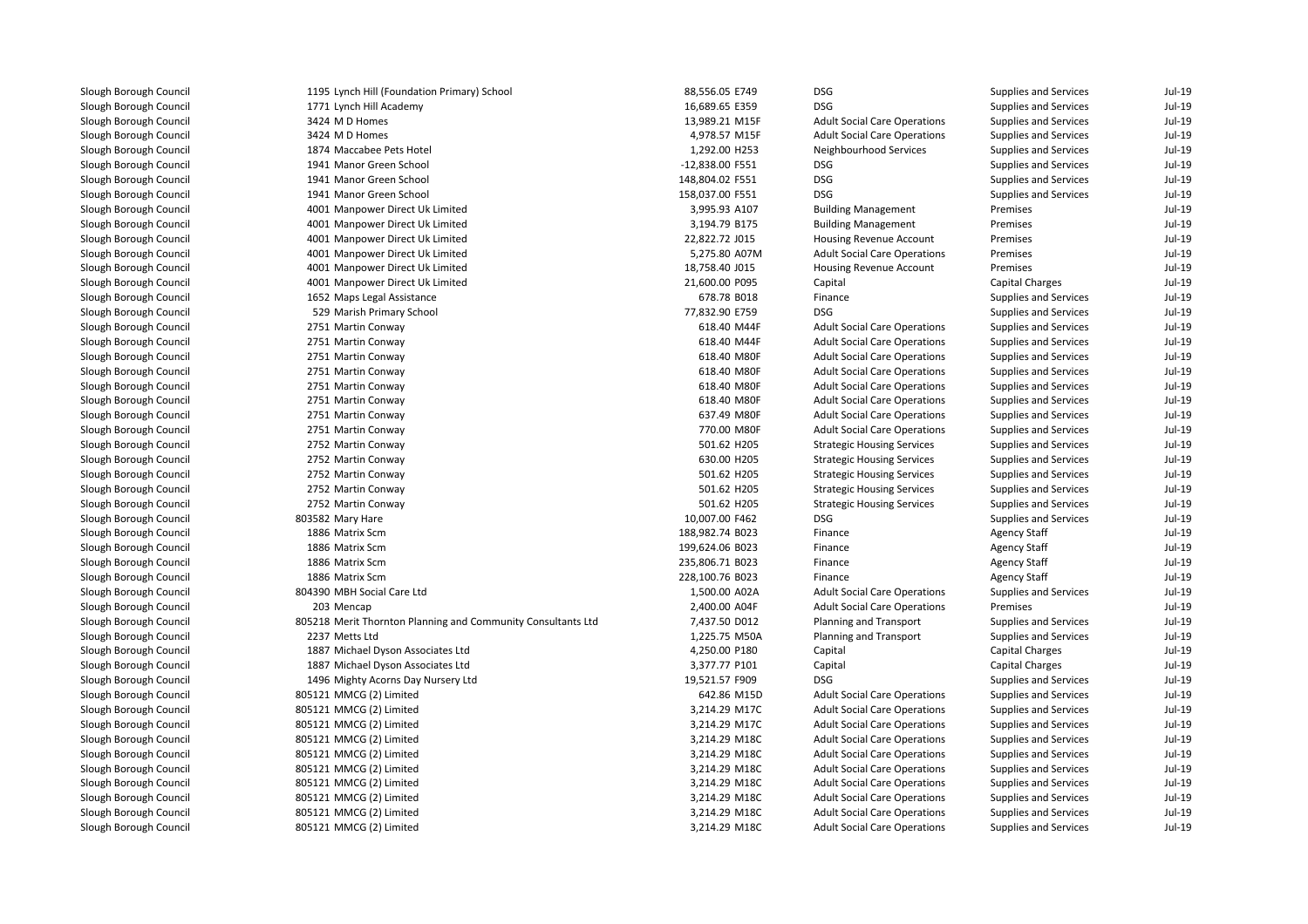| 805121 MMCG (2) Limited                           | 3,214.29 M18C  | <b>Adult Social Care Operations</b> | Supplies and Services        | Jul-19   |
|---------------------------------------------------|----------------|-------------------------------------|------------------------------|----------|
| 805121 MMCG (2) Limited                           | 3,428.57 M18C  | <b>Adult Social Care Operations</b> | Supplies and Services        | $Jul-19$ |
| 805121 MMCG (2) Limited                           | 1,771.43 M18C  | <b>Adult Social Care Operations</b> | Supplies and Services        | $Jul-19$ |
| 805121 MMCG (2) Limited                           | 3,214.29 M18C  | <b>Adult Social Care Operations</b> | Supplies and Services        | $Jul-19$ |
| 805121 MMCG (2) Limited                           | 20,149.99 M18C | <b>Adult Social Care Operations</b> | <b>Supplies and Services</b> | $Jul-19$ |
| 805121 MMCG (2) Limited                           | 3,321.43 M18C  | <b>Adult Social Care Operations</b> | Supplies and Services        | $Jul-19$ |
| 805121 MMCG (2) Limited                           | 3,214.29 M25C  | <b>Adult Social Care Operations</b> | Supplies and Services        | $Jul-19$ |
| 805121 MMCG (2) Limited                           | 3,214.29 M25C  | <b>Adult Social Care Operations</b> | Supplies and Services        | $Jul-19$ |
| 805121 MMCG (2) Limited                           | 3,214.29 M25C  | <b>Adult Social Care Operations</b> | <b>Supplies and Services</b> | $Jul-19$ |
| 805121 MMCG (2) Limited                           | 3,214.29 M25C  | <b>Adult Social Care Operations</b> | Supplies and Services        | $Jul-19$ |
| 805121 MMCG (2) Limited                           | 3,214.29 M25C  | <b>Adult Social Care Operations</b> | Supplies and Services        | $Jul-19$ |
| 805121 MMCG (2) Limited                           | 2,571.43 M26D  | <b>Adult Social Care Operations</b> | Supplies and Services        | $Jul-19$ |
| 805121 MMCG (2) Limited                           | 3,214.29 M27C  | <b>Adult Social Care Operations</b> | Supplies and Services        | $Jul-19$ |
| 805121 MMCG (2) Limited                           | 3,214.29 M27C  | <b>Adult Social Care Operations</b> | Supplies and Services        | $Jul-19$ |
| 805121 MMCG (2) Limited                           | 3,214.29 M27C  | <b>Adult Social Care Operations</b> | <b>Supplies and Services</b> | $Jul-19$ |
| 805121 MMCG (2) Limited                           | 3,214.29 M27C  | <b>Adult Social Care Operations</b> | Supplies and Services        | $Jul-19$ |
| 805121 MMCG (2) Limited                           | 3,214.29 M27C  | <b>Adult Social Care Operations</b> | Supplies and Services        | $Jul-19$ |
| 805121 MMCG (2) Limited                           | 9,235.72 M27C  | <b>Adult Social Care Operations</b> | Supplies and Services        | $Jul-19$ |
| 2645 Modus Care Ltd                               | 10,804.39 M26E | <b>Adult Social Care Operations</b> | <b>Supplies and Services</b> | $Jul-19$ |
| 804815 Molly Southall                             | 777.00 C322    | Communities and Lesiure             | Supplies and Services        | $Jul-19$ |
| 2115 Montagu Evans Llp                            | 10,050.00 P128 | Capital                             | <b>Capital Charges</b>       | $Jul-19$ |
| 2166 Montague Swift Recruitment Ltd               | 2,000.00 F640  | Children, Learning and Skills       | <b>Agency Staff</b>          | $Jul-19$ |
| 3302 Montem Primary School                        | 41,603.40 E339 | <b>DSG</b>                          | Supplies and Services        | $Jul-19$ |
| 1632 Monterpoint Technologies                     | 20,700.00 F210 | Communities and Lesiure             | Supplies and Services        | $Jul-19$ |
| 805504 N A Brown Ltd                              | 750.00 D620    | <b>Environmental Services</b>       | Supplies and Services        | $Jul-19$ |
| 805369 NAS Services Limited                       | 8,317.74 M42E  | <b>Adult Social Care Operations</b> | Supplies and Services        | $Jul-19$ |
| 806668 National Practitioner Support Services LTD | 598.00 H207    | <b>Strategic Housing Services</b>   | Indirect Employee Expenses   | $Jul-19$ |
| 1945 Neem Tree Care Ltd                           | 2,878.57 M17C  | <b>Adult Social Care Operations</b> | Supplies and Services        | $Jul-19$ |
| 806515 Newbroom Home Cleaning                     | 650.00 M51C    | <b>Adult Social Care Operations</b> | Supplies and Services        | $Jul-19$ |
| 1800 Niblock (Builders) Limited                   | 5,781.81 P412  | Capital                             | Capital Charges              | $Jul-19$ |
| 1864 Noahs Ark Environmental Services Ltd         | 1,750.00 H253  | Neighbourhood Services              | Supplies and Services        | $Jul-19$ |
| 805330 Norden Farm Centre Trust Limited           | 1,026.00 B175  | <b>Building Management</b>          | <b>External Receipts</b>     | $Jul-19$ |
| 805330 Norden Farm Centre Trust Limited           | 1,275.00 B175  | <b>Building Management</b>          | <b>External Receipts</b>     | $Jul-19$ |
| 3717 Norwood Schools Limited                      | 2,595.84 M26E  | <b>Adult Social Care Operations</b> | Supplies and Services        | $Jul-19$ |
| 3717 Norwood Schools Limited                      | 1,426.60 M50E  | <b>Adult Social Care Operations</b> | Supplies and Services        | $Jul-19$ |
| 3717 Norwood Schools Limited                      | -552.40 M26E   | <b>Adult Social Care Operations</b> | <b>External Receipts</b>     | $Jul-19$ |
| 1073 Nottingham Rehab Ltd                         | 537.00 A07R    | <b>Adult Social Care Operations</b> | Supplies and Services        | $Jul-19$ |
| 1343 Novacroft                                    | 2,700.00 D512  | Planning and Transport              | Supplies and Services        | $Jul-19$ |
| 2021 Now Medical                                  | 610.00 H201    | <b>Strategic Housing Services</b>   | Supplies and Services        | $Jul-19$ |
| 2021 Now Medical                                  | 665.00 H207    | <b>Strategic Housing Services</b>   | Supplies and Services        | $Jul-19$ |
| 2021 Now Medical                                  | 1,025.00 H207  | <b>Strategic Housing Services</b>   | Supplies and Services        | $Jul-19$ |
| 443 Npower Ltd                                    | 3,957.45 D900  | <b>Environmental Services</b>       | <b>Supplies and Services</b> | $Jul-19$ |
| 1359 Oak House Interiors                          | 1,551.00 F150  | Children, Learning and Skills       | Premises                     | $Jul-19$ |
| 803238 Oasis Care and Training Agency             | 1,001.16 M42C  | <b>Adult Social Care Operations</b> | Supplies and Services        | $Jul-19$ |
| 803238 Oasis Care and Training Agency             | 571.57 M44C    | <b>Adult Social Care Operations</b> | Supplies and Services        | $Jul-19$ |
| 803238 Oasis Care and Training Agency             | 601.64 M44C    | <b>Adult Social Care Operations</b> | Supplies and Services        | $Jul-19$ |
| 803238 Oasis Care and Training Agency             | 928.28 M44C    | <b>Adult Social Care Operations</b> | Supplies and Services        | $Jul-19$ |
| 803238 Oasis Care and Training Agency             | 1,082.96 M44C  | <b>Adult Social Care Operations</b> | Supplies and Services        | $Jul-19$ |
| 803238 Oasis Care and Training Agency             | 1,082.96 M44C  | <b>Adult Social Care Operations</b> | Supplies and Services        | $Jul-19$ |
| 803238 Oasis Care and Training Agency             | 1,082.96 M44C  | <b>Adult Social Care Operations</b> | Supplies and Services        | $Jul-19$ |
| 803238 Oasis Care and Training Agency             | 1,082.97 M44C  | <b>Adult Social Care Operations</b> | <b>Supplies and Services</b> | $Jul-19$ |
|                                                   |                |                                     |                              |          |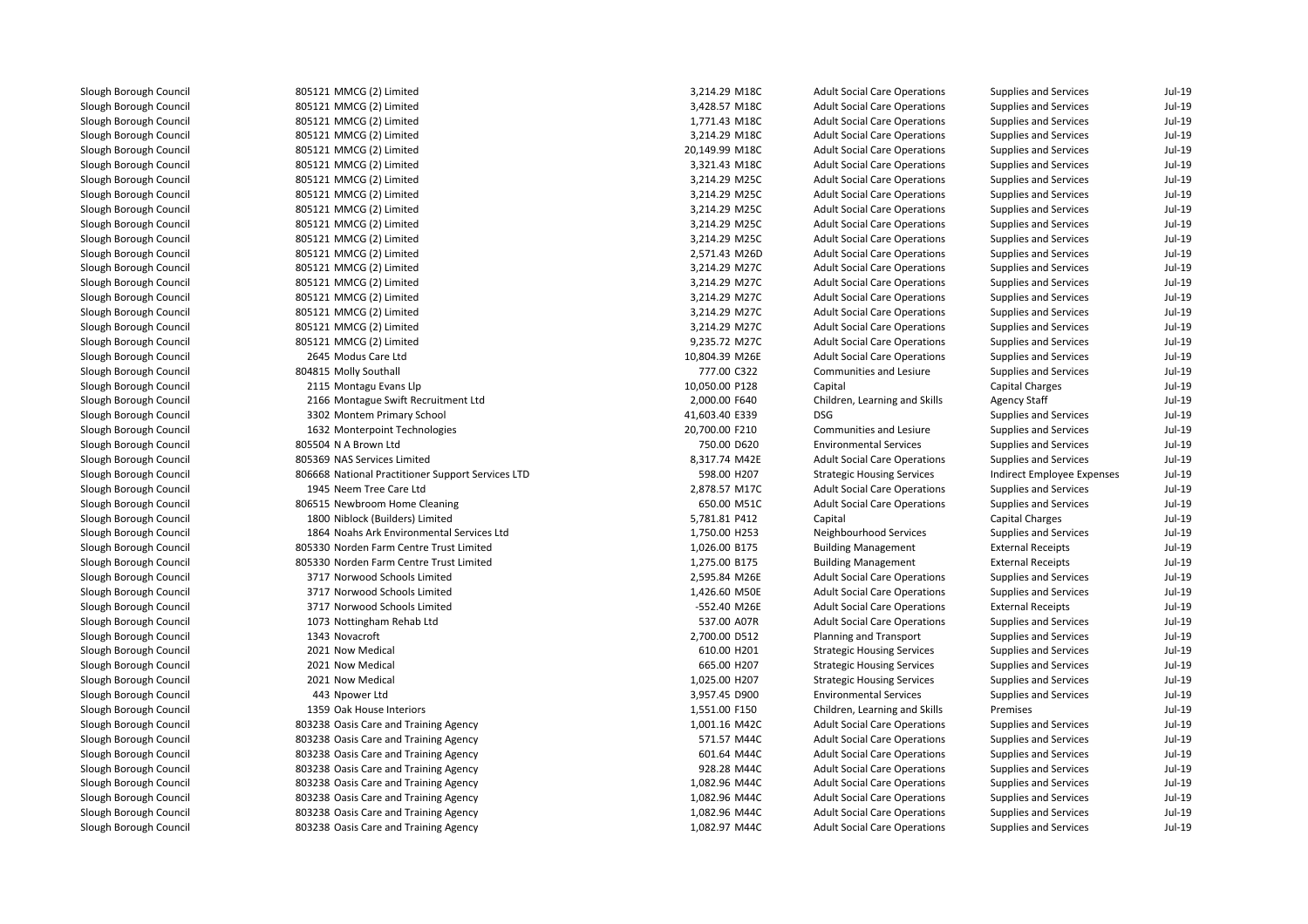| 803238 Oasis Care and Training Agency   | 1,564.28 M44C  | <b>Adult Social Care Operations</b> | <b>Supplies and Services</b> | Jul-19   |
|-----------------------------------------|----------------|-------------------------------------|------------------------------|----------|
| 803238 Oasis Care and Training Agency   | 2,406.60 M44C  | <b>Adult Social Care Operations</b> | <b>Supplies and Services</b> | Jul-19   |
| 803238 Oasis Care and Training Agency   | 2,406.60 M44C  | <b>Adult Social Care Operations</b> | <b>Supplies and Services</b> | Jul-19   |
| 803238 Oasis Care and Training Agency   | 842.32 M44D    | <b>Adult Social Care Operations</b> | Supplies and Services        | Jul-19   |
| 803238 Oasis Care and Training Agency   | 1,340.84 M44D  | <b>Adult Social Care Operations</b> | <b>Supplies and Services</b> | Jul-19   |
| 803238 Oasis Care and Training Agency   | 1,581.48 M44D  | <b>Adult Social Care Operations</b> | <b>Supplies and Services</b> | Jul-19   |
| 803238 Oasis Care and Training Agency   | 2,165.96 M44D  | <b>Adult Social Care Operations</b> | <b>Supplies and Services</b> | Jul-19   |
| 803238 Oasis Care and Training Agency   | 1,443.97 M44E  | <b>Adult Social Care Operations</b> | <b>Supplies and Services</b> | Jul-19   |
| 803238 Oasis Care and Training Agency   | 1,203.32 M48C  | <b>Adult Social Care Operations</b> | <b>Supplies and Services</b> | Jul-19   |
| 803238 Oasis Care and Training Agency   | 1,529.92 M48C  | <b>Adult Social Care Operations</b> | <b>Supplies and Services</b> | Jul-19   |
| 803238 Oasis Care and Training Agency   | 2,406.60 M48C  | <b>Adult Social Care Operations</b> | <b>Supplies and Services</b> | Jul-19   |
| 2468 Oia                                | 899.00 C322    | Communities and Lesiure             | <b>Supplies and Services</b> | Jul-19   |
| 1767 Olive Tree Montessori Ltd          | 12,833.33 F549 | <b>DSG</b>                          | <b>Supplies and Services</b> | Jul-19   |
| 1767 Olive Tree Montessori Ltd          | 17,037.92 F909 | <b>DSG</b>                          | Supplies and Services        | Jul-19   |
| 1767 Olive Tree Montessori Ltd          | 17,122.50 F909 | <b>DSG</b>                          | <b>Supplies and Services</b> | Jul-19   |
| 3603 Olympia Transport Limited          | 11,565.70 F123 | Children, Learning and Skills       | <b>Supplies and Services</b> | Jul-19   |
| 804687 Optalis Limited                  | 5,031.00 M26E  | <b>Adult Social Care Operations</b> | <b>Supplies and Services</b> | Jul-19   |
| 803490 Optimum Specialised Home Limited | 10,500.00 M26E | <b>Adult Social Care Operations</b> | <b>Supplies and Services</b> | Jul-19   |
| 805804 OPTIONS AUTISM SERVICES LIMITED  | 1,392.00 F558  | <b>DSG</b>                          | <b>Supplies and Services</b> | Jul-19   |
| 805804 OPTIONS AUTISM SERVICES LIMITED  | 1,392.00 F558  | <b>DSG</b>                          | <b>Supplies and Services</b> | Jul-19   |
| 805804 OPTIONS AUTISM SERVICES LIMITED  | 1,560.00 F558  | <b>DSG</b>                          | <b>Supplies and Services</b> | Jul-19   |
| 805804 OPTIONS AUTISM SERVICES LIMITED  | 2,088.00 F558  | <b>DSG</b>                          | <b>Supplies and Services</b> | Jul-19   |
| 805804 OPTIONS AUTISM SERVICES LIMITED  | 2,088.00 F558  | <b>DSG</b>                          | Supplies and Services        | Jul-19   |
| 805804 OPTIONS AUTISM SERVICES LIMITED  | 2,088.00 F558  | <b>DSG</b>                          | <b>Supplies and Services</b> | Jul-19   |
| 805804 OPTIONS AUTISM SERVICES LIMITED  | 2,088.00 F558  | <b>DSG</b>                          | <b>Supplies and Services</b> | Jul-19   |
| 805804 OPTIONS AUTISM SERVICES LIMITED  | 2,544.00 F558  | <b>DSG</b>                          | <b>Supplies and Services</b> | Jul-19   |
| 805804 OPTIONS AUTISM SERVICES LIMITED  | 2,544.00 F558  | <b>DSG</b>                          | <b>Supplies and Services</b> | Jul-19   |
| 805804 OPTIONS AUTISM SERVICES LIMITED  | 2,544.00 F558  | <b>DSG</b>                          | <b>Supplies and Services</b> | Jul-19   |
| 805804 OPTIONS AUTISM SERVICES LIMITED  | 2,730.00 F558  | <b>DSG</b>                          | <b>Supplies and Services</b> | Jul-19   |
| 805804 OPTIONS AUTISM SERVICES LIMITED  | 2,968.00 F558  | <b>DSG</b>                          | <b>Supplies and Services</b> | Jul-19   |
| 805804 OPTIONS AUTISM SERVICES LIMITED  | 3,654.00 F558  | <b>DSG</b>                          | <b>Supplies and Services</b> | Jul-19   |
| 805804 OPTIONS AUTISM SERVICES LIMITED  | 3,816.00 F558  | <b>DSG</b>                          | <b>Supplies and Services</b> | Jul-19   |
| 805804 OPTIONS AUTISM SERVICES LIMITED  | 4,452.00 F558  | <b>DSG</b>                          | <b>Supplies and Services</b> | Jul-19   |
| 805804 OPTIONS AUTISM SERVICES LIMITED  | 4,452.00 F558  | <b>DSG</b>                          | <b>Supplies and Services</b> | Jul-19   |
| 805804 OPTIONS AUTISM SERVICES LIMITED  | 4,452.00 F558  | <b>DSG</b>                          | <b>Supplies and Services</b> | Jul-19   |
| 805804 OPTIONS AUTISM SERVICES LIMITED  | 4,452.00 F558  | <b>DSG</b>                          | <b>Supplies and Services</b> | Jul-19   |
| 805804 OPTIONS AUTISM SERVICES LIMITED  | 4,800.00 F558  | <b>DSG</b>                          | <b>Supplies and Services</b> | Jul-19   |
| 805804 OPTIONS AUTISM SERVICES LIMITED  | 5,142.86 F558  | <b>DSG</b>                          | <b>Supplies and Services</b> | Jul-19   |
| 805804 OPTIONS AUTISM SERVICES LIMITED  | 5,142.86 F558  | <b>DSG</b>                          | <b>Supplies and Services</b> | Jul-19   |
| 805804 OPTIONS AUTISM SERVICES LIMITED  | 5,142.86 F558  | <b>DSG</b>                          | <b>Supplies and Services</b> | Jul-19   |
| 805804 OPTIONS AUTISM SERVICES LIMITED  | 5,314.29 F558  | <b>DSG</b>                          | <b>Supplies and Services</b> | Jul-19   |
| 805804 OPTIONS AUTISM SERVICES LIMITED  | 5,314.29 F558  | <b>DSG</b>                          | <b>Supplies and Services</b> | Jul-19   |
| 805804 OPTIONS AUTISM SERVICES LIMITED  | 5,314.29 F558  | <b>DSG</b>                          | <b>Supplies and Services</b> | Jul-19   |
| 805804 OPTIONS AUTISM SERVICES LIMITED  | 5,314.29 F558  | <b>DSG</b>                          | Supplies and Services        | Jul-19   |
| 805804 OPTIONS AUTISM SERVICES LIMITED  | 5,314.29 F558  | <b>DSG</b>                          | <b>Supplies and Services</b> | Jul-19   |
| 805804 OPTIONS AUTISM SERVICES LIMITED  | 5,512.00 F558  | <b>DSG</b>                          | <b>Supplies and Services</b> | Jul-19   |
| 805804 OPTIONS AUTISM SERVICES LIMITED  | 1,914.00 F558  | <b>DSG</b>                          | <b>Supplies and Services</b> | Jul-19   |
| 805804 OPTIONS AUTISM SERVICES LIMITED  | 1,914.00 F558  | DSG                                 | Supplies and Services        | Jul-19   |
| 805804 OPTIONS AUTISM SERVICES LIMITED  | 2,730.00 F558  | <b>DSG</b>                          | <b>Supplies and Services</b> | Jul-19   |
| 805804 OPTIONS AUTISM SERVICES LIMITED  | 3,654.00 F558  | <b>DSG</b>                          | <b>Supplies and Services</b> | Jul-19   |
| 805804 OPTIONS AUTISM SERVICES LIMITED  | 4.452.00 F558  | <b>DSG</b>                          | Supplies and Services        | $Jul-19$ |
|                                         |                |                                     |                              |          |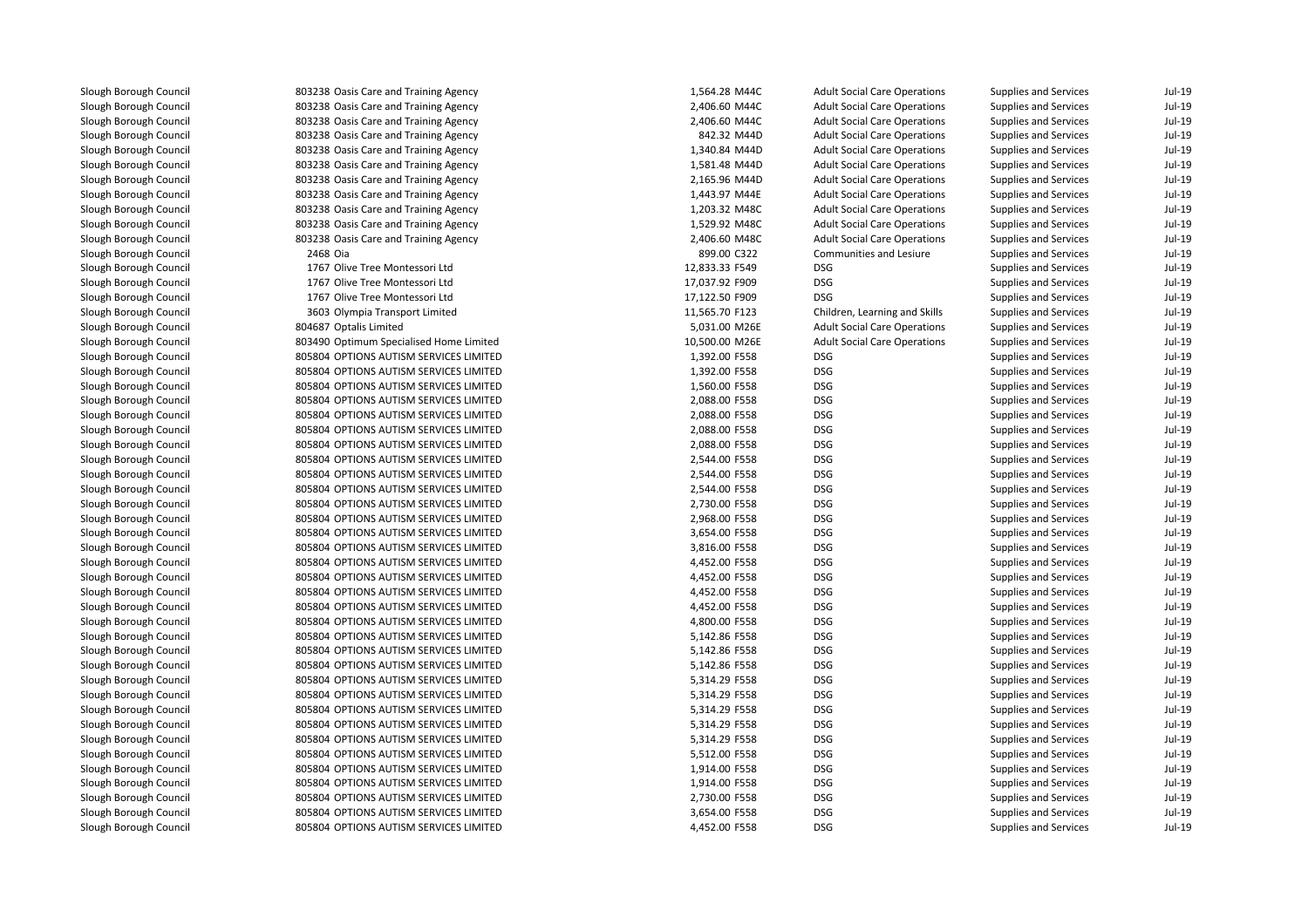| 805804 OPTIONS AUTISM SERVICES LIMITED                     | 4,452.00 F558   | <b>DSG</b>                          | Supplies and Services        | Jul-19   |
|------------------------------------------------------------|-----------------|-------------------------------------|------------------------------|----------|
| 805804 OPTIONS AUTISM SERVICES LIMITED                     | 4,452.00 F558   | <b>DSG</b>                          | Supplies and Services        | $Jul-19$ |
| 805804 OPTIONS AUTISM SERVICES LIMITED                     | 4,452.00 F558   | <b>DSG</b>                          | Supplies and Services        | $Jul-19$ |
| 805804 OPTIONS AUTISM SERVICES LIMITED                     | 5,300.00 F558   | <b>DSG</b>                          | <b>Supplies and Services</b> | $Jul-19$ |
| 805804 OPTIONS AUTISM SERVICES LIMITED                     | 4,800.00 F558   | <b>DSG</b>                          | <b>Supplies and Services</b> | $Jul-19$ |
| 805804 OPTIONS AUTISM SERVICES LIMITED                     | 5,142.86 F558   | <b>DSG</b>                          | Supplies and Services        | $Jul-19$ |
| 805804 OPTIONS AUTISM SERVICES LIMITED                     | 5,142.86 F558   | <b>DSG</b>                          | Supplies and Services        | $Jul-19$ |
| 805804 OPTIONS AUTISM SERVICES LIMITED                     | 5,314.29 F558   | <b>DSG</b>                          | <b>Supplies and Services</b> | $Jul-19$ |
| 805804 OPTIONS AUTISM SERVICES LIMITED                     | 5,314.29 F558   | <b>DSG</b>                          | Supplies and Services        | $Jul-19$ |
| 805804 OPTIONS AUTISM SERVICES LIMITED                     | 5,314.29 F558   | <b>DSG</b>                          | Supplies and Services        | $Jul-19$ |
| 805804 OPTIONS AUTISM SERVICES LIMITED                     | 5,314.29 F558   | <b>DSG</b>                          | Supplies and Services        | $Jul-19$ |
| 1629 Opus Energy Limited                                   | 7,952.84 K526   | <b>Building Management</b>          | Premises                     | $Jul-19$ |
| 1629 Opus Energy Limited                                   | 23,263.59 K526  | <b>Building Management</b>          | Premises                     | $Jul-19$ |
| 805011 Osborne Property Services Limited                   | 129,745.05 P408 | Capital                             | Supplies and Services        | $Jul-19$ |
| 805011 Osborne Property Services Limited                   | 41,509.37 J015  | Housing Revenue Account             | Premises                     | $Jul-19$ |
| 805011 Osborne Property Services Limited                   | 204,927.13 J607 | Housing Revenue Account             | Premises                     | $Jul-19$ |
| 805011 Osborne Property Services Limited                   | 163,852.30 J607 | Housing Revenue Account             | Premises                     | $Jul-19$ |
| 805011 Osborne Property Services Limited                   | 265,611.27 J606 | Housing Revenue Account             | Supplies and Services        | $Jul-19$ |
| 805011 Osborne Property Services Limited                   | 141,000.17 J606 | Housing Revenue Account             | Supplies and Services        | $Jul-19$ |
| 805011 Osborne Property Services Limited                   | 123,591.87 P408 | Capital                             | Capital Charges              | $Jul-19$ |
| 805011 Osborne Property Services Limited                   | 153,225.70 P409 | Capital                             | <b>Capital Charges</b>       | $Jul-19$ |
| 805011 Osborne Property Services Limited                   | 97,952.65 P413  | Capital                             | Capital Charges              | $Jul-19$ |
| 805011 Osborne Property Services Limited                   | 16,690.83 P417  | Capital                             | Capital Charges              | $Jul-19$ |
| 805011 Osborne Property Services Limited                   | 8,280.86 P419   | Capital                             | Capital Charges              | $Jul-19$ |
| 805011 Osborne Property Services Limited                   | 34,389.28 P419  | Capital                             | <b>Capital Charges</b>       | $Jul-19$ |
| 805011 Osborne Property Services Limited                   | 23,558.98 P421  | Capital                             | Capital Charges              | $Jul-19$ |
| 805011 Osborne Property Services Limited                   | 5,623.80 P194   | Capital                             | <b>Capital Charges</b>       | $Jul-19$ |
| 805011 Osborne Property Services Limited                   | 236,329.94 J607 | Housing Revenue Account             | Supplies and Services        | $Jul-19$ |
| 805011 Osborne Property Services Limited                   | 185,141.14 J607 | <b>Housing Revenue Account</b>      | <b>Supplies and Services</b> | $Jul-19$ |
| 805011 Osborne Property Services Limited                   | 260,480.36 J606 | Housing Revenue Account             | Supplies and Services        | $Jul-19$ |
| 805011 Osborne Property Services Limited                   | 260,480.36 J606 | Housing Revenue Account             | Supplies and Services        | $Jul-19$ |
| 805011 Osborne Property Services Limited                   | 1,552.03 J607   | Housing Revenue Account             | Supplies and Services        | $Jul-19$ |
| 805011 Osborne Property Services Limited                   | 4,040.11 J607   | Housing Revenue Account             | Supplies and Services        | $Jul-19$ |
| 3371 Our Lady Of Peace Catholic Primary and Nursery School | 152,129.73 E349 | <b>DSG</b>                          | Supplies and Services        | $Jul-19$ |
| 294 Oxford Computer Consultants Ltd                        | 9,442.80 A03D   | <b>Adult Social Care Operations</b> | <b>Supplies and Services</b> | $Jul-19$ |
| 294 Oxford Computer Consultants Ltd                        | 11,574.45 A03D  | <b>Adult Social Care Operations</b> | <b>Supplies and Services</b> | $Jul-19$ |
| 804411 Oxford Health NHS FT                                | 2,280.50 A01P   | <b>Public Health</b>                | Supplies and Services        | $Jul-19$ |
| 680 Oxford House Community Care                            | 547.63 M44C     | <b>Adult Social Care Operations</b> | <b>Supplies and Services</b> | $Jul-19$ |
| 680 Oxford House Community Care                            | 569.13 M44C     | <b>Adult Social Care Operations</b> | Supplies and Services        | $Jul-19$ |
| 680 Oxford House Community Care                            | 574.64 M44C     | <b>Adult Social Care Operations</b> | <b>Supplies and Services</b> | $Jul-19$ |
| 680 Oxford House Community Care                            | 613.37 M44C     | <b>Adult Social Care Operations</b> | Supplies and Services        | $Jul-19$ |
| 680 Oxford House Community Care                            | 645.03 M44C     | <b>Adult Social Care Operations</b> | Supplies and Services        | $Jul-19$ |
| 680 Oxford House Community Care                            | 682.29 M44C     | <b>Adult Social Care Operations</b> | Supplies and Services        | $Jul-19$ |
| 680 Oxford House Community Care                            | 713.97 M44C     | <b>Adult Social Care Operations</b> | <b>Supplies and Services</b> | $Jul-19$ |
| 680 Oxford House Community Care                            | 733.04 M44C     | <b>Adult Social Care Operations</b> | Supplies and Services        | $Jul-19$ |
| 680 Oxford House Community Care                            | 754.76 M44C     | <b>Adult Social Care Operations</b> | Supplies and Services        | $Jul-19$ |
| 680 Oxford House Community Care                            | 762.68 M44C     | <b>Adult Social Care Operations</b> | Supplies and Services        | $Jul-19$ |
| 680 Oxford House Community Care                            | 881.19 M44C     | <b>Adult Social Care Operations</b> | Supplies and Services        | $Jul-19$ |
| 680 Oxford House Community Care                            | 949.82 M44C     | <b>Adult Social Care Operations</b> | Supplies and Services        | $Jul-19$ |
| 680 Oxford House Community Care                            | 964.49 M44C     | <b>Adult Social Care Operations</b> | Supplies and Services        | $Jul-19$ |
| 680 Oxford House Community Care                            | 974.75 M44C     | <b>Adult Social Care Operations</b> | <b>Supplies and Services</b> | $Jul-19$ |
|                                                            |                 |                                     |                              |          |

| ΈD                    | 4,452.00 F558   | DSG                                 | <b>Supplies and Services</b> | Jul-19   |
|-----------------------|-----------------|-------------------------------------|------------------------------|----------|
| ED                    | 4,452.00 F558   | <b>DSG</b>                          | <b>Supplies and Services</b> | $Jul-19$ |
| ED                    | 4,452.00 F558   | <b>DSG</b>                          | <b>Supplies and Services</b> | $Jul-19$ |
| ED                    | 5,300.00 F558   | DSG                                 | Supplies and Services        | Jul-19   |
| ED                    | 4,800.00 F558   | <b>DSG</b>                          | Supplies and Services        | Jul-19   |
| ED                    | 5,142.86 F558   | <b>DSG</b>                          | <b>Supplies and Services</b> | $Jul-19$ |
| ED                    | 5,142.86 F558   | <b>DSG</b>                          | <b>Supplies and Services</b> | Jul-19   |
| ED                    | 5,314.29 F558   | <b>DSG</b>                          | <b>Supplies and Services</b> | Jul-19   |
| ΈD                    | 5,314.29 F558   | DSG                                 | Supplies and Services        | Jul-19   |
| ED                    | 5,314.29 F558   | <b>DSG</b>                          | <b>Supplies and Services</b> | Jul-19   |
| ED                    | 5,314.29 F558   | <b>DSG</b>                          | <b>Supplies and Services</b> | Jul-19   |
|                       | 7,952.84 K526   | <b>Building Management</b>          | Premises                     | Jul-19   |
|                       | 23,263.59 K526  | <b>Building Management</b>          | Premises                     | $Jul-19$ |
| d                     | 129,745.05 P408 | Capital                             | <b>Supplies and Services</b> | Jul-19   |
| d                     | 41,509.37 J015  | Housing Revenue Account             | Premises                     | $Jul-19$ |
| d                     | 204,927.13 J607 | Housing Revenue Account             | Premises                     | Jul-19   |
| d                     | 163,852.30 J607 | Housing Revenue Account             | Premises                     | $Jul-19$ |
| d                     | 265,611.27 J606 | Housing Revenue Account             | <b>Supplies and Services</b> | $Jul-19$ |
| d                     | 141,000.17 J606 | Housing Revenue Account             | <b>Supplies and Services</b> | $Jul-19$ |
| d                     | 123,591.87 P408 | Capital                             | Capital Charges              | Jul-19   |
| d                     | 153,225.70 P409 | Capital                             | <b>Capital Charges</b>       | Jul-19   |
| d                     | 97,952.65 P413  | Capital                             | <b>Capital Charges</b>       | $Jul-19$ |
| d                     | 16,690.83 P417  | Capital                             | <b>Capital Charges</b>       | Jul-19   |
| d                     | 8,280.86 P419   | Capital                             | Capital Charges              | Jul-19   |
| d                     | 34,389.28 P419  | Capital                             | Capital Charges              | Jul-19   |
| d                     | 23,558.98 P421  | Capital                             | <b>Capital Charges</b>       | $Jul-19$ |
| d                     | 5,623.80 P194   | Capital                             | Capital Charges              | Jul-19   |
| d                     | 236,329.94 J607 | Housing Revenue Account             | Supplies and Services        | Jul-19   |
| d                     | 185,141.14 J607 | Housing Revenue Account             | Supplies and Services        | $Jul-19$ |
| d                     | 260,480.36 J606 | Housing Revenue Account             | <b>Supplies and Services</b> | $Jul-19$ |
| d                     | 260,480.36 J606 | Housing Revenue Account             | Supplies and Services        | Jul-19   |
| d                     | 1,552.03 J607   | Housing Revenue Account             | Supplies and Services        | Jul-19   |
| d                     | 4,040.11 J607   | Housing Revenue Account             | <b>Supplies and Services</b> | $Jul-19$ |
| ry and Nursery School | 152,129.73 E349 | <b>DSG</b>                          | <b>Supplies and Services</b> | $Jul-19$ |
|                       | 9,442.80 A03D   | <b>Adult Social Care Operations</b> | Supplies and Services        | Jul-19   |
|                       | 11,574.45 A03D  | <b>Adult Social Care Operations</b> | Supplies and Services        | Jul-19   |
|                       | 2,280.50 A01P   | <b>Public Health</b>                | Supplies and Services        | $Jul-19$ |
|                       | 547.63 M44C     | <b>Adult Social Care Operations</b> | <b>Supplies and Services</b> | $Jul-19$ |
|                       | 569.13 M44C     | <b>Adult Social Care Operations</b> | Supplies and Services        | Jul-19   |
|                       | 574.64 M44C     | <b>Adult Social Care Operations</b> | Supplies and Services        | Jul-19   |
|                       | 613.37 M44C     | <b>Adult Social Care Operations</b> | Supplies and Services        | $Jul-19$ |
|                       | 645.03 M44C     | <b>Adult Social Care Operations</b> | <b>Supplies and Services</b> | Jul-19   |
|                       | 682.29 M44C     | <b>Adult Social Care Operations</b> | <b>Supplies and Services</b> | Jul-19   |
|                       | 713.97 M44C     | <b>Adult Social Care Operations</b> | Supplies and Services        | Jul-19   |
|                       | 733.04 M44C     | <b>Adult Social Care Operations</b> | Supplies and Services        | Jul-19   |
|                       | 754.76 M44C     | <b>Adult Social Care Operations</b> | Supplies and Services        | Jul-19   |
|                       | 762.68 M44C     | <b>Adult Social Care Operations</b> | Supplies and Services        | Jul-19   |
|                       | 881.19 M44C     | <b>Adult Social Care Operations</b> | Supplies and Services        | Jul-19   |
|                       | 949.82 M44C     | <b>Adult Social Care Operations</b> | <b>Supplies and Services</b> | $Jul-19$ |
|                       | 964.49 M44C     | <b>Adult Social Care Operations</b> | <b>Supplies and Services</b> | $Jul-19$ |
|                       | 974.75 M44C     | <b>Adult Social Care Operations</b> | <b>Supplies and Services</b> | $Jul-19$ |
|                       |                 |                                     |                              |          |

|                        | <b>Supplies and Services</b> | Jul-19   |
|------------------------|------------------------------|----------|
|                        | <b>Supplies and Services</b> | $Jul-19$ |
|                        | <b>Supplies and Services</b> | Jul-19   |
|                        | <b>Supplies and Services</b> | Jul-19   |
|                        | <b>Supplies and Services</b> | Jul-19   |
|                        | <b>Supplies and Services</b> | Jul-19   |
|                        | <b>Supplies and Services</b> | Jul-19   |
|                        | <b>Supplies and Services</b> | Jul-19   |
|                        | Supplies and Services        | Jul-19   |
|                        | <b>Supplies and Services</b> | Jul-19   |
|                        | <b>Supplies and Services</b> | Jul-19   |
| nagement               | Premises                     | Jul-19   |
| nagement               | Premises                     | Jul-19   |
|                        | <b>Supplies and Services</b> | $Jul-19$ |
| enue Account           | Premises                     | Jul-19   |
| enue Account           | Premises                     | Jul-19   |
| enue Account           | Premises                     | Jul-19   |
| enue Account           | Supplies and Services        | Jul-19   |
| enue Account           | <b>Supplies and Services</b> | Jul-19   |
|                        | Capital Charges              | Jul-19   |
|                        | <b>Capital Charges</b>       | Jul-19   |
|                        | Capital Charges              | Jul-19   |
|                        | Capital Charges              | Jul-19   |
|                        | <b>Capital Charges</b>       | Jul-19   |
|                        | Capital Charges              | Jul-19   |
|                        | Capital Charges              | Jul-19   |
|                        | Capital Charges              | $Jul-19$ |
| enue Account           | <b>Supplies and Services</b> | Jul-19   |
| enue Account           | <b>Supplies and Services</b> | Jul-19   |
| enue Account           | <b>Supplies and Services</b> | Jul-19   |
| enue Account           | <b>Supplies and Services</b> | Jul-19   |
| enue Account           | <b>Supplies and Services</b> | Jul-19   |
| enue Account           | <b>Supplies and Services</b> | Jul-19   |
|                        | <b>Supplies and Services</b> | Jul-19   |
| <b>Care Operations</b> | <b>Supplies and Services</b> | Jul-19   |
| <b>Care Operations</b> | <b>Supplies and Services</b> | Jul-19   |
| h                      | <b>Supplies and Services</b> | Jul-19   |
| <b>Care Operations</b> | <b>Supplies and Services</b> | Jul-19   |
| <b>Care Operations</b> | <b>Supplies and Services</b> | Jul-19   |
| <b>Care Operations</b> | <b>Supplies and Services</b> | Jul-19   |
| <b>Care Operations</b> | <b>Supplies and Services</b> | Jul-19   |
| <b>Care Operations</b> | <b>Supplies and Services</b> | Jul-19   |
| <b>Care Operations</b> | <b>Supplies and Services</b> | Jul-19   |
| <b>Care Operations</b> | <b>Supplies and Services</b> | Jul-19   |
| <b>Care Operations</b> | <b>Supplies and Services</b> | Jul-19   |
| <b>Care Operations</b> | <b>Supplies and Services</b> | Jul-19   |
| <b>Care Operations</b> | <b>Supplies and Services</b> | Jul-19   |
| <b>Care Operations</b> | <b>Supplies and Services</b> | Jul-19   |
| <b>Care Operations</b> | <b>Supplies and Services</b> | Jul-19   |
| <b>Care Operations</b> | <b>Supplies and Services</b> | $Jul-19$ |
| Care Onerations        | Sunnlies and Services        | $L1-19$  |
|                        |                              |          |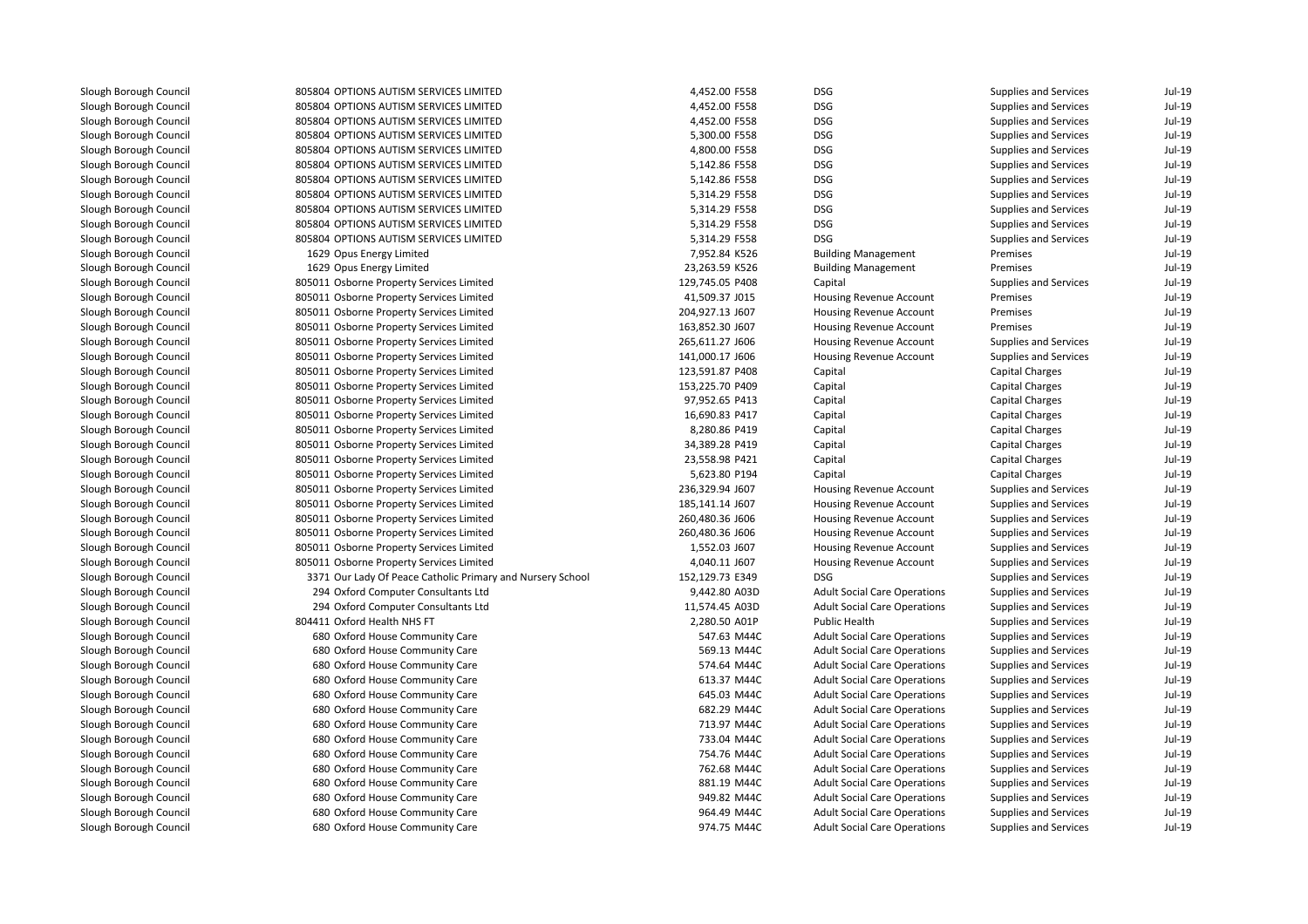| 680 Oxford House Community Care           | 983.26 M44C      | <b>Adult Social Care Operations</b> | Supplies and Services        | $Jul-19$ |
|-------------------------------------------|------------------|-------------------------------------|------------------------------|----------|
| 680 Oxford House Community Care           | 1,085.33 M44C    | <b>Adult Social Care Operations</b> | Supplies and Services        | Jul-19   |
| 680 Oxford House Community Care           | 1,093.27 M44C    | <b>Adult Social Care Operations</b> | Supplies and Services        | $Jul-19$ |
| 680 Oxford House Community Care           | 1,100.57 M44C    | <b>Adult Social Care Operations</b> | Supplies and Services        | $Jul-19$ |
| 680 Oxford House Community Care           | 1,214.40 M44C    | <b>Adult Social Care Operations</b> | <b>Supplies and Services</b> | $Jul-19$ |
| 680 Oxford House Community Care           | 1,428.84 M44C    | <b>Adult Social Care Operations</b> | <b>Supplies and Services</b> | $Jul-19$ |
| 680 Oxford House Community Care           | 1,921.64 M44C    | <b>Adult Social Care Operations</b> | Supplies and Services        | $Jul-19$ |
| 680 Oxford House Community Care           | 2,209.40 M44C    | <b>Adult Social Care Operations</b> | Supplies and Services        | $Jul-19$ |
| 680 Oxford House Community Care           | 535.33 M44D      | <b>Adult Social Care Operations</b> | Supplies and Services        | Jul-19   |
| 680 Oxford House Community Care           | 611.31 M44D      | <b>Adult Social Care Operations</b> | <b>Supplies and Services</b> | $Jul-19$ |
| 680 Oxford House Community Care           | 778.49 M44F      | <b>Adult Social Care Operations</b> | Supplies and Services        | $Jul-19$ |
| 680 Oxford House Community Care           | 2,077.65 M45C    | <b>Adult Social Care Operations</b> | Supplies and Services        | $Jul-19$ |
| 680 Oxford House Community Care           | 632.72 M47D      | <b>Adult Social Care Operations</b> | Supplies and Services        | $Jul-19$ |
| 680 Oxford House Community Care           | 705.10 M48C      | <b>Adult Social Care Operations</b> | Supplies and Services        | $Jul-19$ |
| 680 Oxford House Community Care           | 719.64 M48C      | <b>Adult Social Care Operations</b> | <b>Supplies and Services</b> | $Jul-19$ |
| 680 Oxford House Community Care           | 734.80 M48C      | <b>Adult Social Care Operations</b> | Supplies and Services        | $Jul-19$ |
| 680 Oxford House Community Care           | 809.31 M48C      | <b>Adult Social Care Operations</b> | Supplies and Services        | $Jul-19$ |
| 680 Oxford House Community Care           | 981.03 M48C      | <b>Adult Social Care Operations</b> | Supplies and Services        | $Jul-19$ |
| 680 Oxford House Community Care           | 1,724.22 M48C    | <b>Adult Social Care Operations</b> | Supplies and Services        | $Jul-19$ |
| 518 Oxford House Nursing Home             | 2,862.00 M15D    | <b>Adult Social Care Operations</b> | Supplies and Services        | $Jul-19$ |
| 518 Oxford House Nursing Home             | 2,862.00 M18C    | <b>Adult Social Care Operations</b> | <b>Supplies and Services</b> | $Jul-19$ |
| 518 Oxford House Nursing Home             | 2,862.00 M18C    | <b>Adult Social Care Operations</b> | Supplies and Services        | $Jul-19$ |
| 518 Oxford House Nursing Home             | 2,862.00 M18C    | <b>Adult Social Care Operations</b> | Supplies and Services        | $Jul-19$ |
| 518 Oxford House Nursing Home             | 2,862.00 M18C    | <b>Adult Social Care Operations</b> | Supplies and Services        | $Jul-19$ |
| 518 Oxford House Nursing Home             | 2,862.00 M18C    | <b>Adult Social Care Operations</b> | Supplies and Services        | $Jul-19$ |
| 518 Oxford House Nursing Home             | 2,862.00 M18C    | <b>Adult Social Care Operations</b> | <b>Supplies and Services</b> | $Jul-19$ |
| 518 Oxford House Nursing Home             | 2,862.00 M18C    | <b>Adult Social Care Operations</b> | Supplies and Services        | $Jul-19$ |
| 518 Oxford House Nursing Home             | 2,862.00 M18C    | <b>Adult Social Care Operations</b> | Supplies and Services        | $Jul-19$ |
| 518 Oxford House Nursing Home             | 2,862.00 M28C    | <b>Adult Social Care Operations</b> | <b>Supplies and Services</b> | $Jul-19$ |
| 771 Oxford University Press               | 520.00 C043      | <b>Customer and Communications</b>  | Supplies and Services        | $Jul-19$ |
| 333 P W Secure-It Ltd                     | 1,089.40 D610    | <b>Environmental Services</b>       | Supplies and Services        | $Jul-19$ |
| 804804 Parkwood Outdoor's Dolygaer        | 1,760.50 C400    | Communities and Lesiure             | Supplies and Services        | $Jul-19$ |
| 682 Parlaunt Park Primary School          | 37,866.79 E369   | <b>DSG</b>                          | Supplies and Services        | $Jul-19$ |
| 2509 Parvaaz Project                      | 900.00 M44D      | <b>Adult Social Care Operations</b> | Supplies and Services        | $Jul-19$ |
| 2509 Parvaaz Project                      | 675.00 M44E      | <b>Adult Social Care Operations</b> | Supplies and Services        | $Jul-19$ |
| 2509 Parvaaz Project                      | 1,350.00 M44E    | <b>Adult Social Care Operations</b> | <b>Supplies and Services</b> | $Jul-19$ |
| 2509 Parvaaz Project                      | 1,728.00 M44E    | <b>Adult Social Care Operations</b> | Supplies and Services        | $Jul-19$ |
| 2509 Parvaaz Project                      | 2,925.00 M44E    | <b>Adult Social Care Operations</b> | Supplies and Services        | $Jul-19$ |
| 2509 Parvaaz Project                      | 1,125.00 M44E    | <b>Adult Social Care Operations</b> | Supplies and Services        | $Jul-19$ |
| 2509 Parvaaz Project                      | 720.00 M50E      | <b>Adult Social Care Operations</b> | <b>Supplies and Services</b> | $Jul-19$ |
| 2509 Parvaaz Project                      | 3,680.00 M50E    | <b>Adult Social Care Operations</b> | Supplies and Services        | $Jul-19$ |
| 1468 Patrol                               | 3,843.00 D123    | Planning and Transport              | Supplies and Services        | $Jul-19$ |
| 824 Penn Wood Primary and Nursery School  | 382,877.75 E459  | <b>DSG</b>                          | Supplies and Services        | $Jul-19$ |
| 1819 People Potential Possibilities Ta P3 | 17,528.32 H211   | <b>Adult Social Care Operations</b> | <b>Supplies and Services</b> | $Jul-19$ |
| 1504 Permanent Futures Limited            | 1,550.00 F500    | Children, Learning and Skills       | Supplies and Services        | $Jul-19$ |
| 1504 Permanent Futures Limited            | 1,550.00 F500    | Children, Learning and Skills       | Supplies and Services        | $Jul-19$ |
| 1504 Permanent Futures Limited            | 8,250.00 P183    | Capital                             | <b>Agency Staff</b>          | $Jul-19$ |
| 1504 Permanent Futures Limited            | 9,900.00 P183    | Capital                             | <b>Agency Staff</b>          | $Jul-19$ |
| 806519 Peter Brett Associates LLP         | 4,000.00 P095    | Capital                             | <b>Capital Charges</b>       | $Jul-19$ |
| 353 Phs Group Plc                         | $-1,269.63$ B068 | <b>Building Management</b>          | Supplies and Services        | $Jul-19$ |
| 353 Phs Group Plc                         | 1,689.78 B068    | <b>Building Management</b>          | <b>Supplies and Services</b> | $Jul-19$ |
|                                           |                  |                                     |                              |          |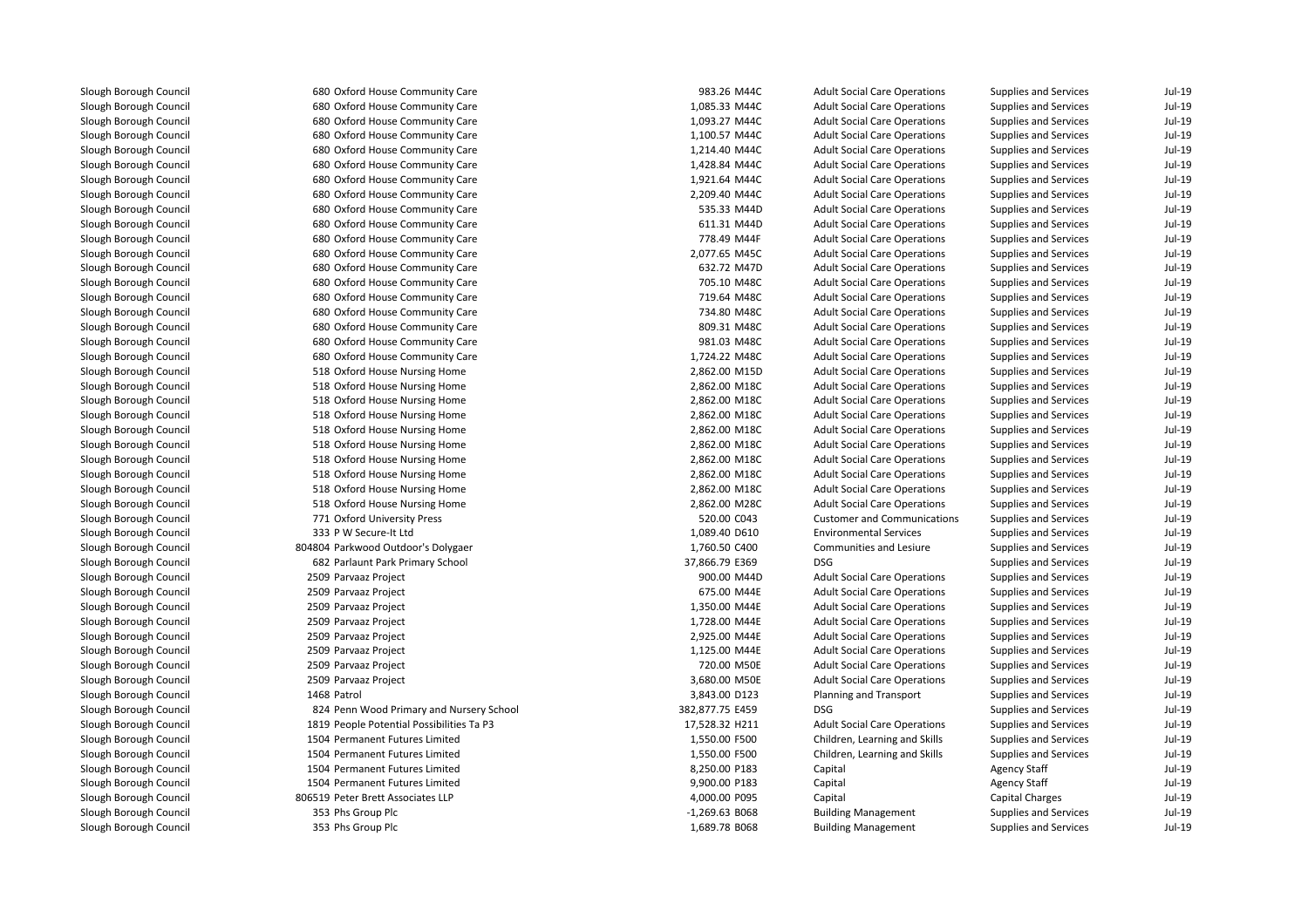| 3359 Pippins School                         | 43,284.70 E379  | <b>DSG</b>                             | Supplies and Services        | $Jul-19$ |
|---------------------------------------------|-----------------|----------------------------------------|------------------------------|----------|
| 4034 Pod Point Limited                      | 1,342.00 P125   | Capital                                | Supplies and Services        | $Jul-19$ |
| 3644 Poppy Cottage                          | 6,159.00 M42E   | <b>Adult Social Care Operations</b>    | Supplies and Services        | $Jul-19$ |
| 1045 Posturite Uk Ltd                       | 629.81 F500     | Children, Learning and Skills          | Supplies and Services        | $Jul-19$ |
| 803188 Pre Paid Financial Services Ltd      | 610.14 A01D     | <b>Adult Social Care Operations</b>    | Supplies and Services        | $Jul-19$ |
| 2537 Pre School Stars                       | 1,176.00 F549   | <b>DSG</b>                             | <b>Supplies and Services</b> | $Jul-19$ |
| 2537 Pre School Stars                       | 1,008.15 F909   | <b>DSG</b>                             | Supplies and Services        | $Jul-19$ |
| 2537 Pre School Stars                       | 7,673.02 F909   | <b>DSG</b>                             | <b>Supplies and Services</b> | $Jul-19$ |
| 2216 Preferred Future                       | 2,590.00 B409   | People                                 | Indirect Employee Expenses   | $Jul-19$ |
| 2216 Preferred Future                       | 3,885.00 B409   | People                                 | Indirect Employee Expenses   | $Jul-19$ |
| 803391 Premier People Solutions LTS         | 1,073.00 B409   | People                                 | Supplies and Services        | $Jul-19$ |
| 803391 Premier People Solutions LTS         | 1,073.00 B409   | People                                 | Supplies and Services        | $Jul-19$ |
| 2693 Pressbeau Ltd                          | 4,340.00 M17C   | <b>Adult Social Care Operations</b>    | Supplies and Services        | $Jul-19$ |
| 806250 Price & Myers LLP                    | 700.00 P051     | Capital                                | Capital Charges              | $Jul-19$ |
| 803790 Primula Care Limited                 | 2,657.14 M25C   | <b>Adult Social Care Operations</b>    | Supplies and Services        | $Jul-19$ |
| 805398 PRIORITEYES LTD                      | 720.00 A05C     | <b>Adult Social Care Commissioning</b> | Supplies and Services        | $Jul-19$ |
| 805398 PRIORITEYES LTD                      | 720.00 A05C     | <b>Adult Social Care Commissioning</b> | Supplies and Services        | $Jul-19$ |
| 805398 PRIORITEYES LTD                      | 840.00 A05C     | <b>Adult Social Care Commissioning</b> | Supplies and Services        | $Jul-19$ |
| 805398 PRIORITEYES LTD                      | 1,140.00 A05C   | <b>Adult Social Care Commissioning</b> | Supplies and Services        | $Jul-19$ |
| 805398 PRIORITEYES LTD                      | 1,260.00 A05C   | <b>Adult Social Care Commissioning</b> | <b>Supplies and Services</b> | $Jul-19$ |
| 805398 PRIORITEYES LTD                      | 720.00 M07E     | <b>Adult Social Care Operations</b>    | Supplies and Services        | $Jul-19$ |
| 805398 PRIORITEYES LTD                      | 1,080.00 M07E   | <b>Adult Social Care Operations</b>    | Supplies and Services        | $Jul-19$ |
| 805398 PRIORITEYES LTD                      | 2,550.00 B409   | People                                 | Indirect Employee Expenses   | $Jul-19$ |
| 806070 Priority Mimi Limited                | 1,700.00 M81D   | <b>Adult Social Care Operations</b>    | Supplies and Services        | $Jul-19$ |
| 849 Priory Primary School                   | 566,476.28 E389 | <b>DSG</b>                             | Supplies and Services        | $Jul-19$ |
| 806547 Pristine Condition International Ltd | 1,830.00 D900   | <b>Environmental Services</b>          | Indirect Employee Expenses   | $Jul-19$ |
| 805949 Promedica24 UK Limited               | 3,642.86 M48C   | <b>Adult Social Care Operations</b>    | Supplies and Services        | $Jul-19$ |
| 806492 PW Safety Ltd                        | 700.00 P168     | Capital                                | Supplies and Services        | $Jul-19$ |
| 806645 QA Ltd                               | 799.00 B203     | <b>Strategy and Performance</b>        | Indirect Employee Expenses   | $Jul-19$ |
| 1138 Qed Slough Ltd                         | 59,207.00 P153  | Capital                                | Capital Charges              | $Jul-19$ |
| 1138 Qed Slough Ltd                         | 4,332.48 F868   | Children, Learning and Skills          | Supplies and Services        | $Jul-19$ |
| 1138 Qed Slough Ltd                         | 566,880.48 F868 | Children, Learning and Skills          | Supplies and Services        | $Jul-19$ |
| 805746 Qfree (Bristol) UK Ltd               | 976.16 D500     | Planning and Transport                 | <b>Supplies and Services</b> | $Jul-19$ |
| 805746 Qfree (Bristol) UK Ltd               | 976.17 D500     | Planning and Transport                 | <b>Supplies and Services</b> | $Jul-19$ |
| 2376 Quality Care Homes Uk Ltd              | 8,000.00 M26E   | <b>Adult Social Care Operations</b>    | Supplies and Services        | $Jul-19$ |
| 2376 Quality Care Homes Uk Ltd              | 8,975.00 M26E   | <b>Adult Social Care Operations</b>    | Supplies and Services        | $Jul-19$ |
| 3006 Quench.Me.Uk Limited                   | 799.68 B068     | <b>Building Management</b>             | <b>Supplies and Services</b> | $Jul-19$ |
| 3006 Quench.Me.Uk Limited                   | 14,875.00 P193  | Capital                                | <b>Capital Charges</b>       | $Jul-19$ |
| 3006 Quench.Me.Uk Limited                   | 31,645.00 P193  | Capital                                | <b>Capital Charges</b>       | $Jul-19$ |
| 805978 Quickscore                           | 1,200.00 B179   | <b>Building Management</b>             | <b>External Receipts</b>     | $Jul-19$ |
| 1942 Quickson (South & West) Ltd            | 3,182.40 P180   | Capital                                | <b>Capital Charges</b>       | $Jul-19$ |
| 1942 Quickson (South & West) Ltd            | 3,768.00 P180   | Capital                                | <b>Capital Charges</b>       | $Jul-19$ |
| 1942 Quickson (South & West) Ltd            | 122,983.20 P180 | Capital                                | <b>Capital Charges</b>       | $Jul-19$ |
| 1942 Quickson (South & West) Ltd            | 76,128.57 P180  | Capital                                | <b>Capital Charges</b>       | $Jul-19$ |
| 1942 Quickson (South & West) Ltd            | 195,031.87 P180 | Capital                                | <b>Capital Charges</b>       | $Jul-19$ |
| 1942 Quickson (South & West) Ltd            | 88,366.73 P198  | Capital                                | <b>Capital Charges</b>       | $Jul-19$ |
| 1942 Quickson (South & West) Ltd            | 31,458.37 P198  | Capital                                | <b>Capital Charges</b>       | $Jul-19$ |
| 2685 R.E.A.C.H                              | 4,757.52 M26E   | <b>Adult Social Care Operations</b>    | Supplies and Services        | $Jul-19$ |
| 2685 R.E.A.C.H                              | 6,400.00 M26E   | <b>Adult Social Care Operations</b>    | Supplies and Services        | $Jul-19$ |
| 2685 R.E.A.C.H                              | 6,436.95 M26E   | <b>Adult Social Care Operations</b>    | Supplies and Services        | $Jul-19$ |
| 2685 R.E.A.C.H                              | 7,056.00 M26E   | <b>Adult Social Care Operations</b>    | <b>Supplies and Services</b> | $Jul-19$ |
|                                             |                 |                                        |                              |          |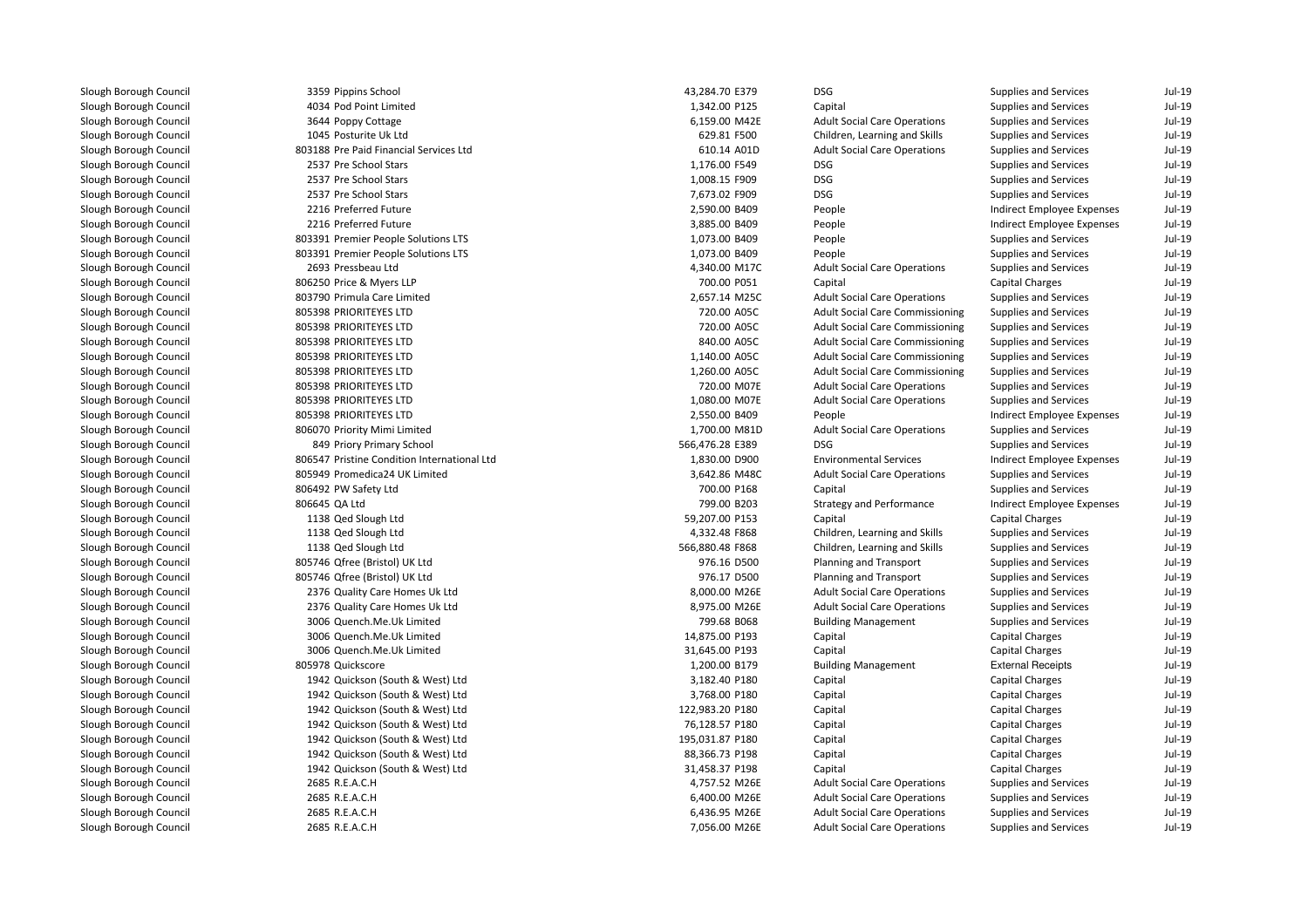| 2685 R.E.A.C.H                                         | 4,991.09 M26E                   | <b>Adult Social Care Operations</b>              | Supplies and Services                                 | Jul-19               |
|--------------------------------------------------------|---------------------------------|--------------------------------------------------|-------------------------------------------------------|----------------------|
| 1305 Rackspace Limited                                 | 3,660.67 B342                   | Digital and Strategic IT                         | <b>Supplies and Services</b>                          | $Jul-19$             |
| 805444 Reading Transport Ltd                           | 8,017.44 D512                   | Planning and Transport                           | Supplies and Services                                 | $Jul-19$             |
| 805444 Reading Transport Ltd                           | 13,358.88 D512                  | Planning and Transport                           | <b>Supplies and Services</b>                          | $Jul-19$             |
| 805444 Reading Transport Ltd                           | 12,177.90 D512                  | Planning and Transport                           | Supplies and Services                                 | $Jul-19$             |
| 806371 Red Snapper Managed Services                    | 13,849.02 B009                  | Governance                                       | <b>Capital Charges</b>                                | $Jul-19$             |
| 1572 Redactive Events Limited                          | 795.00 B015                     | Finance                                          | Indirect Employee Expenses                            | $Jul-19$             |
| 804597 Redline Buses Ltd                               | 5,151.12 D512                   | Planning and Transport                           | Supplies and Services                                 | $Jul-19$             |
| 6 Re-Format Llp                                        | 5,596.00 H214                   | <b>Strategic Housing Services</b>                | Premises                                              | $Jul-19$             |
| 6 Re-Format Llp                                        | 2,127.50 P128                   | Capital                                          | Capital Charges                                       | $Jul-19$             |
| 2229 Reliance High-Tech Limited (T/A Reliance Project) | 679.32 J006                     | Housing Revenue Account                          | Supplies and Services                                 | $Jul-19$             |
| 2229 Reliance High-Tech Limited (T/A Reliance Project) | 679.32 J006                     | Housing Revenue Account                          | Supplies and Services                                 | $Jul-19$             |
| 3486 Response Organisation                             | 2,453.64 M42F                   | <b>Adult Social Care Operations</b>              | <b>Supplies and Services</b>                          | $Jul-19$             |
| 3486 Response Organisation                             | 6,365.10 M42F                   | <b>Adult Social Care Operations</b>              | Supplies and Services                                 | $Jul-19$             |
| 1531 Rh Environmental                                  | 1,209.60 H253                   | Neighbourhood Services                           | Indirect Employee Expenses                            | $Jul-19$             |
| 1893 Ricardo-Aea Limited                               | 2,400.00 D224                   | Planning and Transport                           | Supplies and Services                                 | $Jul-19$             |
| 803546 RICHARD BAKER                                   | 1,920.00 C322                   | Communities and Lesiure                          | Supplies and Services                                 | $Jul-19$             |
| 805200 RJ Morgan Fencing Ltd                           | 1,090.00 D750                   | <b>Environmental Services</b>                    | Supplies and Services                                 | $Jul-19$             |
| 805200 RJ Morgan Fencing Ltd                           | 536.80 D880                     | Planning and Transport                           | <b>Supplies and Services</b>                          | $Jul-19$             |
| 805200 RJ Morgan Fencing Ltd                           | 2,900.00 D880                   | Planning and Transport                           | Supplies and Services                                 | $Jul-19$             |
| 805200 RJ Morgan Fencing Ltd                           | 2,300.00 D880                   | Planning and Transport                           | Supplies and Services                                 | $Jul-19$             |
| 805200 RJ Morgan Fencing Ltd                           | 1,780.00 D880                   | Planning and Transport                           | Supplies and Services                                 | $Jul-19$             |
| 1553 Robyn Baker                                       | 1,381.75 C322                   | Communities and Lesiure                          | <b>Supplies and Services</b>                          | $Jul-19$             |
| 805541 Rockrimmon Ltd.                                 | 2,000.00 J006                   | Housing Revenue Account                          | Capital Charges                                       | $Jul-19$             |
| 805054 Rollapaluza Ltd                                 | 1,035.00 D508                   | Planning and Transport                           | Supplies and Services                                 | $Jul-19$             |
| 805054 Rollapaluza Ltd                                 | 550.00 D508                     | Planning and Transport                           | Supplies and Services                                 | $Jul-19$             |
| 805054 Rollapaluza Ltd                                 | 710.00 D508                     | Planning and Transport                           | <b>Supplies and Services</b>                          | $Jul-19$             |
| 805054 Rollapaluza Ltd                                 | 660.00 D508                     | Planning and Transport                           | Supplies and Services                                 | $Jul-19$             |
| 692 Ross Stonecraft Ltd                                | 1,123.10 D320                   | <b>Regulatory Services</b>                       | Supplies and Services                                 | $Jul-19$             |
| 805580 Rouge Media                                     | 1,200.00 A01P                   | <b>Public Health</b>                             | <b>Supplies and Services</b>                          | $Jul-19$             |
| 696 Royal Borough Of Windsor And Maidenhead            | 2,375.00 F211                   | Communities and Lesiure                          | Premises                                              | $Jul-19$             |
| 696 Royal Borough Of Windsor And Maidenhead            | 1,669.80 M44E                   | <b>Adult Social Care Operations</b>              | Supplies and Services                                 | $Jul-19$             |
| 696 Royal Borough Of Windsor And Maidenhead            | 2,016.00 M44E                   | <b>Adult Social Care Operations</b>              | Supplies and Services                                 | $Jul-19$             |
| 806631 RPG Signhire Limited t/a Signcraft              | 600.00 P128                     | Capital                                          | Supplies and Services                                 | $Jul-19$             |
| 2168 RSM Risk Assurance Services LLP                   | 4,820.94 B132                   | Finance                                          | Supplies and Services                                 | $Jul-19$             |
| 2168 RSM Risk Assurance Services LLP                   | 2,257.60 B132                   | Finance                                          | <b>Supplies and Services</b>                          | $Jul-19$             |
| 2168 RSM Risk Assurance Services LLP                   | 1,206.50 B132                   | Finance                                          | Supplies and Services                                 | $Jul-19$             |
| 2168 RSM Risk Assurance Services LLP                   | 21,299.00 B132                  | Finance                                          | <b>Supplies and Services</b>                          | $Jul-19$             |
| 842 Ryvers Primary School                              | 54,132.83 E399                  | <b>DSG</b>                                       | Supplies and Services                                 | $Jul-19$             |
| 842 Ryvers Primary School                              | 63,000.00 P051                  | Capital                                          | <b>Capital Charges</b>                                | $Jul-19$             |
| 806398 Saba Park UK Services Limited                   | 12,385.01 D010                  | Planning and Transport                           | Supplies and Services                                 | $Jul-19$             |
| 806398 Saba Park UK Services Limited                   | 12,760.08 D122                  | Planning and Transport                           | Premises                                              | $Jul-19$             |
| 806398 Saba Park UK Services Limited                   |                                 |                                                  |                                                       | $Jul-19$             |
| 806398 Saba Park UK Services Limited                   | 94,267.11 D123<br>3,074.90 D123 | Planning and Transport<br>Planning and Transport | Supplies and Services<br><b>Supplies and Services</b> | $Jul-19$             |
|                                                        |                                 |                                                  |                                                       | $Jul-19$             |
| 806398 Saba Park UK Services Limited                   | 10,474.12 D122                  | Planning and Transport                           | Supplies and Services                                 |                      |
| 806398 Saba Park UK Services Limited                   | 1,544.97 D123                   | Planning and Transport                           | Supplies and Services                                 | $Jul-19$             |
| 2023 Sadlers Wells                                     | 1,487.50 C322                   | Communities and Lesiure                          | Supplies and Services                                 | $Jul-19$             |
| 3729 Sainsburys Business Direct                        | 1,950.00 D305                   | <b>Customer and Communications</b>               | Supplies and Services                                 | $Jul-19$<br>$Jul-19$ |
| 3729 Sainsburys Business Direct                        | 1,950.00 D305                   | <b>Customer and Communications</b>               | Supplies and Services                                 |                      |
| 3729 Sainsburys Business Direct                        | 1,950.00 D305                   | <b>Customer and Communications</b>               | Supplies and Services                                 | $Jul-19$             |
| 805875 Salutem LD Bidco IV Limited T/A Ambito Care     | 4,698.05 M15D                   | <b>Adult Social Care Operations</b>              | <b>Supplies and Services</b>                          | $Jul-19$             |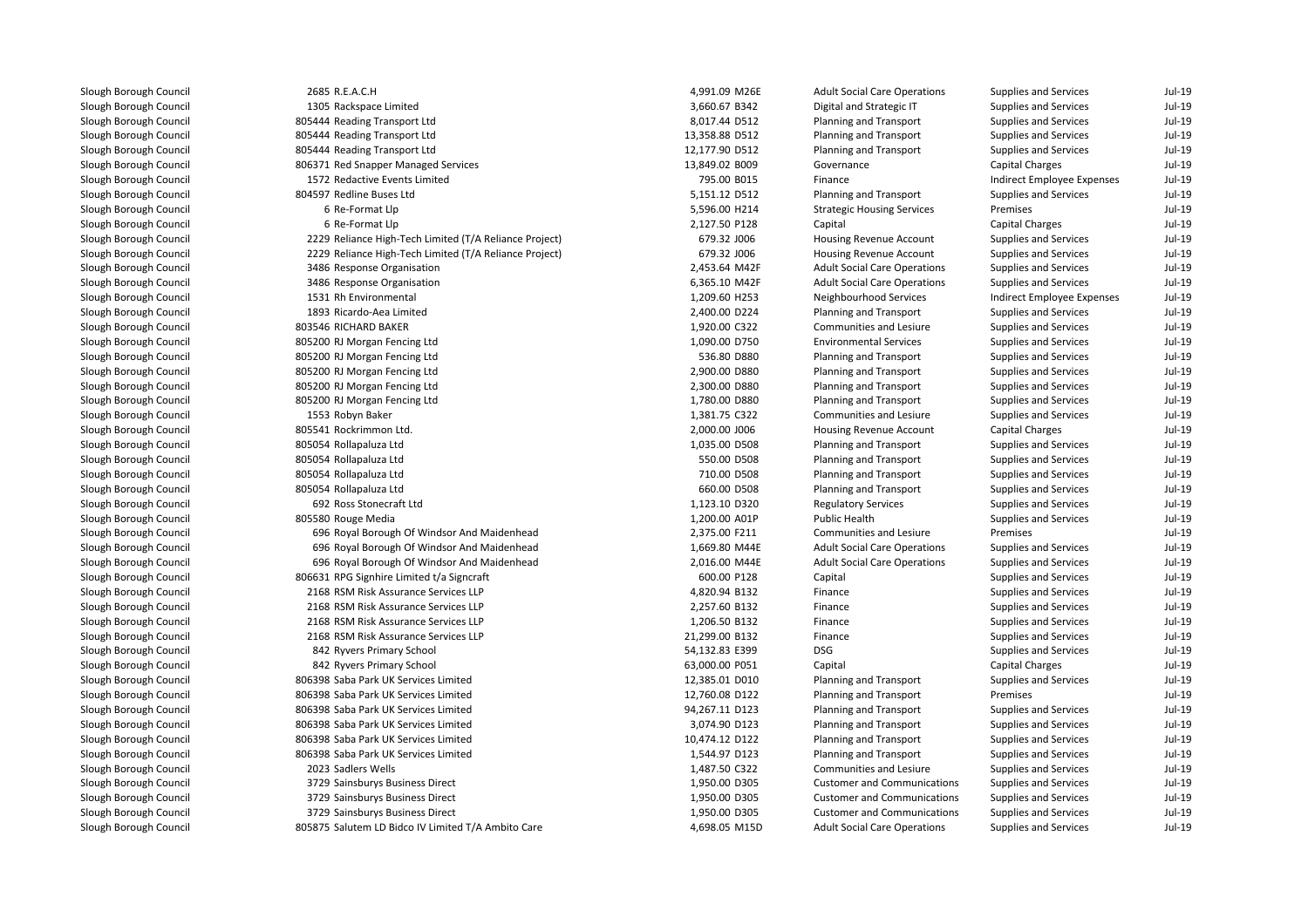| 805875 Salutem LD Bidco IV Limited T/A Ambito Care | 3,619.25 M25D     | <b>Adult Social Care Operations</b> | Supplies and Services        | $Jul-19$ |
|----------------------------------------------------|-------------------|-------------------------------------|------------------------------|----------|
| 805875 Salutem LD Bidco IV Limited T/A Ambito Care | 4,494.56 M26E     | <b>Adult Social Care Operations</b> | Supplies and Services        | $Jul-19$ |
| 805875 Salutem LD Bidco IV Limited T/A Ambito Care | $-611.59$ M26E    | <b>Adult Social Care Operations</b> | <b>External Receipts</b>     | $Jul-19$ |
| 806361 Sandra Bruce-Gordon Ltd                     | 2,825.00 C010     | Communities and Lesiure             | <b>Supplies and Services</b> | $Jul-19$ |
| 925 Sara Wood                                      | 750.00 D320       | <b>Regulatory Services</b>          | Supplies and Services        | $Jul-19$ |
| 925 Sara Wood                                      | 750.00 D320       | <b>Regulatory Services</b>          | Supplies and Services        | $Jul-19$ |
| 925 Sara Wood                                      | 900.00 D320       | <b>Regulatory Services</b>          | Supplies and Services        | $Jul-19$ |
| 925 Sara Wood                                      | 500.00 D320       | <b>Regulatory Services</b>          | Supplies and Services        | $Jul-19$ |
| 925 Sara Wood                                      | 725.00 D320       | <b>Regulatory Services</b>          | Supplies and Services        | $Jul-19$ |
| 1580 Savills (UK) Ltd                              | 1,610.00 J150     | Housing Revenue Account             | Supplies and Services        | $Jul-19$ |
| 1580 Savills (UK) Ltd                              | 2,530.00 J150     | Housing Revenue Account             | Supplies and Services        | $Jul-19$ |
| 1580 Savills (UK) Ltd                              | 6,000.00 P405     | Capital                             | <b>Capital Charges</b>       | $Jul-19$ |
| 1580 Savills (UK) Ltd                              | 13,754.23 P405    | Capital                             | <b>Capital Charges</b>       | $Jul-19$ |
| 1580 Savills (UK) Ltd                              | 42,935.41 P405    | Capital                             | Capital Charges              | $Jul-19$ |
| 1580 Savills (UK) Ltd                              | 55,418.74 P407    | Capital                             | <b>Capital Charges</b>       | $Jul-19$ |
| 1580 Savills (UK) Ltd                              | 55,524.62 P407    | Capital                             | <b>Capital Charges</b>       | $Jul-19$ |
| 1580 Savills (UK) Ltd                              | 71,524.05 P407    | Capital                             | <b>Capital Charges</b>       | $Jul-19$ |
| 1580 Savills (UK) Ltd                              | 1,540.02 P432     | Capital                             | Capital Charges              | $Jul-19$ |
| 1580 Savills (UK) Ltd                              | 2,500.00 P432     | Capital                             | <b>Capital Charges</b>       | $Jul-19$ |
| 1022 Sdk Environmental Ltd                         | 1,149.07 C019     | Communities and Lesiure             | Premises                     | $Jul-19$ |
| 1022 Sdk Environmental Ltd                         | 4,596.26 C001     | Communities and Lesiure             | Premises                     | $Jul-19$ |
| 804404 Seashell Trust                              | 15,544.50 M26E    | <b>Adult Social Care Operations</b> | Supplies and Services        | $Jul-19$ |
| 804404 Seashell Trust                              | 26,395.00 F462    | <b>DSG</b>                          | Supplies and Services        | $Jul-19$ |
| 1265 Secure-It Ltd                                 | 595.00 D750       | <b>Environmental Services</b>       | Supplies and Services        | $Jul-19$ |
| 3169 Seeability                                    | 7,945.29 M26E     | <b>Adult Social Care Operations</b> | Supplies and Services        | $Jul-19$ |
| 804905 SHB Hire Limited                            | 667.33 D750       | <b>Environmental Services</b>       | Transport                    | $Jul-19$ |
| 804905 SHB Hire Limited                            | 30,991.64 D910    | <b>Environmental Services</b>       | Transport                    | $Jul-19$ |
| 805203 Shorts Agricultural Services Ltd            | 15,469.90 D342    | <b>Environmental Services</b>       | Supplies and Services        | $Jul-19$ |
| 805203 Shorts Agricultural Services Ltd            | 15,705.60 D342    | <b>Environmental Services</b>       | Supplies and Services        | $Jul-19$ |
| 805807 Siemens Mobility Limited                    | 2,487.50 B039     | <b>Customer and Communications</b>  | Supplies and Services        | $Jul-19$ |
| 805807 Siemens Mobility Limited                    | 2,125.54 D500     | Planning and Transport              | Supplies and Services        | $Jul-19$ |
| 805807 Siemens Mobility Limited                    | 9,689.80 D500     | Planning and Transport              | <b>Supplies and Services</b> | $Jul-19$ |
| 805807 Siemens Mobility Limited                    | 31,424.80 D500    | Planning and Transport              | Supplies and Services        | $Jul-19$ |
| 805807 Siemens Mobility Limited                    | 2,125.54 D500     | Planning and Transport              | <b>Supplies and Services</b> | $Jul-19$ |
| 805807 Siemens Mobility Limited                    | 9,689.81 D500     | Planning and Transport              | Supplies and Services        | $Jul-19$ |
| 805807 Siemens Mobility Limited                    | 6,546.47 D500     | Planning and Transport              | Supplies and Services        | $Jul-19$ |
| 805303 Sign Health                                 | 3,576.47 M27C     | <b>Adult Social Care Operations</b> | Supplies and Services        | $Jul-19$ |
| 805419 Signpost Solutions Ltd                      | 1,230.00 D880     | Planning and Transport              | Supplies and Services        | $Jul-19$ |
| 813 Site-Equip Ltd                                 | 706.50 C043       | <b>Customer and Communications</b>  | Supplies and Services        | $Jul-19$ |
| 813 Site-Equip Ltd                                 | 601.00 F002       | Communities and Lesiure             | Supplies and Services        | $Jul-19$ |
| 3333 Slk Services                                  | 12,665.00 F123    | Children, Learning and Skills       | Supplies and Services        | $Jul-19$ |
| 3333 Slk Services                                  | 12,215.00 F123    | Children, Learning and Skills       | Supplies and Services        | $Jul-19$ |
| 2466 Slough Childrens Services Trust Limited       | 2,262,088.58 M99C | Children, Learning and Skills       | Supplies and Services        | $Jul-19$ |
| 2466 Slough Childrens Services Trust Limited       | 14,210.25 M99C    | Children, Learning and Skills       | Supplies and Services        | $Jul-19$ |
| 2466 Slough Childrens Services Trust Limited       | 448,800.00 M99C   | Children, Learning and Skills       | Supplies and Services        | $Jul-19$ |
| 2466 Slough Childrens Services Trust Limited       | 4,655.50 M99C     | Children, Learning and Skills       | Supplies and Services        | $Jul-19$ |
| 2466 Slough Childrens Services Trust Limited       | 96,600.00 M99C    | Children, Learning and Skills       | Supplies and Services        | $Jul-19$ |
| 2466 Slough Childrens Services Trust Limited       | 1,998,000.00 M99C | Children, Learning and Skills       | Supplies and Services        | $Jul-19$ |
| 2466 Slough Childrens Services Trust Limited       | 14,030.40 M01A    | Children, Learning and Skills       | <b>Agency Staff</b>          | $Jul-19$ |
| 2466 Slough Childrens Services Trust Limited       | 14,731.92 M01A    | Children, Learning and Skills       | <b>Agency Staff</b>          | $Jul-19$ |
| 2466 Slough Childrens Services Trust Limited       | 28,762.32 M01A    | Children, Learning and Skills       | <b>Agency Staff</b>          | $Jul-19$ |
|                                                    |                   |                                     |                              |          |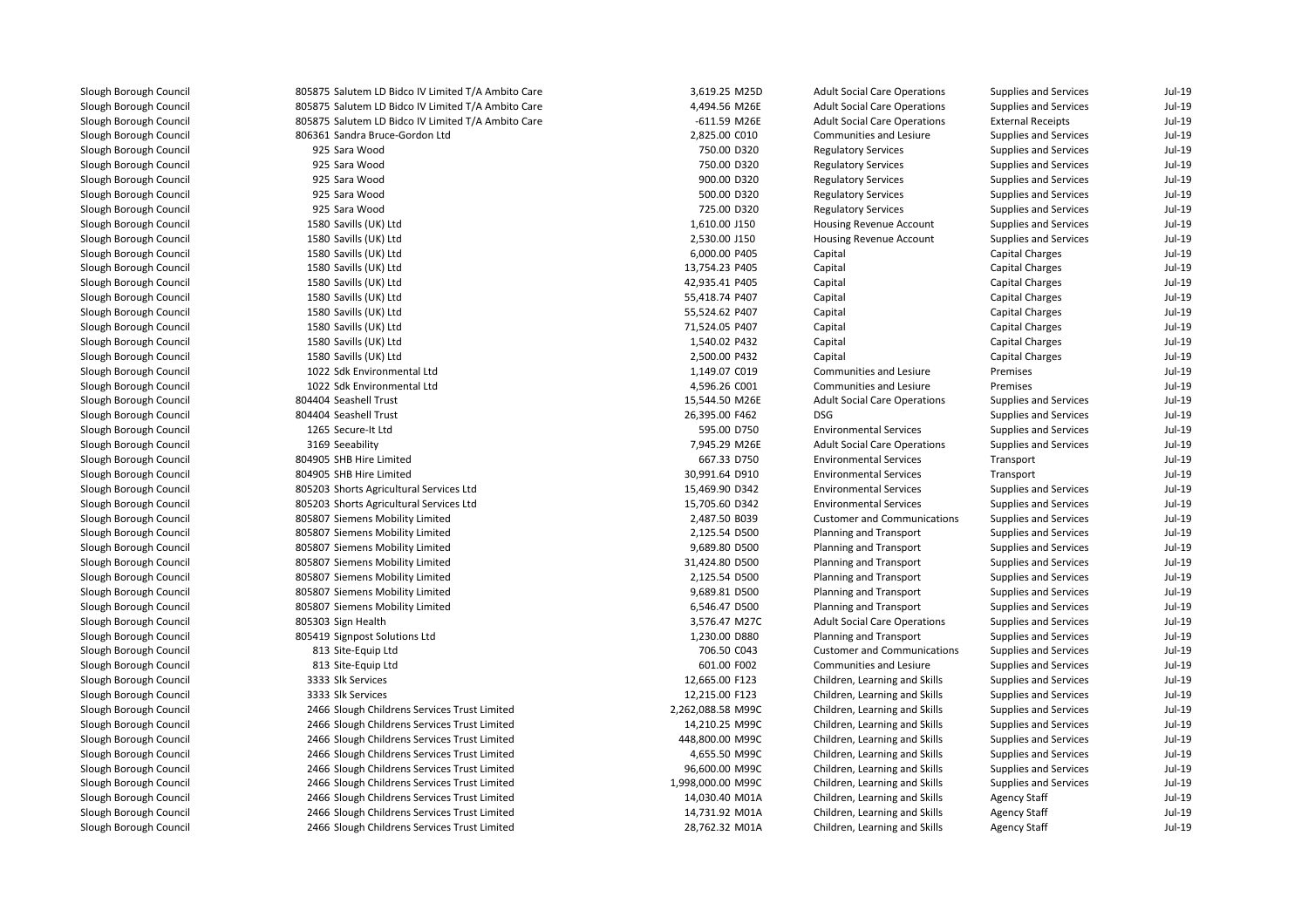| 2466 Slough Childrens Services Trust Limited          | 14,441.58 M01A  | Children, Learning and Skills          | <b>Agency Staff</b>          | Jul-19   |
|-------------------------------------------------------|-----------------|----------------------------------------|------------------------------|----------|
| 2466 Slough Childrens Services Trust Limited          | 14,731.92 M01A  | Children, Learning and Skills          | <b>Agency Staff</b>          | $Jul-19$ |
| 276 Slough Community Transport & Shopmobility         | 500.16 M44E     | <b>Adult Social Care Operations</b>    | Supplies and Services        | $Jul-19$ |
| 276 Slough Community Transport & Shopmobility         | 531.42 M44E     | <b>Adult Social Care Operations</b>    | Supplies and Services        | $Jul-19$ |
| 276 Slough Community Transport & Shopmobility         | 20,160.00 F123  | Children, Learning and Skills          | Supplies and Services        | $Jul-19$ |
| 1619 Slough Council For Voluntary Services            | 153,063.50 A02C | <b>Adult Social Care Commissioning</b> | Supplies and Services        | $Jul-19$ |
| 1913 Slough Crossroads Caring For Carers              | 760.00 M44E     | <b>Adult Social Care Operations</b>    | Supplies and Services        | $Jul-19$ |
| 1913 Slough Crossroads Caring For Carers              | 780.00 M44E     | <b>Adult Social Care Operations</b>    | Supplies and Services        | $Jul-19$ |
| 1913 Slough Crossroads Caring For Carers              | 1,200.00 M44E   | <b>Adult Social Care Operations</b>    | Supplies and Services        | $Jul-19$ |
| 1913 Slough Crossroads Caring For Carers              | 1,440.00 M44E   | <b>Adult Social Care Operations</b>    | Supplies and Services        | $Jul-19$ |
| 1913 Slough Crossroads Caring For Carers              | 745.00 M44F     | <b>Adult Social Care Operations</b>    | Supplies and Services        | $Jul-19$ |
| 1913 Slough Crossroads Caring For Carers              | 750.00 M44F     | <b>Adult Social Care Operations</b>    | Supplies and Services        | $Jul-19$ |
| 3503 Slough Day Nursery                               | 7,263.22 F909   | <b>DSG</b>                             | Supplies and Services        | $Jul-19$ |
| 804380 Slough Refugee Council                         | 6,311.78 A03A   | <b>Adult Social Care Operations</b>    | Supplies and Services        | $Jul-19$ |
| 1113 Smc Ford Credit                                  | 1,615.83 M50A   | Planning and Transport                 | Supplies and Services        | $Jul-19$ |
| 1228 Solace Enterprises Ltd                           | 1,080.00 B204   | <b>Chief Executive</b>                 | Supplies and Services        | $Jul-19$ |
| 114 Solutions 4 Health Ltd                            | 11,000.00 A01P  | <b>Public Health</b>                   | Supplies and Services        | $Jul-19$ |
| 114 Solutions 4 Health Ltd                            | 7,500.00 A01P   | <b>Public Health</b>                   | Supplies and Services        | $Jul-19$ |
| 114 Solutions 4 Health Ltd                            | 226,216.31 A01P | <b>Public Health</b>                   | Supplies and Services        | $Jul-19$ |
| 1726 Sophie Dodwell                                   | 1,426.50 C322   | Communities and Lesiure                | Supplies and Services        | $Jul-19$ |
| 1598 Sorbon Estates Limited                           | 3,300.00 H205   | <b>Strategic Housing Services</b>      | Premises                     | $Jul-19$ |
| 710 Southern Electric Plc                             | 1,893.52 J017   | Housing Revenue Account                | Premises                     | $Jul-19$ |
| 710 Southern Electric Plc                             | 823.47 K089     | <b>Regulatory Services</b>             | Premises                     | $Jul-19$ |
| 2291 Southern Electric Power Distribution             | 1,161.61 H203   | <b>Strategic Housing Services</b>      | Premises                     | $Jul-19$ |
| 2291 Southern Electric Power Distribution             | 541.09 H203     | <b>Strategic Housing Services</b>      | Premises                     | $Jul-19$ |
| 2291 Southern Electric Power Distribution             | 2,368.53 P431   | Capital                                | <b>Capital Charges</b>       | $Jul-19$ |
| 806089 Spelthorne Borough Council                     | 17,341.25 D012  | Planning and Transport                 | Supplies and Services        | $Jul-19$ |
| 804781 Sports and Leisure Management Ltd              | 966.66 C322     | Communities and Lesiure                | Supplies and Services        | $Jul-19$ |
| 804781 Sports and Leisure Management Ltd              | 890.00 P164     | Capital                                | <b>Capital Charges</b>       | $Jul-19$ |
| 804781 Sports and Leisure Management Ltd              | 3,300.60 B240   | Governance                             | <b>Supplies and Services</b> | $Jul-19$ |
| 1875 Ss & Kk. Hothi                                   | 11,771.25 H205  | <b>Strategic Housing Services</b>      | Premises                     | $Jul-19$ |
| 1875 Ss & Kk. Hothi                                   | 15,816.66 H205  | <b>Strategic Housing Services</b>      | Premises                     | $Jul-19$ |
| 803165 St Anthony's Catholic Primary School & Nursery | 36,990.17 E409  | <b>DSG</b>                             | Supplies and Services        | $Jul-19$ |
| 3383 St Bernards Catholic Grammar School              | 339,511.30 E559 | <b>DSG</b>                             | Supplies and Services        | $Jul-19$ |
| 2918 St Bernard'S Rc Preparatory School               | 9,764.70 F909   | <b>DSG</b>                             | Supplies and Services        | $Jul-19$ |
| 2918 St Bernard'S Rc Preparatory School               | 14,694.13 F909  | <b>DSG</b>                             | Supplies and Services        | $Jul-19$ |
| 3547 St Ethelberts School                             | 29,075.38 E419  | <b>DSG</b>                             | <b>Supplies and Services</b> | $Jul-19$ |
| 1378 St Josephs Catholic High School                  | 28,925.33 E569  | <b>DSG</b>                             | Supplies and Services        | $Jul-19$ |
| 806584 St Mattews Ltd                                 | 4,096.42 M15F   | <b>Adult Social Care Operations</b>    | <b>Supplies and Services</b> | $Jul-19$ |
| 806584 St Mattews Ltd                                 | 1,189.28 M15F   | <b>Adult Social Care Operations</b>    | Supplies and Services        | $Jul-19$ |
| 806584 St Mattews Ltd                                 | 3,700.00 M15F   | <b>Adult Social Care Operations</b>    | Supplies and Services        | $Jul-19$ |
| 806584 St Mattews Ltd                                 | 3,964.28 M15F   | <b>Adult Social Care Operations</b>    | Supplies and Services        | $Jul-19$ |
| 806584 St Mattews Ltd                                 | 4,096.42 M15F   | <b>Adult Social Care Operations</b>    | <b>Supplies and Services</b> | $Jul-19$ |
| 806584 St Mattews Ltd                                 | 4,096.42 M15F   | <b>Adult Social Care Operations</b>    | Supplies and Services        | $Jul-19$ |
| 806584 St Mattews Ltd                                 | 4,096.42 M15F   | <b>Adult Social Care Operations</b>    | Supplies and Services        | $Jul-19$ |
| 806584 St Mattews Ltd                                 | 4,096.42 M15F   | <b>Adult Social Care Operations</b>    | Supplies and Services        | $Jul-19$ |
| 468 Stannah Lift Services Ltd                         | 3,172.00 P006   | Capital                                | Capital Charges              | $Jul-19$ |
| 468 Stannah Lift Services Ltd                         | 5,130.00 P006   | Capital                                | <b>Capital Charges</b>       | $Jul-19$ |
| 468 Stannah Lift Services Ltd                         | 2,555.00 P006   | Capital                                | <b>Capital Charges</b>       | $Jul-19$ |
| 468 Stannah Lift Services Ltd                         | 2,164.00 P006   | Capital                                | <b>Capital Charges</b>       | $Jul-19$ |
| 468 Stannah Lift Services Ltd                         | 975.00 P006     | Capital                                | Capital Charges              | $Jul-19$ |
|                                                       |                 |                                        |                              |          |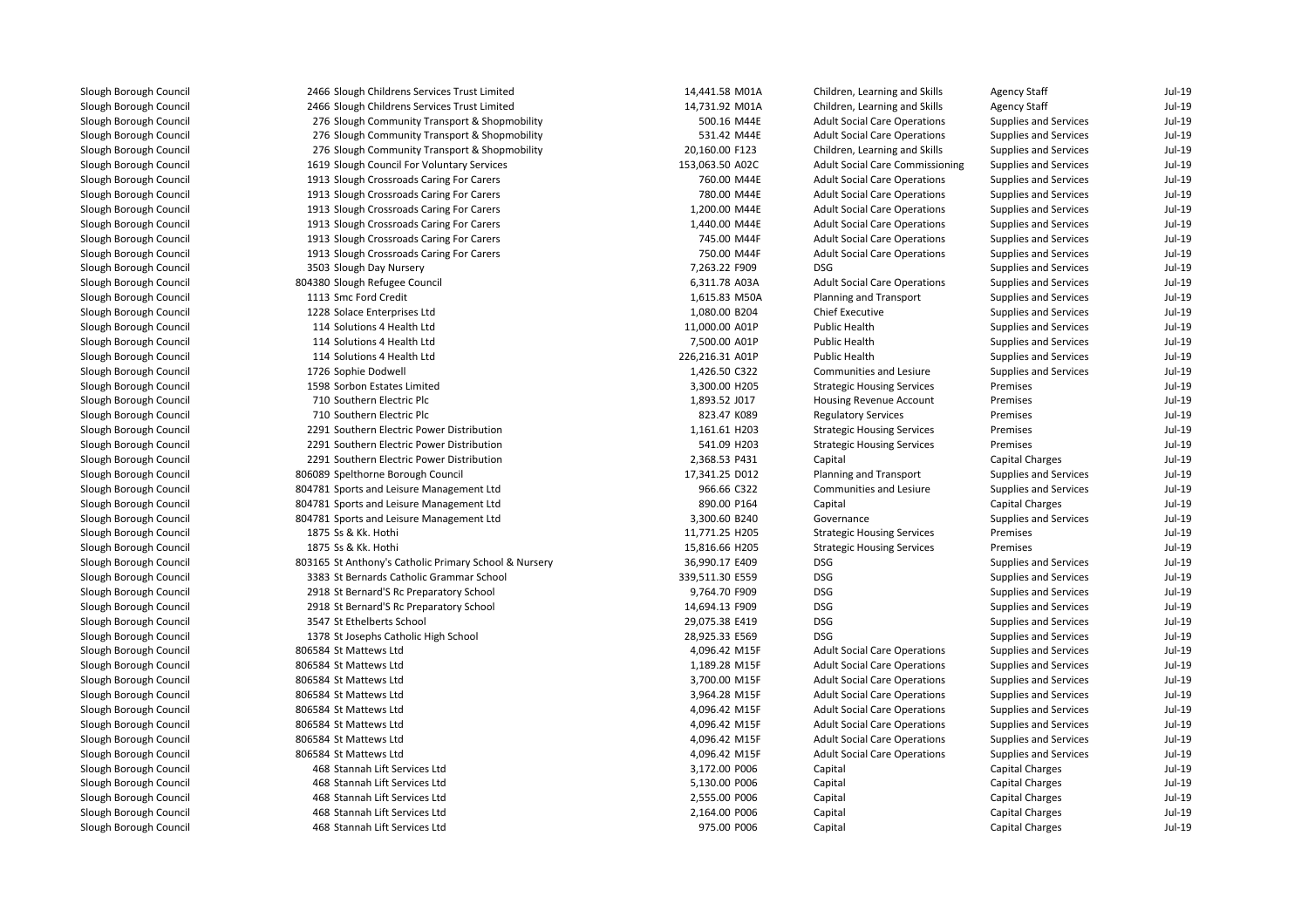805206 Staysure Tyres Ltd 805206 Staysure Tyres Ltd 804910 Stennetts Limited 804910 Stennetts Limited 804910 Stennetts Limited 804910 Stennetts Limited 804910 Stennetts Limited2687 Stepping Stones 2687 Stepping Stones 805181 Street Furnishings Ltd 805181 Street Furnishings Ltd 805181 Street Furnishings Ltd 805181 Street Furnishings Ltd 803291 Stroke Association 2688 Sunnyside Nursing Home 2,979.80 M17C 293 Surecare Slough 293 Surecare Slough 293 Surecare Slough 293 Surecare Slough 293 Surecare Slough 293 Surecare Slough 293 Surecare Slough 293 Surecare Slough 293 Surecare Slough 293 Surecare Slough 293 Surecare Slough 293 Surecare Slough 293 Surecare Slough 293 Surecare Slough 293 Surecare Slough 293 Surecare Slough 293 Surecare Slough 293 Surecare Slough 293 Surecare Slough 293 Surecare Slough 293 Surecare Slough 293 Surecare Slough 293 Surecare Slough 293 Surecare Slough 293 Surecare Slough 293 Surecare Slough 293 Surecare Slough 293 Surecare Slough 293 Surecare Slough 293 Surecare Slough 293 Surecare Slough 293 Surecare Slough 293 Surecare Slough 293 Surecare Slough 293 Surecare Slough293 Surecare Slough

| 6 Staysure Tyres Ltd     | 800.78 D750    | <b>Environmental Services</b>          | Transport                    | Jul-19   |
|--------------------------|----------------|----------------------------------------|------------------------------|----------|
| 6 Staysure Tyres Ltd     | 508.64 D750    | <b>Environmental Services</b>          | Transport                    | Jul-19   |
| 0 Stennetts Limited      | 5,070.00 D630  | <b>Environmental Services</b>          | Supplies and Services        | Jul-19   |
| 0 Stennetts Limited      | 1,000.00 D750  | <b>Environmental Services</b>          | <b>Supplies and Services</b> | $Jul-19$ |
| 0 Stennetts Limited      | 1,365.00 D880  | Planning and Transport                 | <b>Supplies and Services</b> | $Jul-19$ |
| 0 Stennetts Limited      | 4,781.54 D630  | <b>Environmental Services</b>          | <b>Supplies and Services</b> | $Jul-19$ |
| 0 Stennetts Limited      | 654.91 D630    | <b>Environmental Services</b>          | Supplies and Services        | Jul-19   |
| 7 Stepping Stones        | 5,133.24 M26E  | <b>Adult Social Care Operations</b>    | <b>Supplies and Services</b> | $Jul-19$ |
| 7 Stepping Stones        | 5,133.24 M26E  | <b>Adult Social Care Operations</b>    | Supplies and Services        | Jul-19   |
| 1 Street Furnishings Ltd | 3,679.00 D880  | Planning and Transport                 | Supplies and Services        | $Jul-19$ |
| 1 Street Furnishings Ltd | 723.30 D880    | Planning and Transport                 | <b>Supplies and Services</b> | Jul-19   |
| 1 Street Furnishings Ltd | 812.50 D880    | Planning and Transport                 | <b>Supplies and Services</b> | $Jul-19$ |
| 1 Street Furnishings Ltd | 812.50 D880    | Planning and Transport                 | Supplies and Services        | Jul-19   |
| 1 Stroke Association     | 27,873.25 A06C | <b>Adult Social Care Commissioning</b> | Supplies and Services        | Jul-19   |
| 8 Sunnyside Nursing Home | 2,979.80 M17C  | <b>Adult Social Care Operations</b>    | Supplies and Services        | Jul-19   |
| 3 Surecare Slough        | 982.93 M44C    | <b>Adult Social Care Operations</b>    | Supplies and Services        | $Jul-19$ |
| 3 Surecare Slough        | 505.10 M44C    | <b>Adult Social Care Operations</b>    | <b>Supplies and Services</b> | Jul-19   |
| 3 Surecare Slough        | 507.84 M44C    | <b>Adult Social Care Operations</b>    | <b>Supplies and Services</b> | Jul-19   |
| 3 Surecare Slough        | 527.22 M44C    | <b>Adult Social Care Operations</b>    | <b>Supplies and Services</b> | $Jul-19$ |
| 3 Surecare Slough        | 527.22 M44C    | <b>Adult Social Care Operations</b>    | Supplies and Services        | Jul-19   |
| 3 Surecare Slough        | 634.61 M44C    | <b>Adult Social Care Operations</b>    | Supplies and Services        | Jul-19   |
| 3 Surecare Slough        | 742.18 M44C    | <b>Adult Social Care Operations</b>    | <b>Supplies and Services</b> | $Jul-19$ |
| 3 Surecare Slough        | 756.59 M44C    | <b>Adult Social Care Operations</b>    | <b>Supplies and Services</b> | $Jul-19$ |
| 3 Surecare Slough        | 760.68 M44C    | <b>Adult Social Care Operations</b>    | Supplies and Services        | Jul-19   |
| 3 Surecare Slough        | 763.56 M44C    | <b>Adult Social Care Operations</b>    | Supplies and Services        | Jul-19   |
| 3 Surecare Slough        | 763.56 M44C    | <b>Adult Social Care Operations</b>    | Supplies and Services        | Jul-19   |
| 3 Surecare Slough        | 804.45 M44C    | <b>Adult Social Care Operations</b>    | Supplies and Services        | Jul-19   |
| 3 Surecare Slough        | 880.66 M44C    | <b>Adult Social Care Operations</b>    | Supplies and Services        | $Jul-19$ |
| 3 Surecare Slough        | 888.56 M44C    | <b>Adult Social Care Operations</b>    | <b>Supplies and Services</b> | $Jul-19$ |
| 3 Surecare Slough        | 1,005.82 M44C  | <b>Adult Social Care Operations</b>    | <b>Supplies and Services</b> | $Jul-19$ |
| 3 Surecare Slough        | 1,017.49 M44C  | <b>Adult Social Care Operations</b>    | <b>Supplies and Services</b> | Jul-19   |
| 3 Surecare Slough        | 1,017.78 M44C  | <b>Adult Social Care Operations</b>    | Supplies and Services        | Jul-19   |
| 3 Surecare Slough        | 1,018.08 M44C  | <b>Adult Social Care Operations</b>    | <b>Supplies and Services</b> | Jul-19   |
| 3 Surecare Slough        | 1,125.18 M44C  | <b>Adult Social Care Operations</b>    | Supplies and Services        | $Jul-19$ |
| 3 Surecare Slough        | 1,137.88 M44C  | <b>Adult Social Care Operations</b>    | <b>Supplies and Services</b> | $Jul-19$ |
| 3 Surecare Slough        | 1,143.33 M44C  | <b>Adult Social Care Operations</b>    | <b>Supplies and Services</b> | $Jul-19$ |
| 3 Surecare Slough        | 1,199.39 M44C  | <b>Adult Social Care Operations</b>    | <b>Supplies and Services</b> | $Jul-19$ |
| 3 Surecare Slough        | 1,270.75 M44C  | <b>Adult Social Care Operations</b>    | Supplies and Services        | Jul-19   |
| 3 Surecare Slough        | 1,729.56 M44C  | <b>Adult Social Care Operations</b>    | Supplies and Services        | Jul-19   |
| 3 Surecare Slough        | 1,781.30 M44C  | <b>Adult Social Care Operations</b>    | <b>Supplies and Services</b> | Jul-19   |
| 3 Surecare Slough        | 2,013.08 M44C  | <b>Adult Social Care Operations</b>    | <b>Supplies and Services</b> | Jul-19   |
| 3 Surecare Slough        | 2,278.52 M44C  | <b>Adult Social Care Operations</b>    | Supplies and Services        | Jul-19   |
| 3 Surecare Slough        | 2,285.84 M44C  | <b>Adult Social Care Operations</b>    | Supplies and Services        | Jul-19   |
| 3 Surecare Slough        | 2,290.68 M44C  | <b>Adult Social Care Operations</b>    | Supplies and Services        | Jul-19   |
| 3 Surecare Slough        | 2,327.04 M44C  | <b>Adult Social Care Operations</b>    | Supplies and Services        | Jul-19   |
| 3 Surecare Slough        | 2,544.22 M44C  | <b>Adult Social Care Operations</b>    | Supplies and Services        | Jul-19   |
| 3 Surecare Slough        | 2,785.50 M44C  | <b>Adult Social Care Operations</b>    | Supplies and Services        | $Jul-19$ |
| 3 Surecare Slough        | 2,799.72 M44C  | <b>Adult Social Care Operations</b>    | <b>Supplies and Services</b> | $Jul-19$ |
| 3 Surecare Slough        | 3,205.36 M44C  | <b>Adult Social Care Operations</b>    | <b>Supplies and Services</b> | $Jul-19$ |
| 3 Surecare Slough        | 571.54 M44D    | <b>Adult Social Care Operations</b>    | <b>Supplies and Services</b> | Jul-19   |
| 3 Surecare Slough        | 635.21 M44D    | <b>Adult Social Care Operations</b>    | <b>Supplies and Services</b> | Jul-19   |
|                          |                |                                        |                              |          |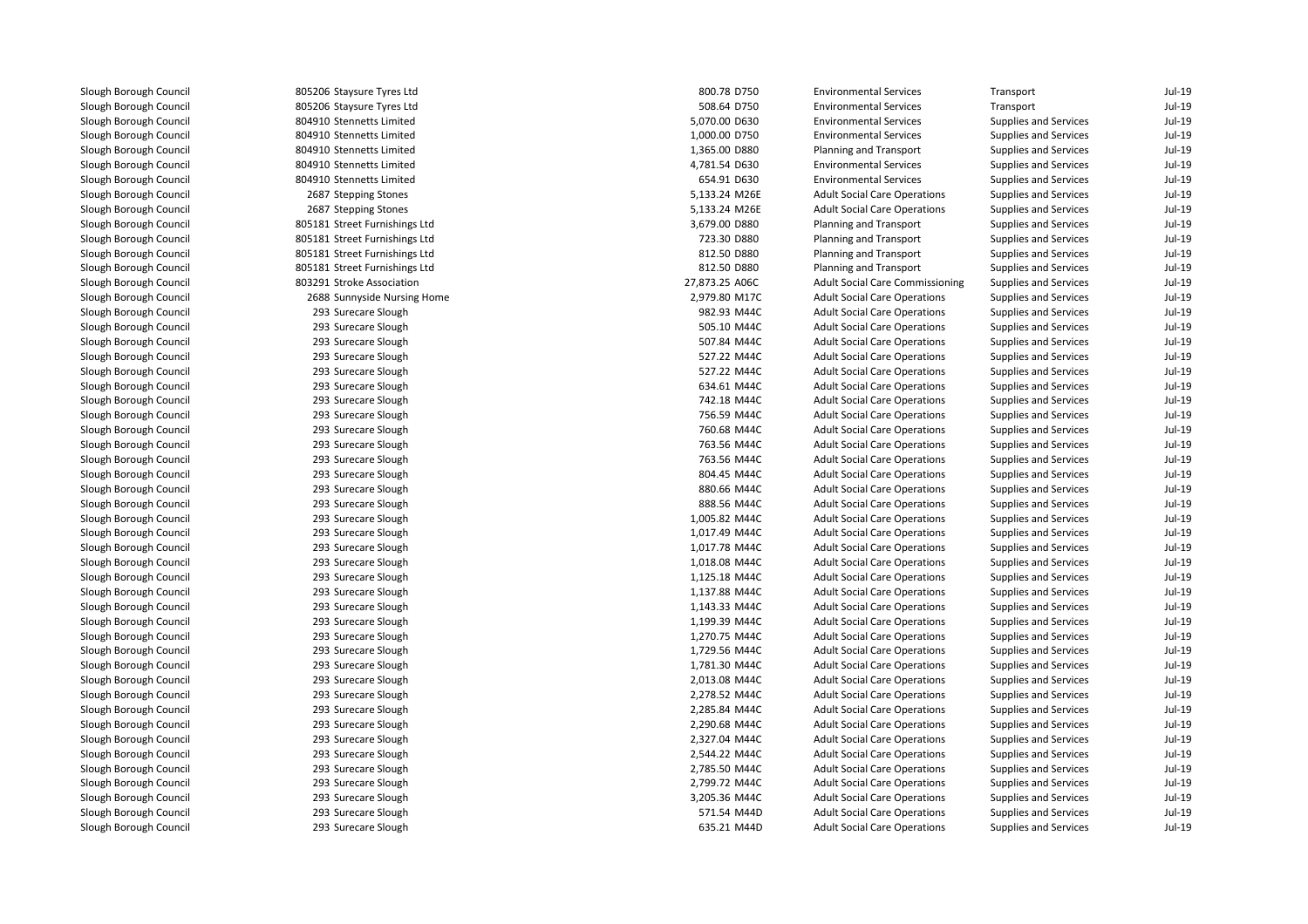293 Surecare Sloughh 1,147.38 M44D 293 Surecare Sloughh 2,290.05 M44D 293 Surecare Sloughh 2,290.68 M44D 293 Surecare Sloughh 2,399.08 M44D 293 Surecare Sloughh 2,540.05 M44D 293 Surecare Sloughh 2,797.06 M44D 293 Surecare Slough 293 Surecare Slough 293 Surecare Slough 293 Surecare Sloughh 2,290.68 M47D 293 Surecare Sloughh 567.57 M48C 293 Surecare Sloughh 634.89 M48C 293 Surecare Sloughh 1,779.09 M48C 293 Surecare Sloughh 2,023.38 M48C 293 Surecare Sloughh 2,290.68 M48C 293 Surecare Sloughh 2,546.40 M48C 803668 Surrey Disabled People's Partnership 1833 Swarco Traffic Limited 805484 Synergy Asset Services Ltd 803464 TAIRA FOO 806506 Teacrate Rentals Limited 805683 Team Carita DCS Limitedd 868.00 M42C 805683 Team Carita DCS Limitedd 351.89 M44C 805683 Team Carita DCS Limitedd 1,193.64 M44C 805683 Team Carita DCS Limitedd 1,085.28 M48C 3369 Teeny Boppers Montessori School 2,016.30 F909 DSG 3369 Teeny Boppers Montessori School 9,170.90 F909 DSG 805607 Telehealth Solutions Ltdd 1,112.00 A06C 1596 Teleshore (Uk) Limited803382 Telford & Wrekin Council 1078 Thames Valley Chamber Of Commerce Group 803712 Thames Valley Transport Services LTD 398 The Big Yellow Self Storage Company Ltd 398 The Big Yellow Self Storage Company Ltd 398 The Big Yellow Self Storage Company Ltd 398 The Big Yellow Self Storage Company Ltd 398 The Big Yellow Self Storage Company Ltd2035 The Cycle Experience 2035 The Cycle Experience 653 The Godolphin Junior Academy 20,051.00 E779 DSG 804942 The Key Support Services Limited 804942 The Key Support Services Limited 1385 The Langley Academy 31,267.00 E719 DSG**1** AD 803300 The Langley Academy Primary **1998 CONSERVING METAL ACCOMPT ACCOMPT ACCOMPT ACCOMPT ACCOMPT ACCOMPT B** and the Superson of the Leading Care Company 1,155.00 M44C and the Superson of the Superson of the Superson of  $1,155.00$  M44C **1** S05400 The Leading Care Company **1996 September 2016 12:31 Additional Additional Additional Additional Additional Additional Additional Additional Additional Additional Additional Additional Additional Additional Addit** and the South of the Leading Care Company 1,270.50 M44C and the South of the South of the South of the South o **1** S05400 The Leading Care Company **1988 S18.20 M44C** S18.20 M44C I and the Leading Care Company and the Company of the Second State State State State State State State State State State State State State State State State State State State State State State State State State State State 805400 The Leading Care Company 559.42 M44C**1 805400** The Leading Care Company **630.12 M44C 630.12 M44C** 

| 3 Surecare Slough                         | 1,147.38 M44D   | <b>Adult Social Care Operations</b>    | <b>Supplies and Services</b> | Jul-19   |
|-------------------------------------------|-----------------|----------------------------------------|------------------------------|----------|
| 3 Surecare Slough                         | 2,290.05 M44D   | <b>Adult Social Care Operations</b>    | Supplies and Services        | Jul-19   |
| 3 Surecare Slough                         | 2,290.68 M44D   | <b>Adult Social Care Operations</b>    | Supplies and Services        | Jul-19   |
| 3 Surecare Slough                         | 2,399.08 M44D   | <b>Adult Social Care Operations</b>    | Supplies and Services        | Jul-19   |
| 3 Surecare Slough                         | 2,540.05 M44D   | <b>Adult Social Care Operations</b>    | <b>Supplies and Services</b> | $Jul-19$ |
| 3 Surecare Slough                         | 2,797.06 M44D   | <b>Adult Social Care Operations</b>    | <b>Supplies and Services</b> | Jul-19   |
| 3 Surecare Slough                         | 654.10 M44E     | <b>Adult Social Care Operations</b>    | Supplies and Services        | Jul-19   |
| 3 Surecare Slough                         | 1,006.58 M44E   | <b>Adult Social Care Operations</b>    | <b>Supplies and Services</b> | Jul-19   |
| 3 Surecare Slough                         | 1,269.80 M44E   | <b>Adult Social Care Operations</b>    | Supplies and Services        | Jul-19   |
| 3 Surecare Slough                         | 2,290.68 M47D   | <b>Adult Social Care Operations</b>    | Supplies and Services        | $Jul-19$ |
| 3 Surecare Slough                         | 567.57 M48C     | <b>Adult Social Care Operations</b>    | <b>Supplies and Services</b> | $Jul-19$ |
| 3 Surecare Slough                         | 634.89 M48C     | <b>Adult Social Care Operations</b>    | <b>Supplies and Services</b> | $Jul-19$ |
| 3 Surecare Slough                         | 1,779.09 M48C   | <b>Adult Social Care Operations</b>    | <b>Supplies and Services</b> | Jul-19   |
| 3 Surecare Slough                         | 2,023.38 M48C   | <b>Adult Social Care Operations</b>    | Supplies and Services        | Jul-19   |
| 3 Surecare Slough                         | 2,290.68 M48C   | <b>Adult Social Care Operations</b>    | Supplies and Services        | Jul-19   |
| 3 Surecare Slough                         | 2,546.40 M48C   | <b>Adult Social Care Operations</b>    | Supplies and Services        | Jul-19   |
| 8 Surrey Disabled People's Partnership    | 29,920.27 A02C  | <b>Adult Social Care Commissioning</b> | Supplies and Services        | Jul-19   |
| 3 Swarco Traffic Limited                  | 10,623.64 P871  | Capital                                | Capital Charges              | Jul-19   |
| 4 Synergy Asset Services Ltd              | 1,176.00 D900   | <b>Environmental Services</b>          | <b>Supplies and Services</b> | Jul-19   |
| 4 TAIRA FOO                               | 800.00 C322     | Communities and Lesiure                | Supplies and Services        | Jul-19   |
| 6 Teacrate Rentals Limited                | 1,545.00 B068   | <b>Building Management</b>             | Supplies and Services        | Jul-19   |
| 3 Team Carita DCS Limited                 | 868.00 M42C     | <b>Adult Social Care Operations</b>    | <b>Supplies and Services</b> | Jul-19   |
| 3 Team Carita DCS Limited                 | 751.89 M44C     | <b>Adult Social Care Operations</b>    | Supplies and Services        | $Jul-19$ |
| 3 Team Carita DCS Limited                 | 1,193.64 M44C   | <b>Adult Social Care Operations</b>    | <b>Supplies and Services</b> | $Jul-19$ |
| 3 Team Carita DCS Limited                 | 1,085.28 M48C   | <b>Adult Social Care Operations</b>    | Supplies and Services        | $Jul-19$ |
| 9 Teeny Boppers Montessori School         | 2,016.30 F909   | <b>DSG</b>                             | <b>Supplies and Services</b> | $Jul-19$ |
| 9 Teeny Boppers Montessori School         | 9,170.90 F909   | <b>DSG</b>                             | <b>Supplies and Services</b> | Jul-19   |
| 7 Telehealth Solutions Ltd                | 1,112.00 A06C   | <b>Adult Social Care Commissioning</b> | Supplies and Services        | $Jul-19$ |
| 6 Teleshore (Uk) Limited                  | 1,820.00 D320   | <b>Regulatory Services</b>             | Premises                     | Jul-19   |
| 2 Telford & Wrekin Council                | 4,064.00 F123   | Children, Learning and Skills          | <b>Supplies and Services</b> | Jul-19   |
| 8 Thames Valley Chamber Of Commerce Group | 1,960.00 B415   | <b>Strategy and Performance</b>        | Supplies and Services        | Jul-19   |
| 2 Thames Valley Transport Services LTD    | 117,324.80 F123 | Children, Learning and Skills          | Supplies and Services        | Jul-19   |
| 8 The Big Yellow Self Storage Company Ltd | 1,530.00 F150   | Children, Learning and Skills          | Premises                     | Jul-19   |
| 8 The Big Yellow Self Storage Company Ltd | -1,809.40 D508  | Planning and Transport                 | Supplies and Services        | Jul-19   |
| 8 The Big Yellow Self Storage Company Ltd | 1,875.60 D508   | Planning and Transport                 | Supplies and Services        | $Jul-19$ |
| 8 The Big Yellow Self Storage Company Ltd | 666.00 D508     | Planning and Transport                 | <b>Supplies and Services</b> | $Jul-19$ |
| 8 The Big Yellow Self Storage Company Ltd | 666.00 D508     | Planning and Transport                 | <b>Supplies and Services</b> | Jul-19   |
| 5 The Cycle Experience                    | 655.00 D508     | Planning and Transport                 | Supplies and Services        | Jul-19   |
| 5 The Cycle Experience                    | 4,320.00 D508   | Planning and Transport                 | Supplies and Services        | Jul-19   |
| 3 The Godolphin Junior Academy            | 20,051.00 E779  | <b>DSG</b>                             | Supplies and Services        | Jul-19   |
| 2 The Key Support Services Limited        | 642.88 F200     | Children, Learning and Skills          | Supplies and Services        | Jul-19   |
| 2 The Key Support Services Limited        | 9,749.88 F200   | Children, Learning and Skills          | <b>Supplies and Services</b> | Jul-19   |
| 5 The Langley Academy                     | 31,267.00 E719  | <b>DSG</b>                             | <b>Supplies and Services</b> | Jul-19   |
| 0 The Langley Academy Primary             | 40,219.30 E469  | <b>DSG</b>                             | <b>Supplies and Services</b> | Jul-19   |
| 0 The Leading Care Company                | 1,155.00 M44C   | <b>Adult Social Care Operations</b>    | Supplies and Services        | Jul-19   |
| 0 The Leading Care Company                | 641.06 M44C     | <b>Adult Social Care Operations</b>    | Supplies and Services        | Jul-19   |
| 0 The Leading Care Company                | 1,270.50 M44C   | <b>Adult Social Care Operations</b>    | <b>Supplies and Services</b> | Jul-19   |
| 0 The Leading Care Company                | 518.20 M44C     | <b>Adult Social Care Operations</b>    | <b>Supplies and Services</b> | $Jul-19$ |
| 0 The Leading Care Company                | 521.98 M44C     | <b>Adult Social Care Operations</b>    | <b>Supplies and Services</b> | Jul-19   |
| 0 The Leading Care Company                | 559.42 M44C     | <b>Adult Social Care Operations</b>    | <b>Supplies and Services</b> | Jul-19   |
| 0 The Leading Care Company                | 630.12 M44C     | <b>Adult Social Care Operations</b>    | <b>Supplies and Services</b> | Jul-19   |
|                                           |                 |                                        |                              |          |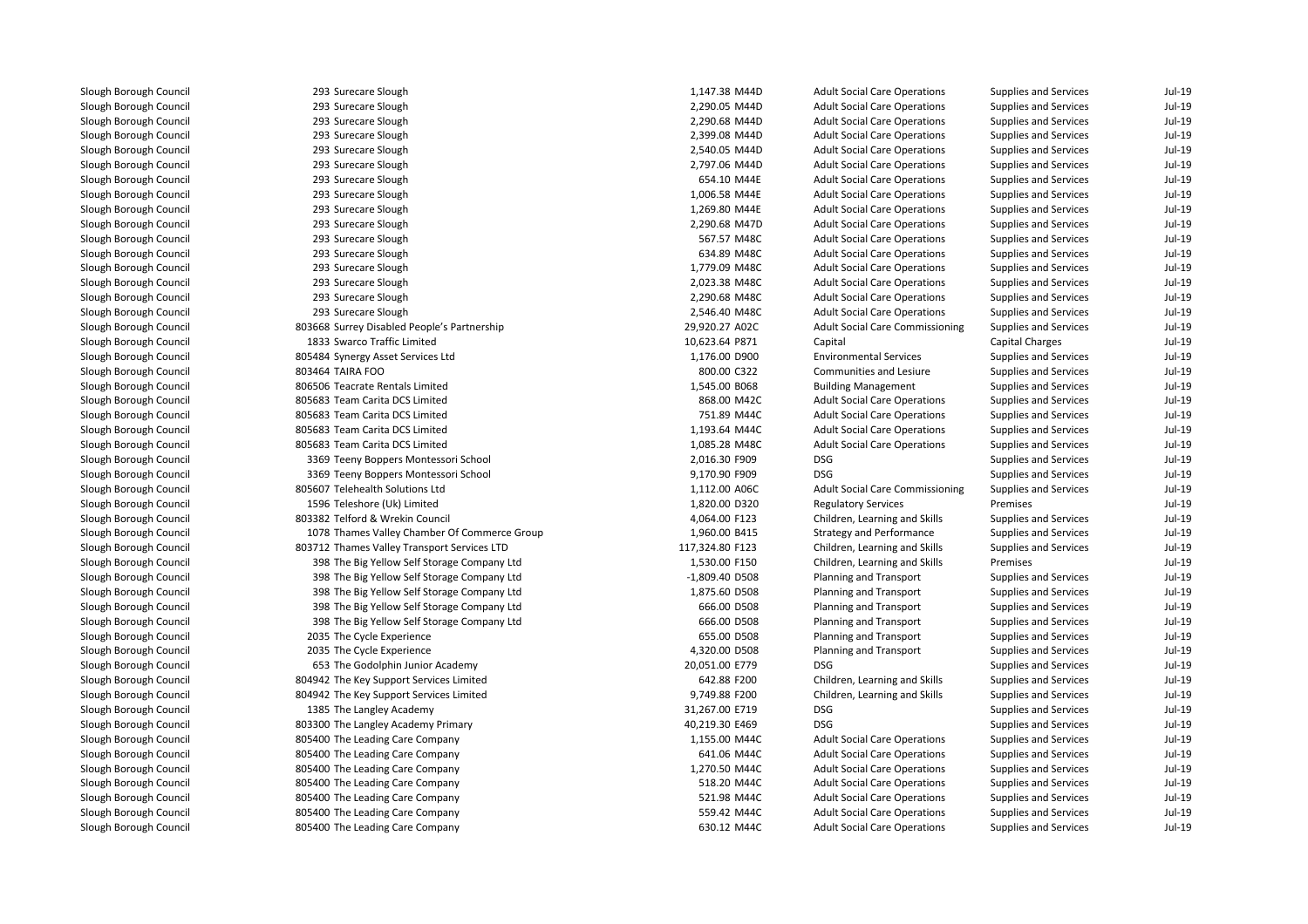| 805400 The Leading Care Company                    | 698.25 M44C      | <b>Adult Social Care Operations</b> | Supplies and Services        | $Jul-19$ |
|----------------------------------------------------|------------------|-------------------------------------|------------------------------|----------|
| 805400 The Leading Care Company                    | 743.10 M44C      | <b>Adult Social Care Operations</b> | Supplies and Services        | $Jul-19$ |
| 805400 The Leading Care Company                    | 860.27 M44C      | <b>Adult Social Care Operations</b> | Supplies and Services        | $Jul-19$ |
| 805400 The Leading Care Company                    | 1,278.51 M44C    | <b>Adult Social Care Operations</b> | Supplies and Services        | $Jul-19$ |
| 805400 The Leading Care Company                    | 3,465.00 M44C    | <b>Adult Social Care Operations</b> | Supplies and Services        | $Jul-19$ |
| 805400 The Leading Care Company                    | 4,620.00 M44C    | <b>Adult Social Care Operations</b> | Supplies and Services        | $Jul-19$ |
| 805400 The Leading Care Company                    | 864.06 M44D      | <b>Adult Social Care Operations</b> | Supplies and Services        | $Jul-19$ |
| 805400 The Leading Care Company                    | 823.36 M44D      | <b>Adult Social Care Operations</b> | <b>Supplies and Services</b> | $Jul-19$ |
| 805400 The Leading Care Company                    | 1,651.98 M44D    | <b>Adult Social Care Operations</b> | Supplies and Services        | $Jul-19$ |
| 805400 The Leading Care Company                    | -693.52 M45C     | <b>Adult Social Care Operations</b> | Supplies and Services        | $Jul-19$ |
| 1794 The Light UK                                  | 536.00 M44E      | <b>Adult Social Care Operations</b> | Supplies and Services        | $Jul-19$ |
| 1794 The Light UK                                  | 804.00 M44E      | <b>Adult Social Care Operations</b> | Supplies and Services        | $Jul-19$ |
| 1794 The Light UK                                  | 804.00 M44E      | <b>Adult Social Care Operations</b> | <b>Supplies and Services</b> | $Jul-19$ |
| 1794 The Light UK                                  | 1,005.00 M44E    | <b>Adult Social Care Operations</b> | Supplies and Services        | $Jul-19$ |
| 1794 The Light UK                                  | 1,005.00 M44E    | <b>Adult Social Care Operations</b> | Supplies and Services        | $Jul-19$ |
| 1794 The Light UK                                  | 1,206.00 M44E    | <b>Adult Social Care Operations</b> | Supplies and Services        | $Jul-19$ |
| 1794 The Light UK                                  | 603.00 M44E      | <b>Adult Social Care Operations</b> | Supplies and Services        | $Jul-19$ |
| 1794 The Light UK                                  | 804.00 M44E      | <b>Adult Social Care Operations</b> | Supplies and Services        | $Jul-19$ |
| 3883 The Maples Reading                            | 11,785.71 M26E   | <b>Adult Social Care Operations</b> | <b>Supplies and Services</b> | $Jul-19$ |
| 2584 The National Society For Epilepsy             | 558.54 M26E      | <b>Adult Social Care Operations</b> | Supplies and Services        | $Jul-19$ |
| 3116 The Oratory Montessori Day Nursery            | 18,184.40 F909   | <b>DSG</b>                          | Supplies and Services        | $Jul-19$ |
| 3116 The Oratory Montessori Day Nursery            | 7,137.92 F909    | <b>DSG</b>                          | Supplies and Services        | $Jul-19$ |
| 803338 The Owl Centre                              | 3,263.64 F417    | <b>DSG</b>                          | Supplies and Services        | $Jul-19$ |
| 806545 The Radley Forensic Document Laboratory Ltd | 2,000.00 D316    | <b>Regulatory Services</b>          | Supplies and Services        | $Jul-19$ |
| 2898 The Regard Partnership Ltd                    | 6,596.74 M26E    | <b>Adult Social Care Operations</b> | <b>Supplies and Services</b> | $Jul-19$ |
| 2898 The Regard Partnership Ltd                    | 6,816.63 M26E    | <b>Adult Social Care Operations</b> | Supplies and Services        | $Jul-19$ |
| 2898 The Regard Partnership Ltd                    | 3,076.75 M42E    | <b>Adult Social Care Operations</b> | Supplies and Services        | $Jul-19$ |
| 2898 The Regard Partnership Ltd                    | 4,427.64 M42E    | <b>Adult Social Care Operations</b> | Supplies and Services        | $Jul-19$ |
| 2898 The Regard Partnership Ltd                    | 4,744.77 M42E    | <b>Adult Social Care Operations</b> | Supplies and Services        | $Jul-19$ |
| 2898 The Regard Partnership Ltd                    | 4,834.89 M42E    | <b>Adult Social Care Operations</b> | Supplies and Services        | $Jul-19$ |
| 2898 The Regard Partnership Ltd                    | 5,045.87 M42E    | <b>Adult Social Care Operations</b> | Supplies and Services        | $Jul-19$ |
| 2898 The Regard Partnership Ltd                    | 6,356.55 M42E    | <b>Adult Social Care Operations</b> | Supplies and Services        | $Jul-19$ |
| 2898 The Regard Partnership Ltd                    | 4,879.71 M44D    | <b>Adult Social Care Operations</b> | Supplies and Services        | $Jul-19$ |
| 2898 The Regard Partnership Ltd                    | 5,125.85 M44E    | <b>Adult Social Care Operations</b> | <b>Supplies and Services</b> | $Jul-19$ |
| 2898 The Regard Partnership Ltd                    | 5,273.54 M44E    | <b>Adult Social Care Operations</b> | Supplies and Services        | $Jul-19$ |
| 2831 The Turner Home                               | 2,157.00 M15D    | <b>Adult Social Care Operations</b> | Supplies and Services        | $Jul-19$ |
| 2831 The Turner Home                               | -597.10 M15D     | <b>Adult Social Care Operations</b> | <b>External Receipts</b>     | $Jul-19$ |
| 821 The Westgate School                            | 40,888.00 E789   | <b>DSG</b>                          | <b>Supplies and Services</b> | $Jul-19$ |
| 804686 Thistle Insurance Services Ltd              | $-2,086.02$ J006 | Housing Revenue Account             | Supplies and Services        | $Jul-19$ |
| 1127 Tinies Childcare Berkshire Nurseries Limited  | 633.59 F187      | Children, Learning and Skills       | <b>Agency Staff</b>          | $Jul-19$ |
| 1127 Tinies Childcare Berkshire Nurseries Limited  | 638.58 F187      | Children, Learning and Skills       | <b>Agency Staff</b>          | $Jul-19$ |
| 1127 Tinies Childcare Berkshire Nurseries Limited  | 549.69 F187      | Children, Learning and Skills       | <b>Agency Staff</b>          | $Jul-19$ |
| 806360 Tiny Turtles Daycare Nursery Ltd            | 6,953.79 F909    | <b>DSG</b>                          | Supplies and Services        | $Jul-19$ |
| 805506 TKF Training                                | 1,360.00 D750    | <b>Environmental Services</b>       | Indirect Employee Expenses   | $Jul-19$ |
| 803194 TMP Worldwide                               | 1,640.00 B348    | People                              | Supplies and Services        | $Jul-19$ |
| 803194 TMP Worldwide                               | 1,772.00 B348    | People                              | Supplies and Services        | $Jul-19$ |
| 803194 TMP Worldwide                               | 2,682.25 B348    | People                              | Supplies and Services        | $Jul-19$ |
| 803194 TMP Worldwide                               | 6,119.65 B348    | People                              | <b>Supplies and Services</b> | $Jul-19$ |
| 171 Toad Hall Nursery                              | 26,162.52 F909   | <b>DSG</b>                          | <b>Supplies and Services</b> | $Jul-19$ |
| 171 Toad Hall Nursery                              | 21,690.57 F909   | <b>DSG</b>                          | <b>Supplies and Services</b> | $Jul-19$ |
| 805562 Tobias Eastwood                             | 1,117.50 C322    | Communities and Lesiure             | Supplies and Services        | $Jul-19$ |
|                                                    |                  |                                     |                              |          |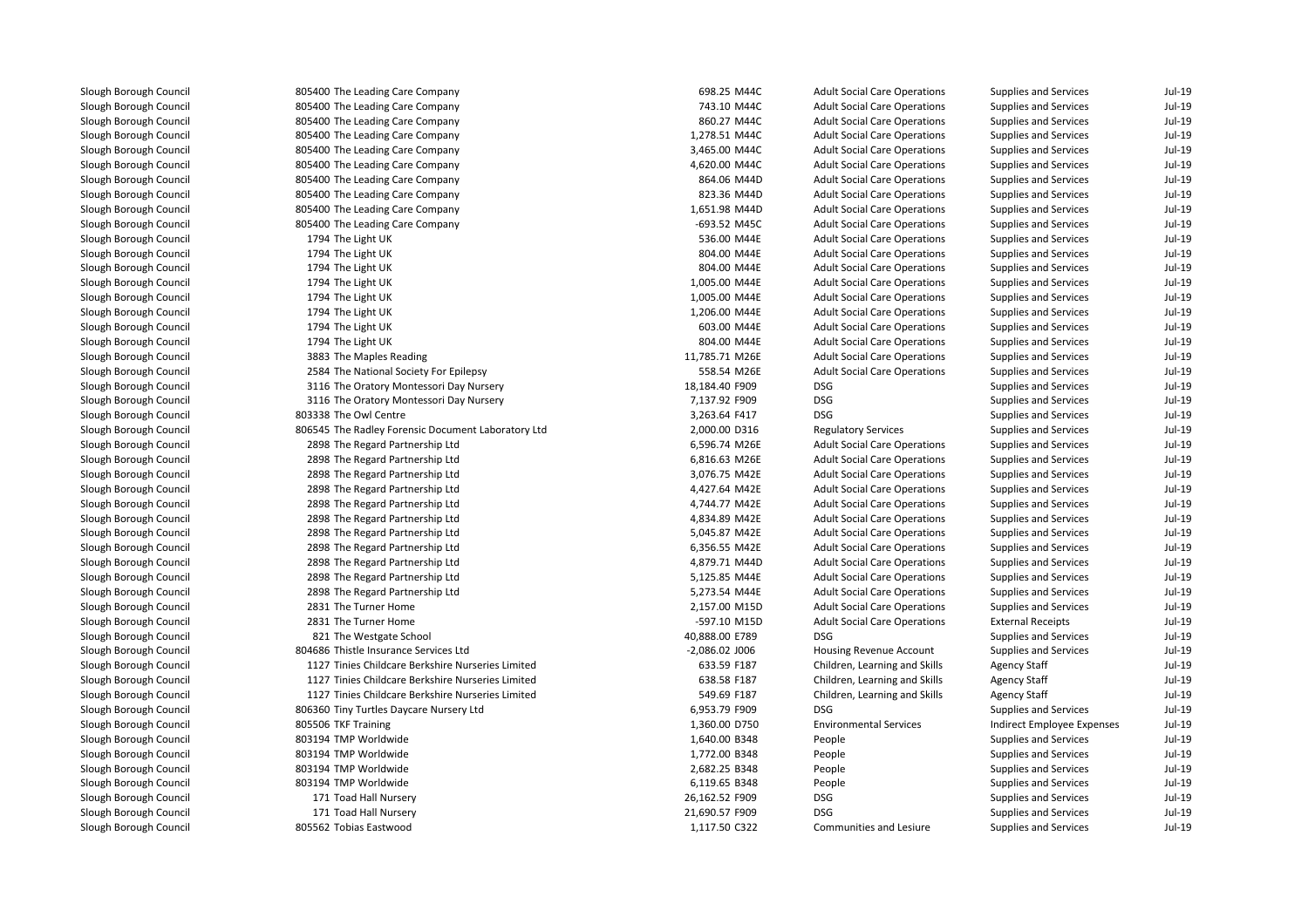| 805363 Total Play Ltd                       | 4,395.00 C001   | Communities and Lesiure                | Premises                     | $Jul-19$ |
|---------------------------------------------|-----------------|----------------------------------------|------------------------------|----------|
| 2432 Tracsis Traffic Data Limited           | 1,125.00 D500   | Planning and Transport                 | <b>Supplies and Services</b> | Jul-19   |
| 805950 Treloar College                      | 741.04 M26E     | <b>Adult Social Care Operations</b>    | Supplies and Services        | $Jul-19$ |
| 805950 Treloar College                      | 741.04 M26E     | <b>Adult Social Care Operations</b>    | Supplies and Services        | $Jul-19$ |
| 803458 Treloars                             | 18,711.38 M26E  | <b>Adult Social Care Operations</b>    | <b>Supplies and Services</b> | $Jul-19$ |
| 803458 Treloars                             | 18,711.38 M26E  | <b>Adult Social Care Operations</b>    | <b>Supplies and Services</b> | $Jul-19$ |
| 803458 Treloars                             | 20,572.18 M26E  | <b>Adult Social Care Operations</b>    | Supplies and Services        | $Jul-19$ |
| 803458 Treloars                             | 27,134.16 F551  | <b>DSG</b>                             | <b>Supplies and Services</b> | $Jul-19$ |
| 309 Trustmarque Solutions Ltd               | 4,450.00 B342   | Digital and Strategic IT               | Supplies and Services        | $Jul-19$ |
| 309 Trustmarque Solutions Ltd               | 12,100.00 B342  | Digital and Strategic IT               | Supplies and Services        | $Jul-19$ |
| 309 Trustmarque Solutions Ltd               | 12,100.00 B342  | Digital and Strategic IT               | Supplies and Services        | $Jul-19$ |
| 309 Trustmarque Solutions Ltd               | 12,100.00 B342  | Digital and Strategic IT               | Supplies and Services        | $Jul-19$ |
| 309 Trustmarque Solutions Ltd               | 7,148.00 P161   | Capital                                | Supplies and Services        | $Jul-19$ |
| 2889 Tudor (UK) Ltd t/a Tudor Environmental | 533.11 D620     | <b>Environmental Services</b>          | Supplies and Services        | $Jul-19$ |
| 2889 Tudor (UK) Ltd t/a Tudor Environmental | 667.80 D750     | <b>Environmental Services</b>          | <b>Supplies and Services</b> | $Jul-19$ |
| 806628 Tudor Tea & Coffee Ltd               | 3,695.00 B068   | <b>Building Management</b>             | Supplies and Services        | $Jul-19$ |
| 722 Tunstall Healthcare (Uk) Ltd            | 5,051.38 K089   | <b>Regulatory Services</b>             | Supplies and Services        | $Jul-19$ |
| 942 Turning Point                           | 206,250.00 A04C | <b>Adult Social Care Commissioning</b> | Supplies and Services        | $Jul-19$ |
| 942 Turning Point                           | 206,250.00 A04C | <b>Adult Social Care Commissioning</b> | Supplies and Services        | $Jul-19$ |
| 806581 tutti frutti productions             | 750.00 C010     | Communities and Lesiure                | Supplies and Services        | $Jul-19$ |
| 803603 Unique Training Solutions            | 580.00 B409     | People                                 | Indirect Employee Expenses   | $Jul-19$ |
| 3953 Upton Court Grammar School             | 20,133.00 E799  | <b>DSG</b>                             | <b>Supplies and Services</b> | $Jul-19$ |
| 577 Upton Park Hotel                        | 1,050.00 M80F   | <b>Adult Social Care Operations</b>    | <b>Supplies and Services</b> | $Jul-19$ |
| 577 Upton Park Hotel                        | 1,260.00 M80F   | <b>Adult Social Care Operations</b>    | Supplies and Services        | $Jul-19$ |
| 577 Upton Park Hotel                        | 1,400.00 M80F   | <b>Adult Social Care Operations</b>    | Supplies and Services        | $Jul-19$ |
| 577 Upton Park Hotel                        | 1,400.00 M80F   | <b>Adult Social Care Operations</b>    | Supplies and Services        | $Jul-19$ |
| 803251 Vail Williams LLP                    | 5,000.00 P095   | Capital                                | <b>Capital Charges</b>       | $Jul-19$ |
| 803172 Victoria Sweeney                     | 1,880.00 A07M   | <b>Adult Social Care Operations</b>    | <b>Supplies and Services</b> | $Jul-19$ |
| 3579 Village Sensations                     | 10,501.80 C001  | Communities and Lesiure                | Premises                     | $Jul-19$ |
| 1212 Virgin Media Ltd                       | 19,767.35 B023  | Finance                                | Supplies and Services        | $Jul-19$ |
| 1212 Virgin Media Ltd                       | 20,351.72 B023  | Finance                                | Supplies and Services        | $Jul-19$ |
| 1212 Virgin Media Ltd                       | 19,944.12 B023  | Finance                                | Supplies and Services        | $Jul-19$ |
| 1212 Virgin Media Ltd                       | 17,500.00 B342  | Digital and Strategic IT               | Supplies and Services        | $Jul-19$ |
| 806099 Virtual College                      | 500.00 F402     | Children, Learning and Skills          | Supplies and Services        | $Jul-19$ |
| 1839 Vistascapes                            | 12,179.52 P457  | Capital                                | <b>Capital Charges</b>       | $Jul-19$ |
| 803163 Volker Highays                       | 22,704.23 P160  | Capital                                | <b>Capital Charges</b>       | $Jul-19$ |
| 803163 Volker Highays                       | 578,433.97 P160 | Capital                                | Capital Charges              | $Jul-19$ |
| 803163 Volker Highays                       | 30,354.27 D413  | Planning and Transport                 | Supplies and Services        | $Jul-19$ |
| 2682 Voyage 1 Limited                       | 5,066.54 M26E   | <b>Adult Social Care Operations</b>    | Supplies and Services        | $Jul-19$ |
| 2682 Voyage 1 Limited                       | 5,477.92 M26E   | <b>Adult Social Care Operations</b>    | <b>Supplies and Services</b> | $Jul-19$ |
| 2682 Voyage 1 Limited                       | 6,337.47 M26E   | <b>Adult Social Care Operations</b>    | Supplies and Services        | $Jul-19$ |
| 2682 Voyage 1 Limited                       | 6,853.97 M26E   | <b>Adult Social Care Operations</b>    | Supplies and Services        | $Jul-19$ |
| 2682 Voyage 1 Limited                       | 607.11 M26E     | <b>Adult Social Care Operations</b>    | Supplies and Services        | $Jul-19$ |
| 2682 Voyage 1 Limited                       | 6,853.97 M26E   | <b>Adult Social Care Operations</b>    | <b>Supplies and Services</b> | $Jul-19$ |
| 2682 Voyage 1 Limited                       | 8,630.44 M26E   | <b>Adult Social Care Operations</b>    | Supplies and Services        | $Jul-19$ |
| 2682 Voyage 1 Limited                       | 5,016.97 M27F   | <b>Adult Social Care Operations</b>    | Supplies and Services        | $Jul-19$ |
| 2682 Voyage 1 Limited                       | 6,478.14 M26E   | <b>Adult Social Care Operations</b>    | Supplies and Services        | $Jul-19$ |
| 2682 Voyage 1 Limited                       | $-611.59$ M26E  | <b>Adult Social Care Operations</b>    | <b>External Receipts</b>     | $Jul-19$ |
| 2682 Voyage 1 Limited                       | $-617.65$ M26E  | <b>Adult Social Care Operations</b>    | <b>External Receipts</b>     | $Jul-19$ |
| 2682 Voyage 1 Limited                       | $-611.59$ M26E  | <b>Adult Social Care Operations</b>    | <b>External Receipts</b>     | $Jul-19$ |
| 3436 Voyage Ltd                             | 3,575.98 M26E   | <b>Adult Social Care Operations</b>    | <b>Supplies and Services</b> | $Jul-19$ |
|                                             |                 |                                        |                              |          |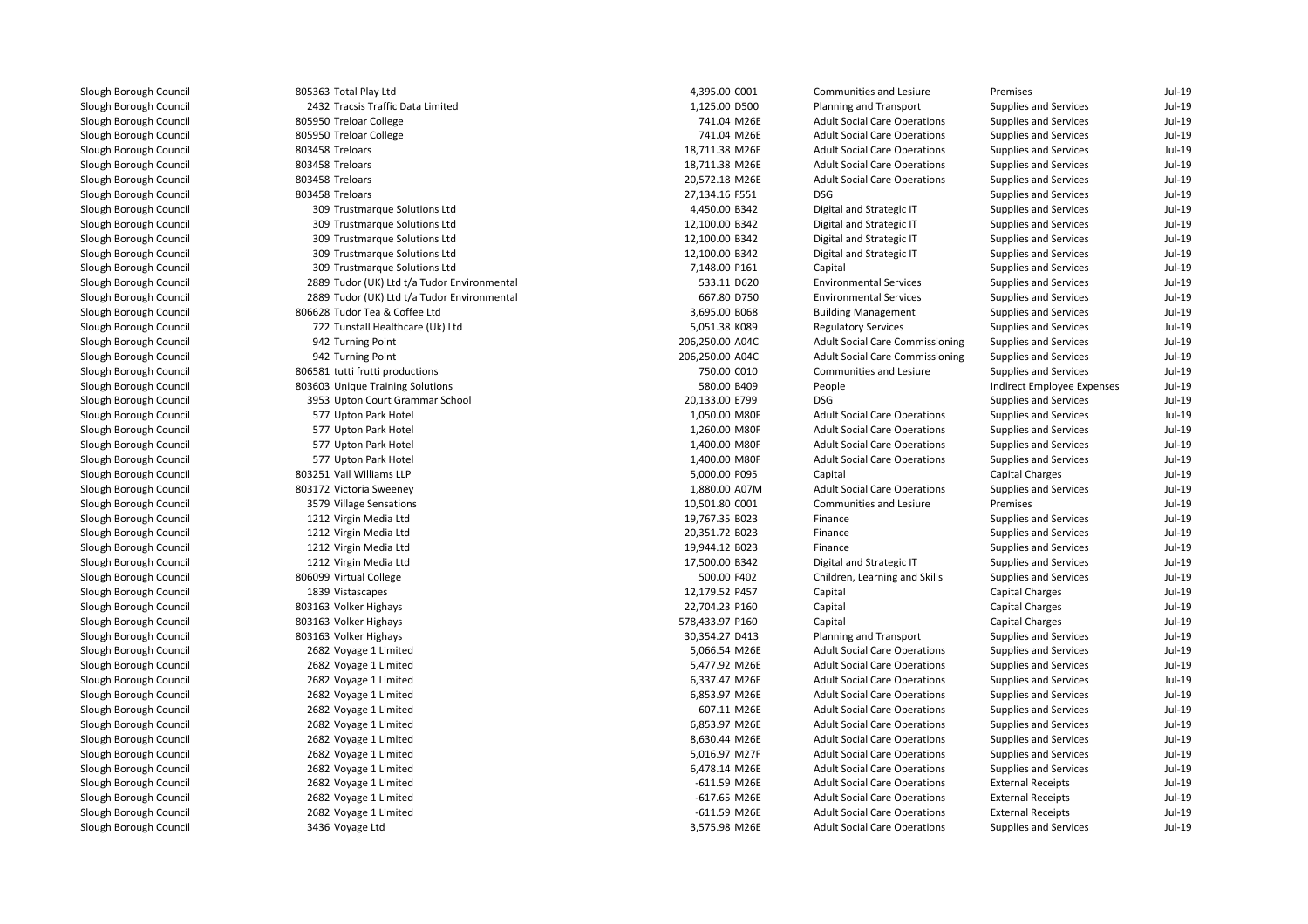| 3436 Voyage Ltd                              | 5,723.62 M26E  | <b>Adult Social Care Operations</b>    | <b>Supplies and Services</b> | Jul-19 |
|----------------------------------------------|----------------|----------------------------------------|------------------------------|--------|
| 3436 Voyage Ltd                              | 4,378.80 M42E  | <b>Adult Social Care Operations</b>    | <b>Supplies and Services</b> | Jul-19 |
| 3436 Voyage Ltd                              | 4,858.80 M42E  | <b>Adult Social Care Operations</b>    | <b>Supplies and Services</b> | Jul-19 |
| 3436 Voyage Ltd                              | 6,291.30 M42E  | <b>Adult Social Care Operations</b>    | <b>Supplies and Services</b> | Jul-19 |
| 3436 Voyage Ltd                              | 3,663.50 M42E  | <b>Adult Social Care Operations</b>    | <b>Supplies and Services</b> | Jul-19 |
| 3436 Voyage Ltd                              | 4,598.26 M42E  | <b>Adult Social Care Operations</b>    | <b>Supplies and Services</b> | Jul-19 |
| 3436 Voyage Ltd                              | 5,122.07 M42E  | <b>Adult Social Care Operations</b>    | <b>Supplies and Services</b> | Jul-19 |
| 3436 Voyage Ltd                              | 5,353.80 M42E  | <b>Adult Social Care Operations</b>    | <b>Supplies and Services</b> | Jul-19 |
| 3436 Voyage Ltd                              | 5,973.30 M42E  | <b>Adult Social Care Operations</b>    | <b>Supplies and Services</b> | Jul-19 |
| 1762 Wellingtons For Langley Hall            | 45,854.00 P196 | Capital                                | <b>Supplies and Services</b> | Jul-19 |
| 1762 Wellingtons For Langley Hall            | 4,807.89 F909  | <b>DSG</b>                             | <b>Supplies and Services</b> | Jul-19 |
| 1762 Wellingtons For Langley Hall            | 70,373.32 F909 | <b>DSG</b>                             | <b>Supplies and Services</b> | Jul-19 |
| 324 Wernick Hire Ltd                         | 3,670.00 M50A  | Planning and Transport                 | Premises                     | Jul-19 |
| 2891 West Berkshire Council                  | 78,249.09 A08R | <b>Adult Social Care Operations</b>    | <b>Supplies and Services</b> | Jul-19 |
| 2891 West Berkshire Council                  | 2,040.00 F123  | Children, Learning and Skills          | <b>Supplies and Services</b> | Jul-19 |
| 774 West Berkshire County Council            | 2,281.52 M36E  | <b>Adult Social Care Operations</b>    | <b>Supplies and Services</b> | Jul-19 |
| 774 West Berkshire County Council            | 2,353.84 M44E  | <b>Adult Social Care Operations</b>    | <b>Supplies and Services</b> | Jul-19 |
| 774 West Berkshire County Council            | 2,353.84 M44E  | <b>Adult Social Care Operations</b>    | <b>Supplies and Services</b> | Jul-19 |
| 1649 Western House Primary School            | 52,674.03 E439 | <b>DSG</b>                             | <b>Supplies and Services</b> | Jul-19 |
| 2201 Wexham Road Pharmacy                    | 570.78 A04C    | <b>Adult Social Care Commissioning</b> | <b>Supplies and Services</b> | Jul-19 |
| 803752 Wexham School                         | 4,000.00 F166  | <b>DSG</b>                             | <b>Supplies and Services</b> | Jul-19 |
| 803616 WF Howes Ltd                          | 4,474.80 C104  | Communities and Lesiure                | <b>Supplies and Services</b> | Jul-19 |
| 803677 Wheelie Bin Direct Limited            | 1,079.40 D610  | <b>Environmental Services</b>          | <b>Supplies and Services</b> | Jul-19 |
| 803677 Wheelie Bin Direct Limited            | 1,439.20 D610  | <b>Environmental Services</b>          | <b>Supplies and Services</b> | Jul-19 |
| 803677 Wheelie Bin Direct Limited            | 809.55 D610    | <b>Environmental Services</b>          | <b>Supplies and Services</b> | Jul-19 |
| 803677 Wheelie Bin Direct Limited            | 1,349.50 D610  | <b>Environmental Services</b>          | <b>Supplies and Services</b> | Jul-19 |
| 3628 White Leaf Care Ltd                     | 4,938.86 M26E  | <b>Adult Social Care Operations</b>    | <b>Supplies and Services</b> | Jul-19 |
| 3628 White Leaf Care Ltd                     | 4,407.75 M26E  | <b>Adult Social Care Operations</b>    | <b>Supplies and Services</b> | Jul-19 |
| 3628 White Leaf Care Ltd                     | 5,103.48 M26E  | <b>Adult Social Care Operations</b>    | <b>Supplies and Services</b> | Jul-19 |
| 3628 White Leaf Care Ltd                     | 5,302.07 M26E  | <b>Adult Social Care Operations</b>    | <b>Supplies and Services</b> | Jul-19 |
| 805928 Wild Acres Rest Home                  | 3,200.00 M27C  | <b>Adult Social Care Operations</b>    | <b>Supplies and Services</b> | Jul-19 |
| 1753 Willow Primary School                   | 25,041.37 E499 | <b>DSG</b>                             | <b>Supplies and Services</b> | Jul-19 |
| 805208 Wilson & Scott (Highways) Ltd         | 6,081.06 D880  | Planning and Transport                 | <b>Supplies and Services</b> | Jul-19 |
| 805208 Wilson & Scott (Highways) Ltd         | 7,935.21 D880  | Planning and Transport                 | <b>Supplies and Services</b> | Jul-19 |
| 805209 Wilsons Horticultural Maintenance Ltd | 4,675.00 D750  | <b>Environmental Services</b>          | <b>Supplies and Services</b> | Jul-19 |
| 1475 Windowflowers Ltd                       | 2,500.00 C001  | Communities and Lesiure                | Premises                     | Jul-19 |
| 1475 Windowflowers Ltd                       | 1,350.00 D347  | <b>Environmental Services</b>          | Premises                     | Jul-19 |
| 1475 Windowflowers Ltd                       | 4,300.00 D347  | <b>Environmental Services</b>          | Premises                     | Jul-19 |
| 1475 Windowflowers Ltd                       | 4,080.00 B009  | Governance                             | Capital Charges              | Jul-19 |
| 804807 Windsar Care Centre Ltd               | 3,432.14 M15D  | <b>Adult Social Care Operations</b>    | Supplies and Services        | Jul-19 |
| 804807 Windsar Care Centre Ltd               | 6,642.86 M15D  | <b>Adult Social Care Operations</b>    | <b>Supplies and Services</b> | Jul-19 |
| 804807 Windsar Care Centre Ltd               | 571.43 M15D    | <b>Adult Social Care Operations</b>    | <b>Supplies and Services</b> | Jul-19 |
| 804807 Windsar Care Centre Ltd               | 1,371.43 M15D  | <b>Adult Social Care Operations</b>    | <b>Supplies and Services</b> | Jul-19 |
| 804807 Windsar Care Centre Ltd               | 3,321.43 M17C  | <b>Adult Social Care Operations</b>    | <b>Supplies and Services</b> | Jul-19 |
| 804807 Windsar Care Centre Ltd               | 3,432.14 M17C  | <b>Adult Social Care Operations</b>    | <b>Supplies and Services</b> | Jul-19 |
| 804807 Windsar Care Centre Ltd               | 3,432.14 M17C  | <b>Adult Social Care Operations</b>    | <b>Supplies and Services</b> | Jul-19 |
| 804807 Windsar Care Centre Ltd               | 3,432.14 M17C  | <b>Adult Social Care Operations</b>    | <b>Supplies and Services</b> | Jul-19 |
| 804807 Windsar Care Centre Ltd               | 3,432.14 M17C  | <b>Adult Social Care Operations</b>    | <b>Supplies and Services</b> | Jul-19 |
| 804807 Windsar Care Centre Ltd               | 3,542.86 M17C  | <b>Adult Social Care Operations</b>    | <b>Supplies and Services</b> | Jul-19 |
| 804807 Windsar Care Centre Ltd               | 3,542.86 M17C  | <b>Adult Social Care Operations</b>    | <b>Supplies and Services</b> | Jul-19 |
| 804807 Windsar Care Centre Ltd               | 3,321.43 M18C  | <b>Adult Social Care Operations</b>    | <b>Supplies and Services</b> | Jul-19 |
|                                              |                |                                        |                              |        |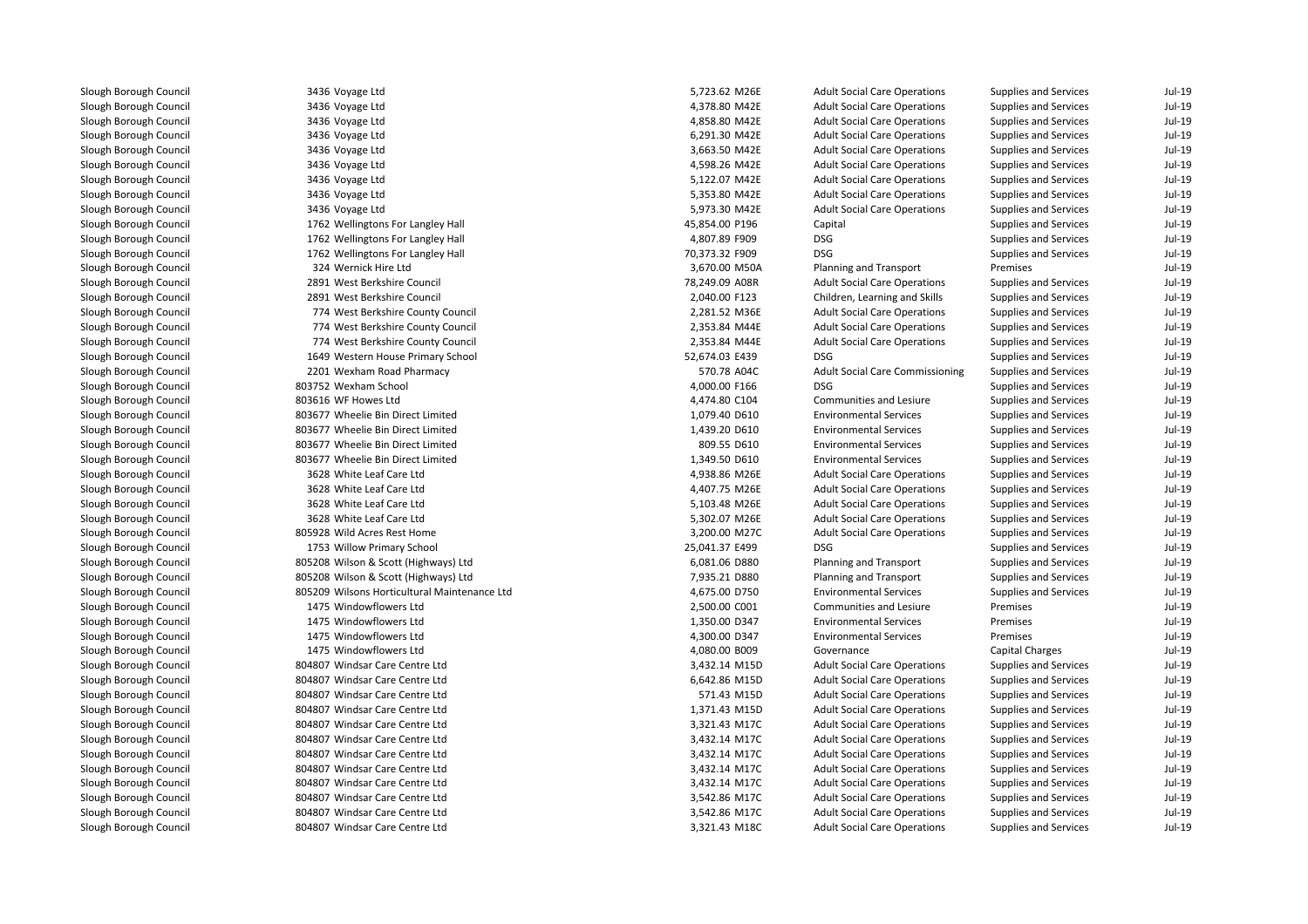| 804807 Windsar Care Centre Ltd                       | 3,321.43 M18C  | <b>Adult Social Care Operations</b>                            | <b>Supplies and Services</b>               | Jul-19 |
|------------------------------------------------------|----------------|----------------------------------------------------------------|--------------------------------------------|--------|
| 804807 Windsar Care Centre Ltd                       | 3,321.43 M18C  | <b>Adult Social Care Operations</b>                            | <b>Supplies and Services</b>               | Jul-19 |
| 804807 Windsar Care Centre Ltd                       | 3,432.14 M18C  | <b>Adult Social Care Operations</b>                            | <b>Supplies and Services</b>               | Jul-19 |
| 804807 Windsar Care Centre Ltd                       | 3,432.14 M18C  | <b>Adult Social Care Operations</b>                            | <b>Supplies and Services</b>               | Jul-19 |
| 804807 Windsar Care Centre Ltd                       | 3,432.14 M18C  | <b>Adult Social Care Operations</b>                            | <b>Supplies and Services</b>               | Jul-19 |
| 804807 Windsar Care Centre Ltd                       | 3,542.86 M18C  | <b>Adult Social Care Operations</b>                            | Supplies and Services                      | Jul-19 |
| 804807 Windsar Care Centre Ltd                       | 3,321.43 M25C  | <b>Adult Social Care Operations</b>                            | <b>Supplies and Services</b>               | Jul-19 |
| 804807 Windsar Care Centre Ltd                       | 3,432.14 M28C  | <b>Adult Social Care Operations</b>                            | <b>Supplies and Services</b>               | Jul-19 |
| 804807 Windsar Care Centre Ltd                       | 3,542.86 M28C  | <b>Adult Social Care Operations</b>                            | <b>Supplies and Services</b>               | Jul-19 |
| 804807 Windsar Care Centre Ltd                       | 3,432.14 M29C  | <b>Adult Social Care Operations</b>                            | <b>Supplies and Services</b>               | Jul-19 |
| 3604 Windsar Care Ltd                                | 3,321.43 M15F  | <b>Adult Social Care Operations</b>                            | <b>Supplies and Services</b>               | Jul-19 |
| 3604 Windsar Care Ltd                                | 3,432.14 M15F  | <b>Adult Social Care Operations</b>                            | <b>Supplies and Services</b>               | Jul-19 |
| 3604 Windsar Care Ltd                                | 3,100.00 M17C  | <b>Adult Social Care Operations</b>                            | Supplies and Services                      | Jul-19 |
| 3604 Windsar Care Ltd                                | 3,100.00 M17C  | <b>Adult Social Care Operations</b>                            | <b>Supplies and Services</b>               | Jul-19 |
| 3604 Windsar Care Ltd                                | 3,321.43 M17C  | <b>Adult Social Care Operations</b>                            | <b>Supplies and Services</b>               | Jul-19 |
| 3604 Windsar Care Ltd                                | 3,321.43 M17C  | <b>Adult Social Care Operations</b>                            | Supplies and Services                      | Jul-19 |
| 3604 Windsar Care Ltd                                | 3,432.14 M17C  | <b>Adult Social Care Operations</b>                            | <b>Supplies and Services</b>               | Jul-19 |
| 3604 Windsar Care Ltd                                | 3,432.14 M17C  | <b>Adult Social Care Operations</b>                            | <b>Supplies and Services</b>               | Jul-19 |
| 3604 Windsar Care Ltd                                | 3,542.86 M17C  | <b>Adult Social Care Operations</b>                            | <b>Supplies and Services</b>               | Jul-19 |
| 3604 Windsar Care Ltd                                | 3,542.86 M17C  | <b>Adult Social Care Operations</b>                            | <b>Supplies and Services</b>               | Jul-19 |
| 3604 Windsar Care Ltd                                | 1,992.86 M17C  | <b>Adult Social Care Operations</b>                            | <b>Supplies and Services</b>               | Jul-19 |
| 3604 Windsar Care Ltd                                | 17,421.43 M17C | <b>Adult Social Care Operations</b>                            | <b>Supplies and Services</b>               | Jul-19 |
| 3604 Windsar Care Ltd                                | 3,100.00 M18C  | <b>Adult Social Care Operations</b>                            | <b>Supplies and Services</b>               | Jul-19 |
| 3604 Windsar Care Ltd                                | 3,432.14 M18C  | <b>Adult Social Care Operations</b>                            | <b>Supplies and Services</b>               | Jul-19 |
| 3604 Windsar Care Ltd                                | 3,432.14 M18C  | <b>Adult Social Care Operations</b>                            | <b>Supplies and Services</b>               | Jul-19 |
| 3604 Windsar Care Ltd                                | 3,476.34 M18C  | <b>Adult Social Care Operations</b>                            | <b>Supplies and Services</b>               | Jul-19 |
| 3604 Windsar Care Ltd                                | 3,542.86 M18C  | <b>Adult Social Care Operations</b>                            | <b>Supplies and Services</b>               | Jul-19 |
| 3604 Windsar Care Ltd                                | 3,100.00 M25C  | <b>Adult Social Care Operations</b>                            | Supplies and Services                      | Jul-19 |
| 3604 Windsar Care Ltd                                | 3,432.14 M25C  | <b>Adult Social Care Operations</b>                            | <b>Supplies and Services</b>               | Jul-19 |
| 3604 Windsar Care Ltd                                | 3,765.35 M25C  | <b>Adult Social Care Operations</b>                            | <b>Supplies and Services</b>               | Jul-19 |
| 3604 Windsar Care Ltd                                | 3,321.43 M26E  | <b>Adult Social Care Operations</b>                            | Supplies and Services                      | Jul-19 |
| 806641 Windsor Care Limited                          | 5,800.00 M15D  | <b>Adult Social Care Operations</b>                            | <b>Supplies and Services</b>               | Jul-19 |
| 806641 Windsor Care Limited                          | 17,000.00 M15D | <b>Adult Social Care Operations</b>                            | <b>Supplies and Services</b>               | Jul-19 |
| 804667 Windsor Clinical & Home Care Services Grp Ltd | 2,889.64 M17C  | <b>Adult Social Care Operations</b>                            | <b>Supplies and Services</b>               | Jul-19 |
| 804667 Windsor Clinical & Home Care Services Grp Ltd | 7,154.36 M17C  | <b>Adult Social Care Operations</b>                            | <b>Supplies and Services</b>               | Jul-19 |
| 805099 Windsor Forest Colleges Group                 | 48,869.74 F558 | <b>DSG</b>                                                     | Supplies and Services                      | Jul-19 |
| 805099 Windsor Forest Colleges Group                 | 49,322.74 F558 | <b>DSG</b>                                                     | <b>Supplies and Services</b>               | Jul-19 |
| 1589 Wizard Video Productions Limited                | 583.33 C322    | Communities and Lesiure                                        | Supplies and Services                      | Jul-19 |
| 1589 Wizard Video Productions Limited                | 1,629.17 C322  | Communities and Lesiure                                        | <b>Supplies and Services</b>               | Jul-19 |
| 1245 Wokingham Borough Council                       | 1,049.75 D303  | <b>Regulatory Services</b>                                     | Supplies and Services                      | Jul-19 |
| 1245 Wokingham Borough Council                       | 1,487.47 H253  | Neighbourhood Services                                         | Supplies and Services                      | Jul-19 |
| 1245 Wokingham Borough Council                       | 966.17 J016    | Housing Revenue Account                                        | <b>Supplies and Services</b>               | Jul-19 |
| 1245 Wokingham Borough Council                       | 45,000.00 P160 | Capital                                                        | Capital Charges                            | Jul-19 |
| 806319 Workplace Creations Limited                   | 2,898.20 A07E  | <b>Adult Social Care Operations</b>                            | <b>Supplies and Services</b>               | Jul-19 |
| 51 Worldwide Education Recruitment                   | 917.13 F144    | Children, Learning and Skills                                  | <b>Agency Staff</b>                        | Jul-19 |
| 51 Worldwide Education Recruitment                   | 851.88 F144    | Children, Learning and Skills                                  | <b>Agency Staff</b>                        | Jul-19 |
| 51 Worldwide Education Recruitment                   | 917.13 F144    | Children, Learning and Skills                                  | <b>Agency Staff</b>                        | Jul-19 |
| 51 Worldwide Education Recruitment                   | 874.68 F175    |                                                                |                                            | Jul-19 |
| 51 Worldwide Education Recruitment                   | 894.83 F175    | Children, Learning and Skills<br>Children, Learning and Skills | <b>Agency Staff</b><br><b>Agency Staff</b> | Jul-19 |
|                                                      |                |                                                                |                                            | Jul-19 |
| 51 Worldwide Education Recruitment                   | 851.55 F175    | Children, Learning and Skills                                  | <b>Agency Staff</b>                        | Jul-19 |
| 51 Worldwide Education Recruitment                   | 864.08 F175    | Children. Learning and Skills                                  | <b>Agency Staff</b>                        |        |